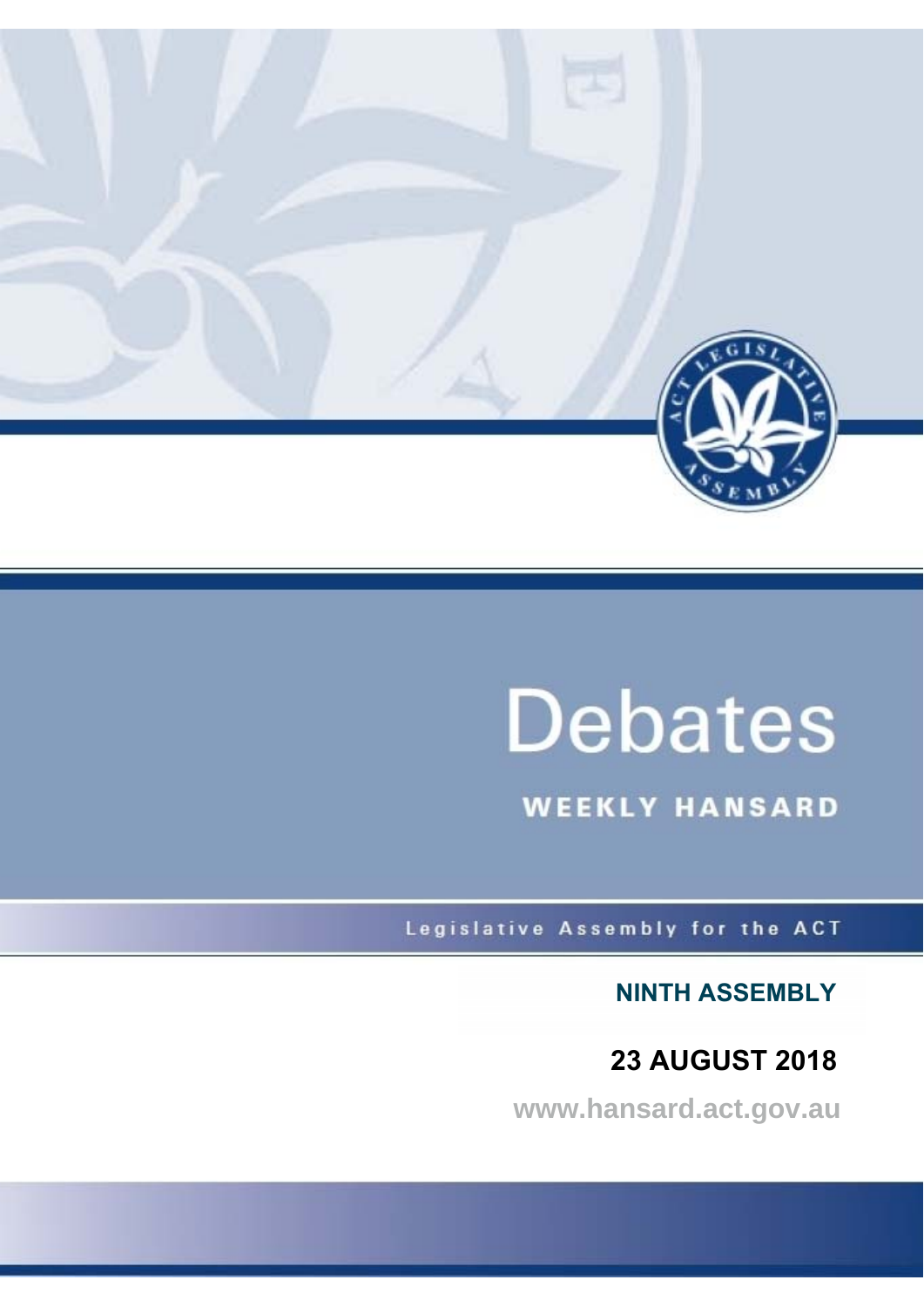# **[Thursday, 23 August 2018](#page-4-0)**

| Environment and Transport and City Services—Standing Committee 3521         |  |
|-----------------------------------------------------------------------------|--|
|                                                                             |  |
| Appropriation (Office of the Legislative Assembly) Bill 2018-20193532       |  |
|                                                                             |  |
|                                                                             |  |
| Questions without notice:                                                   |  |
| Chief Minister's Charitable Fund—Hands Across Canberra3535                  |  |
|                                                                             |  |
| Chief Minister's Charitable Fund—Hands Across Canberra3536                  |  |
| Chief Minister's Charitable Fund—Hands Across Canberra3538                  |  |
|                                                                             |  |
|                                                                             |  |
|                                                                             |  |
|                                                                             |  |
|                                                                             |  |
|                                                                             |  |
| Multicultural affairs—multicultural acceptance and community cohesion .3547 |  |
|                                                                             |  |
|                                                                             |  |
|                                                                             |  |
|                                                                             |  |
|                                                                             |  |
| Supplementary answer to question without notice:                            |  |
|                                                                             |  |
|                                                                             |  |
|                                                                             |  |
| Alexander Maconochie Centre—review of opioid replacement program3556        |  |
|                                                                             |  |
|                                                                             |  |
|                                                                             |  |
|                                                                             |  |
| Adjournment:                                                                |  |
|                                                                             |  |
|                                                                             |  |
|                                                                             |  |
|                                                                             |  |
|                                                                             |  |
|                                                                             |  |
|                                                                             |  |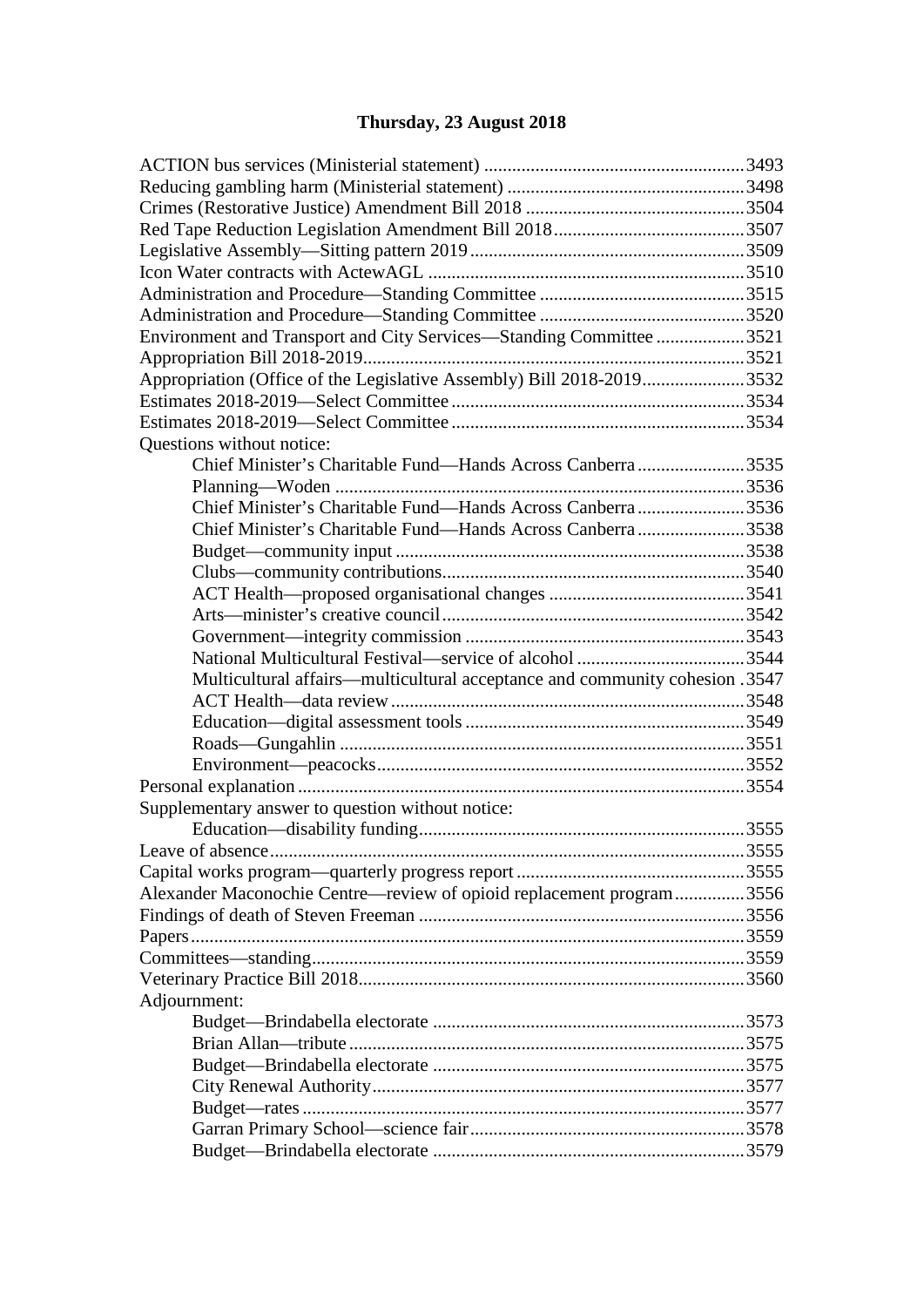| Schedules of amendments:                                                   |  |
|----------------------------------------------------------------------------|--|
|                                                                            |  |
|                                                                            |  |
| Answers to questions:                                                      |  |
| Government-notifiable invoices (Question No 1565)3585                      |  |
| Answers to questions on notice—costs (Question No 1570) 3585               |  |
| University of Canberra Public Hospital—infrastructure                      |  |
|                                                                            |  |
|                                                                            |  |
|                                                                            |  |
| Domestic animal services—dogs (Question No 1581)3589                       |  |
| Domestic animal services—dogs (Question No 1582)3591                       |  |
|                                                                            |  |
| Domestic animal services—veterinary services (Question No 1584)3593        |  |
| ACTION bus service—free services (Question No 1587) 3593                   |  |
|                                                                            |  |
| ACTION bus service-Xpresso services (Question No 1589) 3595                |  |
|                                                                            |  |
|                                                                            |  |
|                                                                            |  |
|                                                                            |  |
|                                                                            |  |
|                                                                            |  |
|                                                                            |  |
|                                                                            |  |
|                                                                            |  |
|                                                                            |  |
|                                                                            |  |
|                                                                            |  |
|                                                                            |  |
|                                                                            |  |
|                                                                            |  |
|                                                                            |  |
|                                                                            |  |
|                                                                            |  |
| Access Canberra—service delivery (Question No 1622)3615                    |  |
| Multicultural affairs—translators and interpreters (Question No 1623) 3620 |  |
| Domestic and family violence—CALD community (Question No 1624)3620         |  |
| Community Services Directorate—multicultural affairs                       |  |
| Sport-community participation (Question No 1627) 3623                      |  |
| Emergency services—communications (Question No 1628)3624                   |  |
|                                                                            |  |
| Minister for Health and Wellbeing-meetings (Question No 1631)3626          |  |
| Municipal services—local shops maintenance (Question No 1633)3627          |  |
|                                                                            |  |
| Questions without notice taken on notice:                                  |  |
|                                                                            |  |
|                                                                            |  |
|                                                                            |  |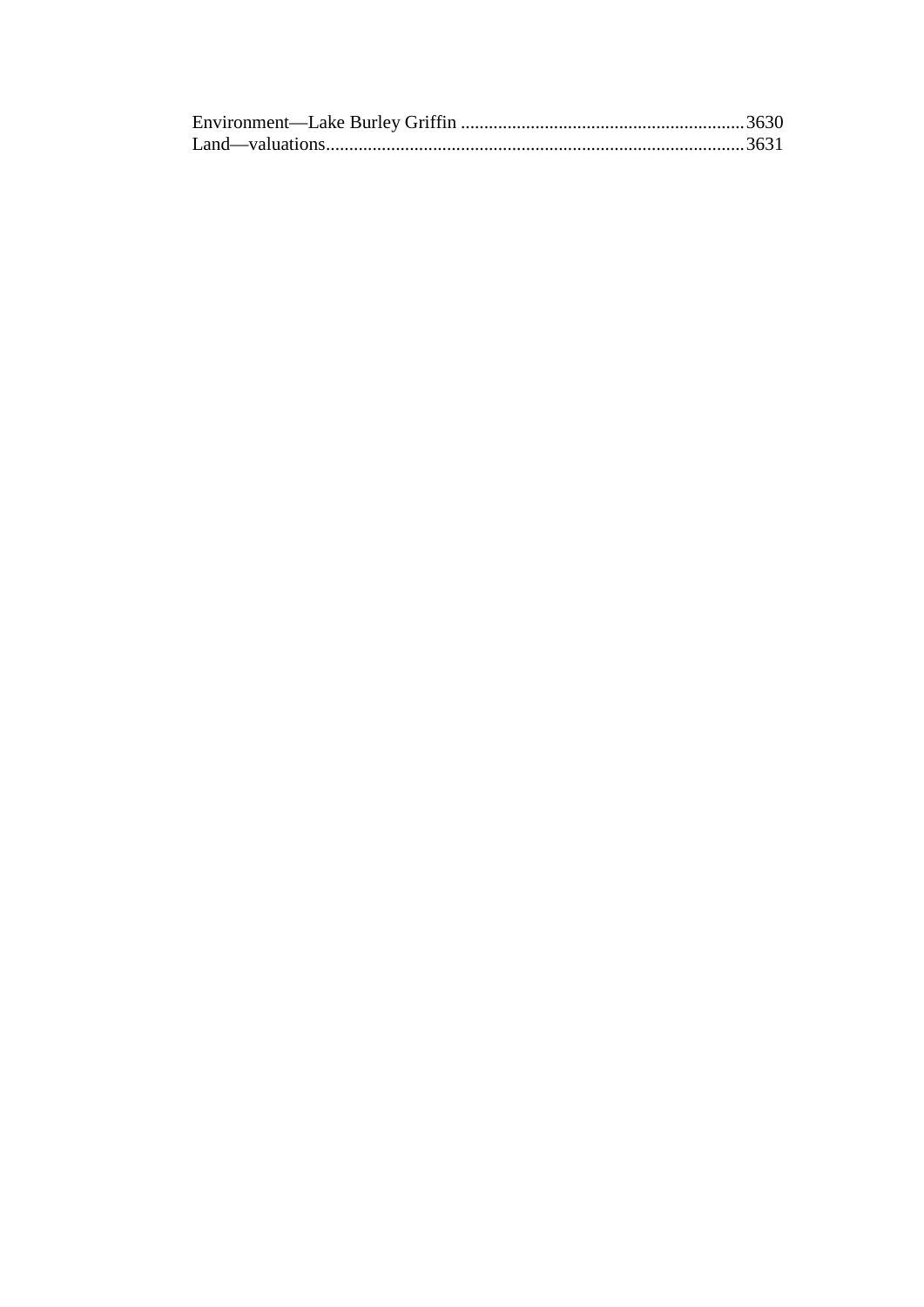# <span id="page-4-0"></span>**Thursday, 23 August 2018**

## **The Assembly met at 10 am.**

*(Quorum formed.)*

**MADAM SPEAKER** (Ms J Burch) took the chair, made a formal recognition that the Assembly was meeting on the lands of the traditional custodians, and asked members to stand in silence and pray or reflect on their responsibilities to the people of the Australian Capital Territory.

## <span id="page-4-2"></span><span id="page-4-1"></span>**ACTION bus services Ministerial statement**

**MS FITZHARRIS** (Yerrabi—Minister for Health and Wellbeing, Minister for Transport and City Services and Minister for Higher Education, Training and Research) (10.03): I welcome the opportunity today to report back to the Assembly on the work that we are doing with Canberra's bus network. We live in Australia's fastest growing city. In the next 15 years, Canberra's population is expected to reach more than 500,000. Canberrans' lifestyles are also changing. As more people move away from a nine to five work schedule, there is a greater need for more transport services for evening and weekend travel.

We also know from current regular public transport users that they expect a better public transport system and we know that a great many Canberrans do not use public transport to go to work, school or shopping because it does not meet their needs. For example, only around eight per cent of Canberrans catch a bus to work at the moment, with 10 times as many people driving. Similarly, only around five per cent of primary school students in Canberra use a bus to get to school, with 16 times as many primary school students—over 80 per cent—being driven to school.

We know we can do better. The ACT government is investing now to ensure that the best possible network, fleet and infrastructure are in place to meet the needs of our growing city and to ensure that Canberra remains one of the most liveable cities in the world. The design of a modern, integrated network of bus and light rail is a critical first step.

Despite the scare campaign being run by those opposite, the fact is that our government invests over \$150 million each year in public transport. Since 2016 we have invested heavily in public transport, including Canberra's largest ever infrastructure project, stage 1 of light rail, and \$43 million to purchase 80 new buses for our growing bus fleet. We invested an additional \$26 million in 2016 to roll out the new rapid bus network and since then we have continued to invest in a better bus network for our city.

For example, in the past two years we have invested an additional \$7 million for free travel on two new rapid bus routes, free off-peak buses for seniors and concession cardholders, the new airport and route 182 Weston line services; \$2 million to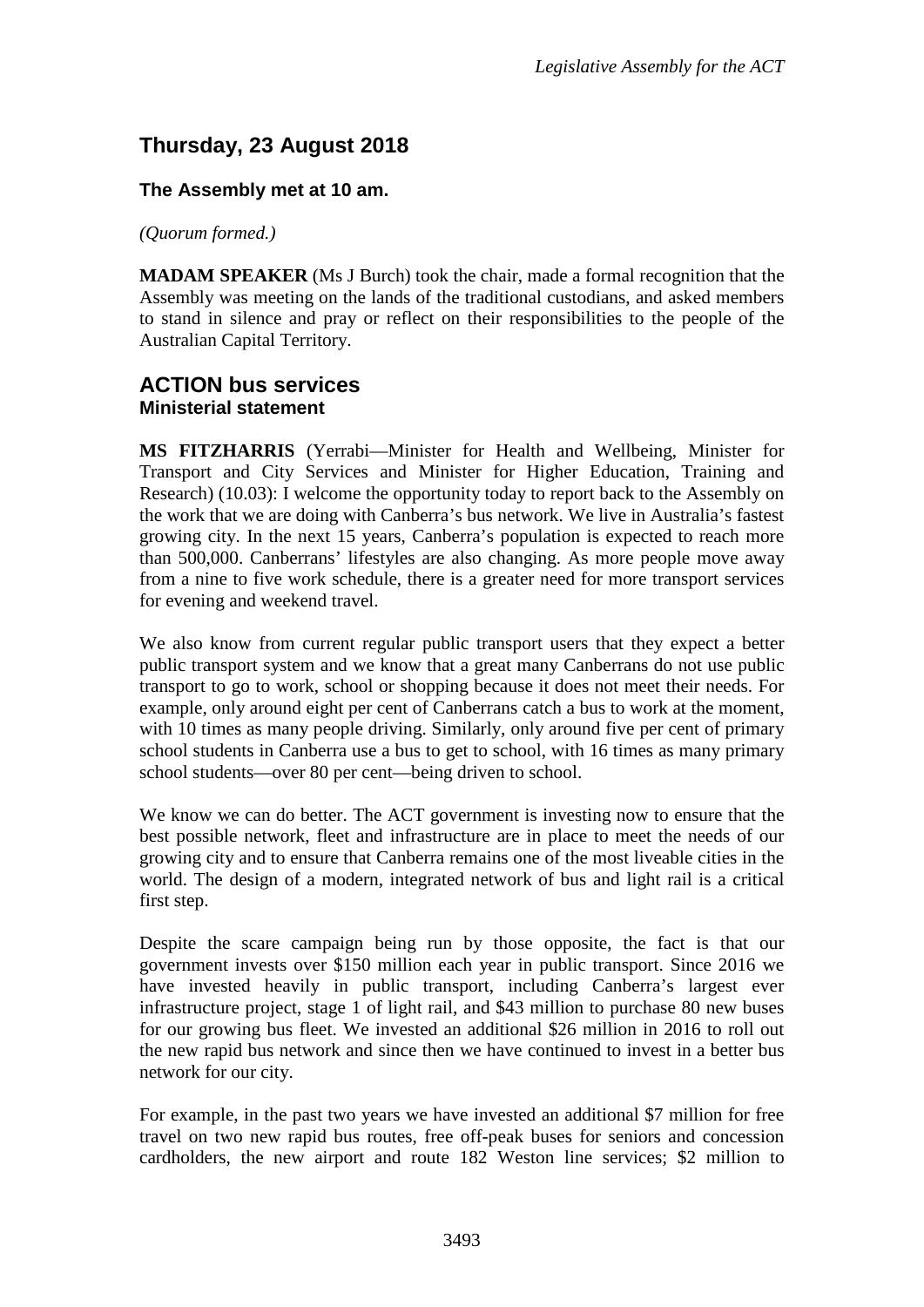progress the procurement of an integrated bus and light rail ticketing system; \$1.7 million for faster bus travel through bus priority infrastructure, bus service improvements and new bus stops; and \$8.3 million over four years in community transport through the community transport coordination centre, incorporating the flexible bus service and special needs transport.

As members are aware, an initial phase of community engagement for the redesign of the public transport network was undertaken late last year. The first phase of consultation provided Transport Canberra officials with an opportunity to speak directly to the community about how Canberra's public transport network is changing, including the introduction of more rapid bus routes.

The community told us that their top three priorities for encouraging more people to use public transport were faster trips and more direct routes, more frequent and reliable services, and increased services at both peak and off-peak times, such as during the evening and on weekends. The proposed bus network will make it easier for more Canberrans to use public transport by delivering on what we know people in our city have asked for, and what we know works in every bus service that is successful around the country and around the world.

Key features of the new network include 10 rapid routes, served by high frequency bus or light rail services that will run at least every 15 minutes from 7 am to 7 pm Monday to Friday, and frequently at other times; a well-connected local bus network designed to get customers where they need to go within their district, such as local shops or schools, as well as to town centres and key transport interchanges where they can connect with rapid services for longer trips; and a ground-up redesign of the public transport network to better service schools, allowing the government to provide 30 per cent more buses past schools than there are today and give more kids an opportunity to use public transport or active travel to get to school.

I would like to reiterate that the government is very conscious of the need to improve bus services in the evenings and on weekends, and the need to run a more reliable public transport network. It is critically important for encouraging more Canberrans to use public transport that services are available and turn up on time. This is why the proposed network will include better services in every district during the day on weekdays, in the evenings and on weekends.

We have heard from Canberrans that later services on a Sunday will allow them to avoid driving if, for example, they want to go to the movies at 4 pm, since there will be a bus to get them home afterwards. We have also heard from people who work on weekends and the evening in retail, hospitality and other industries that running buses later into the evening and for longer on weekends will mean that they can now get the bus to work.

Similarly, we know that frequent and direct services are key to getting more people out of their cars. We want the new public transport network to provide a genuine alternative to driving for more Canberrans and help more families avoid having to buy a second or even third car.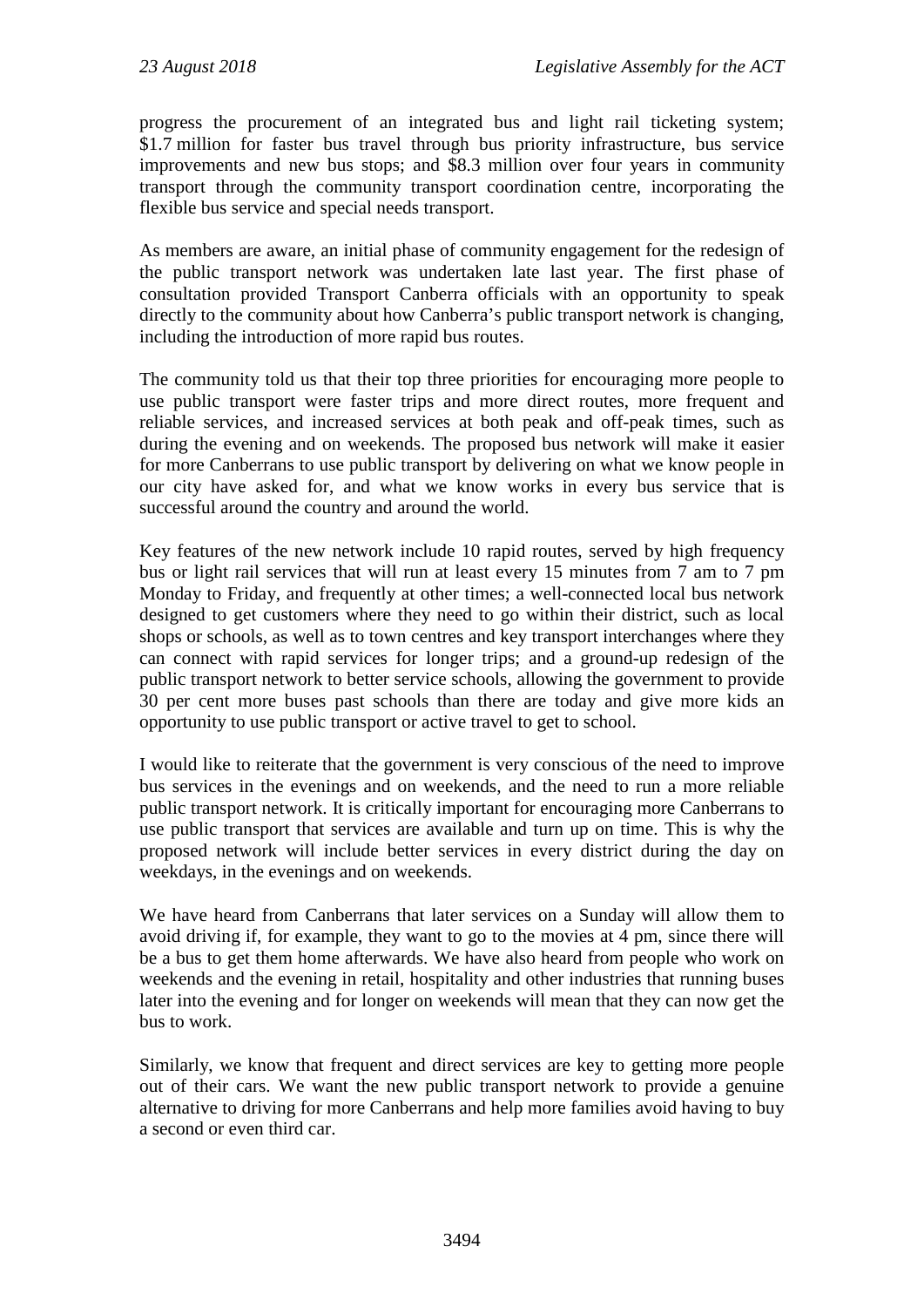As members would also be aware, the ACT government has recently completed the second phase of public consultation on our plans for public transport in Canberra in 2019 in which we focused on getting practical feedback from Canberrans about the detailed proposal for the new bus network.

A record amount of feedback has been received from the community, including on specific local services, how interchanges will work in the future and what else the government can do to help the community use public transport more. This has included 9,667 survey responses on yoursay.act.gov.au and paper survey forms at roadshows and community meetings.

Through the feedback we have received from the community, we know that many of the proposed changes have been well received, especially the introduction of more frequent rapid and local services. We also know that there is strong support from customers using buses outside peak times for better daytime, evening and weekend bus services that make the alternative to travelling by car a more attractive and realistic choice for more Canberrans.

We have also heard from many Canberrans who have expressed concerns about some of what is proposed, including Xpresso services, dedicated school services and how people will change between different services at our interchanges. A key initiative in delivering the new network will be to ensure that customers are well informed and provided with assistance on how to navigate their new travel options.

The ACT government is now considering all of this feedback from the community and will be able to provide further detail about the services to be provided, including timetables, once they have been developed. While we remain committed to the core design principles of the network, which are built on what the community has for many years told us they want in a bus network, and what we know makes for successful bus networks around Australia and the world, we are genuinely listening to this feedback.

Of course, I would like to be clear that it is impossible to develop a timetable without first finalising the underlying network. Once the timetable is released, there will be a final short period in which the community can alert Transport Canberra to any significant errors in that timetable.

We will have more to say about the final design of the network in the coming months. This will include timetables, as well as more information for schools and parents about their services, and what local infrastructure will be delivered as part of the rollout of the new bus network.

Madam Speaker, Transport Canberra buses are measured for on-time running through one of the strictest measures in the country using GPS technology from the MyWay ticketing system. On time running for Transport Canberra is currently at 73 per cent for the 2017-18 financial year. Performance data is published on the ACT government's open data portal at www.data.act.gov.au.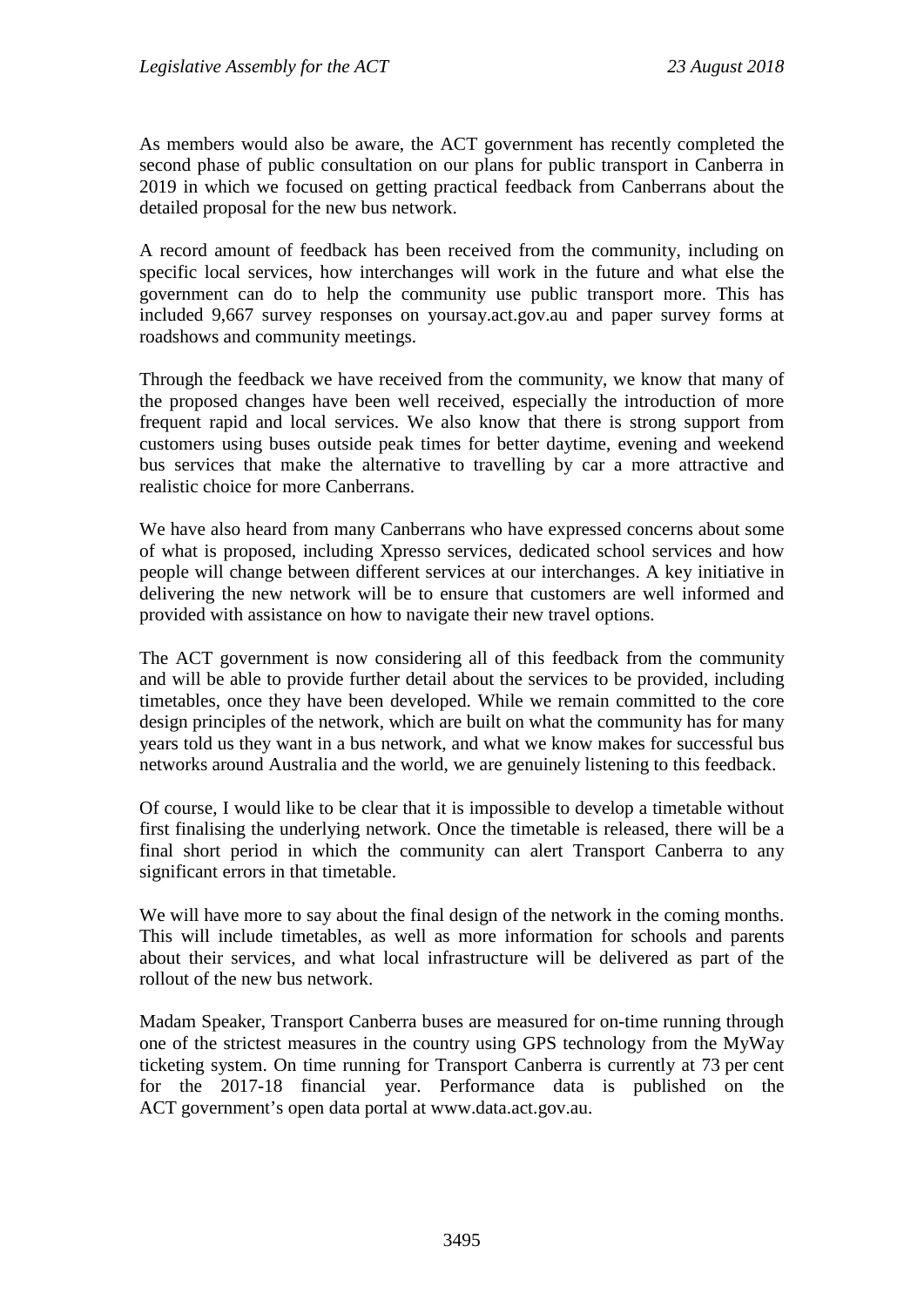Publishing the data in an open format allows the public to view, download and analyse the performance of the public transport system. Transport Canberra is a leader in the provision of open data. Transport Canberra also reports on other performance measures, including service reliability, which is a measure of services that are run as scheduled. This was 99.59 per cent in 2017-18. Services commencing on time, which is a measure of services that commenced as scheduled or within four minutes of departure, ran at 85.2 per cent in 2017-18. Transport Canberra are also looking at introducing new performance measures for the network that are focused on improving customer experience. This may include measuring the performance of planned connections and headway performance, which really means ensuring that buses arrive at regular intervals and not in a bunch.

More fundamentally, the new bus network will allow Transport Canberra to deliver more reliable services because long circuitous routes have been simplified to be more direct. More buses will run along key rapid corridors with bus priority measures that keep buses running fast and on time, such as bus lanes and queue jumps. As part of the new network, Transport Canberra is retiming bus routes across the city to better estimate realistic running times for bus services in 2019.

Our existing dedicated school services are scheduled wherever possible to arrive at school as close as possible to bell times in the morning and depart from school soon after bell times in the afternoon. Transport Canberra has committed to making sure that this remains in the new network so that all kids can get to school on time and can get picked up to get home in the agreed time frames.

In the 2017-18 financial year, service reliability for dedicated school services was 99.97 per cent compared with 99.59 per cent for the whole network, a very good result. Dedicated school services commencing on time in the am peak was 85.5 per cent, higher than the 82 per cent for the whole network. Subject to final decisions in the coming months, the proposed changes to the way school students get to school in 2019 should improve reliability for both school students and all of Transport Canberra's other customers.

To ensure that we are delivering a new bus network that makes it easier for students to catch public transport, we have consulted with the school's transport liaison committee, which includes representatives from the education directorate, the Association of Independent Schools, the Catholic Education Office, and parents and friends committees for public, catholic and independent schools, who have all provided useful feedback on the proposed changes.

Transport Canberra has redesigned the bus network from the ground up to better serve students travelling to and from their local public primary school, high school or college. In particular, it will be easier for many students travelling to schools that are close to rapid routes and major interchanges to get to and from school from 2019.

Every school will be served by a bus. Indeed, there will be 30 per cent more trips past schools in the new network. This will give students greater flexibility and more options for getting to and from school. Student enrolments are expected to increase at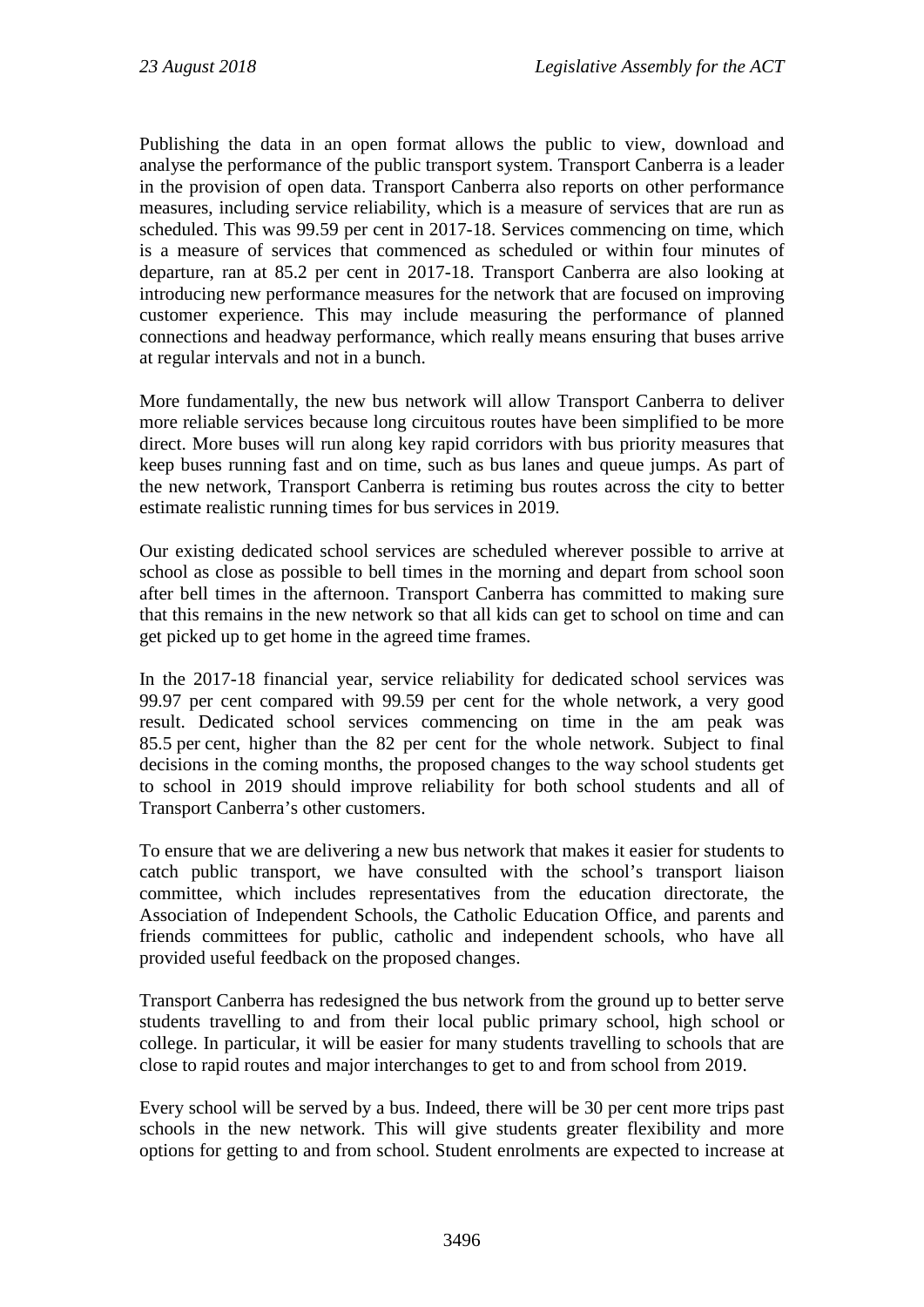a rate of around three to four per cent over the next decade. It is critical that Transport Canberra looks at school travel now to ensure that as the city grows and demand for school transport grows, the public transport system can be responsive to the needs of our community.

Importantly, the new network will no longer require students to stand at school bus only stops in many locations where kids can be stranded if they miss their bus. However, some school bus only stops will remain, particularly where they are located in school grounds.

Madam Speaker, I think we can all agree that we need a public transport system that will attract as many passengers as possible. A well-designed public transport system will give individuals greater transport choice as well as keep our city liveable and productive. Canberrans have told us consistently that they want more frequent services seven days a week. Our investments in the rapid bus networks have proven to be a success and we are changing the bus network to deliver exactly that.

The resolution earlier this year also called on the government to provide the Assembly with information on the take-up of Uber in Canberra. On 31 October 2015, three ride-share booking services were operating legally under an interim agreement until the legislation was enacted in November 2016. Uber remained as the only ride-share provider until July 2017 when four other providers applied for accreditation.

Today there are a total of nine accredited ride-share transport booking services in Canberra, with five of those actively operating with their driver partners, and with the newest launched on 22 May 2018. As at 30 June 2018, there are 2,269 licensed ride-share drivers, 1,852 ride-share vehicles and 2,010 accredited operators. Access Canberra still receives and processes 40 ride-share applications per week. It is clear that the government is interested in investing in a truly integrated public transport network across our city. We have partnered with ride-share companies like Uber on a number of occasions to help people get home quickly and safety.

In December last year we ran services every Friday and Saturday until New Year's Day offering inexpensive and convenient public transport options to help Canberrans get to and from the city's nightlife hotspots. Transport Canberra partnered with Uber to offer an easy, affordable and safe way for people to get around the city on Friday and Saturday nights.

The ACT government is committed to continuing to explore other options for integrating our public transport services with other services to help people get to where they need to go and encourage a bigger uptake of public transport. This is not just by creating a better bus network but also through expanding our bike-and-ride and park-and-ride facilities, upgrading our depots and bus interchanges, and investing in more active travel through more footpaths and more cyclepaths, like the exciting initiative underway particularly in the Belconnen town centre. We are also innovating our ticketing system.

These are all changes, widely agreed around Australia and around the world, that are vital to increasing the uptake of public transport networks, to investing in the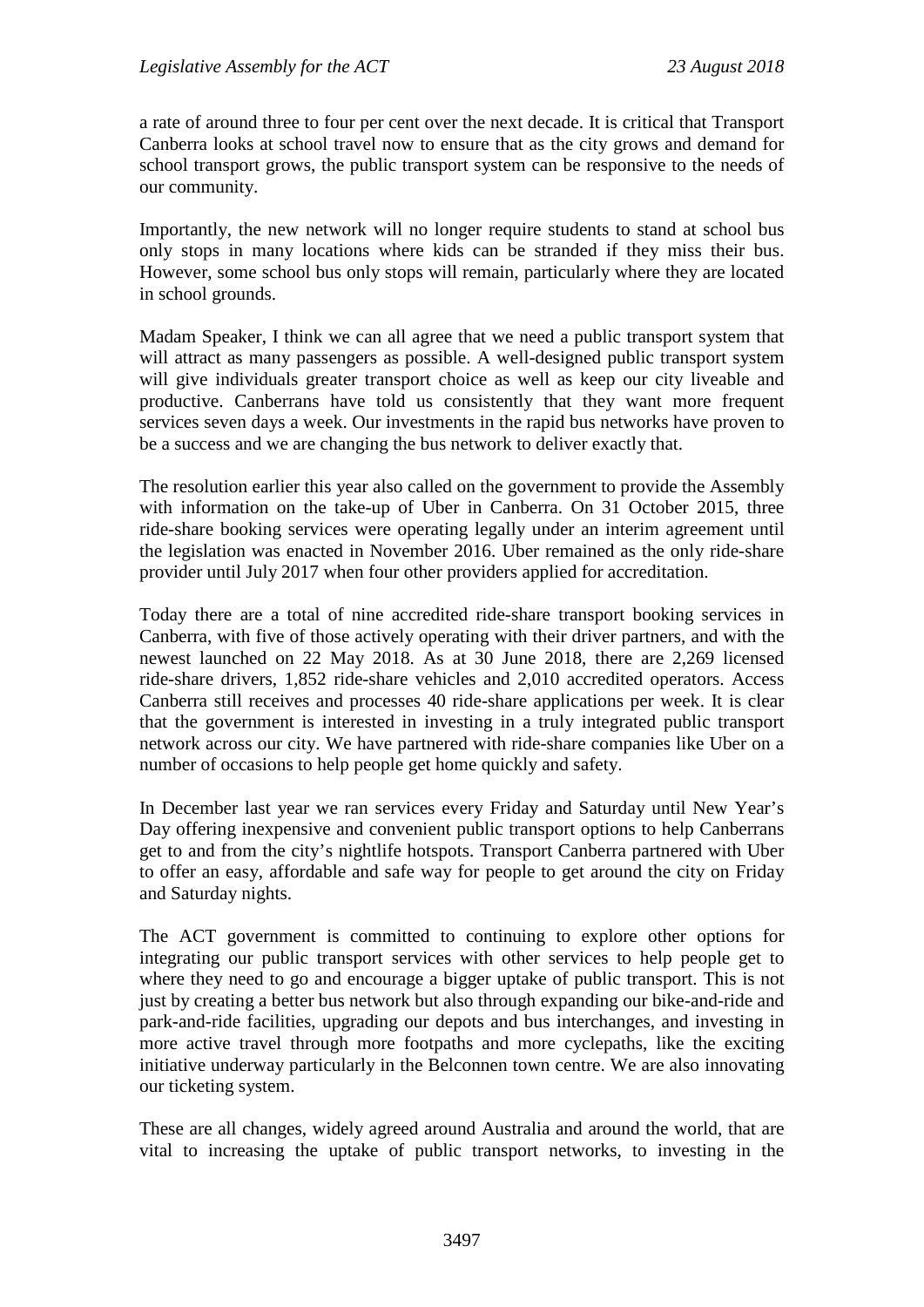liveability of cities, and to bringing down emissions to meet our ambitious objectives on tackling climate change.

Madam Speaker, I look forward to future announcements about how the ACT government is delivering a city-wide integrated public transport network that can move people around our city effectively, while providing a real alternative to the car.

I present the following paper:

Bus services—Punctuality and evening and weekend timetables—Ministerial statement, 23 August 2018.

I move:

That the Assembly take note of the paper.

Question resolved in the affirmative.

## <span id="page-9-1"></span><span id="page-9-0"></span>**Reducing gambling harm Ministerial statement**

**MR RAMSAY** (Ginninderra—Attorney-General, Minister for Regulatory Services, Minister for the Arts and Community Events and Minister for Veterans and Seniors) (10.18): This government is hard at work delivering on its commitment to reform the gambling industry and to support our local clubs. We are helping clubs move away from reliance on gaming machine revenue. We are making sure that gaming machines are used in a way that is responsible and appropriate in the current social landscape. And that means that our gaming machine industry is focused on delivering results for people who enjoy their local clubs and are supported by them, and for the workers whose livelihoods come from those clubs.

We are giving the regulator the teeth to make sure that the rules are followed. And we are making sure that the community contribution scheme serves the people who need help most. Firstly, I am pleased to set out the pathway to reducing the number of gaming machine authorisations in the ACT to 4,000 by May 2020. This commitment is part of the parliamentary agreement, and the government has been hard at work delivering results.

Today I am tabling the club industry diversification support analysis. Mr Neville Stevens AO delivered in this report a transparent, independent set of recommendations to government about how to reduce the number of gaming machine authorisations in the territory. We will be agreeing in part, or in whole, to each of the 18 recommendations directed to government in this report.

This government has been clear that we value the contribution that our clubs make to the life of this city. Our efforts to reduce gambling harm have included, and will continue to include, measures to support our clubs to be sustainable, diverse and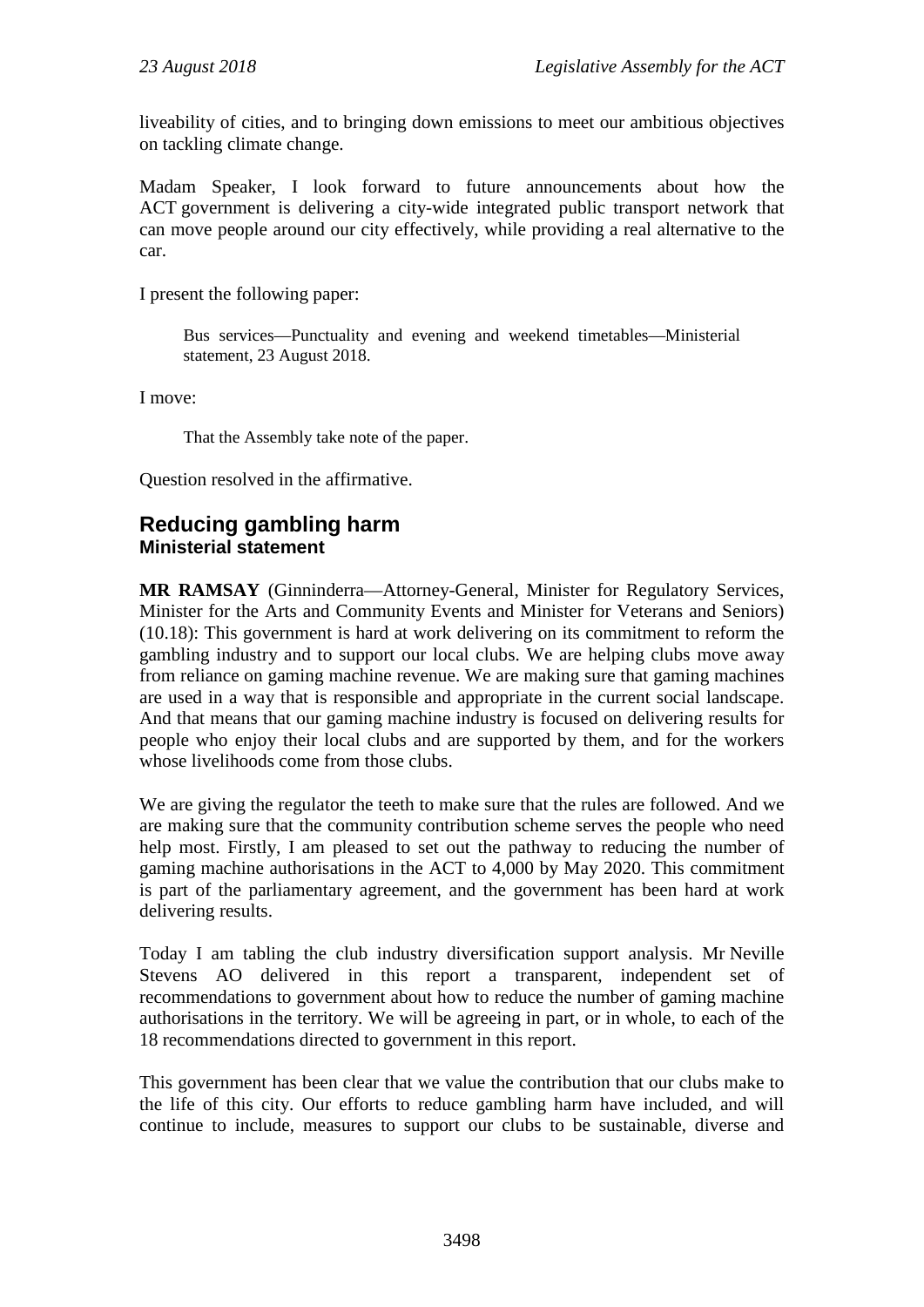community focused. The government will be offering incentives as recommended by this report.

The incentives will focus on helping small and medium clubs which contribute to the diversity of the industry. They will be eligible for up to \$12,000 cash per authorisation voluntarily surrendered by 31 January 2019. For-profit hotels will receive \$6,000 cash per authorisation surrendered. Hotels are exempt from compulsory surrender and as a group hold 50 authorisations in total. These can only be used for outdated class-B gaming machines that are being phased out. There will be no cash incentives for large clubs.

The Stevens report recommended providing offsets for land-related fees and charges in exchange for authorisations across the sector. The offsets could be applied to lease variation charges and other land, planning and building-related fees. Offsets will be available to large clubs at a rate of \$15,000 per authorisation. Small and medium clubs and club groups can choose to take up the option at a higher rate of \$25,000 per authorisation. Since cash incentives are also available to them, small and medium clubs can choose to forfeit some authorisations for cash and others for offsets in a combination that will best support their plans.

Clubs that choose to go pokie free by getting rid of all their authorisations will be rewarded with a 25 per cent bonus on top of other incentives. In order to be eligible for this bonus the venue will be required to maintain community facilities for five years and cannot apply to have gaming machines again during that period.

These incentives are designed to reach our target of reducing the maximum number of pokie machines by 946 from the current 4,946. Clubs who take up the incentives will have the option of buying back authorisations they surrender through the trading scheme subject to the forfeiture provisions of the scheme.

The government will engage Mr Stevens to help clubs work through their options. His report shows a thorough understanding of the industry. As an independent expert he will be best placed to help clubs develop their plans for engagement. We believe this package will achieve our target of 4,000 authorisations jointly with the clubs industry.

After 31 January 2019 any remaining authorisations above 4,000 will be compulsorily surrendered. The default will be 20 per cent for all clubs over 20 machines. Legislation will be introduced later this year to provide for compulsory surrender in two rounds, the first in April 2019 and the second in April 2020. Clear timelines have been sent to all clubs to support them in engaging in this process. Clubs that do not voluntarily engage will have the maximum number of authorisations they can own permanently reduced.

One of the most important features of the government response is that the trading scheme will continue. This means that clubs can continue to trade authorisations with one in four being forfeited. Over time this will reduce the maximum number of authorisations in the territory below 4,000. We are committed to reviewing the trading scheme and the 4,000 cap in five years to give time for the scheme to work. This will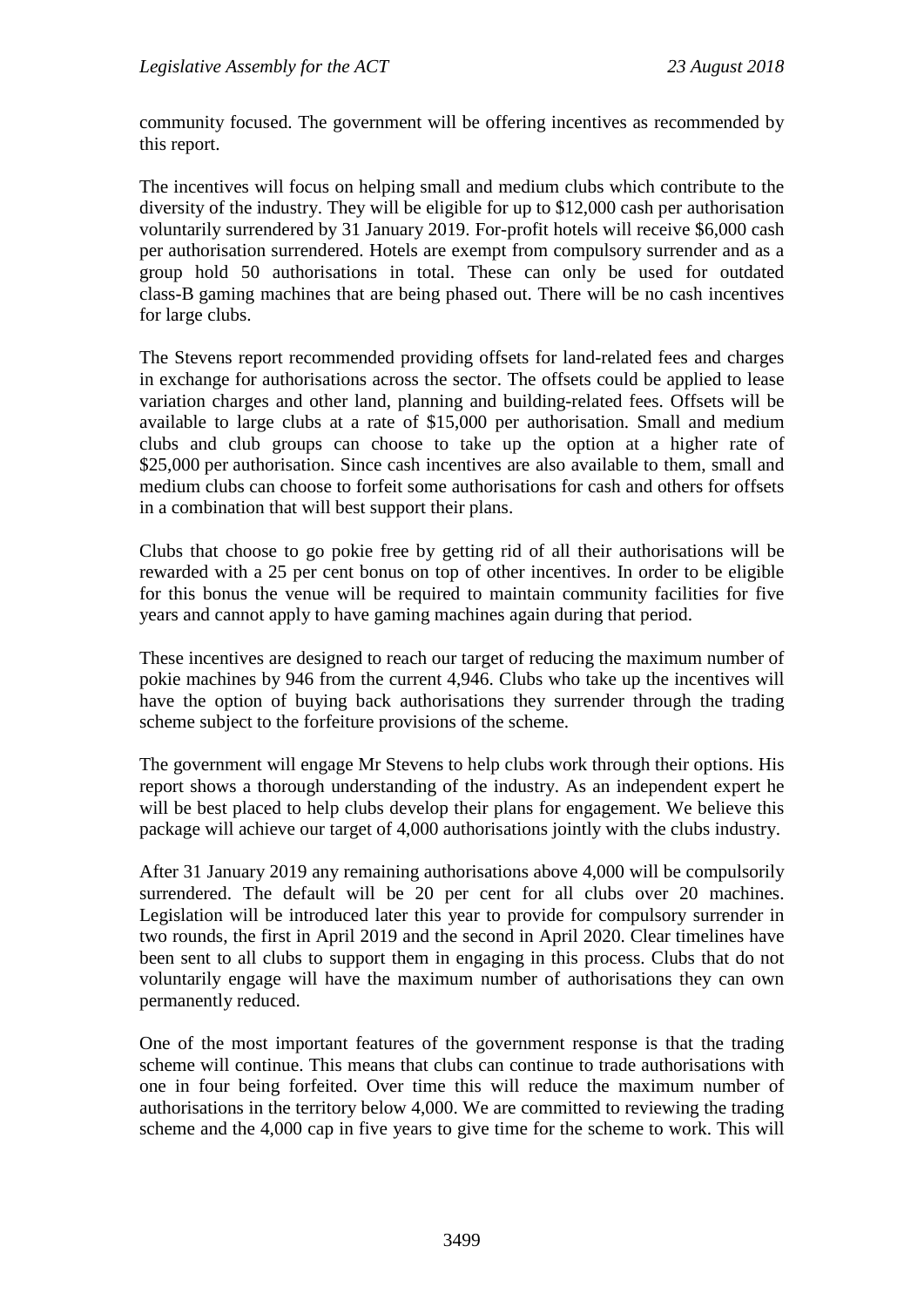also give clubs a degree of certainty about the number of machines in the scheme and their forfeiture obligations into the future.

Arising from the consultation with the clubs industry the analysis report made several recommendations to improve the capabilities of our local clubs to diversify. We will establish a diversification support fund with monthly contributions from clubs based on the number of authorisations they hold. For the first three years those club contributions will be matched by government.

The fund will cover training of club boards for strategic planning, land and development studies. Importantly, it will also be available to workers in the industry. The government recognises that changes to any industry must take account of the impact on working people, and we will give them a voice in this process. There will be union representation on the governing board of the diversification fund. Workers will be able to apply for support and training to improve their skills.

Earlier this week I announced that we will be improving our gambling code of practice. We will ensure that the examples of courageous people like Professor Laurie Brown and others serve as a foundation for stronger, more robust protections. A key component of those changes will be to expand training and make that training better suited to minimising gambling harm. The Gambling and Racing Commission has already been updating the existing training program to make sure that it is consistent with a public health approach. It is clear that we have evidence to support doing more.

The workers who are responsible for carrying out these functions will be supported with a new training package that gives them the connections and the knowledge they need to be secure in taking a harm-minimisation approach to their jobs. We will be asking workers in our clubs to exercise greater responsibility to protect against gambling harm, and so it is only fair that we provide them with the resources to do so confidently and in a secure working environment.

I will be discussing these proposed changes with workers, clubs, academic experts and community representatives, including those with lived experience of gambling harm at the next gaming machine harm reduction roundtable. This is being planned for the end of September, and participants will receive invitations shortly. I will bring forward legislation and updates to the code before the end of this calendar year as a result of those consultations.

The final element to our comprehensive set of gambling industry reforms I will discuss today is about community contributions. Consultation has recently closed on an options paper circulated by my directorate, and I thank those who took the time to engage with the options paper and outline their views about how the scheme could work to best to serve the community.

The contributions scheme was designed to ensure that our broader community and not just members of clubs benefit from the social licence given to clubs to operate gaming machines. There has been a scare campaign about the intentions of the government. We engaged in a genuine consultation and we have definitively ruled out any question of reducing the existing community contributions amount of eight per cent.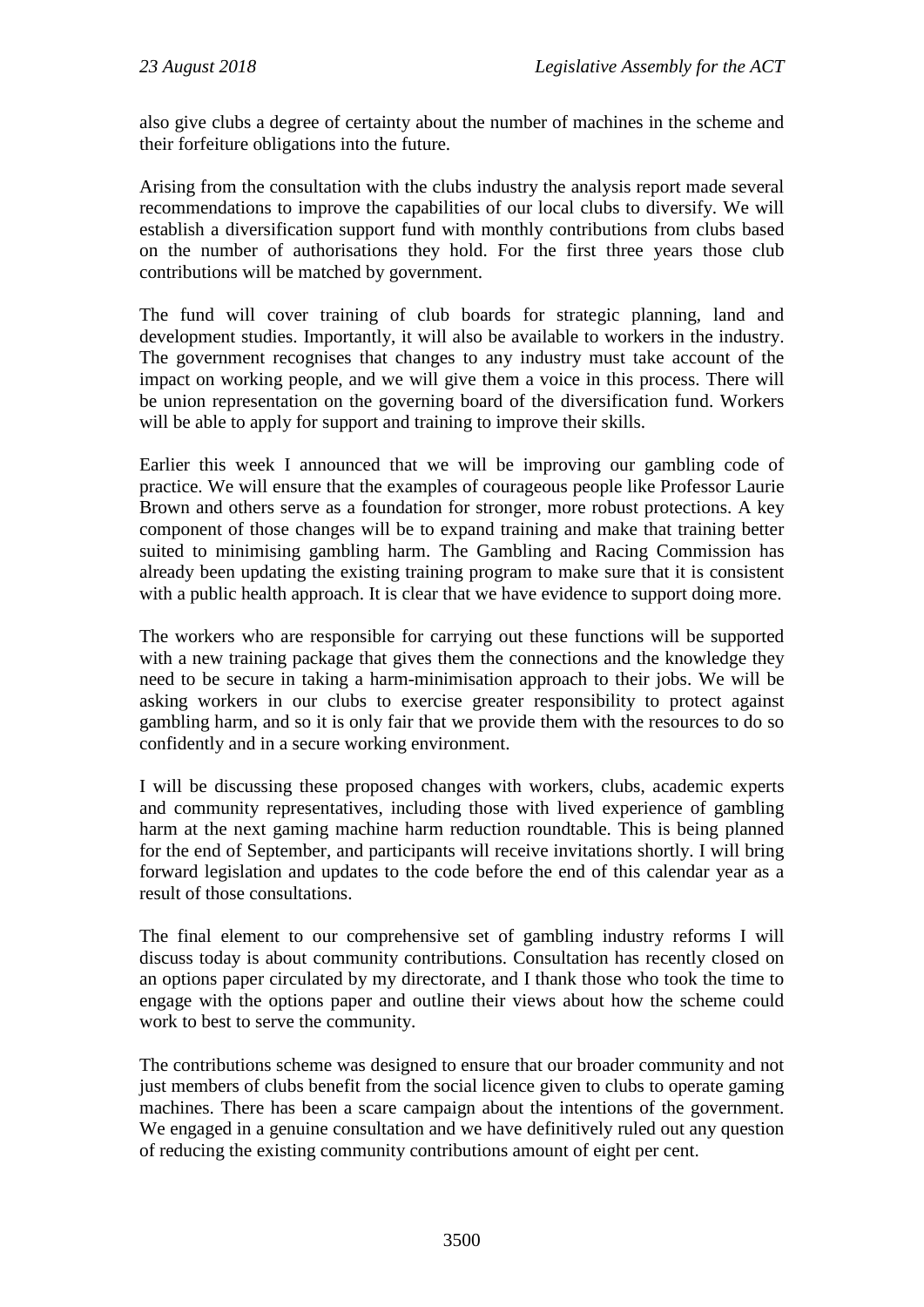Clubs will, as is the situation now, be able to make decisions about the distribution of the eight per cent community contribution. We will increase the amount required for community contributions, and part of that increase will go to the Chief Minister's Charitable Fund. We will keep working with community groups and the industry in deciding on what the amount of the increase should be. This will expand the amount of money the community gets and extend the already broad reach of support from the scheme.

This government is committed to a sustainable, diverse and community-focused clubs sector. We are going to support our clubs to preserve and strengthen the services they offer to this community. At the same time we are going to make sure that we have even more robust protections against gambling harm.

We have engaged with club workers, clubs and experts in this field to develop today's pathway to reach 4,000. We will keep consulting and keep delivering on this government's commitment to a safer, stronger, and more connected city where our clubs industry is diverse and sustainable and provides robust protections against gambling harm.

I present the following papers:

Pathway to 4000 gaming machine authorisations and reducing gambling harm— Ministerial statement, 23 August 2018.

ACT Club Industry Diversification Support Analysis—Findings and recommendations, prepared by Neville Stevens AO, dated 4 June 2018.

I move:

That the Assembly take note of the ministerial statement.

**MR PARTON** (Brindabella) (10.28): Earlier in the week I alluded in this chamber to the banners that were placed in clubs in the lead-up to the election campaign of 2016 that read, "Don't let ACT Labor destroy your clubs." That is what they feared in 2016, and that fear is real. This is not a scare campaign from the Liberals; this is real. Mr Barr, Mr Rattenbury, Mr Ramsay and every single member on the Labor-Greens benches are keen on closing your club. They do not understand the importance of community. They do not understand the importance of local grassroots sport.

I think it is actually important to note in this debate that they do not understand the Australian tradition of having a punt. They just do not get it. While you are off having a bet on the Melbourne Cup, they are scratching their heads. It is not in their DNA. They will never understand it. It is not funky enough for them; it is just a little bit too last century, a little bit mainstream. Having a punt is just a bit too "hits and old school" for them.

I have spoken to many club executives and club staff in recent weeks and I would seriously love to know how many the minister has spoken with. When I say "the minister", I do not mean Neville Stephens; I do not mean the minister's chief of staff;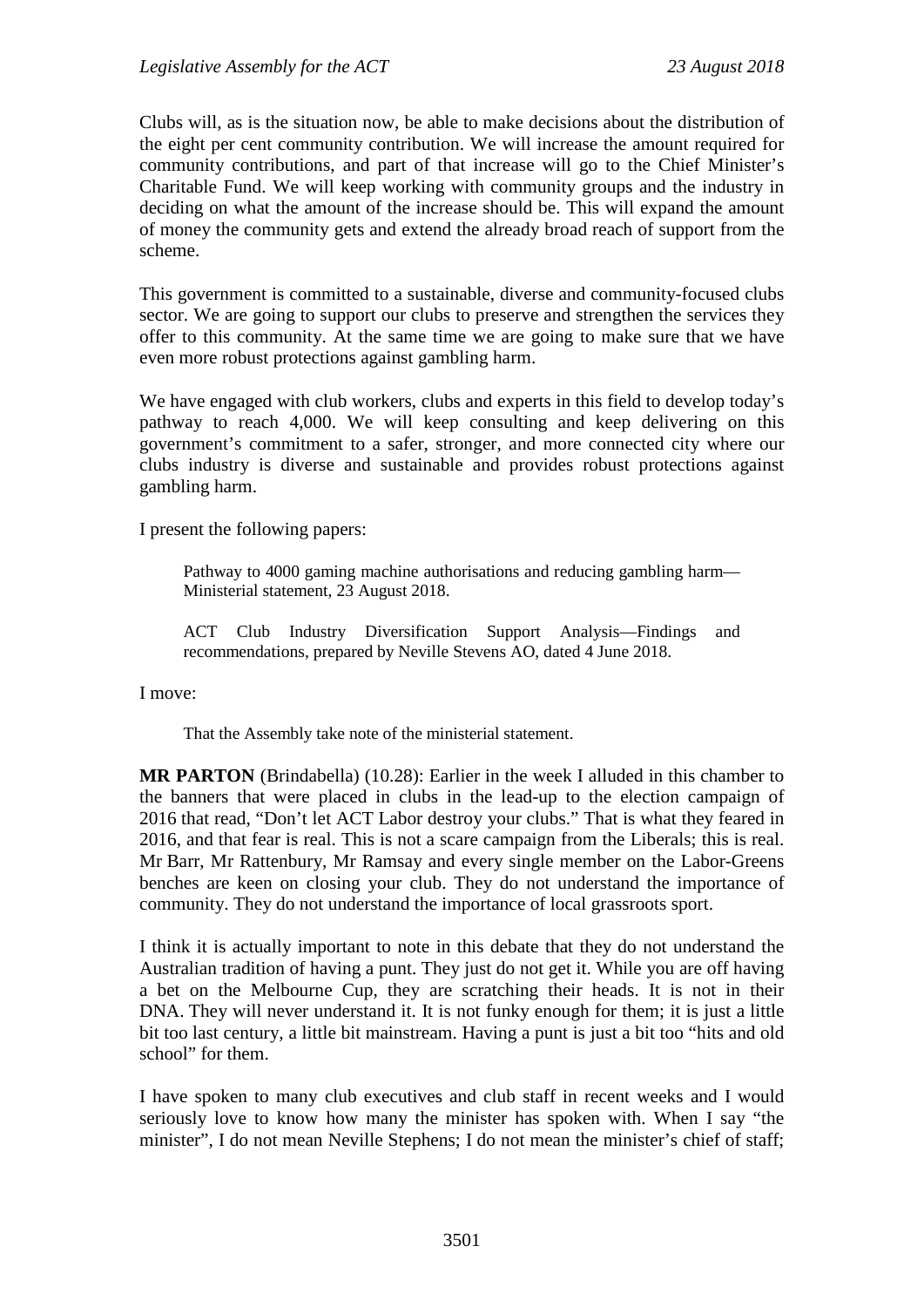I do not mean others in his office. What I mean is: I would love to know how many people from club land the minister has actually had conversations with in recent months other than Athol Chalmers and Rob Docker. I think the numbers would be pretty thin.

I spoke to one club executive earlier in the week, the day after the email went out from the minister's office detailing the two new taxes and the machine reduction offer. This club executive was quite emotional. He told me that soon after getting that email he called in the accountant, and they started doing the mathematics that night on club closure. I cannot tell you which club that is—it is not for me to make that announcement prematurely—but I can just about guarantee that clubs will close because of what has been announced in the past few days.

Another club executive told me through gritted teeth that they would have to reassess a long-term sporting program. It is not for me to say which sporting program that is, but it is one that everyone in this room will be aware of and it has had far-reaching benefits across our community. The mathematics of sustaining it do not stack up once these new taxes are taken into account.

Mr Ramsay stood in this chamber yesterday and made the claim that there is not a maximum level of community contributions. He said there is nothing to stop the clubs just giving more back to the community. I do not know what planet the minister lives on. I do not know what unicorn-filled utopia he thinks Canberra is. He seems to believe the evil clubs can just keep on finding money to give away. They can just give all their money away: all of their money, they can just give away. They do not have to worry about paying wages. They do not have to worry about paying the electricity bills. They do not have to pay their suppliers. They do not have to pay those exorbitant water fees. They can just give all of their money away.

The minister has never run a business in his life and he does not seem to understand that clubs are not corporations; they are community clubs owned by the community. They give away as much as they can to the community. Just about all of them give back more than the mandated eight per cent. Some of them give away over 30 per cent. The more you tax them, the less that goes back to the community. When you tax them in this way you are robbing the community.

The government's consultation on community contributions was a joke. Seriously, when you ask a death row inmate about which way he would prefer to be executed, you cannot then come into this chamber and say, "We're only doing what the prisoner asked for. We're only doing what they told us. He's the one who opted for the electric chair. We're are only fulfilling his wishes."

I refer to a media release from the minster on 4 June this year where he said:

In the coming week, the Justice and Community Safety Directorate will be in touch with clubs and other key stakeholders about how they can contribute to the review. The broader community will be able to have their say through the Government's [YourSay website.](https://yoursay.act.gov.au/)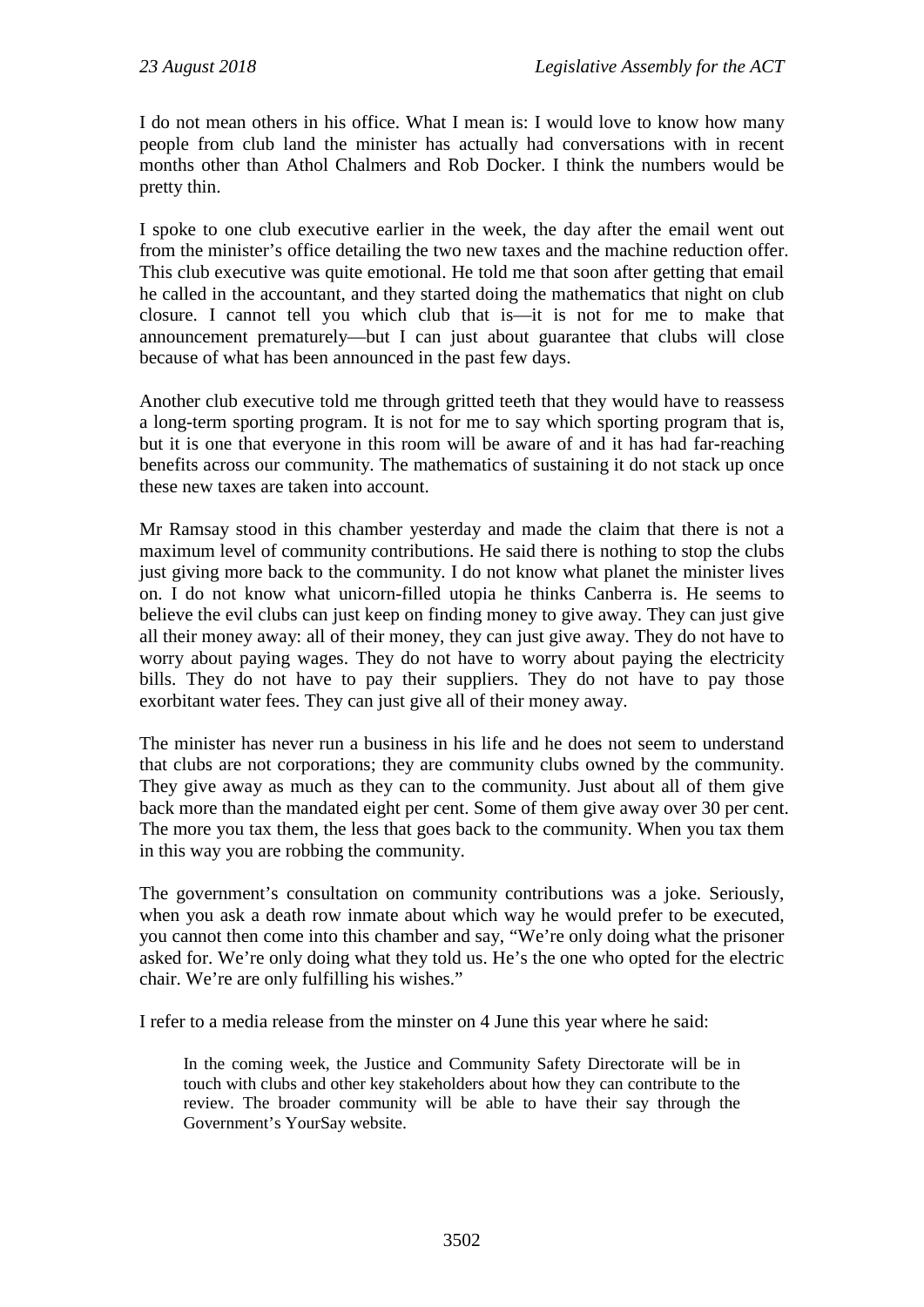That never happened. It was never on the your say website. There it is in black and white in the media release on 4 July, but it never appeared on the your say website like most of the other consultations because I think they would rather have not got much feedback. They ended up getting a fair bit.

The minister also suggested in this chamber yesterday that he is only following through on the recommendations of the Auditor-General. I know that he would be well aware that the AG's report was not scathing of the clubs. The Auditor-General spoke about the process and the guidelines provided to the clubs, and former Labor Chief Minister Jon Stanhope said just that in his a *City News* article yesterday. I have it here in front of me. Mr Stanhope said:

In any event, to deny a club the primary role in determining how its community contribution will be disbursed potentially subverts the very reason that the club was established and the basis of its existence and success.

Isn't this remarkable? We are talking about a former Labor Chief Minister who has no love for poker machines. He has made it abundantly clear that he has no love for poker machines whatsoever.

I will quote some more from Mr Stanhope because he went on to say:

As I have said—

and this flies in the face of answers given by this minister in question time yesterday—

I think it is clear that these actions are a response to the political activism of ClubsACT during the last election to which the government has taken serious but unjustified exception.

That is not a Liberal scare campaign; that is the former Labor Chief Minister Jon Stanhope.

I will finish with another quote from Mr Stanhope who said:

The proposal to hypothecate community contributions to a central charity for disbursement is in effect to convert the contributions into a tax.

If the government is genuinely concerned that there are services and organisations missing out or falling through the cracks, then surely responsibility for that rests solely with the government.

That is former Chief Minister Jon Stanhope.

Clubs will close. When they do this minister is solely responsible. Jobs will be lost. When they are lost this minister is solely responsible. My message to the minister and everyone in this government is: leave our clubs alone.

Question resolved in the affirmative.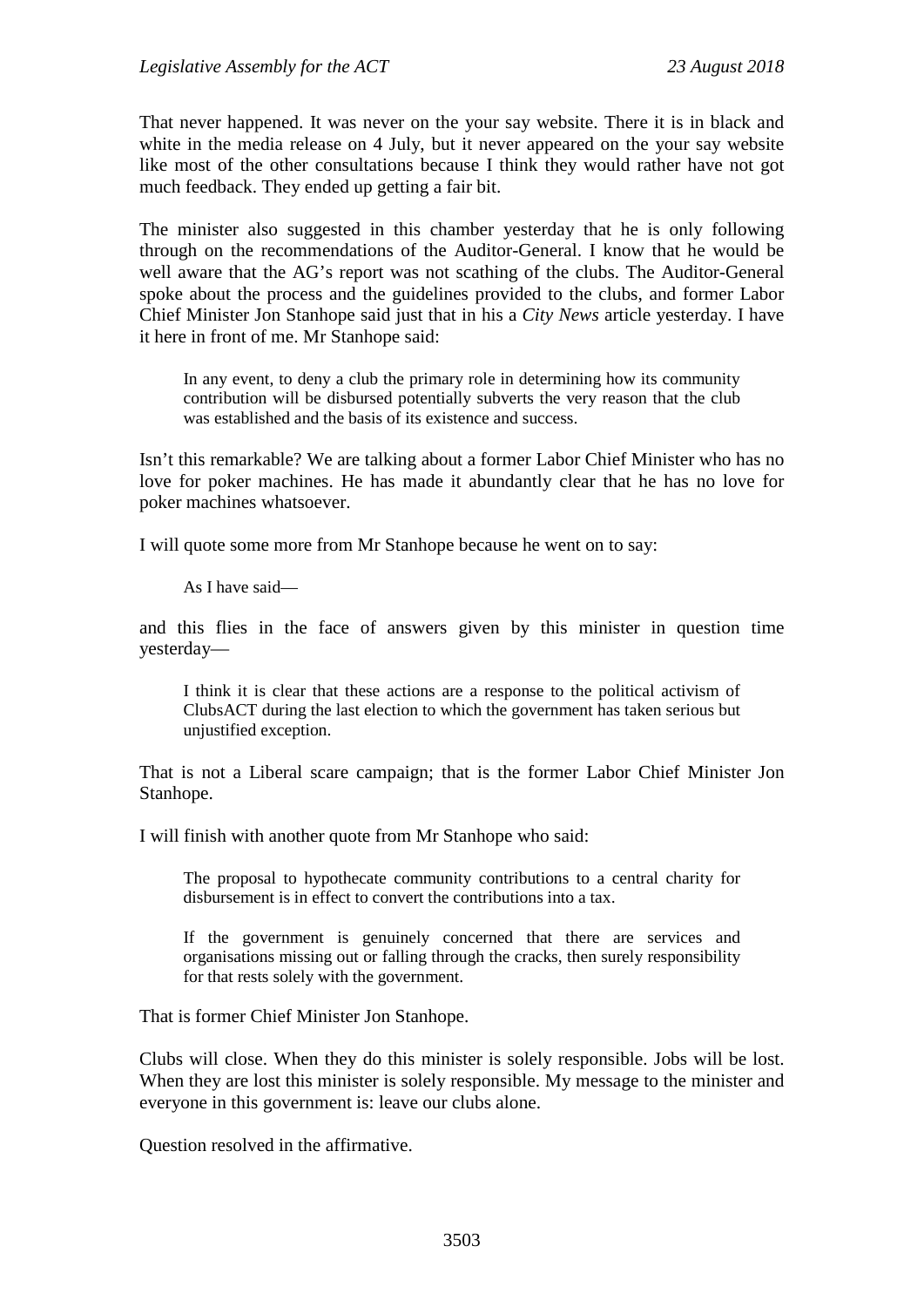## <span id="page-15-0"></span>**Crimes (Restorative Justice) Amendment Bill 2018**

**Mr Rattenbury**, pursuant to notice, presented the bill, its explanatory statement and a Human Rights Act compatibility statement.

Title read by Clerk.

**MR RATTENBURY** (Kurrajong—Minister for Climate Change and Sustainability, Minister for Justice, Consumer Affairs and Road Safety, Minister for Corrections and Minister for Mental Health) (10.37): I move:

That the bill be agreed to in principle.

I am pleased to introduce the Crimes (Restorative Justice) Amendment Bill 2018. The bill will amend the Crimes (Restorative Justice) Act 2004 to provide increased opportunities to access restorative justice for victims of crime in the ACT.

Restorative justice is a voluntary, facilitated process in which victims of crime, offenders and, where appropriate, their respective communities of care have the opportunity to participate actively in responding to an offence, establishing who has been affected and collectively making decisions about how to repair the harms experienced following an offence.

Victims of crime have reported that participating in restorative justice processes has helped them to better understand what happened, to regain a sense of control and to sleep better at night, and has lowered their symptoms of trauma and anger. While restorative justice may not meet the needs of every victim of crime, ensuring that victims of crime have the opportunity to access restorative justice if and when they need or want it is a key government priority.

The ACT has a long and proud history as an innovative national leader in the use of restorative justice practices. We are the only Australian jurisdiction to have enacted legislation which specifically relates to the operation of a restorative justice scheme. The ACT scheme currently allows for referrals to be made for offences involving young offenders and adult offenders for both serious and less serious offences.

Our scheme will further expand later this year when phase 3 is commenced by ministerial declaration, which will allow referrals to be made for family violence and sexual offences. Following the commencement of phase 3, all eligible victims of crime and all eligible offenders in the ACT will be able to access restorative justice. The declaration of phase 3 will complete the rollout of the ACT's restorative justice scheme as envisaged by the restorative justice subcommittee, a collective of territory leaders across justice and social services sectors who reported to the ACT sentencing review committee in 2003.

The commencement of phase 2 of the restorative justice scheme early in 2016, which made the scheme available for offences committed by adult offenders, resulted in an increased number of referring entities being able to make referrals to restorative justice. I am pleased that opportunities to make referrals involving adult offenders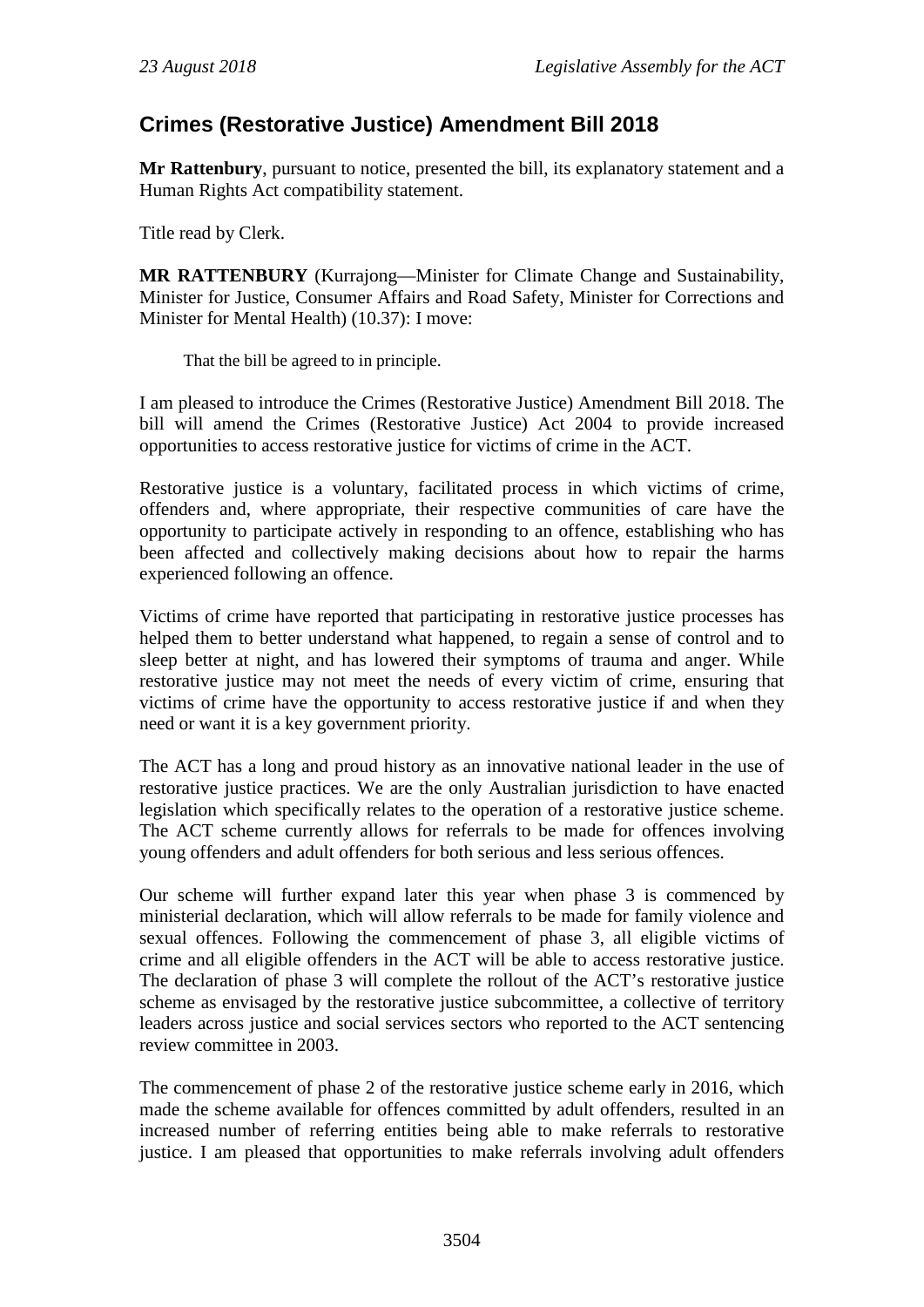were actively embraced by the new referring entities, with more than 315 adult offenders being referred to restorative justice between February 2016 and June 2018. During this period, phase 2 referring entities have actively engaged with the restorative justice unit and identified a number of opportunities to improve the operation of the restorative justice scheme, including by removing legislative barriers which limited their ability to use their referral powers under the Crimes (Restorative Justice) Act 2004.

Today's bill highlights the government's continued focus on prioritising the justice needs of victims of crime. Referring entities have spoken, and the government is introducing these reforms in response to issues they have raised following the implementation of phase 2.

These reforms, once passed, will allow more victims of crime to access restorative justice if and when they need or want it, providing greater agency for victims of crime navigating the criminal justice system. I would like to thank the referring entities: ACT Policing, the courts, child and youth protection services, the Director of Public Prosecutions, Corrective Services and the Victims of Crime Commissioner for their input into these reforms.

A key change made by the bill is to one of the eligibility criteria for a referral of an offence for restorative justice. Under the current scheme, when making a referral through restorative justice, referring entities are required to conduct an assessment of each required participant's capability to agree to participate in the restorative justice process. The ACT Supreme Court expressed concerns about the ambiguous nature of this process in the 2016 case of R v Forrest. Then Justice Refshauge identified that referring entities were being required to draw indirect references about the capability of a potential participant to agree to participate in restorative justice where the participant was not before the courts. The bill removes the requirement for a referring entity to assess a potential participant's capability to agree to participate in restorative justice prior to making a referral. Instead, this assessment will be conducted at the suitability assessment stage by dedicated expert staff in the restorative justice unit. These amendments simplify referral processes for referring entities and ensure that participants are subject to a consistent assessment process conducted by officers with experience and training in restorative justice practices.

Another key change made by the bill is another amendment to the eligibility criteria for referral. Currently, for an offence to be referred to the referring entity, they must be satisfied that the offender accepts responsibility for the commissioning of the offence. The change made by the bill will allow for young offenders who have been charged with a less serious offence to be referred to restorative justice where they do not deny responsibility for the commission of an offence. This is a subtle but significant reform which recognises that there may be a range of reasons that a person may not accept responsibility for an offence at the point of apprehension. Young offenders who access restorative justice under this modified threshold will be subject to the same suitability assessments, once the referral has been made, as other offenders, meaning that they will need to accept responsibility for the offence for the purpose of participation in restorative justice for a restorative justice conference to take place.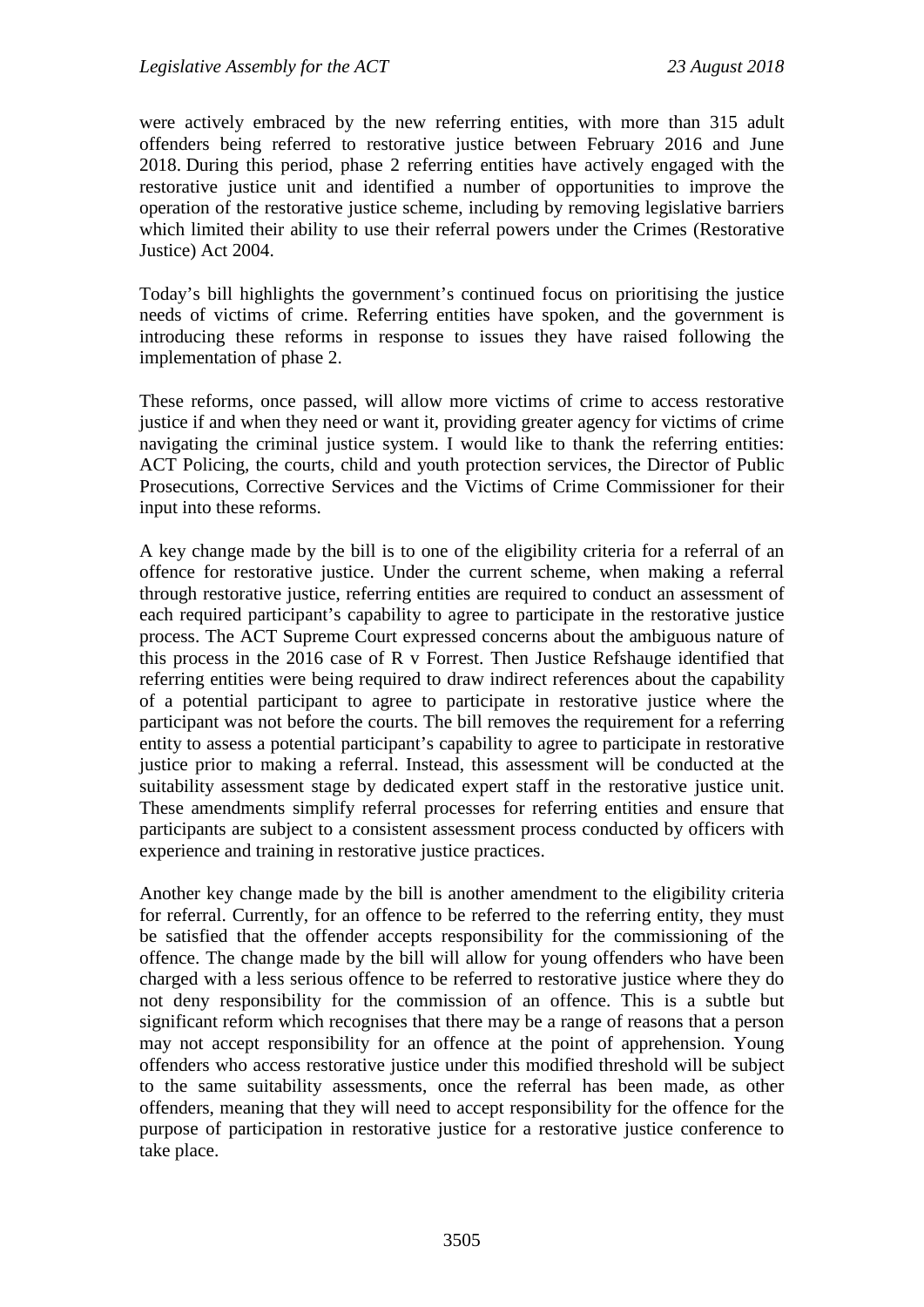This change strikes a delicate balance between promoting access to restorative justice for young offenders and providing a safe process for victims of crime. This amendment has particular importance for its potential to reduce the number of Aboriginal and Torres Strait Islander young people who come into contact with the formal criminal justice system. It makes allowance for the potential for historically based mistrust of law enforcement that may influence the response of some young Aboriginal and Torres Strait Islander offenders following apprehension by police.

I turn now to an important change made by the bill which will support victim-led referrals. The current scheme does not support the Victims of Crime Commissioner to make a referral through restorative justice because, as a victim services provider, the Victims of Crime Commissioner does not have the ability to liaise directly with offenders to obtain their agreement to participate in restorative justice or to provide them with an explanation of restorative justice. This contradicts the objectives of the Crimes (Restorative Justice) Act as it limits the rights of victims of offences to make decisions about how to repair the harm done by offences.

The bill introduces significant reforms which will allow post-sentence referring entities, including the Victims of Crime Commissioner, to make a referral to restorative justice where they are satisfied, having regard to the objects of the act, that it is not appropriate or it is not reasonably practicable in the circumstances to notify the offender that the offence is being considered for restorative justice. This amendment will strengthen the Victims of Crime Commissioner's ability to utilise her referral powers, and provide additional scope for the restorative justice unit, once phase 3 has commenced, to manage some offences of sexual and family violence where power imbalances mean that it is not safe to notify the offender at the point of referral that the referral has been made.

At this stage, the amendments will only allow for referrals without prior notification of an offender where the offender has already been sentenced for the offence. Further work will be undertaken, including consultation with stakeholders, to consider whether there is scope for such referrals earlier in the criminal justice process in ways which support victim-led referrals and at the same time protect the human rights of offenders.

I turn now to the provisions in this bill relating to referrals made by the courts. The courts have the ability to make a referral to restorative justice prior to the entry of a plea before them. These referrals are regulated by section 27 of the restorative justice act. The courts have requested that section 27 of the act be clarified to highlight that it only applies to referrals made prior to the entry of a plea. Where section 27 is triggered, additional reporting requirements are placed on the courts. The amendments introduced by this bill transfer a court's duty to provide a copy of a court referral order to an offender and victim of crime, to the director-general of restorative justice.

Referrals made under section 27 introduce additional reporting requirements for the director-general of restorative justice. Currently, the director-general must report to the court which made the referral about the outcome of the restorative justice referral, and make comment on the eligibility of the offence and the suitability of participants for restorative justice. The bill makes a change to prioritise the privacy of participants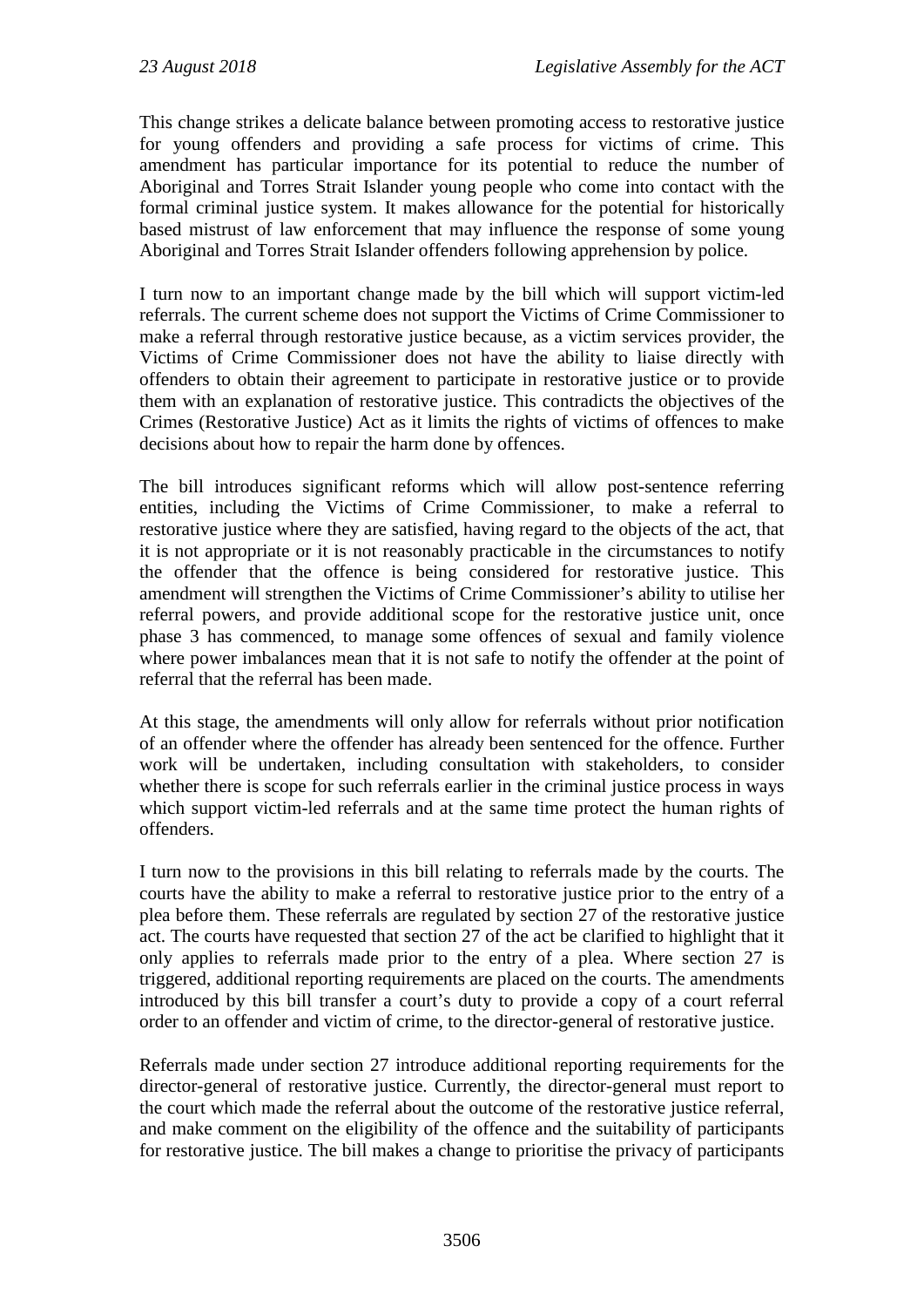in a restorative justice process by removing a requirement for the director-general to report on their individual suitability for restorative justice, and instead require the director-general to report on the overall suitability of the offence referred. This creates safeguards for victims of family violence and sexual offences by reducing the risk that their choice to decline a restorative justice process will be conveyed directly to an offender.

Finally, I turn to the amendments which increase ease of access for people with disability seeking to participate in restorative justice processes. The bill amends provisions requiring participants to provide written consent for a restorative justice process or to physically sign a restorative justice agreement where they are unable to do so. Allowing participants to flexibly provide consent for restorative justice processes reduces barriers for participants with disabilities engaging in restorative justice processes. I would like to thank Women with Disabilities ACT, in particular, for their engagement in the development of this reform.

This bill introduces significant reforms to reflect the government's commitment to providing increased access to restorative justice for victims of crime in the territory. It further cements our position as an innovative leader in the use of restorative justice practices. The amendment is introduced to create additional opportunities for victims of crime to be empowered to participate in their justice processes while delivering safeguards which will support the ability of the restorative justice unit to safely manage family violence and sexual offences when phase 3 of the scheme commences.

While this government recognises that restorative justice may not meet the justice needs of every victim of crime in the ACT, we will keep working to ensure that all eligible victims of crime have the opportunity to access restorative justice if and when they need it, or want it, in line with our commitment to building a safer, stronger and more connected city. I commend the bill to the Assembly.

Debate (on motion by **Mr Hanson**) adjourned to the next sitting.

## <span id="page-18-0"></span>**Red Tape Reduction Legislation Amendment Bill 2018**

**Mr Ramsay**, pursuant to notice, presented the bill, its explanatory statement and a Human Rights Act compatibility statement.

Title read by Clerk.

**MR RAMSAY** (Ginninderra—Attorney-General, Minister for Regulatory Services, Minister for the Arts and Community Events and Minister for Veterans and Seniors) (10.50): I move:

That this bill be agreed to in principle.

Madam Speaker, today I introduce the Red Tape Reduction Legislation Amendment Bill 2018. The ACT government is committed to cutting unnecessary regulatory burdens for businesses, community groups and individuals. This bill is the fifth in a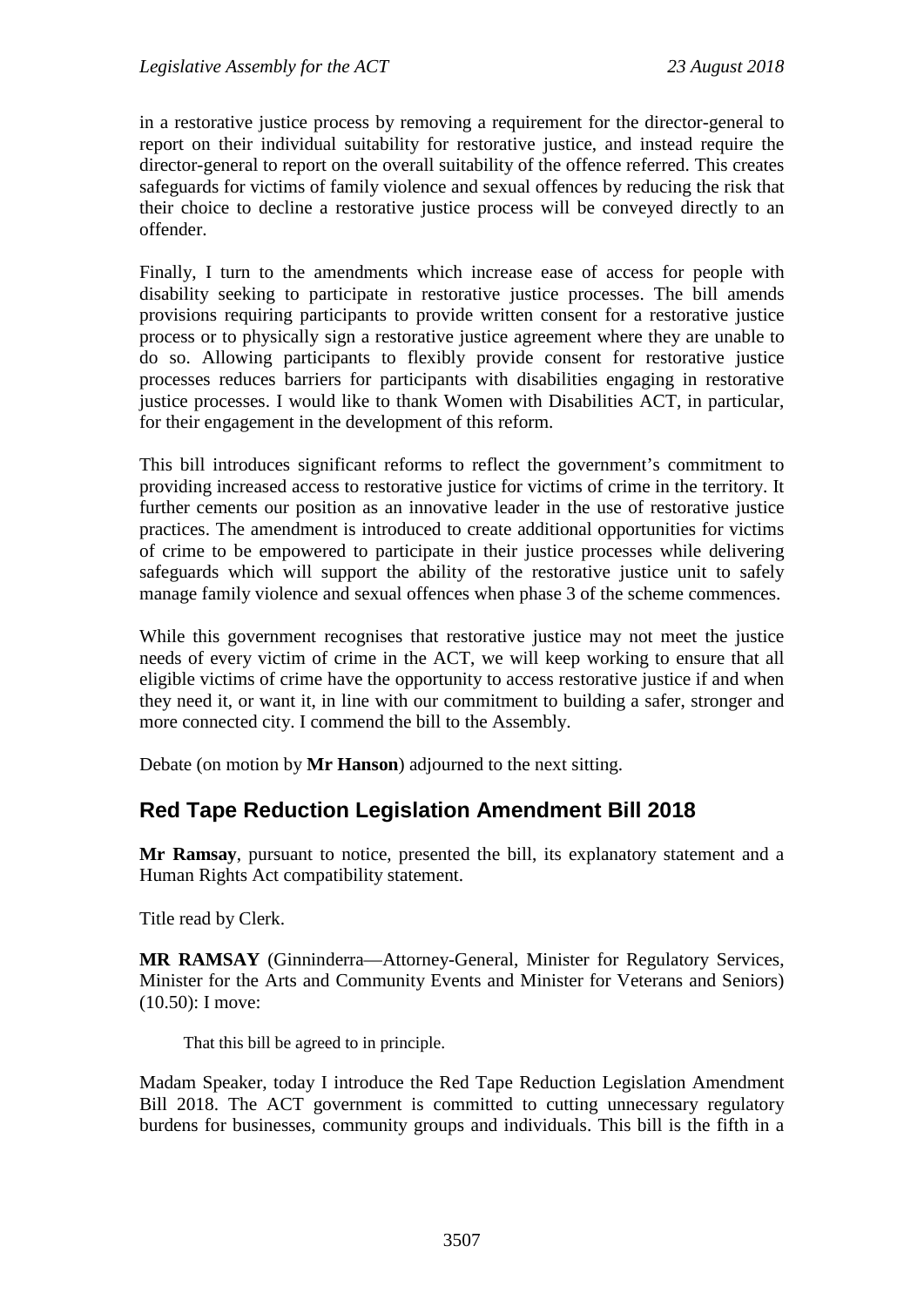series of red tape reduction omnibus bills, complementing larger government regulatory reforms.

As part of the Red Tape Reduction Legislation Amendment Act 2017, the government reduced duplication and reporting requirements for ACT charities that were regulated under commonwealth legislation. The bill introduces amendments to the Associations Incorporation Act 1991 to further streamline reporting for charities registered with the Australian Charities and Not-for-profits Commission. To reduce red tape, the bill simplifies the way we categorise associations based on their income. It strengthens and clarifies governance requirements by modernising management of associations, and updates a range of processes for contemporary practice.

Many of the incorporated associations in the ACT are small, volunteer-run organisations. We want to support them by making it easier for them to understand and comply with the legislative requirements. To enable us to help associations transition to the new rules, these changes will take effect from July 2019.

This bill will remove references to car market operators from the Traders (Licensing) Act 2016 and the Sale of Motor Vehicles Act 1977, as car market operators have ceased operating in the ACT. It will amend the Land Titles Act 1925 to provide a more efficient process for industry in the lodgement of plans, maps and other documents, including removing outdated requirements for final plans to be submitted on linen paper, which needs to be sourced from the UK.

The ACT and the Australian government agreed to establish a common method for the assessment and listing of threatened species in 2015. Amendments to the Nature Conservation Act 2014, made in 2016, were the first stage of those reforms. This bill amends the act to remove duplication for the listing of key threatening processes under the commonwealth Environment Protection and Biodiversity Conservation Act 1999 and to streamline the processes for conservation advices. This bill also streamlines the processes under the Planning and Development Act 2007 for notifying the decision as to whether the ACT planning strategy needs to be reviewed.

A key part of the ACT government's program of regulatory reform is to review the stock of regulation to ensure that it is up to date and responsive to current community needs. People now have a greater choice of forms of identification available to them, including in digital forms on their mobile devices. For Canberrans who enjoy a night out, the ability to have ID on your phone means that, along with mobile phone payments such as tap and pay, and apps to contact friends and call a rideshare, you no longer need to carry a wallet. The world is becoming more digitised, and Canberra is moving forward as a smart city that supports a safe, vibrant and innovative nightlife.

While facilitating greater choice for the community, it is also important that identity documents used to satisfy regulatory requirements have robust and secure processes of verification. This bill will amend various acts and regulations to provide for alternative documents of identification for use in licensed venues, the casino and venues selling tobacco. New forms of identification which have been assessed as being robust and secure will be prescribed through regulation. The first of these to be prescribed in regulations is the Australia Post Keypass ID, which has verification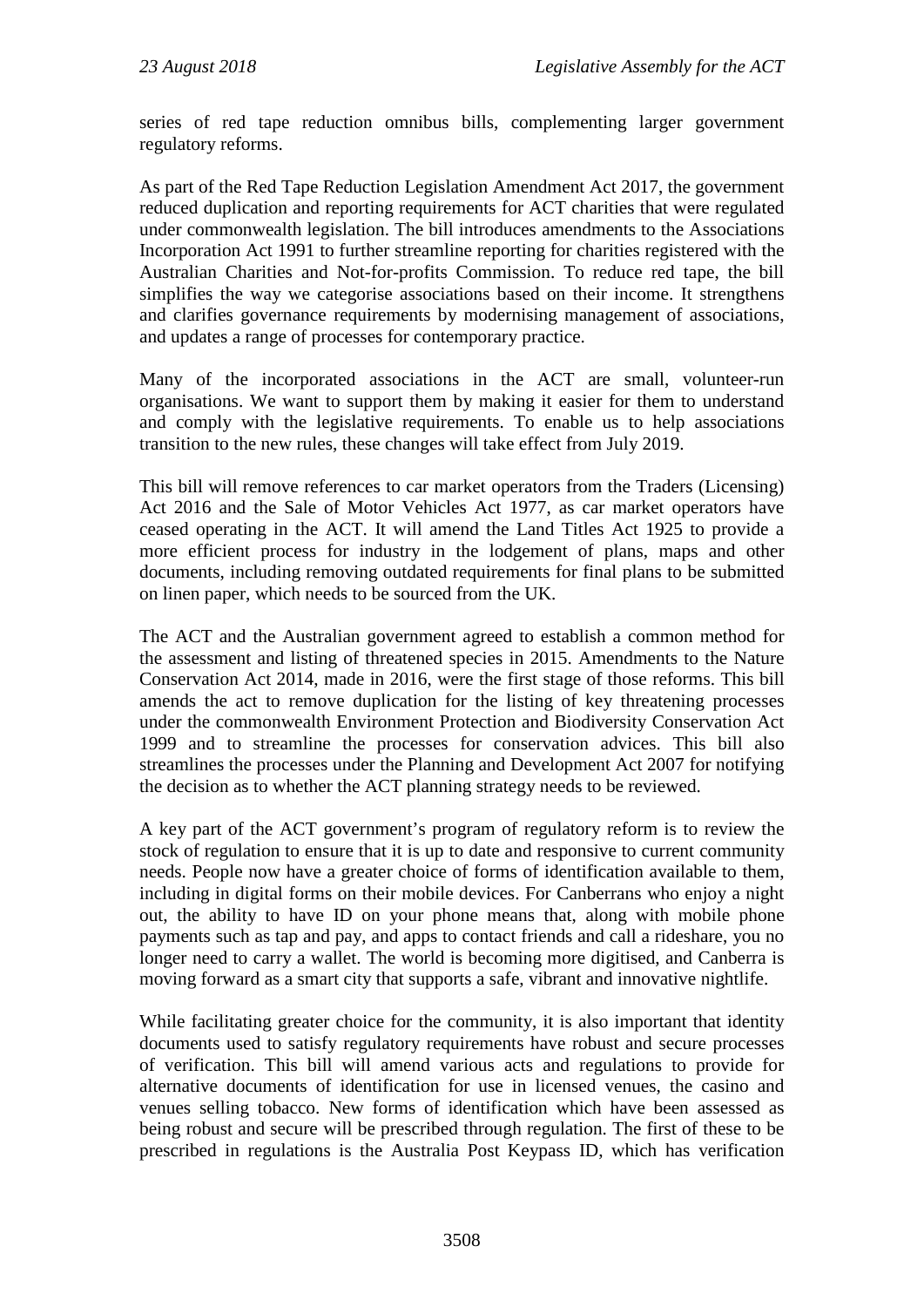processes equal to the government forms of identification permitted under the act and is increasingly used by people across Australia to verify proof of age and identity.

The ACT has had the Electronic Transactions Act 2001 to provide for information requirements in legislation in electronic form. To ensure that there is no barrier to the use of electronic forms where it is the most efficient and appropriate approach, the bill removes references to the compulsory or sole use of outdated communications through the statute book, such as "fax" and "telex" machines.

This government is ensuring that our legislation is fit for purpose. The red tape reduction bill ensures that we are consistently simplifying our legislation and our regulation, as well as modernising it so that it is reflective of the modern, innovative and ever-improving city we live in. I commend the bill to the Assembly.

Debate (on motion by **Mr Wall**) adjourned to the next sitting.

## <span id="page-20-1"></span><span id="page-20-0"></span>**Legislative Assembly Sitting pattern 2019**

**MR GENTLEMAN** (Brindabella—Minister for Police and Emergency Services, Minister for the Environment and Heritage, Minister for Planning and Land Management and Minister for Urban Renewal) (10.55): I move:

That:

(1) unless the Speaker fixes an alternative day or hour of meeting on receipt of a request in writing from an absolute majority of Members, or the Assembly otherwise orders, the Assembly shall meet as follows for 2019:

| February  | 12<br>19       | 13<br>20 | 14<br>21                 |
|-----------|----------------|----------|--------------------------|
| March     | 19             | 20       | 21                       |
| April     | $\overline{2}$ | 3        | $\overline{4}$           |
| May       | 14             | 15       | 16                       |
| June      | $\overline{4}$ | 5        | 6                        |
| July      | 30             | 31       |                          |
| August    | 13<br>20       | 14<br>21 | $\mathbf{1}$<br>15<br>22 |
| September | 17<br>24       | 18<br>25 | 19<br>26                 |
| October   | 22             | 23       | 24                       |
| November  | 26             | 27       | $28$ ; and               |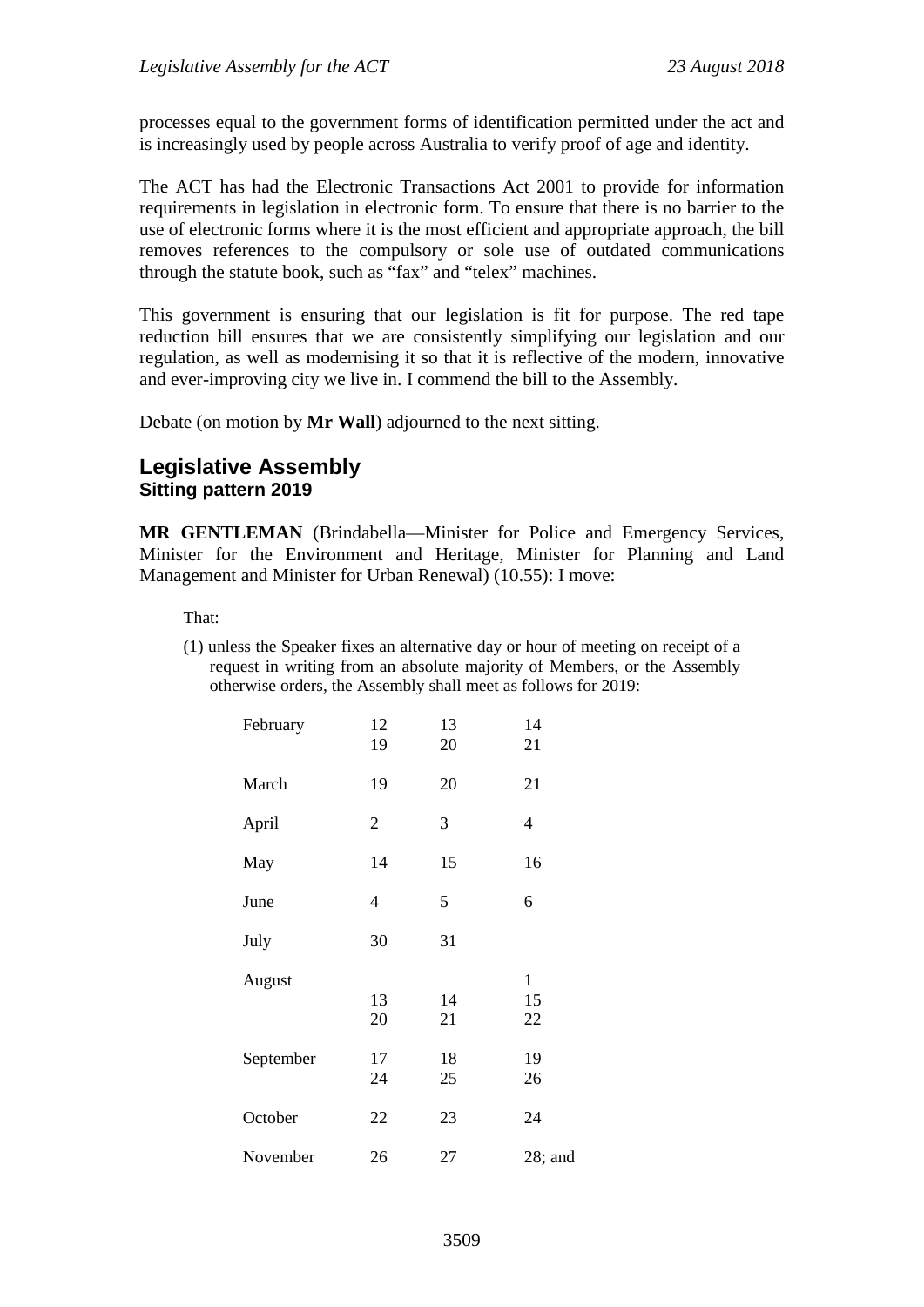- (2) unless the Assembly otherwise orders, the Assembly:
	- (a) will convene on 10 May 2019 at 10 am for a ceremonial sitting to commemorate the 30th anniversary of self-government for the Australian Capital Territory, being 11 May 1989; and
	- (b) notwithstanding the standing orders, the only business that will be considered by the Assembly at this sitting will be prayers and reflections, followed by consideration of notices and orders of the day that concern the 30th anniversary of self-government, and shall adjourn thereafter.

**MR WALL** (Brindabella) (10.56): The opposition will be supporting the motion. The pattern is not quite as short as some have been, but—

**Mr Barr**: And early enough notice for you this year?

**MR WALL**: It was good. Thank you.

Question resolved in the affirmative.

## <span id="page-21-0"></span>**Icon Water contracts with ActewAGL Order to table**

**MR COE** (Yerrabi—Leader of the Opposition) (10.56): I move:

That, in accordance with standing order 213A, this Assembly orders the tabling of the Icon Water contracts with ActewAGL (Corporate Services Agreement and Customer Services and Community Support Agreement).

I firmly believe that we need more transparency when it comes to the operations of Icon Water. In particular, the contracts they have with ActewAGL be made public and in full. The vast majority of Canberrans did not know these contracts existed. The reason for that is because nothing at all was published about them. It was only when I asked questions in annual report hearings last year that we discovered the existence of these contracts.

Icon Water has gone into arrangements to the tune of \$25 million per year and there was no visibility of this expenditure and no visibility of the contracts. It goes to the sort of operation being run at Icon Water that they had no intention of bringing any clarity to how this money is being spent. Of course, \$25 million spread across the water payers of Canberra is very significant. When that \$25 million per year is rolled into the water bills of every single Canberran, we are talking about a huge amount of money each Canberran is paying to fund these two contracts with ActewAGL.

The two contracts in question are the customer services and community support agreement and the corporate services agreement. Whilst on face value it seems quite reasonable that there would be contracts for the delivery of these services, the two issues of particular concern to me are: firstly, the cost or the value of these contracts; but, secondly, the lack of information available about these contracts.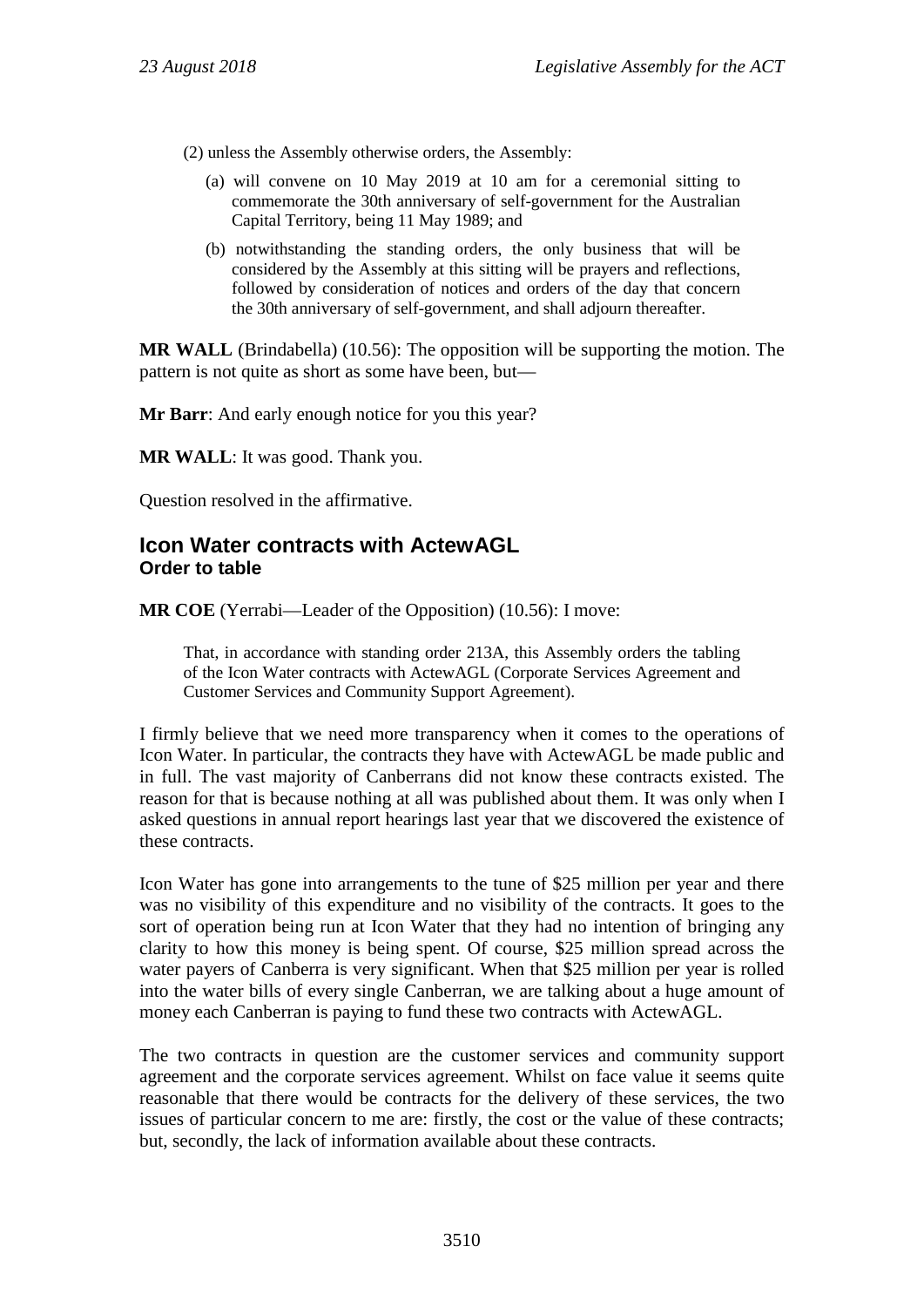In estimates a few weeks ago a representative of Icon and the minister said that in a boost to transparency they have now put the contracts up on their website. I note that the contracts that have been put up on the website are simply the ones that were provided to me under freedom of information. So rather than being this benevolent gesture, it is quite the opposite. They were forced to provide it by FOI and only then did they publish them on the website.

I do not know whether anybody in this place had a look at these contracts, but Mr Rattenbury might care to have a glance because even the contents page and the title page have redactions: agreed terms, part A, definitions and interpretation, priority of contract documents, condition precedent, duration of contract. What are 5, 6 and 7? This is the title page. We are not talking about the actual details here; we are talking about the contents page of a contract.

Part A, 5,6 and 7—not there; Part B, 12 and 13—not there; 17—not there; 19—not there; 22, general requirements—not there; 29, 30, 31, 32, 33—not there; schedule 3—not there. I am not talking about the whole paragraphs or the whole sections; I am talking about the titles. The titles of those sections are apparently not fit for Canberrans to know about. It is shonky.

This is meant to be a wholly owned ACT government asset. This is meant to be the taxpayers' water department. Instead, we have a shonky setup where they do not want us to know not just the value of these contracts—only reluctantly did they tell us that—but they do not even want us to know how the contracts are being delivered and what they are for.

The exclusions I read were to the customer services and community support agreement. There is also the corporate services agreement. And, again, the redactions are many: 5, 6, 7, 11, 12; it goes on and on. When you get into the actual deliverables it is riddled with redactions. Entire pages are blacked out. Page 33, half blacked out; all of 34, blacked out; half of 35, blacked out; half of 36, blacked out; all of 37; all of 38; all of 39; most of 40; it goes on and on.

This is meant to be a government about transparency and openness, yet its 100 per cent owned water operation cannot even publish a contract in full. I think it is very shonky, and I very much hope that Mr Rattenbury sees fit that the taxpayers who are paying for this should at least see what they are getting as part of the contract.

**MR BARR** (Kurrajong—Chief Minister, Treasurer, Minister for Economic Development and Minister for Tourism and Major Events) (11.02): The government will not oppose this motion this morning, but the Assembly needs to note a number of important points. Firstly, the documents being requested are not documents the executive holds. They are not documents created by the executive or owned by the executive, which is what standing order 213A generally refers to. The documents in question are contracts between Icon Water and ActewAGL relating to commercial matters of service provision.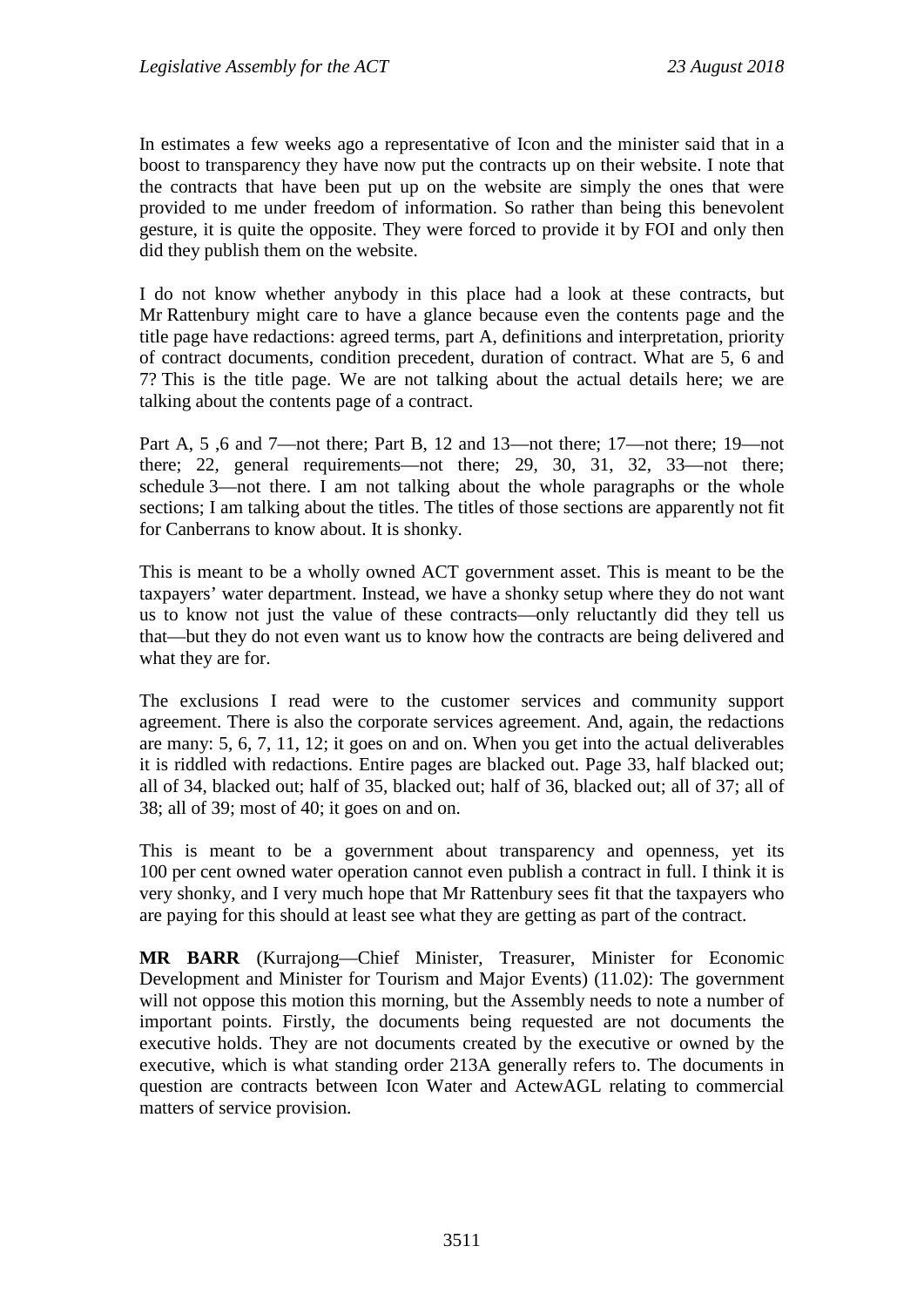Icon Water is a commercial entity which operates at arms-length from the government under the terms of the Territory-owned Corporations Act. The Leader of the Opposition is wrong in the assertion in his speech earlier. Icon Water is not a government agency as the act makes clear in stating:

- (1) A territory-owned corporation or subsidiary is not, only because of its status as a territory-owned corporation or subsidiary—
	- (a) the Territory; or
	- (b) a representative of the Territory; or
	- (c) a government entity under the Legislation Act,

So that is very clear. That is in legislation. That is the basis on which Icon Water operates.

In response to prior requests for the public release of these documents, Icon Water has consulted with the other commercial parties to the contracts and advised the government that sections of them are commercial in confidence. Icon Water has, however, published a significant amount of information about the contracts on their website, including as much of the documents that they believe could be released without infringing on commercial confidentiality.

These service contracts are set to expire in 2023. Ahead of this date Icon Water has advised the government that it will assess its ongoing service requirements and options and conduct market sounding on the future provision of the services currently delivered under these contracts. There is a real risk that Icon Water will not be able to negotiate for competitive future contracts that get the best deal for Canberra consumers if the commercial detail of their current arrangements is fully available in the market.

Icon Water also has an obligation to abide by the confidentiality of its commercial partners. After all, these contracts do not just reflect on the commercial arrangements between Icon Water and ActewAGL but also potentially contain information relevant to ActewAGL's other contractual arrangements that are completely unrelated to Icon Water.

More generally, members in this place should reflect upon the appropriateness of using standing order 213A to circumvent the ACT's freedom of information laws just because they do not like the outcome. The documents being requested today have been the subject of an FOI request. That request was responded to and as much of the documents as could be released without compromising commercial confidentiality has already been released. This comes on top of Icon Water also making this material available to all Canberrans via the company's website and not just providing them directly to the FOI applicant.

We voted in this place to provide the strongest and most transparent freedom of information laws in the country. We have introduced these laws because we understand and support the value of transparency in holding government agencies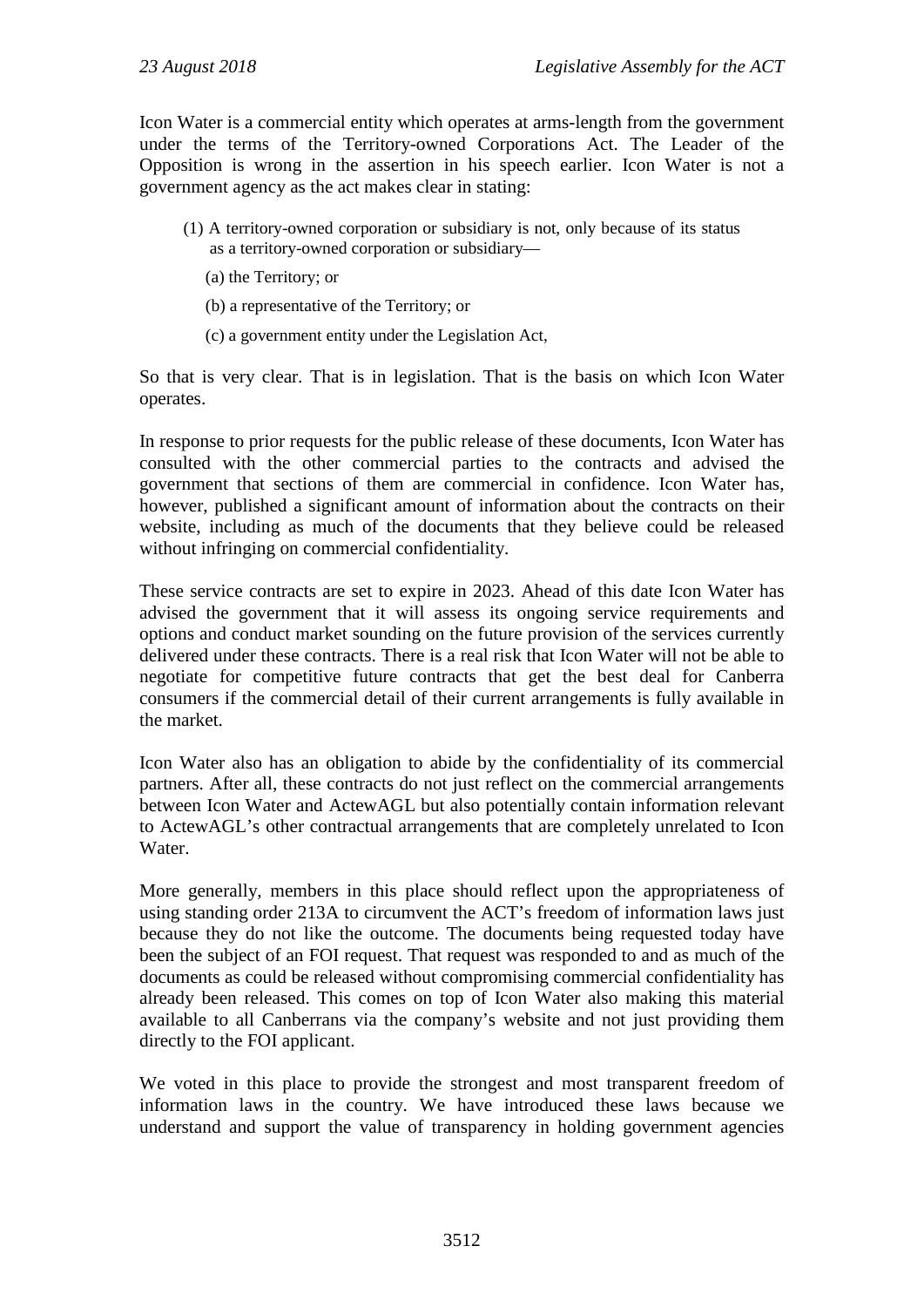accountable and giving Canberrans confidence in the public administration of the territory.

Using Assembly processes to attempt to circumvent the FOI process after Icon Water has participated in that process in good faith, engaged seriously with it and provided all the information it reasonably could makes a mockery of these nation-leading transparency processes that all members of this Assembly supported. Members need to reflect on that going forward.

If the Assembly orders production of these documents the government will seek these from Icon Water. We expect that their advice will be consistent with that already provided to the government: that everything which can be made available has already been made available and remaining details are commercial in confidence. We will, of course, take this process forward if that is the will of this Assembly this morning.

**MR RATTENBURY** (Kurrajong) (11.06): The Greens will be supporting this motion. Standing order 213A was established in order to resolve disputes like this. There has been some history in this place of people having different views about what should or should not be released. There are also recognised standards and tests about what is an appropriate document to be released, tests such as public interest, whether documents are commercial in confidence and the like. That is why standing order 213A was established, and that is why we are happy to support this matter to be resolved through that process today.

The nature of that is that once that process is gone through we have a result. If Mr Coe does not get the outcome he is seeking, he will need to reflect on how he wants to respond to that. But that is why we are happy go to this process. However, this is the last time we will do this unless the full extent of the FOI act has been used.

The new freedom of information laws allow for an appeal mechanism where a claimant is not happy with the release of documents under the FOI process. That has been revamped in the FOI legislation for the matter to go to the Ombudsman for a review of that decision. That was a very significant shift in the FOI legislation where previously it went to an internal review process.

**Mr Coe**: This was done under the former act last year.

**MR RATTENBURY**: Mr Coe has clarified one point, and I will come to that in a moment. Under the new act you can appeal to the Ombudsman. We had sought clarification earlier in the week of whether the Liberal Party had gone to the Ombudsman. At the time we were told they had not. Mr Coe has just clarified across the chamber that this was done under the old act, so that opportunity does not exist here. But certainly I would expect that in the future, before a 213A claim comes through, members would have used the full extent of the freedom of information process because we have created that mechanism.

I accept that that is not applicable in this case and that casts a slightly different light on the matter. But we need to make sure that we make full use of those opportunities going forward, because the Ombudsman is there. Getting in an arbiter has other costs,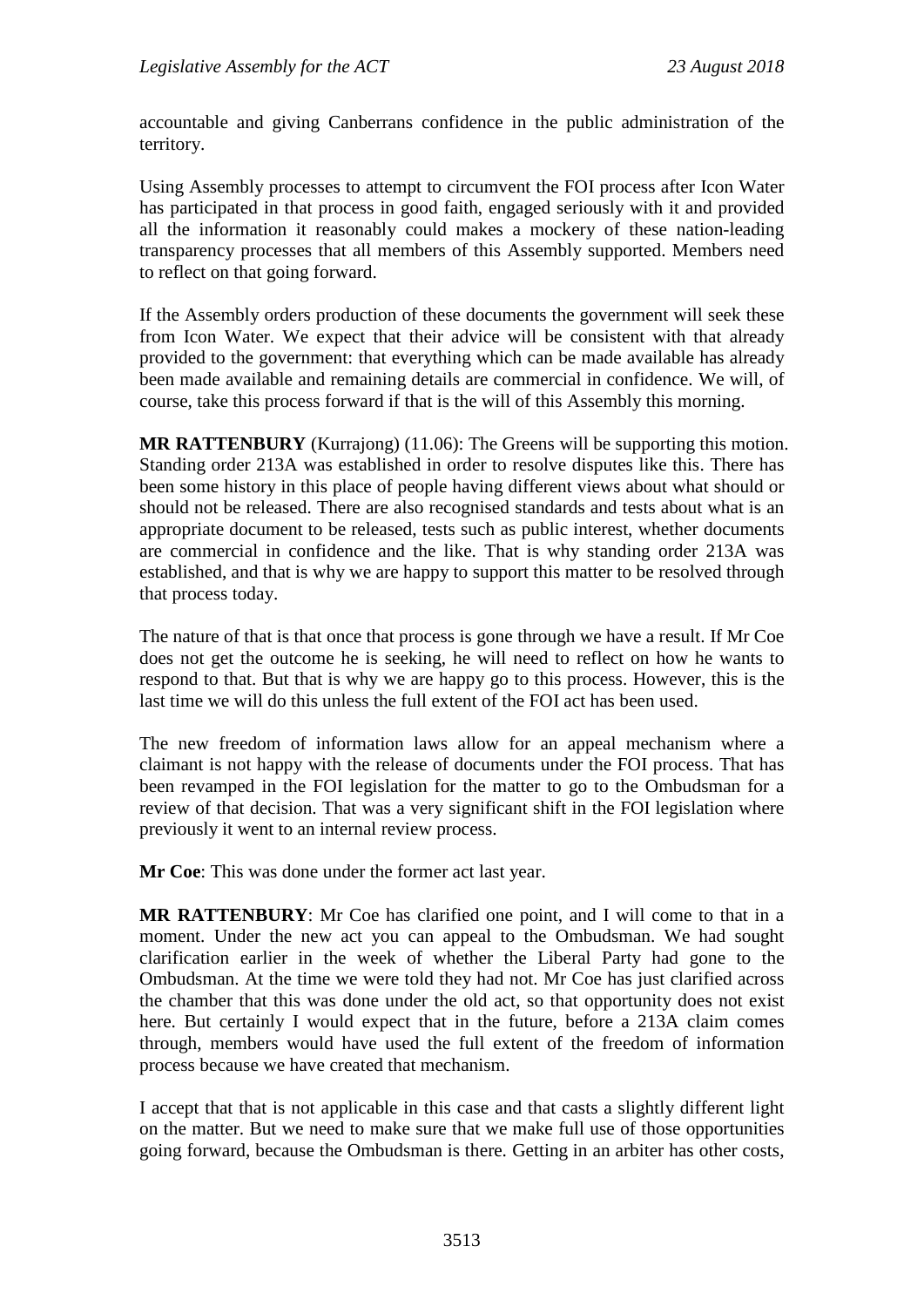and there are efficiencies in using the Ombudsman if we can. For the purposes of today we are happy for this to be tested by the independent arbiter. That is exactly what that role is for.

I think there is an interesting whole other discussion around the nature of ownership of these entities. Mr Coe has made the point that Icon Water is a wholly owned government asset, but ActewAGL is no longer wholly government owned. That brings in these commercial-in-confidence questions. My understanding is that Icon's reluctance to release these documents is because it will impact on commercial matters for ActewAGL. That can be debated, but that is what has happened as a result of the moves to move ACTEW away from being wholly owned by the government.

The community has a perception that ACTEW remains wholly owned by the government. If you ask most people who have been around Canberra who have been here a while they still think of it as a government entity. In fact, it has a very different agenda now; it has a corporate agenda as part of that partnership with AGL. That brings a different filter onto the way they view the world. That is muddying some of the questions and information Mr Coe is seeking here. Nonetheless, we are happy to support the motion today.

**MR COE** (Yerrabi—Leader of the Opposition) (11.10), in reply: I appreciate the support of all members in this place for the provision of 213A to be enacted here with regard to these two agreements. I want to touch on something Mr Rattenbury just mentioned with regard to the complex or sensitive nature of the arrangements with ActewAGL. That is why this particular contract is quite significant. Icon Water has given a preferred tenderer status to ActewAGL to the tune of \$25 million a year as this contract. But I wonder whether the other partner of ActewAGL is also giving special contracts to the joint venture.

If Icon Water half owns ActewAGL and they are in part propping up the operation through these contracts, that is potentially giving equity to the other shareholder of ActewAGL. So there are all sorts of complications here.

Whilst most Canberrans have some sort of affinity with ActewAGL, the complex arrangement with regard to its ownership and governance means that it is not always as simple as we might like it to be. When you have Icon Water putting large amounts of money into ActewAGL it begs the question whether the other joint venture partner is treating that joint venture in the same way. If not, how can we be sure we are getting value for money? How can we be sure that some of this money is not going in profit to the other joint venture partner? Some real questions have to be explored at a later date because they are a little tangential to the basic request for these agreements to be published.

Mr Barr all but accused me of trying to circumvent the FOI laws. Well, we are the legislators. If Mr Barr would prefer that I moved an amendment to the FOI act that these agreements be published, it is still going to come to this chamber for a vote; it is still going to be a will of the legislators. To say that a vote in a parliament is somehow circumventing the law is a bit of a stretch. As Mr Rattenbury said, 213A is there for a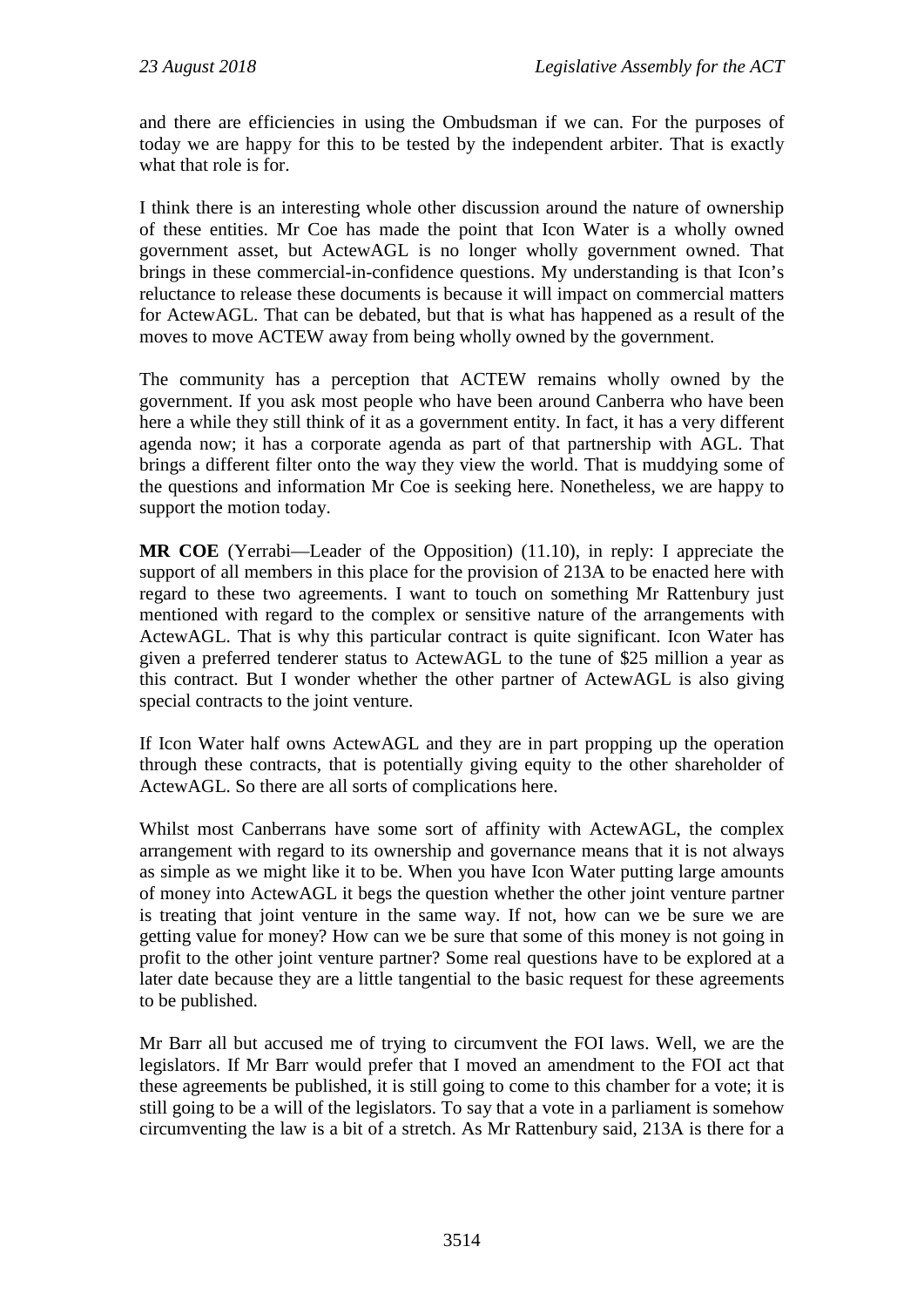reason. This is precisely the sort of reason for which it might be used. I am pleased that the Assembly will be supporting the motion.

Question resolved in the affirmative.

## <span id="page-26-0"></span>**Administration and Procedure—Standing Committee Report 7**

**MADAM ASSISTANT SPEAKER** (Ms Lee): On behalf of the Speaker, I present the following report:

Administration and Procedure—Standing Committee—Report 7—*The Conduct of Miss C. Burch MLA,* dated 20 August 2018, together with a copy of the extracts of the relevant minutes of proceedings.

**MR WALL** (Brindabella) (11.14): I move:

That the report be noted.

**MS CHEYNE** (Ginninderra) (11.14): I wish to speak briefly on this as the complainant against Miss C Burch. In particular, I want to put on the record my thanks to the Commissioner for Standards for taking this very seriously. It certainly was not vexatious. I appreciate that he did not treat it as vexatious. In fact, certainly in my time here there have been very few investigations conducted by the Commissioner for Standards, even when complaints have been made. So I think that does point to the seriousness of the complaint that was made.

I certainly accept the findings but I want to draw members' attention to particular elements of this report, the hypocrisy that has particularly come about from it, and some of Miss C Burch's key points of defence, which I find particularly hilarious given what she happened to do yesterday. First of all, Miss C Burch continues to block me on her Facebook page.

**Mr Coe**: Oh, you have never blocked anyone, have you, Andrew?

**MS CHEYNE**: This is not about Mr Barr; this is about me.

**Mr Wall**: And you are talking about hypocrisy.

**MS CHEYNE**: Just you wait! Apparently, in Miss C Burch's defence—

*Opposition members interjecting—*

**MS CHEYNE**: Look, I am just quoting from the report of the Commissioner for Standards and what he said Miss C Burch said to him. Apparently, two comments on a Facebook post was trolling. Seriously, we are both Gen Y. I think we know the definition of trolling. Two factual comments on a Facebook page is not trolling.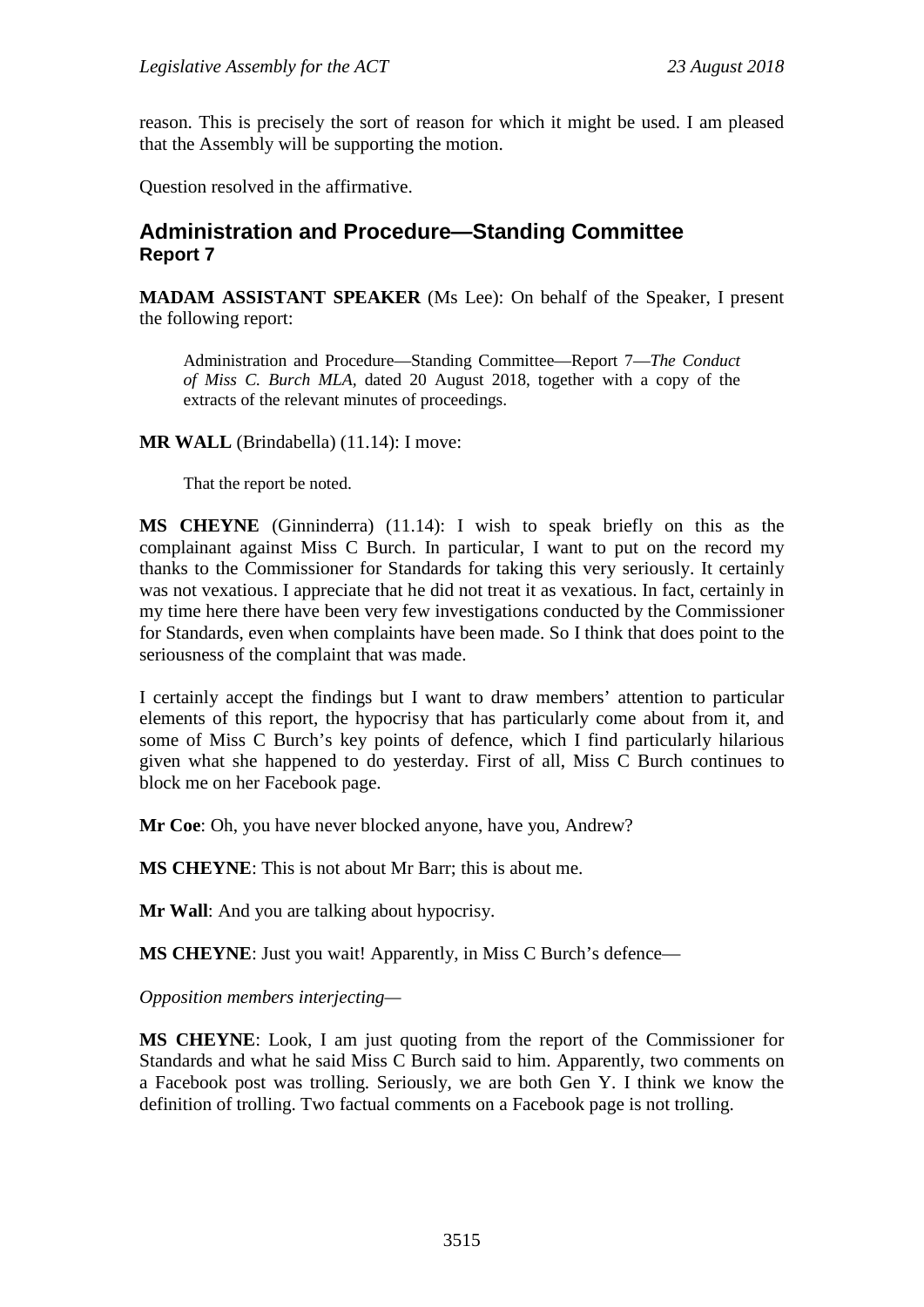Secondly, I always thought that the Canberra Liberals believed in freedom of speech. Indeed, I checked out the "our beliefs" page when I made my adjournment speech. I note that the "our beliefs" page has been updated. That was fascinating for me to discover today. But, contrary to the great Menzies tradition, the Canberra Liberal Party have now swapped out their previous beliefs. They have now chucked in the great Menzies' tradition. Fantastic; good on you! No 13 is great: "human freedom and freedom of speech." So why block? Why block? If you—

**Mr Wall**: You have freedom to say what you want. It doesn't mean we have to listen.

**MS CHEYNE**: You are listening right now, Mr Wall. I think that says a lot. Secondly—

*Opposition members interjecting—*

**MADAM ASSISTANT SPEAKER**: Members! I think we should let Ms Cheyne finish.

**MS CHEYNE**: I also note that in her defence Miss C Burch said that she decided to block me from making further comments on her Facebook page because she did not think it was becoming for members to get into arguments over politics on social media. Then she said:

While Ms Cheyne's comments may have also been factually accurate—

That is a great admission—

they do not contradict my post. After multiple comments were made—

As I said, two; some people are scared of two comments—

I took this to be "trolling" behaviour and made the decision to block her from my page. I do not believe that my desire to avoid a public argument—

A politician avoiding a public argument; can you believe it, Madam Assistant Speaker?—

with another Member via social media is in any way relevant to my honesty or integrity."

**Mr Coe**: Point of order, Madam Assistant Speaker.

**MADAM ASSISTANT SPEAKER**: Point of order, Mr Coe.

**Mr Coe**: I ask you to reflect on whether this speech is bringing the Assembly into disrepute. Is this really what the Assembly is here for, to talk about this?

**MADAM ASSISTANT SPEAKER**: There is no point of order, Mr Coe. Ms Cheyne.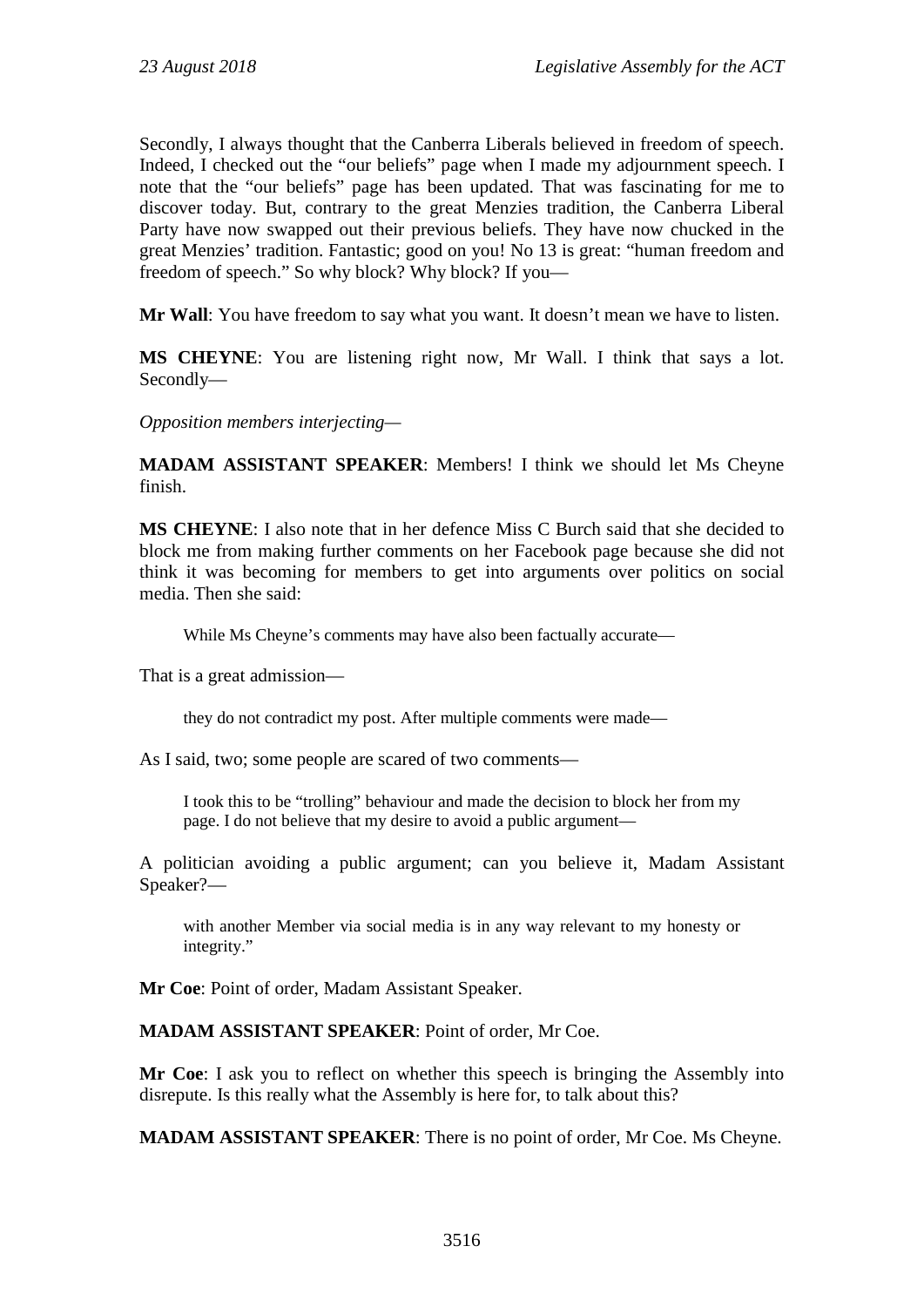**MS CHEYNE**: I am almost finished. Madam Assistant Speaker, I seek leave to table some social media posts published yesterday.

Leave granted.

I table the following posts:

P-plate drivers—Curfew—Screen shots from Miss C. Burch's social media posts (3).

I would ask that Miss C Burch seriously reflect on the defence that she has provided to the Commissioner for Standards. This is actually a really serious report. She needs to reflect on her own honesty and exactly what she was trying to achieve.

Yesterday, as a member who does not support trolling, who does not want to get into arguments with people on social media, she posted a meme on twitter that shows Minister Rattenbury. I think we are meant to be puppets but the way that it works, it looks like a mobile; so I would ask them to reflect on exactly how they put together their—

**Mr Coe**: You can rest assured it is going to get a lot more re-Tweets now.

**MS CHEYNE**: I do not think anyone is actually listening, Mr Coe.

**Mr Coe**: Exactly! Exactly, Tara!

**MS CHEYNE**: Exactly, thanks. Not only did she do it on Twitter but then she went and did it on her Facebook page, again, where I am still blocked. If she had any courage she would just unblock me.

I think, at last count, membership of the ACT Young Liberals goes well into your late 30s; so I understand that Miss C Burch is certainly still a member of the Canberra Young Liberals. They also shared the post and said, "Please respond."

I thought it was unbecoming for members to get into debates on social media according to one of their own. One of their own Canberra Young Liberals, one of the members who apparently believes in freedom of speech, then does this. Get it together! You have been here nine months; work it out. If you are going to be a leader, maybe you should ask your own ACT Young Liberals to have a think about exactly what they are sharing when you have a particularly embarrassing report now being published about you.

**Mr Wall**: Madam Speaker, I do not wish to speak to the motion but I seek your guidance. Ms Cheyne's comments made a number of reflections around the substance of the report, in particular the commissioner's ruling. I think she erred in suggesting that the commissioner in fact got the ruling wrong in this instance. I seek that you as the chair reflect on those comments and decide whether Ms Cheyne has actually overreached the mark on this one.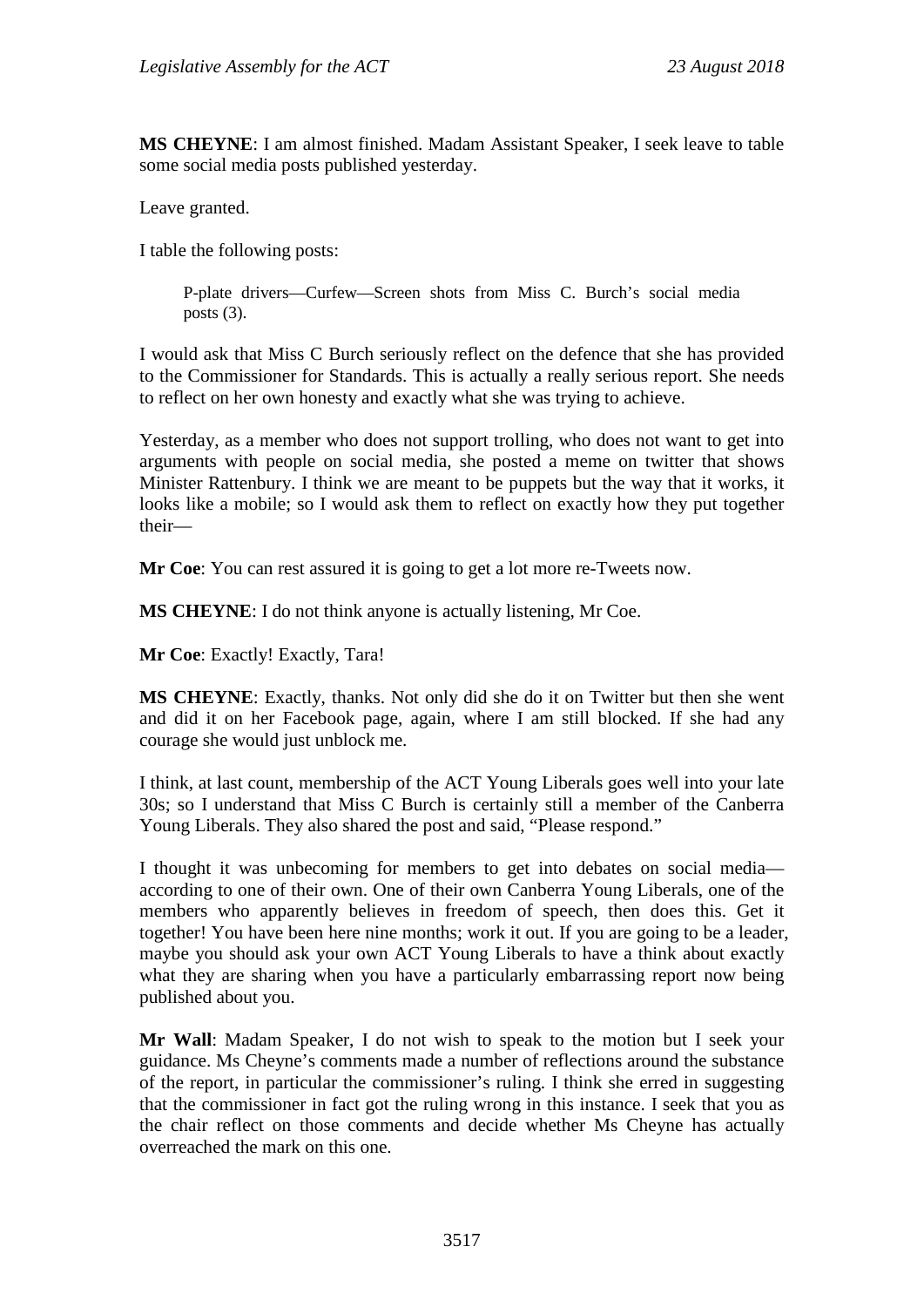**MADAM ASSISTANT SPEAKER**: Thank you, Mr Wall. I will do so and get some advice from the Clerk. Perhaps I could ask Madam Speaker to come back and talk about some of those reflections.

**MISS C BURCH** (Kurrajong) (11.22): On 7 June Ms Cheyne rose in this place to make accusations in an adjournment speech. She said that I had made misleading and dishonest comments on my Facebook page. Ms Cheyne reminded me to reflect on these actions. However, she chose to wait until right at the end of the sitting day before the winter recess to make these comments without actually giving me a chance to respond.

As would have been appropriate, she should have allowed me to respond in this chamber before writing to the standards commissioner about the Facebook post in question. I did not think it was appropriate then to respond in this place while this was still considered by the standards commissioner. So I rise today to respond to these accusations.

The day after the 2018 ACT budget was announced, I made a Facebook post that included the following text:

This budget saw rates, fees and charges continue to rise, yet Canberrans just aren't receiving the basic local services that we deserve.

The post went on to say:

Labor has tripled your rates … but failed to increase weekend and evening bus services."

Admittedly, I was rather confused when I first heard of Ms Cheyne's accusations and I am still not quite sure whether it is a lesson in budgeting or a lesson in reading comprehension that she requires. Ms Cheyne's main issue of contention seems to be that a month earlier on 9 May the Minister for Transport and City Services had said that the government was "looking to" expand the light rail timetable and "looking to" expand rapid bus services.

Looking to do something is not the same as actually doing something. It may surprise Ms Cheyne to know that the opposition does not often take the government at their word. It is only this morning that we have received an update from the minister on the motion discussed on 9 May.

Further to this, the context of my post was the ACT budget, which had been announced the previous day and was referenced in the post itself and not, as Ms Cheyne seemed to believe, in the motion that had been debated in the Assembly a month earlier. Any reasonable person would surmise that if the government is looking to provide additional services within a financial year they would need to allocate additional budget funding in order to do so.

I find it ironic that Ms Cheyne has accused me in this place of misleading and dishonest comments on social media and, in her complaint to the standards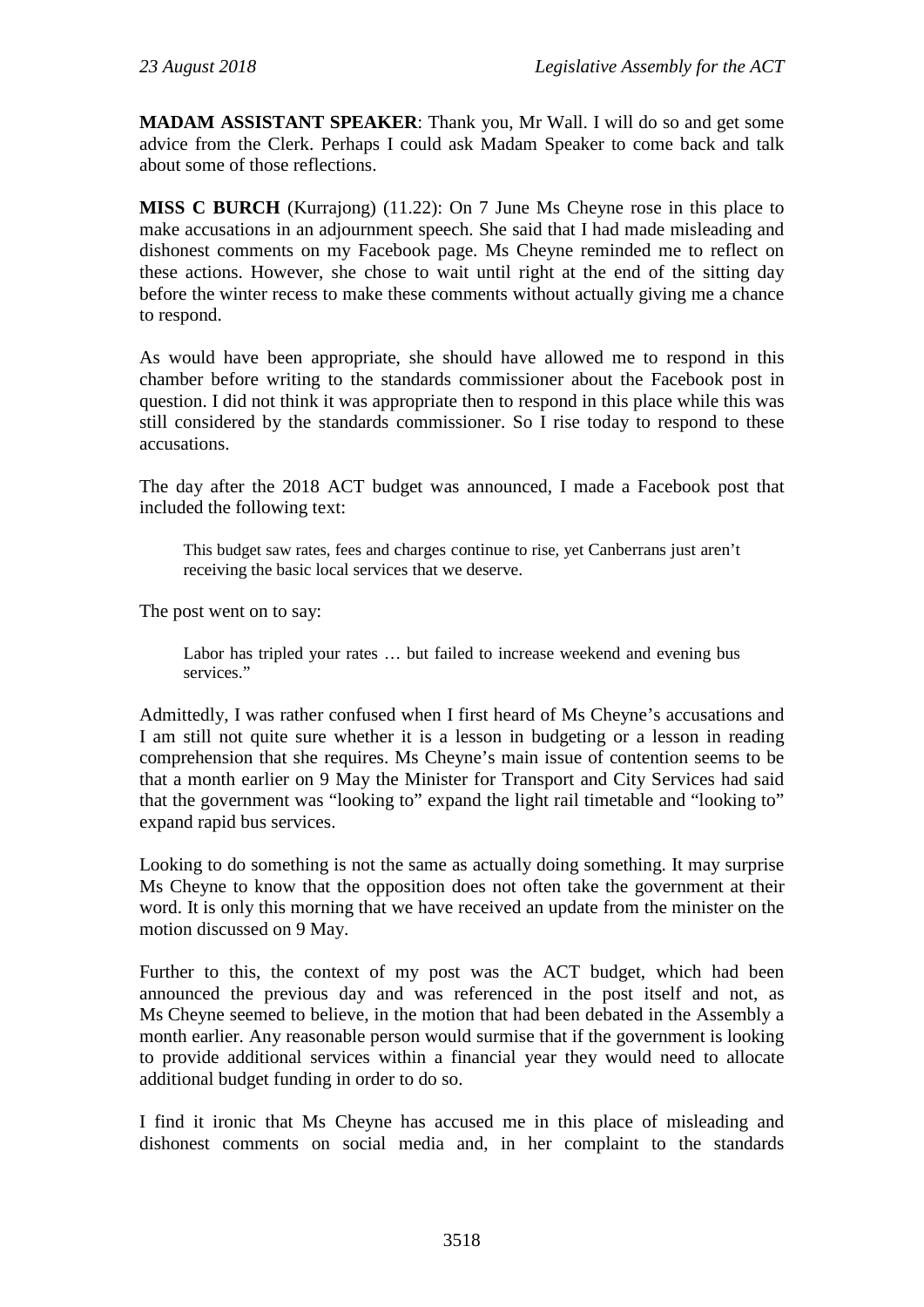commissioner, given some of her own commentary around the budget. The week the budget was announced Ms Cheyne made claims on social media that, "Stamp duty is reducing while rates are increasing. It is not an increase in tax overall."

Unlike my social media comments, this statement from Ms Cheyne is factually inaccurate. The ACT government's own source tax revenue has been growing at a rate of 8.2 per cent annum since 2012-13. Rates revenue has doubled in the past five years and tripled since 2012. Over the past 12 months, the ACT government has collected almost \$80 million more in stamp duty than it did in 2012. The numbers do not lie and there is no way to spin it. This is an increase in tax overall.

**Ms Cheyne**: Point of order.

**MADAM ASSISTANT SPEAKER**: Yes, Ms Cheyne, point of order?

**Ms Cheyne**: Relevance; this was about budget funding for buses and honesty—

**MISS C BURCH:** It is about misleading comments on Facebook.

**Ms Cheyne**: and the Commissioner for Standards' report. There was nothing about rates.

**MADAM ASSISTANT SPEAKER**: Thank you, Ms Cheyne. I believe there is no point of order. Miss Burch.

**MISS C BURCH**: I go back to the post that we are talking about here, which said:

This budget saw rates, fees and charges continue to rise, yet Canberrans just aren't receiving the basic local services that we deserve.

So I think the increase in rates and taxes is entirely relevant to this debate. I also find it ironic that Ms Cheyne in her adjournment speech on 7 June quoted to me the importance of freedom of speech and honesty, as she has done again today, sitting behind the Chief Minister who actively and publicly has shown his disdain for anybody holding him to account. I refer the Assembly to a *Canberra Times* article written on 11 March entitled, "I hate journalists and I am over the mainstream media." And another in the *Australian* dated 15 March entitled, "The ACT Chief Minister Barr reigns in an unaccountable utopia." These articles, and Ms Cheyne's behaviour, speak to a larger problem with this government, and that is one of transparency.

This government hates to be held to account and will stop at nothing to prevent dissenting views from being heard or shared both in this place and around Canberra. This government loves to act without recourse and blindly refuses to listen to what the people of Canberra want and need.

Ms Cheyne accused me of restricting information. Yet in what seems to be another example of her growing fondness for hypocrisy, she supports a minister who has run a disingenuous consultation process on the proposed new bus network during which she has refused to provide all the necessary information, such as timetabling information,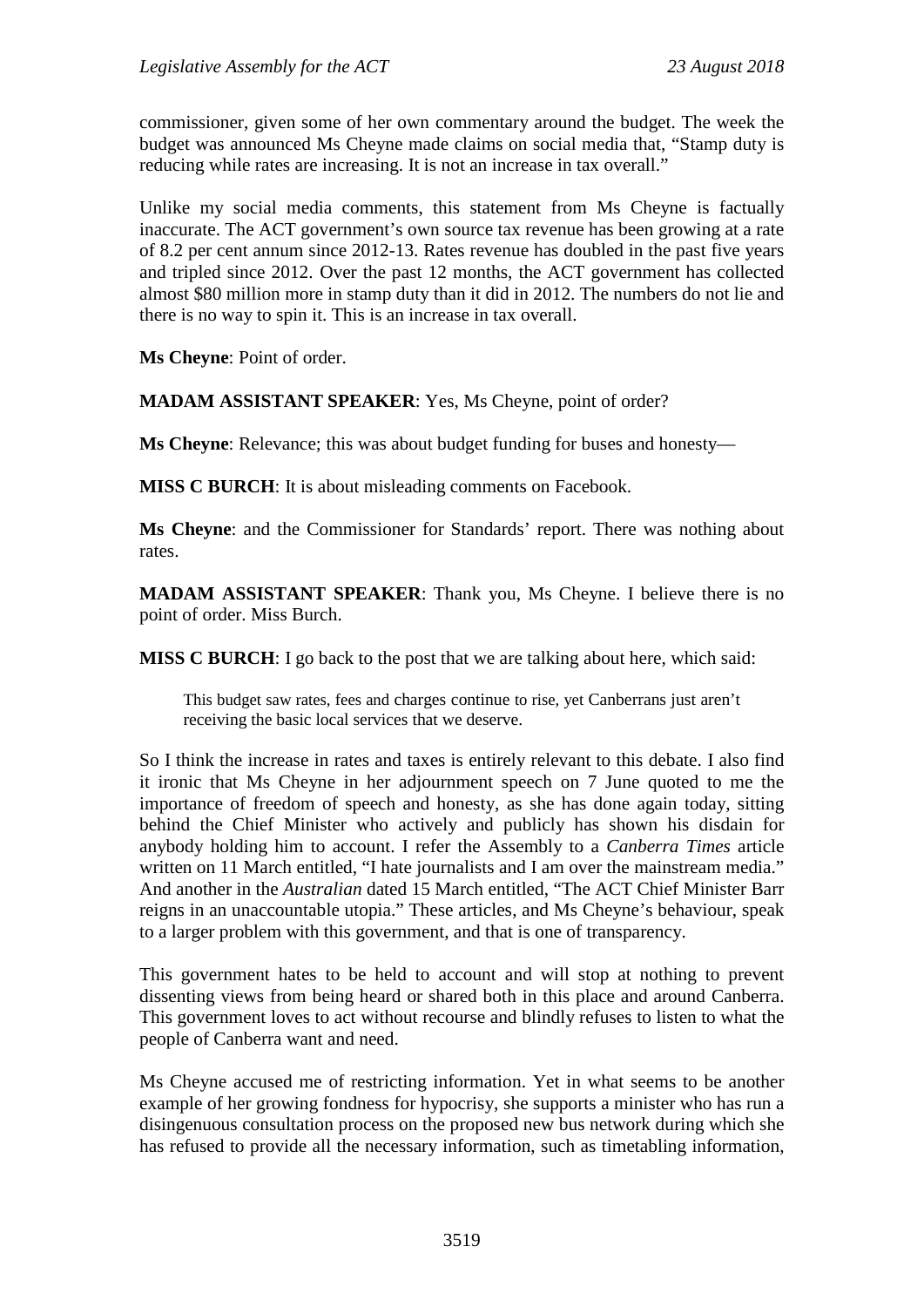that would allow residents to provide informed feedback on how the new network will impact them.

The *Canberra CityNews* article only yesterday neatly sums up the government disdain for criticism:

Too many times this government has rolled out questionable survey results that do not match the reality of people's needs.

I could not agree more. Ms Cheyne's primary defence in her complaint against me, and again today, seems to be that I have proven my comments were dishonest by blocking her on Facebook. I admit that I did block her, but not for the reasons that she believes. She has mentioned that she had only made two comments on the post. They were two comments made in really quick succession while we were all in the chamber and I had not had the opportunity to respond. I stand by my comment that this was trolling behaviour.

I do not believe that my desire to avoid a public argument on social media with another member is in any way relevant to my honesty or integrity. Actually, the opposite is true. I blocked Ms Cheyne so as not to impugn the reputation of all members in this place by descending into what has become, given Ms Cheyne's record on social media, a schoolyard argument with no real resolution.

I stand by my statement that I do not think it is becoming of members to get into arguments. Ms Cheyne conveniently left out that I said, "arguments over politics and semantics on social media". I would have been happier to have this debate in the chamber. However, as I said she waited until the last adjournment speech on the last sitting day before the winter recess to raise this issue.

I do not control the ACT Young Liberal Facebook page. It is common practice for those on opposing sides of politics to block each other on social media. I and my colleagues have been, and unblocked by the Chief Minister on numerous occasions.

Ms Cheyne's feigned outrage at my blocking her and her subsequent complaint to the standards commissioner are childish, petty and a waste of government resources. It is simply another attempt by this government to shut down debate and silence people who disagree with them.

Question resolved in the affirmative.

## <span id="page-31-0"></span>**Administration and Procedure—Standing Committee Membership**

#### Motion (by **Mr Rattenbury**) agreed to:

That, notwithstanding the provisions of standing order 16, Mr Rattenbury be discharged from the Standing Committee on Administration and Procedure for the meeting scheduled for 6 September 2018 and that Ms Le Couteur be appointed in his place for that meeting.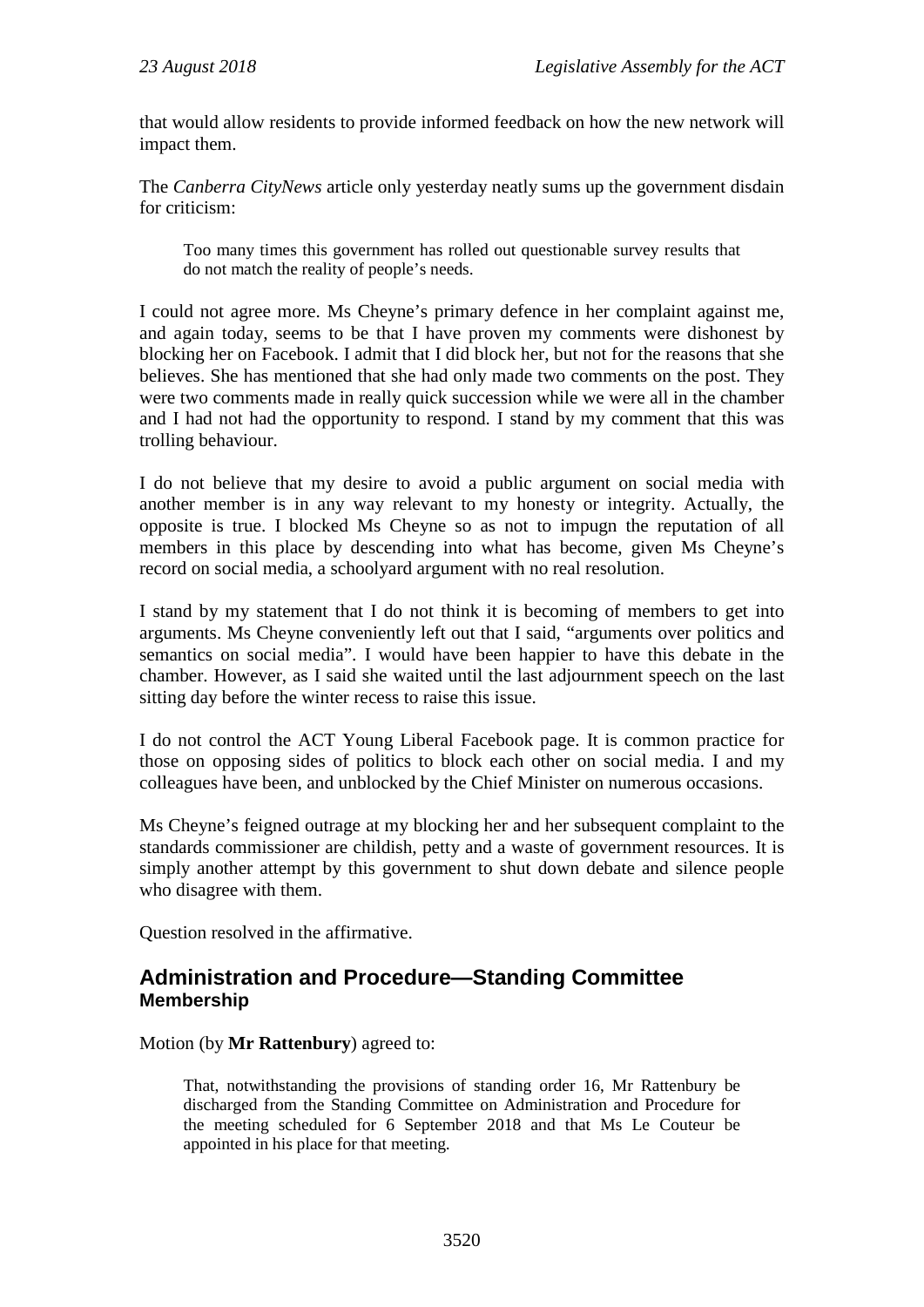## <span id="page-32-0"></span>**Environment and Transport and City Services—Standing Committee Statement by chair**

**MISS C BURCH** (Kurrajong) (11.30): Pursuant to standing order 246A, I wish to make a statement on behalf of the Standing Committee on Environment and Transport and City Services relating to the nature in our city inquiry.

The committee was pleased to receive 69 submissions from the community, from scientists, landscape architects, urban planners, wildlife and conservation groups, statutory office holders, utility companies, sport and recreation groups, neighbourhood groups, community advocates, and individual citizens.

Given the current high workload of members across all committees, the committee has concluded that additional time is needed to fully examine the large number of detailed and substantial submissions to nature in our city; therefore, it will be extending the reporting date to the end of July 2019. The committee will be contacting each submitter to explain the reasons for the extension of the inquiry and to keep them informed. The committee will soon announce a hearing schedule that is likely to be in early 2019.

## <span id="page-32-1"></span>**Appropriation Bill 2018-2019**

[Cognate bill: Appropriation (Office of the Legislative Assembly) Bill 2018-2019 Cognate papers: Estimates 2018-2019—Select Committee report Estimates 2018-2019—Select Committee—government response]

Debate resumed from 21 August 2018.

## **Detail stage**

**MADAM ASSISTANT SPEAKER**: I remind members that in debating order of the day No 1, executive business, they may also address their remarks to executive business order of the day No 2 and Assembly business orders of the day relating to the report of the Select Committee on Estimates 2018-2019 and the government response.

City Renewal Authority—Part 1.12

Proposed expenditure agreed to.

Legal Aid Commission (ACT)—Part 1.13

Proposed expenditure agreed to.

Icon Water Limited—Part 1.14

**MR COE** (Yerrabi—Leader of the Opposition) (11.32): I made some remarks with regard to Icon Water and their appropriation earlier, in the debate about the publishing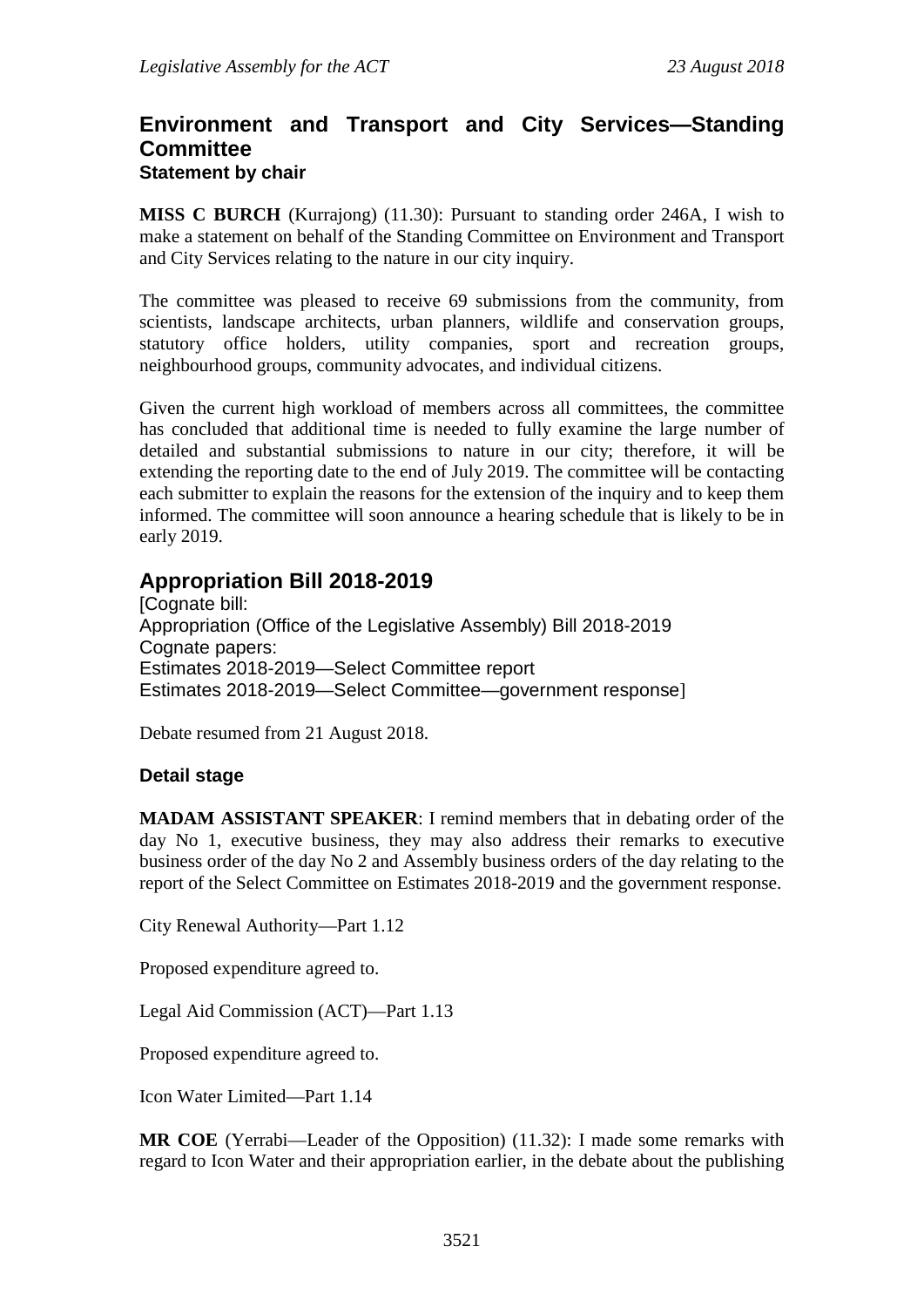of the two service agreements. I think there is a lack of clarity, and perhaps even a lack of governance, with the operations of Icon Water. It seems that to an extent we are getting the worst of both worlds instead of the best of both worlds with regard to the corporation. They are not necessarily as efficient as you would hope a private sector organisation would be; nor are they as accountable as a public sector organisation should be. Rather than getting efficiency and accountability, it seems that we may well be getting the opposite. I think that there has to be a revisit of the arrangements that are in place with regard to Icon Water.

For many years, Canberrans have been paying for infrastructure as an embedded component of their water bills. Now, Icon Water are seeking to have additional levies to pay for infrastructure. It makes you wonder what the infrastructure component of previous ICRC determinations was all about if they now do not have enough money to actually pay for infrastructure upgrades. Where has all that money gone that was embedded in people's power prices?

I think there needs to be a revisit of this structure. We look forward to saying more about this at a later date.

Proposed expenditure agreed to.

Cultural Facilities Corporation—Part 1.15

**MRS DUNNE** (Ginninderra) (11.34): I would like to speak very briefly on the budget item for the Cultural Facilities Corporation. I commend the corporation once again for its good work in providing Canberrans and the people we welcome to the ACT as visitors with well-managed flagship arts venues and historical places and for its proactive approach to attractions and the programs that they offer.

I believe that the Cultural Facilities Corporation was an inspired initiative of my mentor, Gary Humphries. It has stood us in good stead over nearly 20 years now as a flagship cultural organisation in the ACT. During the estimates hearings, officials with the minister's blessing, for which I thank him—offered me the opportunity to tour the Canberra Museum and Gallery. This was so that I could see how the planned capital works would impact on the operations and exhibition spaces in the building.

I was pleased to take up the opportunity. It was graciously hosted by the chief executive and the gallery director. It was very easy to see why the storage and workshop spaces need to be expanded. It was good to see that the careful planning of expanded spaces not only will give the public more insight into what goes on behind the scenes, but will also make the exhibition spaces more functional.

Gallery 5, the upstairs gallery, will be upgraded so that it will be an attractive space and give the Sidney Nolan collection a permanent display area. It will also create more opportunity for programs, especially for visiting schools. I hope that one day another project will begin so as to make the stairway access to the upstairs area a little less clunky. It is stylish, but access is a little difficult.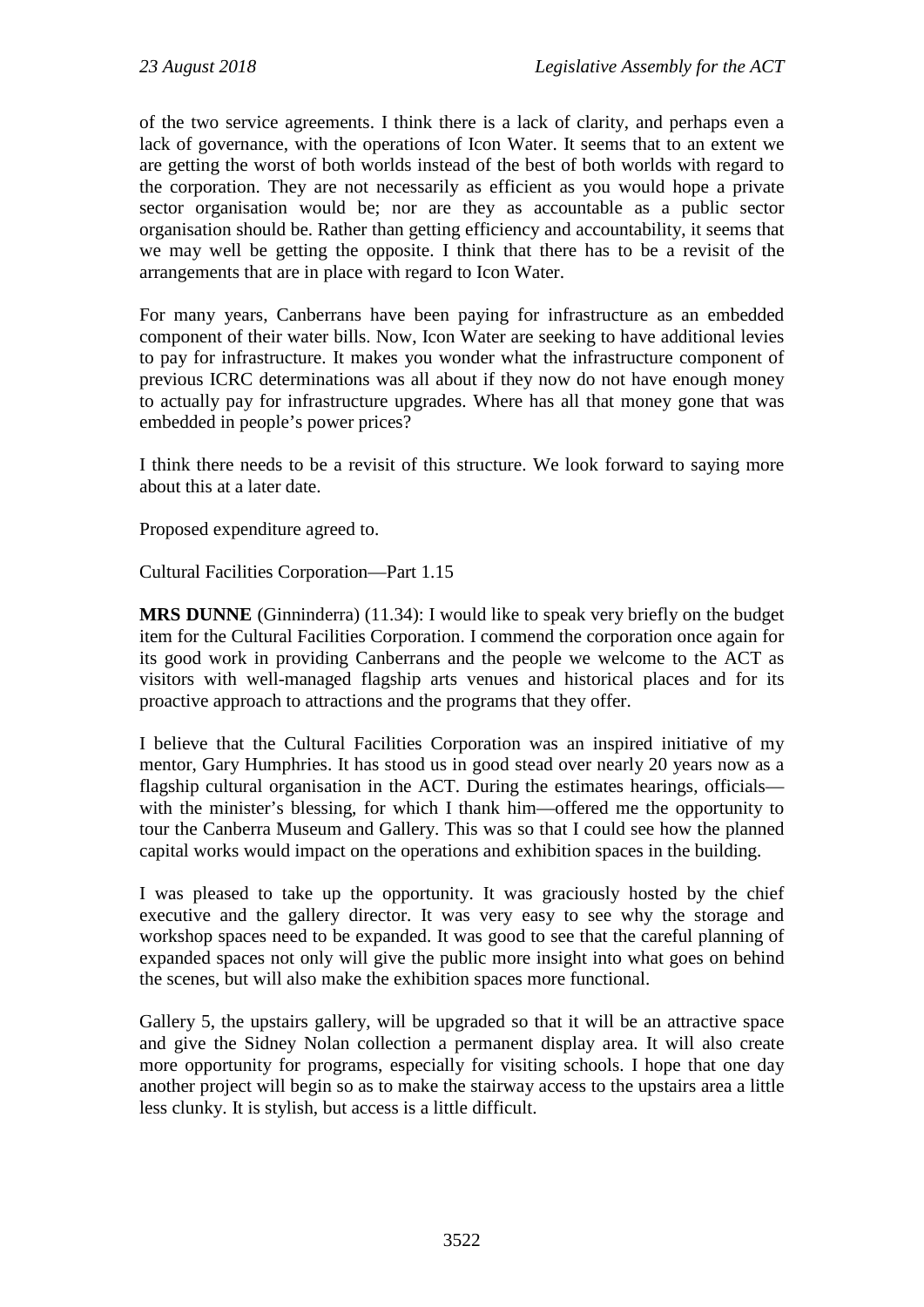The budget also provides for some upgrade works to the Canberra theatre as well as to the three historic places the corporation manages, Lanyon, Mugga-Mugga and Calthorpes' House. Minister, I would appreciate the opportunity for on-site briefings at those places too, so that I can see for myself how the enhancements to these venues will, in turn, enhance the visitor experience. I would appreciate the minister's assistance in facilitating those briefings.

The Cultural Facilities Corporation is one of the ACT's quiet achievers. It is very effective in managing the government's bureaucratic processes but at the same time recognising that its priority should lie with its staff, volunteers and the public. The corporation delivers good service to the people of the ACT. I applaud it and its people for that work.

**MR RAMSAY** (Ginninderra—Attorney-General, Minister for Regulatory Services, Minister for the Arts and Community Events and Minister for Veterans and Seniors) (11.37): I thank Mrs Dunne for her comments. I will be very happy to facilitate an on-site visit for her to our excellent facilities in different parts of Canberra.

Through this budget, the government is recognising the importance of the arts, culture and heritage in our community by making a major investment in venues and programs run by the CFC. That investment will support the CFC's vision for Canberra to be a creative capital that values the arts for their intrinsic qualities, and further their contribution to building a more inclusive and resilient society. The arts continue to make our city an exciting place to live and an attractive destination for business and tourism. They play a key role in the economy of the ACT and the region.

Funding announced in the budget will improve the visitor experience at the CFC's venues, making the venues more accessible to visitors with special needs, achieving high standards of workplace health and safety for CFC staff, and supporting effective business operations.

We will be providing capital funding of \$350,000, to upgrade the CMAG storage and display areas, as has been mentioned, and enhance its capacity to collect, to conserve and to exhibit our region's art and history well into the future.

We are investing \$680,000 in capital funding at the CFC's historic places. Most of these funds will be spent at Lanyon for a new workshop and office, an electric people mover to help people with mobility issues move around the precinct more easily, and a study into water supply infrastructure. Funds will also be spent on conservation works at all three historic places managed by CFC, Lanyon, Calthorpes' House and Mugga-Mugga. And we will invest \$105,000 for improvements to telecommunications at Lanyon.

At the Canberra Theatre Centre we are investing nearly \$1½ million in a package of capital works to enhance safety and accessibility for patrons, and to maintain a higher level of work health and safety for staff. The main items in the package are upgrading the public toilets at the centre, with ambulatory cubicles; installing a lift and new wheelchair-accessible seating at the midpoint of the auditorium; upgrading the live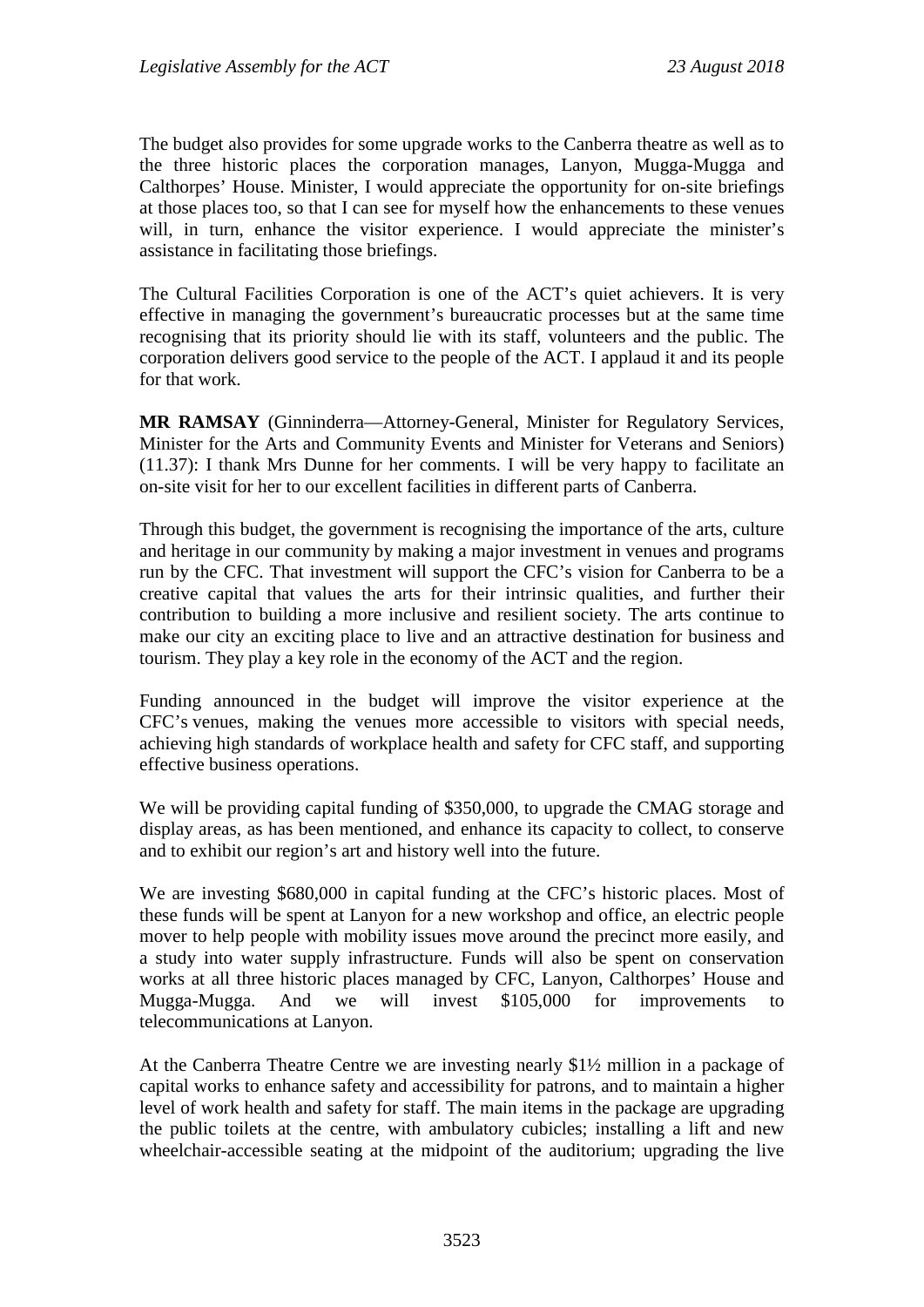captioning equipment; and upgrading fire safety equipment, fire safety doors and roof safety infrastructure. We will also provide non-capital funding of \$145,000 to support technical training at the Canberra Theatre Centre, leading to increased employment opportunities in Canberra's stage and theatre industry.

The new funding announced in this budget is in addition to the government's ongoing investment in CFC's operations, at a level of \$9 million per year. The new budget funding and the ongoing investment in the CFC demonstrate this government's commitment to enhancing the cultural life of our community and developing Canberra's status as a creative capital. This support recognises that the CFC is indeed a leader in this creative city, providing high quality cultural experiences based on the arts and heritage resources that it holds in trust for the people of Canberra, and continuing to play a significant role in our region's cultural and economic life.

Proposed expenditure agreed to.

ACT Executive—Part 1.16

**MRS DUNNE** (Ginninderra) (11.41): The ACT executive sets the tone for the rest of the ACT government. And what a tone it is! To begin with, I note that the ACT executive appropriation this year does not envisage an eighth minister. I would welcome the Chief Minister's comments on how the eighth minister will be funded when he begins that role. I hope it is not going to come out of the Treasurer's advance, because it certainly was not unforeseen.

This budget reflects the decisions that are made every day by the government, and it reflects the influence that is brought to bear on the government by the Labor machine, led by UnionsACT and the CFMMEU. These decisions show a lack of process, a lack of accountability and a lack of clarity. And although it was not a recent decision, as Mr Coe amply stated yesterday, the secret deal with the CFMEU over its building in Dickson and Downer would not have come to light had it not been for an anonymous tip-off. That closed deal, brought about by influence on the Labor machine, was not transparent. It sets the scene for much that we see in the executive. There is a lack of due process and decision-making.

I will reflect on the decision to restructure Health as a classic example. The restructure of ACT Health did not go to cabinet. It did not have the supervision of the ACT executive. The Chief Minister made the decision, instead, based on a single brief from the Head of Service. The minister for health and the Minister for Mental Health claim that they were involved, but there is not so much as a post-it note to indicate or support that claim.

The restructure has a clear impact on many other portfolios: disability services; police and emergency services workers, who interact daily with ACT Health; women's health; Indigenous health; aged care; and child and adolescent health. None of these areas of government was consulted or had the opportunity to give coordination comments on a major policy change. The lack of consultation with ACT Health led to problems with accreditation, as has been highlighted with the problems that the government has experienced this year.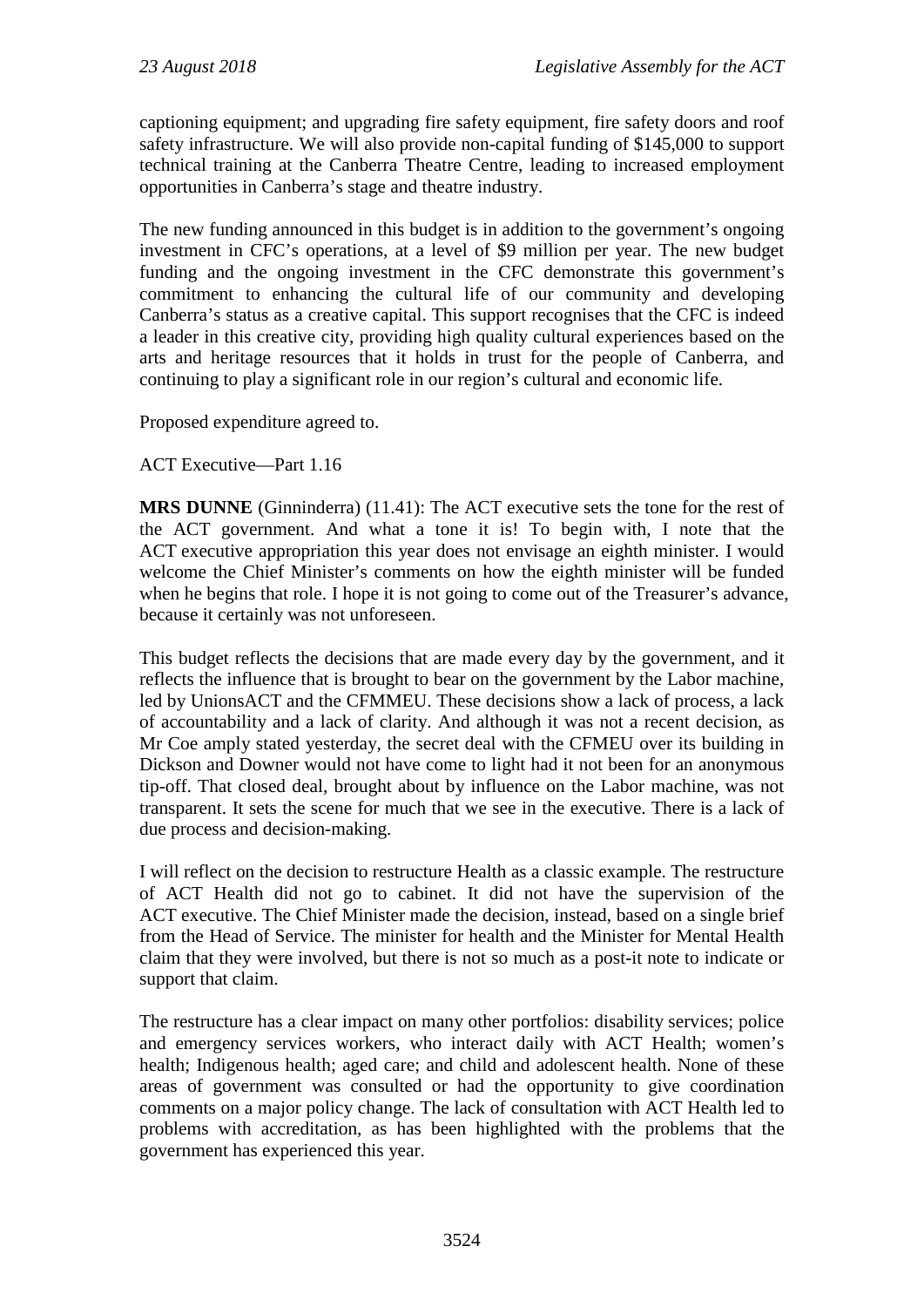ACT Health is clearly struggling to implement the restructure. There is one month to go until the restructure starts, and we still do not know which staff will be part of which directorate and which will be part of Canberra hospital and health services. The Chief Minister claims that he took the decision based on his control of administrative orders, but there was no change to administrative orders on 15 March. We will see what is revealed when the minister makes the forthcoming changes to administrative orders. The control of administrative orders does give the Chief Minister power to hire and fire—that is true—but it also comes with a responsibility to make informed decisions based on the issues before us.

We have an executive which is quite beholden to the Chief Minister. The Chief Minister calls the shots. That is quite clear because of the decisions in relation to the split-up of the Health structure. This means that the ACT executive is becoming increasingly arrogant.

The timing of the Health restructure shows a complete lack of concern for the welfare of people at the hospital. It was agreed to at about the time that the auditors came through for the accreditation. It meant that they lost their chief executive. The chief executive was not available during the time of the Health accreditation. This left staff quite at sea and at a loss to understand why their chief executive was not available during the accreditation. This is clearly reflected in the documents provided in the FOI request. At the initial consultation over the split, this was a constant item of discussion amongst the staff: "Why were we left high and dry without a chief executive during the accreditation process?" That might to some extent explain why there were 33 fails in the accreditation. It put our accreditation at risk.

I have to reflect on the Chief Minister's priorities and the priorities of this government. As Mr Barr has made quite clear with his "I hate journalists" comments, he wants to have a new approach to media in the ACT. It is interesting that at the same time we have a highly tuned media machine that supports the executive. Given the number of media and communications people across the directorates, it is our estimation that taxpayers pay about \$10 million a year in public relations and communications staff. Last week, for instance, the minister who hates journalists and thinks that conventional media is outdated spent taxpayers' money to speak—

### **Ms Cheyne**: Oh—

**MRS DUNNE**: You will have your turn if you want it. This is a chamber where I think we have freedom of speech. There was a great deal of talk about freedom of speech just recently.

**Ms Cheyne**: You tell me, Mrs Dunne.

**MRS DUNNE**: If Ms Cheyne is tired, she can leave or she can just wait her turn.

It was interesting that although the Chief Minister derides conventional media, he was prepared to spend taxpayers' money last week to speak to senators about an issue that he held dearly. The money could have been more effectively spent on lobbying than a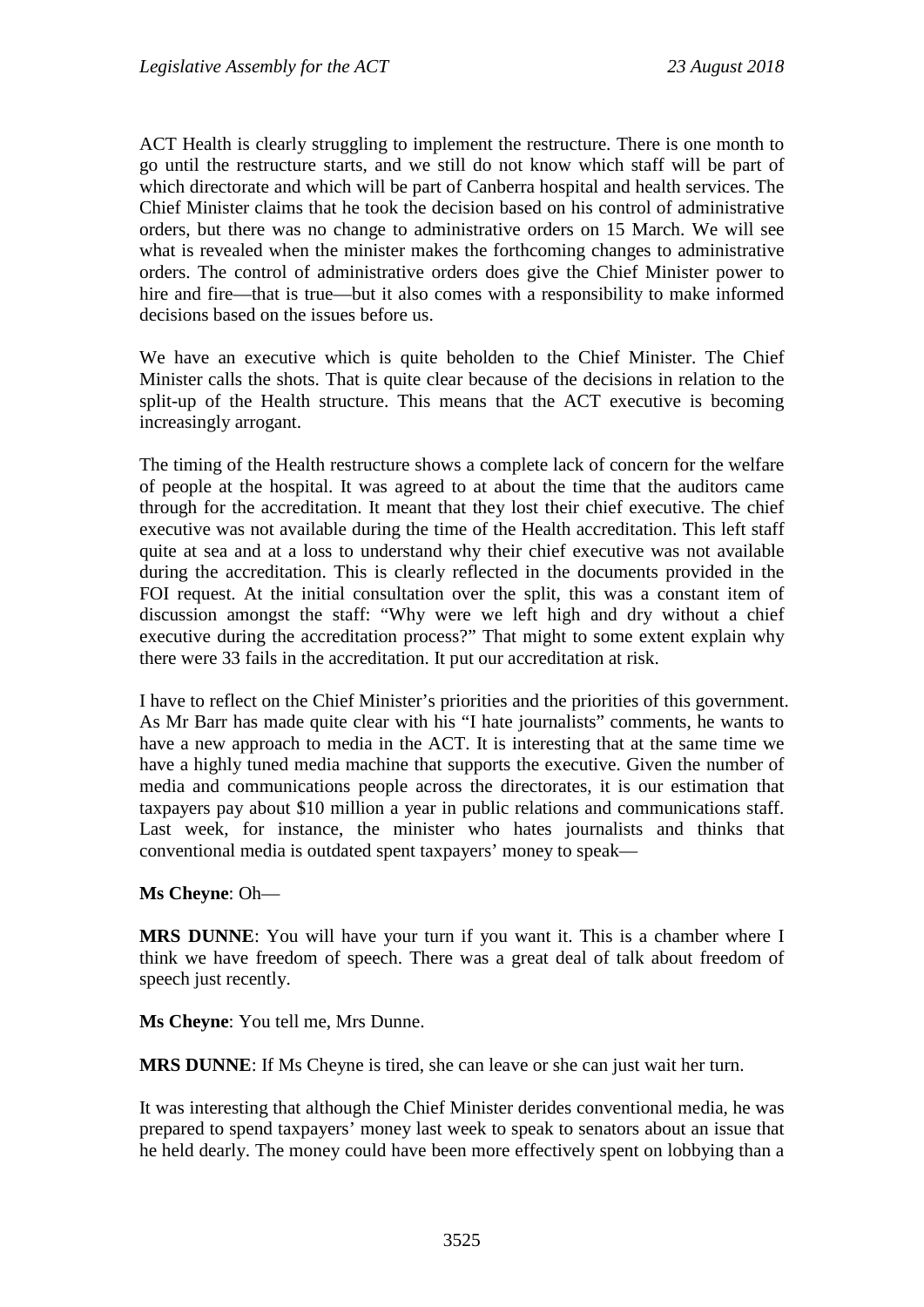glaring advertisement in a News Ltd paper, which I thought was interesting given this government's views on News Ltd.

Most ministers have communications officers working in their directorates. For instance, ACT Health has 28.75 communications officers. Even with that, they cannot actually get much done in relation to good PR for the hospital.

As I have touched on before, the influence of UnionsACT and the CFMMEU is legion in this place. I refer to a published article in the *Canberra Times* of 20 July last year titled "Unions ACT moves to bring ministers into line". It referred to a letter from Alex White to all Labor MLAs asking them to inform UnionsACT if they planned to meet with the MBA. The MBA is an organisation of some considerable standing across the country but suddenly it has become a proscribed organisation for Labor members. Since then, those opposite, including the minister, have given the MBA the cold shoulder.

However, UnionsACT and the CFMMEU have been free to meet with the minister over procurement issues and the so-called local jobs code. This means that procurement policy has been unduly influenced by UnionsACT and the CFMMEU. Recently the CFMMEU distributed a pamphlet in Kurrajong highly critical of Minister Stephen-Smith. As Mr Coe noted yesterday, Minister Stephen-Smith did nothing to defend herself about this.

These are some of the issues that go to the tone of this government, to the tone of this executive, which is led by Minister Barr. When you look at the expenditure in the executive, most of that goes not for the benefit of ACT taxpayers but to the benefit of the union machine.

**MR BARR** (Kurrajong—Chief Minister, Treasurer, Minister for Economic Development and Minister for Tourism and Major Events) (11.51): I thank Mrs Dunne for that thoroughly constructive contribution to debate in the Assembly this morning, the character assessments and all. Thank you; I will reflect on your words, Mrs Dunne, and give them the consideration they are due. On a day when the House of Representatives appears to be curtailed because there is not a Prime Minister and there is not a functioning Australian government, to get a lecture from Mrs Dunne about how to run an executive government is pretty extraordinary.

The Leader of the House in the House of Representatives has had to move that the federal parliament shut down. The Liberal Party is in such chaos just three kilometres from here, so I take lectures from Liberal Party MLAs on how to run executive government with all the credibility that party can muster at this point in time around how to run a government.

In relation to the specific question Mrs Dunne asked around the executive budget, members would be aware that in the past when the executive has expanded there is a transfer of appropriation from the Office of the Legislative Assembly to the executive and that covers part of the increased costs with an additional minister. The executive has the capacity to reorganise its internal budgets in order to meet additional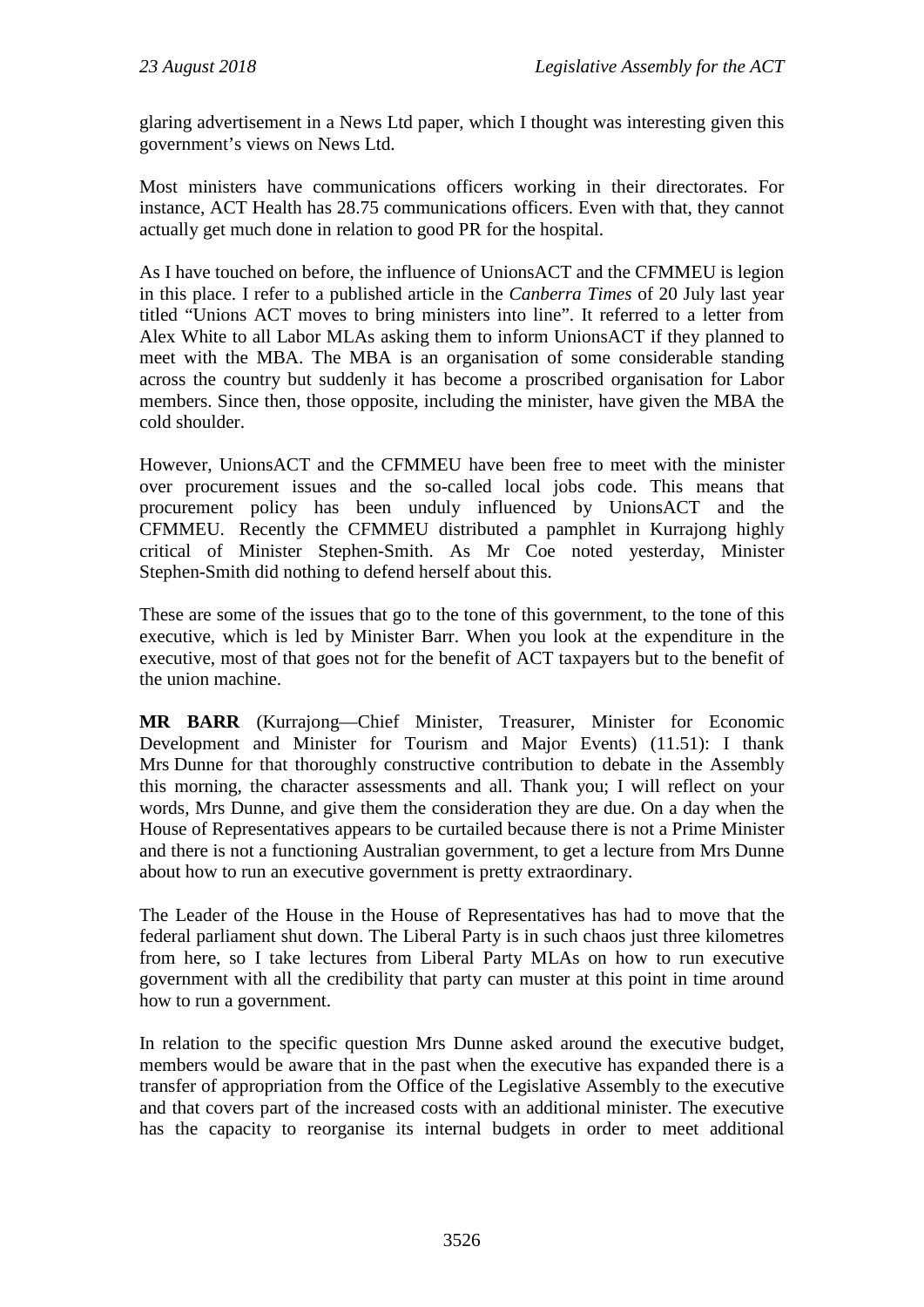expenditure. Anything that remains beyond that can be dealt with through either a further appropriation or the Treasurer's advance.

Given that there will be an opportunity for a further appropriation in this fiscal year associated with the mid-year review, should there be a need to provide any additional resource to the executive budget that would be the time and place in which it would occur. But I note that funding transfers from the Office of the Legislative Assembly to the executive budget.

More broadly, the government will remain focused through this period of massive political instability in our nation without a functioning Australian government today, with multiple candidates for the Prime Ministership of this nation, and another sitting Prime Minister politically assassinated in office by their own party. The Labor side of politics has experience; we have lived through this ourselves and we know how debilitating that is for not only the political party but the good governance of this nation.

Members of the executive here have worked very hard over the past six months with their federal ministerial colleagues, and I speak particularly of Minister Rattenbury and the work around the national energy guarantee that has just been trashed by dinosaur conservative coal lovers. People prepared to go into the Australian parliament bearing lumps of coal saying, "This is our future," are now the moderate contenders for the leadership of our nation. Scott Morrison is now the moderate candidate to lead the Liberal Party. It is Scott Morrison up against Peter Dutton for who will lead this shambles of an Australian government.

What we need now is an election federally. Whoever ends up as Prime Minister at the end of this day should immediately call a federal election. Why? Because the Council of Australian Governments requires there to be a functioning Australian government. In many areas of joint responsibility between the executive of the Australian Capital Territory and the executive of the Australian government we need a way forward. Whether that is in energy policy, health, schools funding, housing and homelessness, or any of these areas where there is joint responsibility, a functioning Australian government is necessary to deliver services in this community.

We have a functioning executive in the Australian Capital Territory, and for Mrs Dunne to come in here and lecture us about how to run a government on a day when the Liberal Party is imploding across this nation is extraordinary.

**Mrs Dunne**: It is not imploding here, so just be careful.

**MR BARR**: No, the right wing have already taken over. The Canberra Liberals are a wholly owned subsidiary of the far right. That is already done and dusted. That happened when Zed Seselja beat Garry Humphries—your mentor, Mrs Dunne—when the moderates were swept aside and when the response to losing the 2016 election was to go even further to the right by installing Alistair Coe as your leader. You are the A to Z of conservatism in this city. You are proud of it because that is where you stand in the Liberal Party.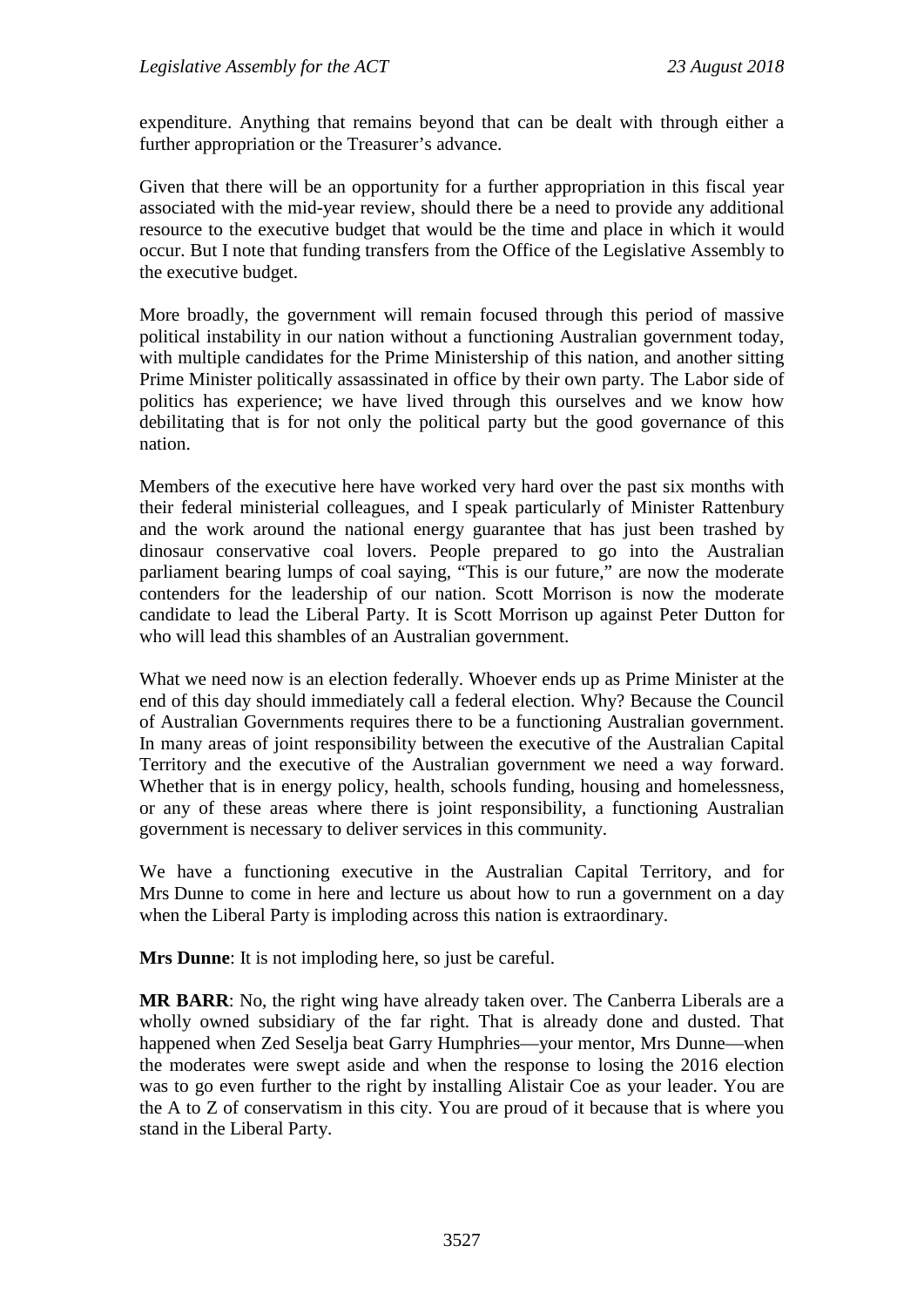Yes, you are probably going to have a win today in that the moderates in your party will be crushed, absolutely crushed. But for those of us who have to get on with governing in the Australian Capital Territory, we need to be able to work with a functional Australian government, and we do not have that today. So we will not be lectured by Mrs Dunne on how to run executive government.

Proposed expenditure agreed to.

ACT Gambling and Racing Commission—Part 1.17

**MR PARTON** (Brindabella) (11.58): We have spoken a lot about gaming and racing policy in the JACS directorate line in this debate, and I do not wish to bore the Assembly by talking any more in this space. As much as I know Mr Ramsay enjoys my speeches on this subject, we have nothing further to add than what was stated in the debate on the JACS directorate earlier.

**MR RATTENBURY** (Kurrajong) (11.58): I will make a few brief remarks on the section of the budget related to the ACT Gambling and Racing Commission. The Greens believe that people who choose to gamble are entitled to an environment that minimises their risk of developing gambling problems. We know that gambling can have serious social and economic impacts that affect individuals, families and communities, which is why it is so important that our regulator is empowered to prioritise harm minimisation and enforce sanctions where breaches are identified.

I was pleased to see that harm prevention is listed as a priority for the commission in this year's budget papers in line with the broader announcements we have seen in recent days. The budget papers highlight the findings from a recent study from the ANU Centre for Gambling Research which found that while there are harmful impacts from high intensity gambling, or what some people might refer to as problem gambling, the bulk of gambling harm is experienced by a larger group of Canberrans who experience moderate to low levels of harm.

The budget papers also cite a 2014 survey which found that over 15 per cent of adults in Canberra had a close family member who had experienced gambling harm in their lifetime—that is one in six or one in seven Canberrans—with 6.1 per cent saying that this had been in the previous 12 months—so one in 16 people. Of these, 38.8 per cent of family members said the issue had affected their family and relationship, their mental health and/or their financial security. This is why we cannot dismiss gambling harm as a small or insignificant problem or rely only on the numbers of so-called problem gamblers to inform our response.

I am pleased to see the commission and the government adopting a public health approach to this issue. Looking beyond the immediate impacts on the gambler and considering the wider flow-on effects. While the priorities and the strategic objectives of the commission seem to align with the evidence and the government's commitment to reducing gambling harm, the actions we saw recently in the case of Professor Laurie Brown did not align with this approach. While education and engagement with gaming venues is an important part of the regulator's role, there is equally a need for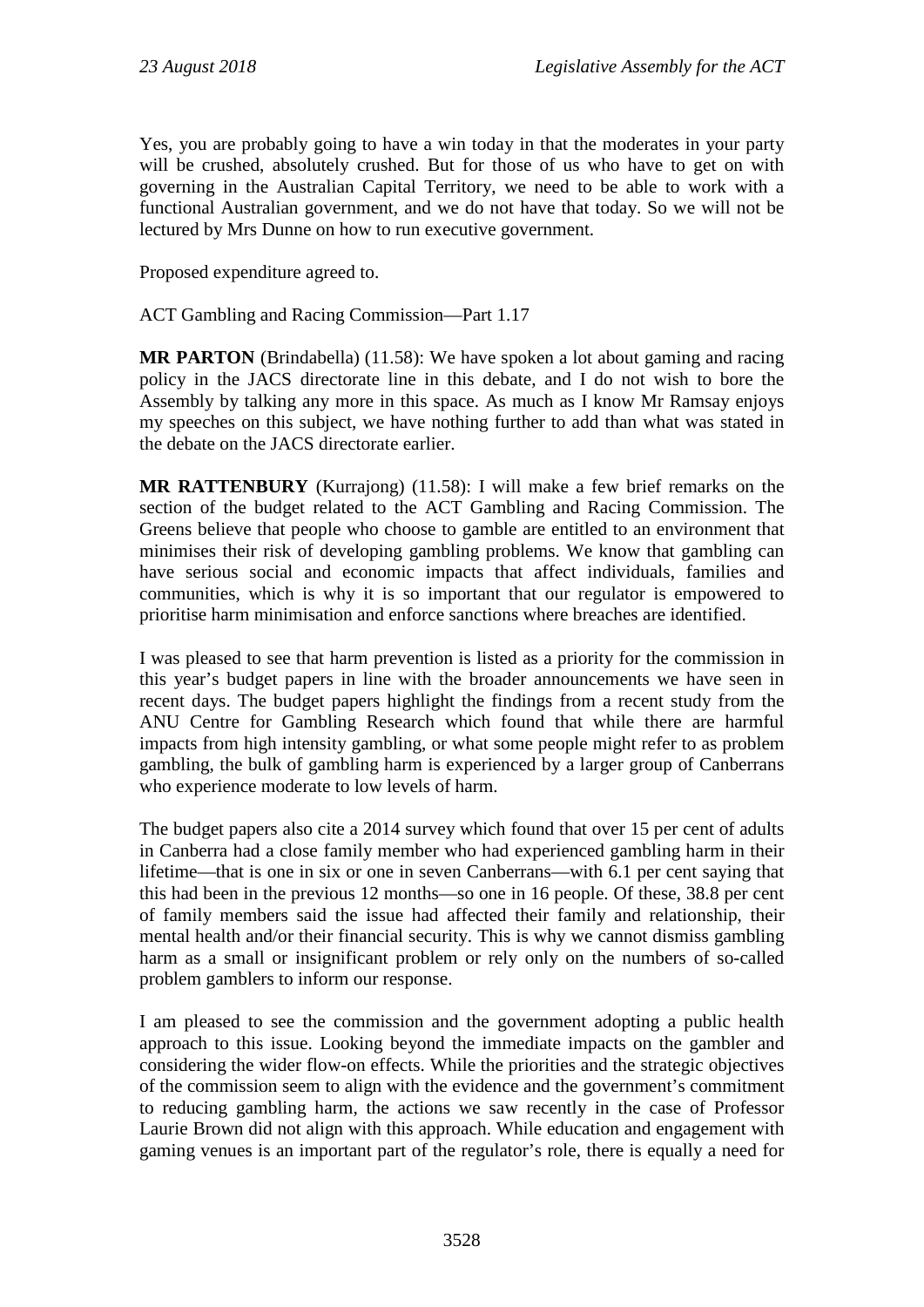strong enforcement in cases where significant gambling harm has resulted. I know that the government, through Minister Ramsay, is working on a package of reforms to help improve the gaming code of conduct, and I look forward to seeing the outcomes of that work.

The Greens are also pleased to have secured a series of commitments to reducing harm from gaming in the parliamentary agreement, including reducing the number of poker machines down to 4,000, increasing the problem gambling assistance fund levy, and the consideration of harm-minimisation measures such as mandatory pre-commitment and bet limits.

This is a reflection of the government's commitment to taking this issue seriously, and I certainly welcome the statement made by the minister this morning in which he has outlined in greater detail the plans to practically move to that point of reducing the number of licences for poker machines in the ACT to 4,000 and the other measures associated with that package.

Unfortunately, we have seen from recent events that our current system is not yet adequately set up to protect people from gambling harm. We do not currently have the mechanisms to ensure that strong action is taken against those who are not compliant with the code of conduct. If there are not appropriate penalties in those cases where we see such significant harm, then the commission cannot meet its objectives of taking meaningful action and ensuring compliance with the legislation.

I know this is an issue many Canberrans feel strongly about, and I look forward to seeing changes before the Assembly in the near future. We only have to look at the Laurie Brown case and how fiercely that penalty was fought against to understand that putting real penalties in place has serious consequences and that people actually stand up and take notice.

We have already spoken about the importance of the community contributions scheme in this place over recent weeks and days so I will only briefly touch on this issue. As the Auditor-General's report made clear, the administration of the scheme needs to be improved with clearer definitions for what are community contributions, and better auditing of those payments by the commission. The Greens want to see the scheme made more transparent to ensure that it is maximising benefit for the Canberra community.

I support the minister's announcement that the clubs will retain control of the current eight per cent of revenue under the scheme because it is important that clubs are still able to support local sports teams and community groups. We also support the expansion of the scheme to allocate an additional amount to a centralised fund so we can expand the reach of the scheme to other community groups that are not currently accessing it.

I know there has been a lot of feedback through the recent consultation process, and this has been taken on board. I believe we have an opportunity to find a balanced outcome that recognises the benefits of the current model, improves current processes, and broadens the scheme's benefits to even more community groups.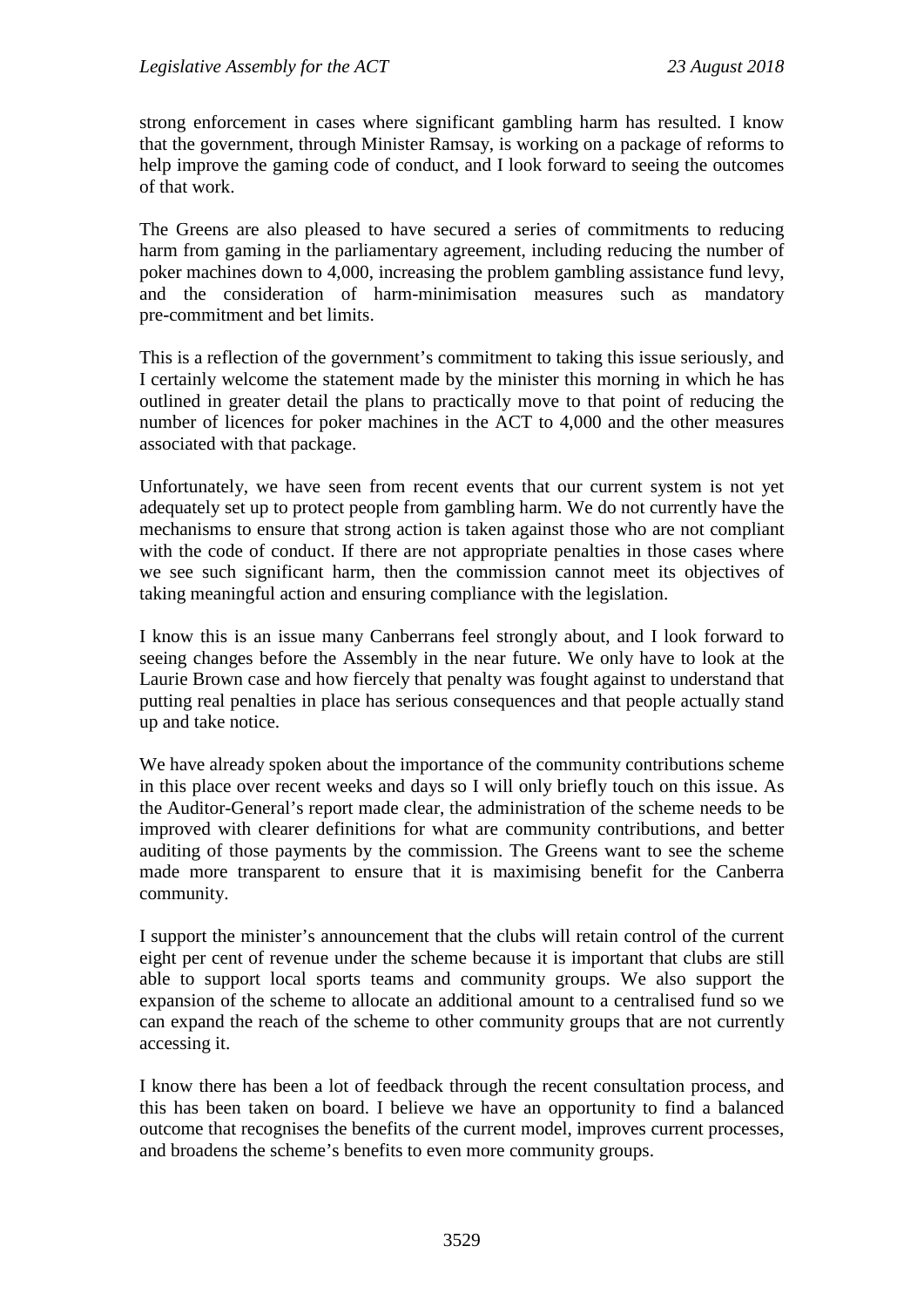I noted the line of questioning by the Liberal Party over the past couple of days where they asked the minister to make various guarantees about who would and would not receive funding. The great why in those questions was the assumption that there is currently a guarantee, but it is entirely discretionary on the part of the clubs as to who they give money to. That is often built on personal relationships, connections, historical trends or whatever the association might be.

It is symptomatic of the way the Liberal Party presents these issues that they assume that there is any guarantee in any of that funding. A change of general manager, a change of whatever—you name it—could see those very same community groups lose their funding one year because of a decision by the club. That sort of distortion by the Liberal Party in this place and a cute attempt to put the Attorney-General in an uncomfortable position reflects more on them than it does on the decisions the attorney is taking. It is simply not an accurate reflection of the reality on the ground.

I also want to briefly speak on the introduction of a point-of-consumption wagering tax in this budget. This tax is already in place in other jurisdictions, most notably South Australia, and it is being introduced right across the country. It is appropriate that gambling taxes are applied across all forms of gambling. While online gambling has and continues to present some regulatory challenges, we should be open to new approaches for enforcing those standards when the technology allows for it.

We also know that some forms of gambling such as poker machines and wagering have greater adverse impacts than other forms such as lotteries. Given this, it is even more important that these kinds of high-risk gambling products are appropriately regulated. Under the wagering tax model outlined in the budget, operators will be required to pay a 15 per cent tax on the revenue from those bets placed in the ACT or made by ACT residents. This initiative will not only provide revenue, but also data to inform the commission's regulation and monitoring of gambling activities in the territory.

Increasingly, we are identifying new ways to monitor and regulate online markets, and I am pleased to see the government taking action in this space. New proposals for the regulation of online gambling are now being proposed, including the introduction of pre-commitment systems and other harm-minimisation approaches. I look forward to seeing the options for regulation and harm minimisation in this space continue to improve.

We know that gambling technologies are highly addictive, and that is why part of the responsibility for reducing gambling harm rests not just with the individual but also with government. Government action on gambling must prioritise the health and social wellbeing of people ahead of gambling industry interests. We must move away from an unsustainable and an unethical reliance on gambling revenue. The Greens will continue to call for an evidence-based public health approach on this important issue.

Proposed expenditure agreed to.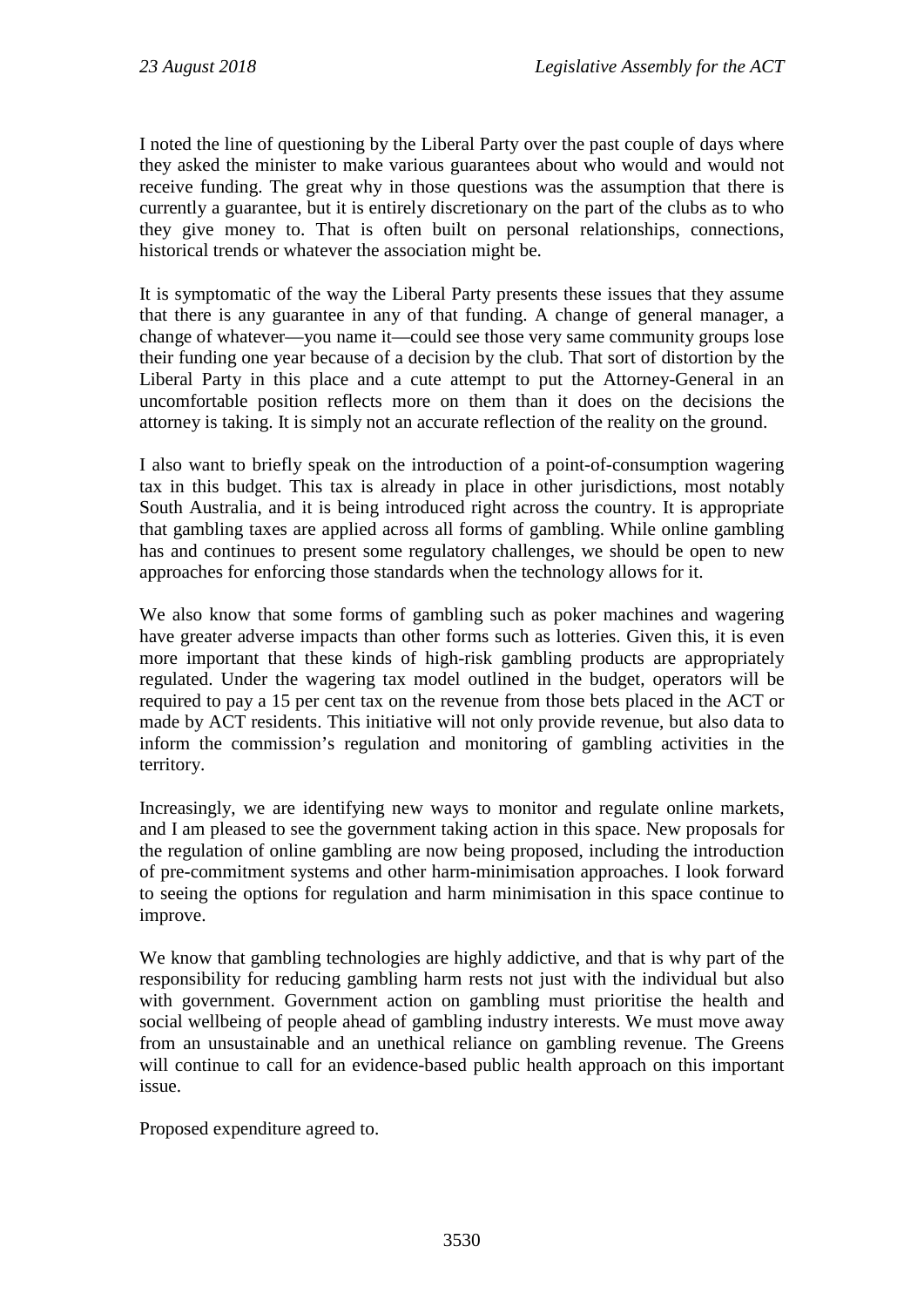Public Trustee and Guardian—Part 1.18

**MR HANSON** (Murrumbidgee) (12.07): The Public Trustee and Guardian is an area of service which often does not get a lot of public attention unless something goes wrong. As we know, that is unfortunately what happened a number of years ago, and on top of that the agency then went through a significant restructure. At this junction it seems to me that after a very difficult period this group has weathered those storms and is now back on track providing important services to Canberrans.

I thank the staff for their hard work during these tough times and acknowledge the improvements that have been made and the effort required to make those changes work in the interests of our community.

However, I raise one issue which is addressed not only by the Public Trustee but also the Legal Aid Commission, the Human Rights Commissioner and the Public Advocate, that is, the issue of elder abuse. As Andrew Taylor, the Public Trustee and Guardian, said in estimates:

Most of the business units that we have at Public Trustee and Guardian are involved at some level of the elder abuse spectrum … it is our experience that what we see is the tip of the iceberg because it is not reported. It is not reported because as much as 60 per cent of elder abuse is committed by a family member. There are reasons for not reporting abuse within a family. With the true picture that is out there, we do not see it at all.

This is an area that behoves us in many of our portfolio areas to be alert to and mindful of. It is an area that is in many ways hidden in the community. There is much debate, rightfully, at the moment in our community about issues such as domestic violence, and I do not think elder abuse, which is perhaps an equally significant issue, is receiving as much attention. Maybe it is time for us as a community and certainly as an Assembly to turn our minds to that very important issue.

Proposed expenditure agreed to.

Independent Competition and Regulatory Commission—Part 1.19

Proposed expenditure agreed to.

Total Appropriated to Territory Entities

Proposed expenditure agreed to.

Treasurer's Advance—Part 1.20

Proposed expenditure agreed to.

Total Appropriations

Proposed expenditure agreed to.

Clauses 1 to 10, by leave, taken together and agreed to.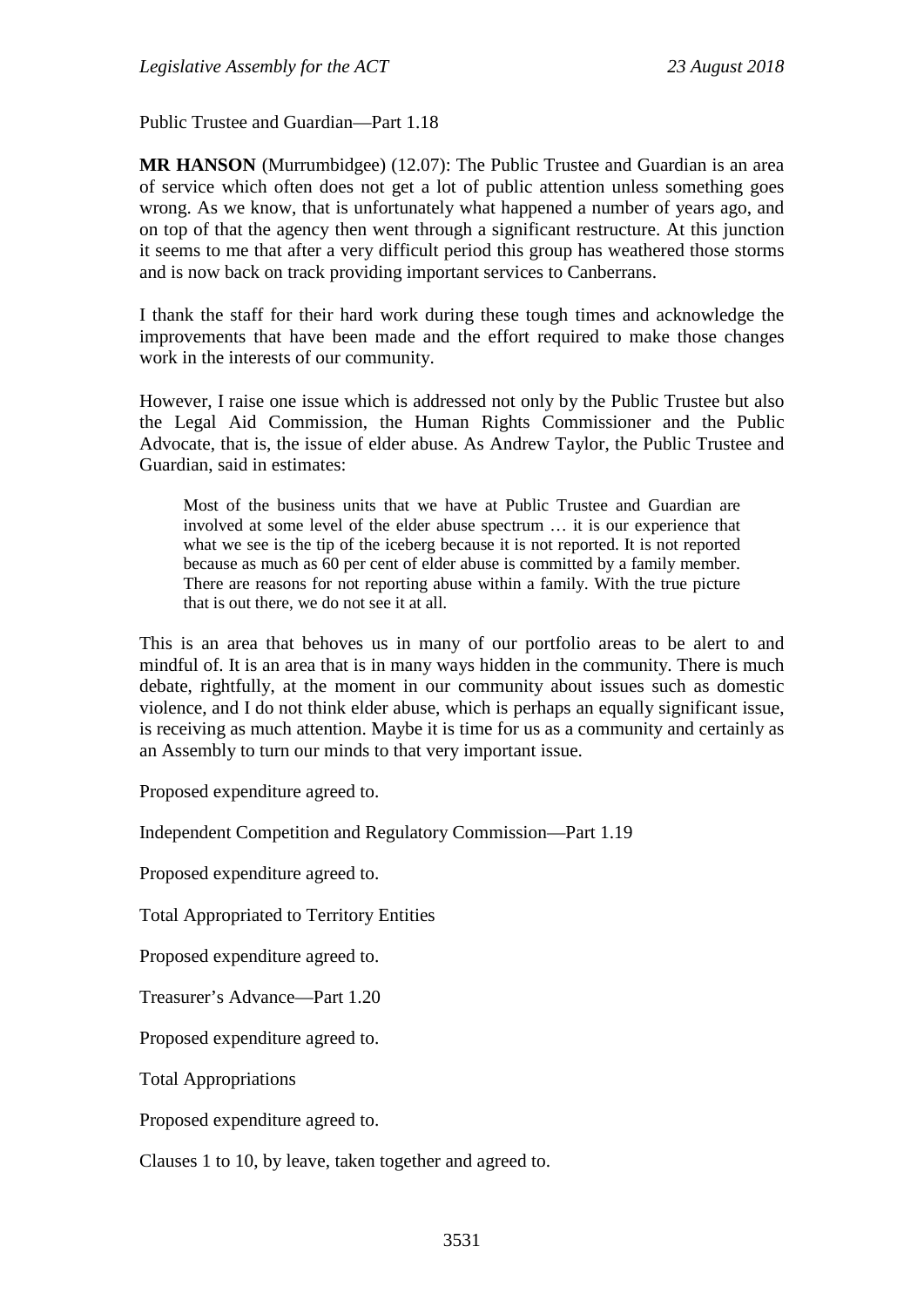Title.

**MR BARR** (Kurrajong—Chief Minister, Treasurer, Minister for Economic Development and Minister for Tourism and Major Events) (12.10): This will be the last opportunity to speak on the budget, so I particularly thank the team within ACT treasury for once again delivering a very comprehensive set of budget papers and answering hundreds and hundreds and hundreds of questions during the estimates process. I also acknowledge the very hard work of my office, particularly Dr Jen Rayner, for coordinating what has been a very significant budget for the territory.

This is the single biggest piece of work undertaken within government each year, and it is always very pleasing to arrive at this stage in the budget process. With an extensive amount of scrutiny and two weeks of budget debate, I think we can confidently say that the ACT budget and the appropriations that are edging up towards \$6 billion are the most scrutinised \$6 billion in Australian politics, and that is a very good thing.

Having said that, I thank my ministerial colleagues for their hard work during the budget process. And it is all about to start again, Madam Speaker.

Title agreed to.

Question put:

That the bill be agreed to.

The Assembly voted—

Mr Gentleman Ms Lee

Mr Barr Ms Le Couteur Miss C Burch Mr Milligan<br>
Ms Berry Mr Pettersson Mr Coe Mr Parton Ms Berry Mr Pettersson Mr Coe Ms J Burch Mr Ramsay Mrs Dunne Mr Wall Ms Cheyne Mr Rattenbury Mr Hanson Ms Cody Mr Steel Mrs Kikkert Ms Fitzharris Ms Stephen-Smith Ms Lawder

Ayes 13 Noes 10

Question resolved in the affirmative.

Bill agreed to.

# **Appropriation (Office of the Legislative Assembly) Bill 2018-2019**

Debate resumed from 5 June 2018, on motion by **Mr Barr**:

That this bill be agreed to in principle.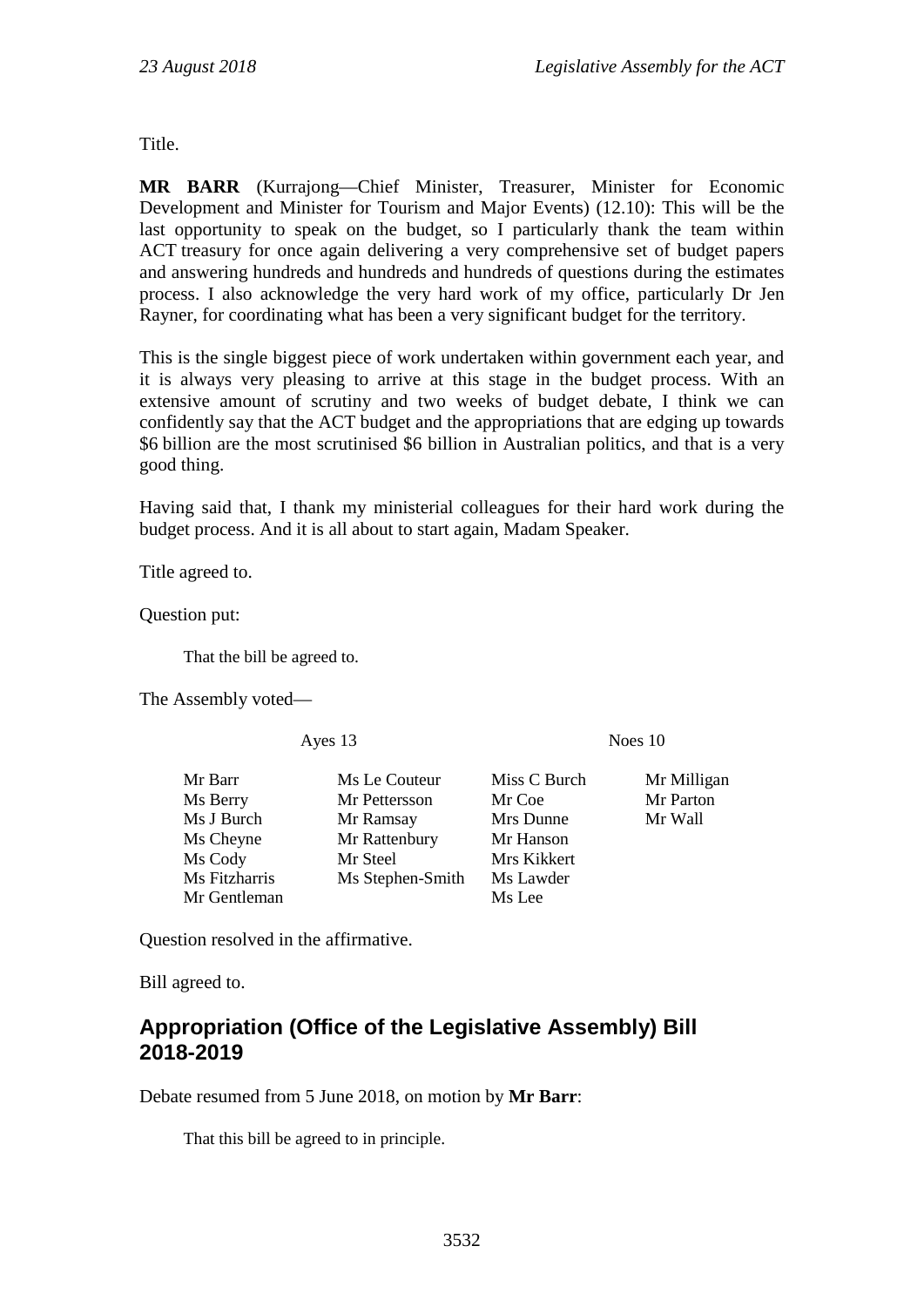**MRS DUNNE** (Ginninderra) (12.16): I will be brief, but as the deputy presiding officer now and as the presiding officer when the bill came into the form in which it is presented now, it is worth commenting on. I thank the government for the appropriation for the Legislative Assembly to keep this place going. I note some of the improvements in the physical infrastructure in the Assembly which are welcomed by members and staff and people who visit here, although we still have not succeeded in keeping all the noise out.

Of most importance is the appropriation for the Auditor-General. As the Chief Minister noted when he presented this bill, the appropriation is not what the Speaker asked for and it is not what the public accounts committee asked for. But I note that we are gradually seeing an increase in the number of performance audits being done by the Auditor-General: we will move in this period from seven to nine performance audits.

It has long been the view of successive public accounts committees that we should be moving gradually to about 12 performance audits each year. The performance audit process is a very important part of the work of the Auditor-General and it does need to be funded out of ACT taxpayers' revenue. The financial audit part is paid by fee for service. It is still paid for by the taxpayer because the organisations audited are government entities, but the appropriation relates entirely to the performance audit process.

I recollect that there were requests for provision to cover the recruitment and appointment of a new Auditor-General, and I note the government has, rather, asked the Auditor-General to dip into the Auditor-General's reserves for that and for an extra performance audit in this calendar year. We need to be careful about that because soon the Auditor-General will have depleted those hard-earned and hard-accrued surpluses, and I think there is an issue there. We cannot leave the Auditor-General without some leeway for unexpected expenditure.

Knowing that once every seven years we have to appoint a new Auditor-General, it should be something that the government is prepared to pay for out of its own revenue rather than relying on the accumulated revenues of the Auditor-General, and I am disappointed.

I am pleased to see an increase, as I said, in the number of performance audits. But at this stage it does not meet the requirements and the policy position of the Canberra Liberals. We will continue to work towards an increase in the number of performance audits beyond the nine which are anticipated by the end of this budget cycle.

**MR BARR** (Kurrajong—Chief Minister, Treasurer, Minister for Economic Development and Minister for Tourism and Major Events) (12.20): The Office of the Legislative Assembly provides important procedural and administrative advice and support to the Assembly and its committees. I know all members in this place are very grateful for all of the work the office does, so thank you.

The office also plays a particularly important role in supporting the committees of this place, which have increased in number and complexity in recent years. Committees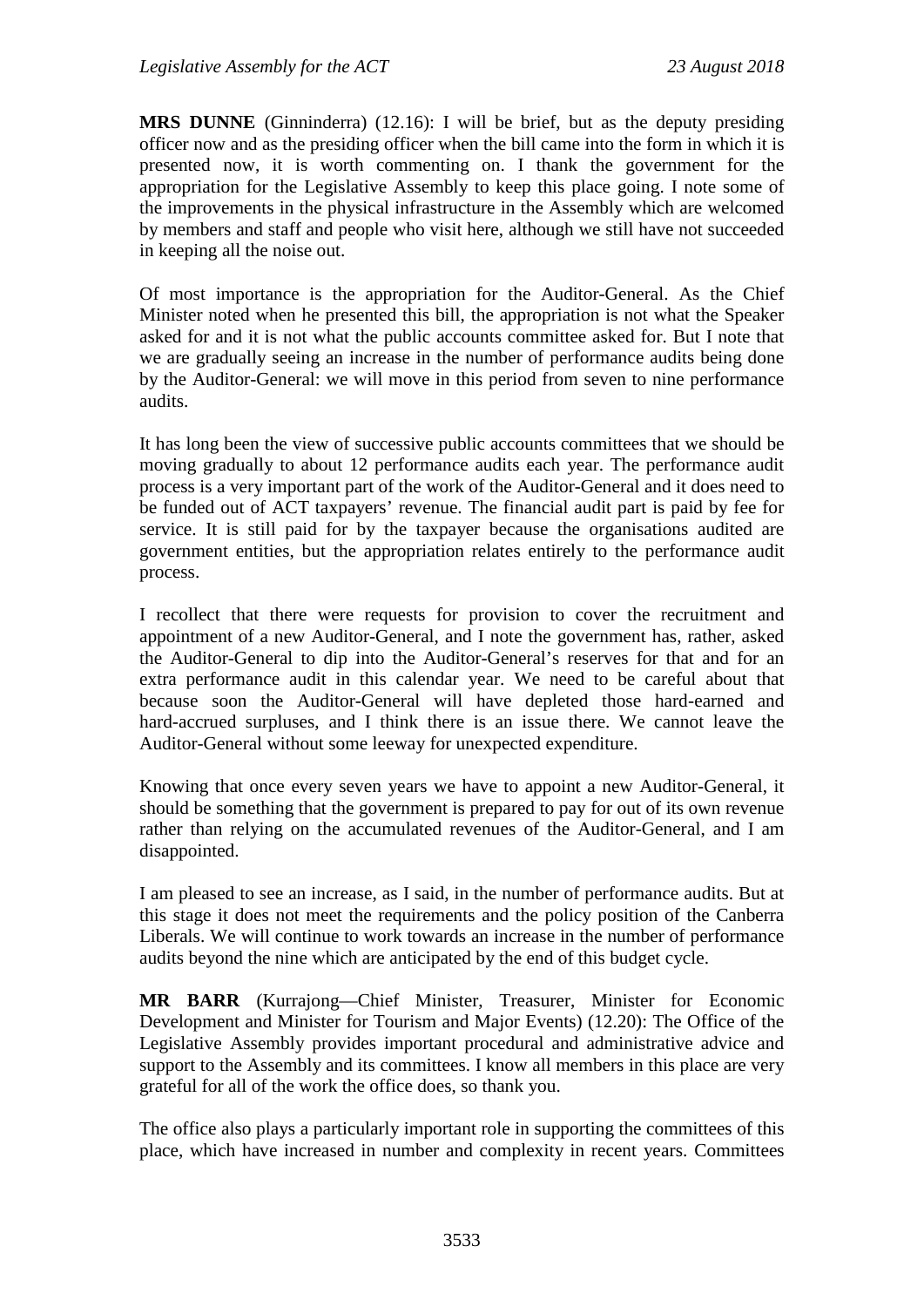play a very important role in scrutinising the work of government, ensuring that the bills we pass here are workable and practical and creating opportunities for Canberrans to have their say on issues of community importance.

In the months ahead the Assembly committees will be dealing with some very big issues, like end of life issues, compulsory third-party insurance reform and the establishment of the ACT's integrity commission. While this work often goes on in non-sitting weeks and perhaps without the level of attention of, say, question time or sitting day parliamentary debates, these committees are another essential part of the ACT's democratic process.

In the 2018-19 fiscal year the Office of the Legislative Assembly will also be focusing on a range of other practical priorities including: continuing the digital transformation of the Assembly's business processes and progressing planning for the digitalisation of the Assembly's archived records; completing the double glazing of the Assembly building's external windows to improve energy efficiency and reduce energy costs and noise; exploring improvements to the physical security of the building through a review of the layout of the public entrance to the Assembly building; and, very importantly, hosting ceremonial celebrations in May of 2019 for the 30th anniversary of the first sitting of the Assembly.

I commend the OLA's appropriation to the Assembly.

Question resolved in the affirmative.

Bill agreed to in principle.

Leave granted to dispense with the detail stage.

Bill agreed to.

# **Estimates 2018-2019—Select Committee Report**

Debate resumed from 31 July 2018, on motion by **Mr Wall**:

That the report be noted.

Question resolved in the affirmative.

# **Estimates 2018-2019—Select Committee Report—government response**

Debate resumed from 14 August 2018, on motion by **Mr Barr**:

That the Assembly take note of the paper.

Question resolved in the affirmative.

# **Sitting suspended from 12.23 to 2.30 pm.**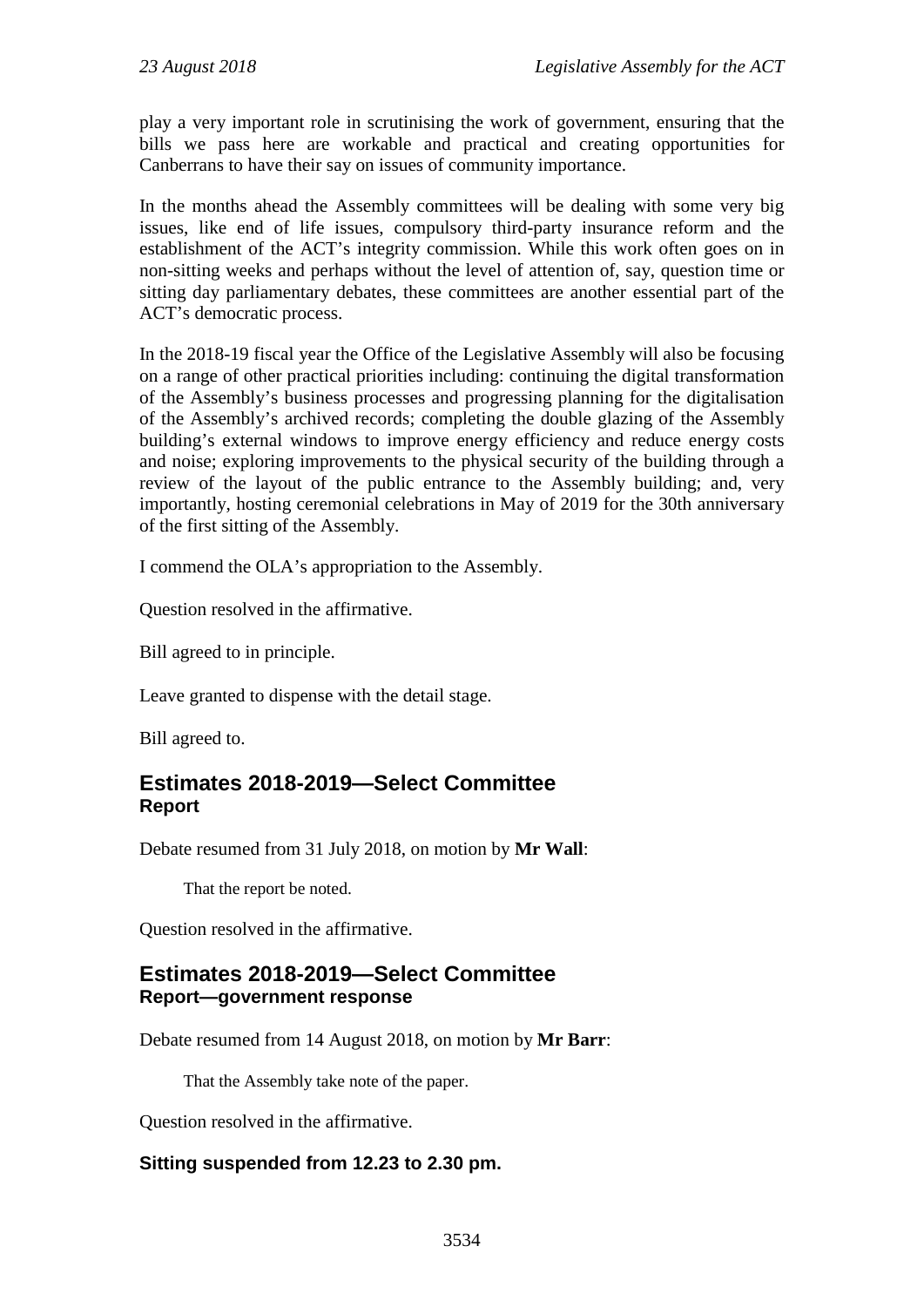# **Questions without notice Chief Minister's Charitable Fund—Hands Across Canberra**

**MR COE**: My question is to the Chief Minister. Last month you announced that Hands Across Canberra will administer the Chief Minister's Charitable Fund. What tender process was undertaken in order to select Hands Across Canberra as the organisation to run your charitable fund?

**MR BARR**: There was not a tender process.

**MR COE**: What process did you go through in order to select Hands Across Canberra, and has an agreement been struck with them already?

**MR BARR**: I took a proposal through the budget process. I announced, as part of the parliamentary agreement two years ago, the intention to establish a charitable fund. The government's view, given our longstanding involvement with Hands Across Canberra and its established reputation in the community, was that establishing a whole new entity to manage the fund would be a duplication and unnecessary. It was a decision of the budget process to allocate a one-off payment, an endowment, to establish the fund, which is modelled on the Lord Mayor's charitable fund in Melbourne. There is a deed of agreement between the ACT government and Hands Across Canberra for the management of the fund.

**Mr Coe**: Point of order.

**MADAM SPEAKER**: Point of order, Mr Coe.

**Mr Coe**: It is on relevance. The question was about what process was undertaken to select Hands Across Canberra; it was not about the decision to establish a charitable fund. Whilst the Chief Minister has gone through the process for deciding to go ahead with a charitable fund, he has not yet addressed the question about how he chose Hands Across Canberra.

**MR BARR**: I took a submission to cabinet, and cabinet determined that Hands Across Canberra would operate the charitable organisation. That was part of the parliamentary agreement from two years ago.

*Ms Lawder interjecting—*

**MR BARR**: It was part of the parliamentary agreement from two years ago where we committed to establishing an independent charitable fund.

*Mr Coe interjecting—*

**MR BARR**: A fund modelled on the highly successful Lord Mayor's fund in Melbourne.

**MR PARTON**: Does the ACT government have an actual contract with Hands Across Canberra?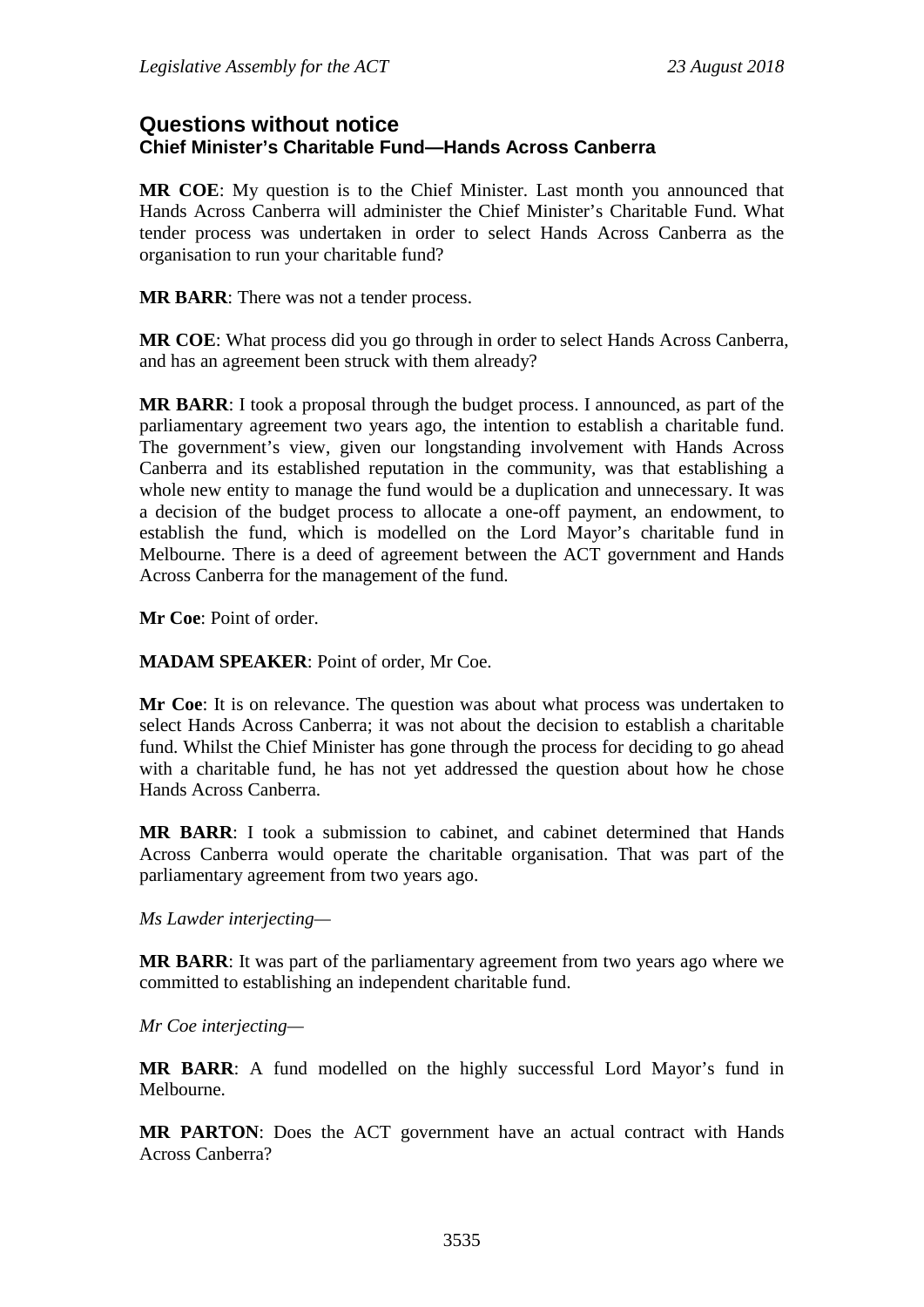**MR BARR**: There is a deed of agreement; yes.

## **Planning—Woden**

**MS LE COUTEUR**: My question is to the Minister for Planning and Land Management and relates to the government's free kick building height bonus for Woden town centre. Minister, the planning committee unanimously called for the bonus only to apply where there was real community benefit like community facilities. Instead, the government promised a broader investigation into rolling out community benefit provisions across Canberra. Has this work started and when will it be finished?

**MR GENTLEMAN**: I thank Ms Le Couteur for her question and her interest particularly in Woden and the opportunity for proponents around Woden to assist the community as we do development across the ACT as well as Woden. We do know that the Woden Valley Community Council has had some input on this as well. I have engaged with the directorate to begin that process. I can come back with some details about how that will go forward.

**MS LE COUTEUR**: Minister, given, as you said, the Woden community is concerned that the free kick height bonus will apply until the broader investigation is done, can you promise the community of Woden—and I guess of Canberra as a whole—that this work will be given priority?

**MR GENTLEMAN**: Certainly in the scheme of things we have announced it will go forward so it will be given a priority in order of its workload. We will ensure that we go forward with that in the not-too-distant future.

**MR PARTON**: Minister, what actual benefit will the community get from those additional heights?

**MR GENTLEMAN**: There is quite a bit of opportunity for the community in ensuring that proponents provide community benefit to the ACT, particularly in the Woden area. There is a lot of opportunity there for better urban open space, better amenity and other community benefits.

### **Chief Minister's Charitable Fund—Hands Across Canberra**

**MS LAWDER**: My question is to the Chief Minster. Chief Minister, last month you announced that your government will provide seed funding to Hands Across Canberra for the Chief Minister's Charitable Fund. How much money has the ACT government transferred to the fund?

**MR BARR**: The allocation is in the budget papers and it is \$5 million. But let me correct an element of Ms Lawder's question that is incorrect. Hands Across Canberra have not been granted the money. A new not-for-profit company limited by guarantee called the Chief Minister's Charitable Fund is the entity. The grant is governed by a three-year renewable funding deed.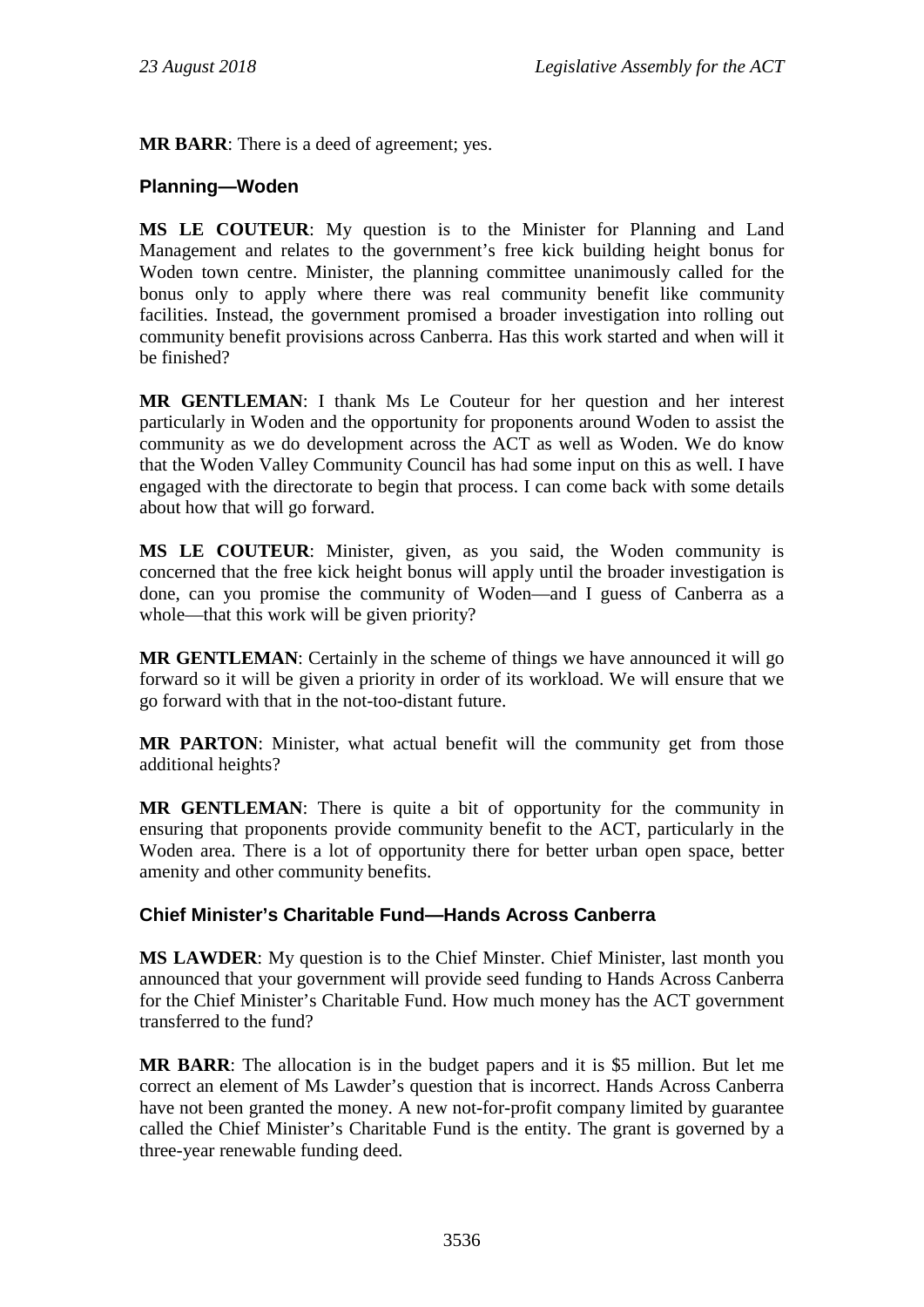The fund is managed by an independent board. That independent board will initially mirror the board membership of Hands Across Canberra. In the first three years 25 per cent of the funding provided will be used for charitable purposes. The remainder will be invested. The corporate structure is of a not-for-profit company limited by guarantee external to government and governed by a constitution and an independent board.

The fund has been set up as a charity under the Australian Charities and Not-for-profits Commission Act 2012. The initial board members will comprise the same board members as Hands Across Canberra. The objects of the fund are modelled off the highly successful Lord Mayor's charitable fund based in Melbourne. I hope that information clarifies the matter for Ms Lawder.

**MS LAWDER**: When did or will the ACT government transfer money to the Chief Minister's Charitable Fund for Hands Across Canberra?

**MR BARR**: In the 2017-18 financial year.

**MS CHEYNE**: Chief Minister, what benefits and services do you see the charitable fund providing to the Canberra community?

**MR BARR**: As I indicated in my answer to an earlier question, through the parliamentary agreement we committed to establishing the independent fund, and we committed to reviewing the community contributions scheme, with a view to maximising the direct benefit to the community for the scheme.

These two issues were front and centre of the parliamentary agreement; indeed they were features of public discourse during the 2016 campaign and are issues that I think have been quite extensively canvassed since. We aim to increase the amount of philanthropic effort in our city and to build opportunities for community organisations to work together to improve outcomes right across our community.

Hands Across Canberra have been incredibly successful throughout their history at achieving those ends. I note the commentary from Mr Parton in relation to their success, and I share that view that they have been a very worthy organisation, broadly supported across the Canberra community, and were indeed ideally placed to undertake this role on behalf of the Canberra community. This was in the budget. We voted on it this morning.

**Mr Wall**: No, we didn't.

**MR BARR**: Yes, we did.

**Mr Wall**: Well, we didn't vote for it.

**MR BARR**: We voted on the appropriation.

**Mr Coe**: You said it was in the 2017-18 approps.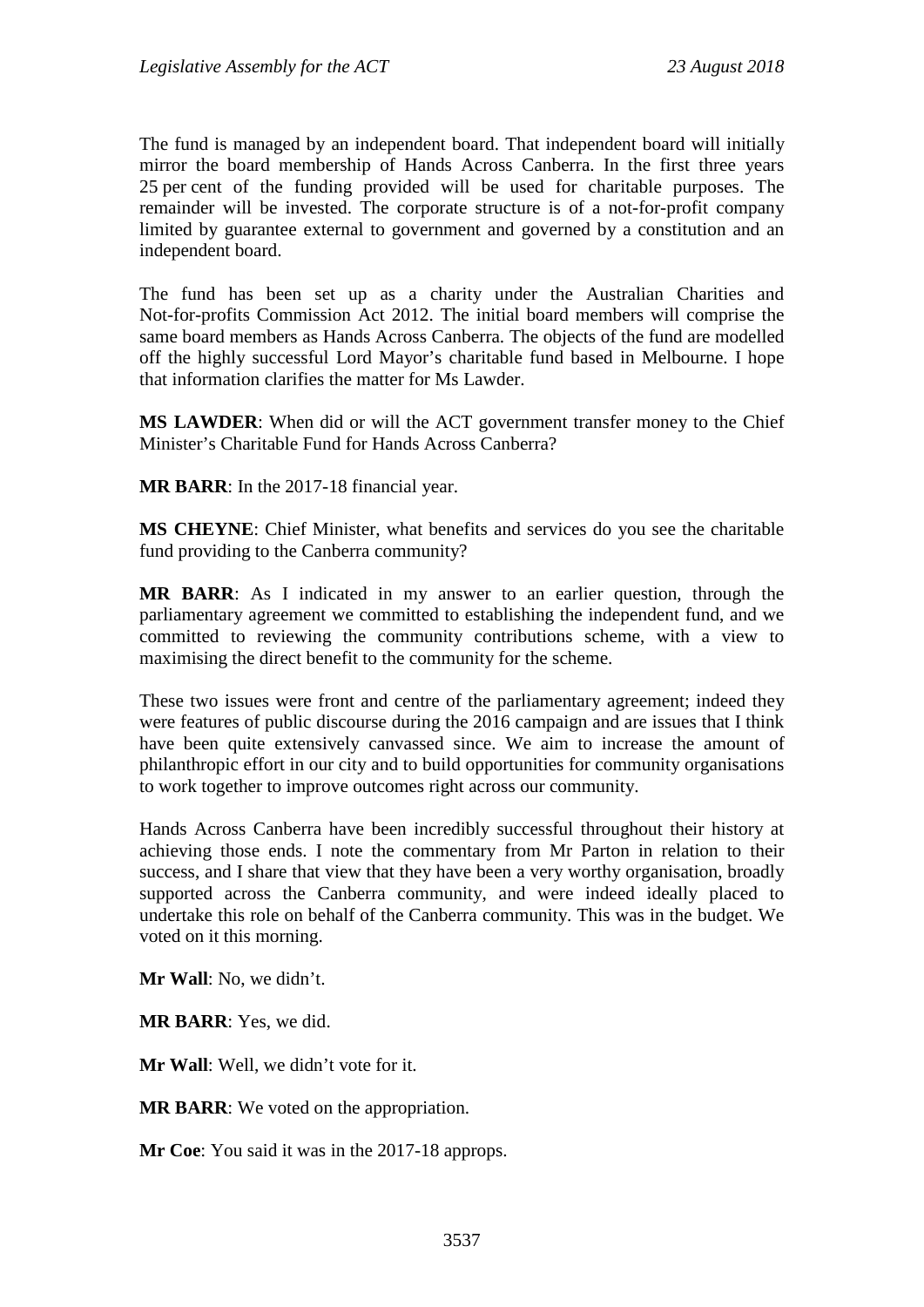**MR BARR**: It was in the budget.

**Mr Coe**: You said the money had been spent already.

**MR BARR**: It was in the budget.

**Mr Coe**: No, it wasn't. It said zero.

**MR BARR**: It was in the budget papers.

**Mr Coe**: It said zero in the budget.

**MR BARR**: It was in the budget papers.

# **Chief Minister's Charitable Fund—Hands Across Canberra**

**MR WALL**: Chief Minister, last month you announced that your government will provide seed funding to Hands Across Canberra for the Chief Minister's Charitable Fund. Under what legislation will the payments to Hands Across Canberra or the fund be made?

**MR BARR**: The Financial Management Act.

**MR WALL**: Chief Minister, will the ACT government be paying Hands Across Canberra for the administration of the fund? If so, how much has been, or will be, factored in for the administration of the fund? Have any payments been made so far?

**MR BARR**: Yes, a modest amount of funding of \$100,000 has been allocated to set up the fund. Ongoing administration costs will be kept to a minimum in line with standards for similar funds around the nation.

**MR COE**: Chief Minister, how do you determine what the cost to manage this fund is going to be? Will those funds be drawn from the Chief Minister's Charitable Fund, or will it be a separate grant or appropriation? What other guidelines will exist?

**MR BARR**: The answers to all of those question are available as part of the deed of agreement.

# **Budget—community input**

**MS CHEYNE**: My question is to the Chief Minister. Chief Minister, this morning the Assembly passed the appropriations bill for the 2018-19 budget. When will work commence for the 2019 budget, and how can Canberrans get involved?

**MR BARR**: Thank you, Ms Cheyne. I was completing an answer to the previous question, advising the Leader of Opposition that he was not aware of what his colleagues in estimates had in fact asked for.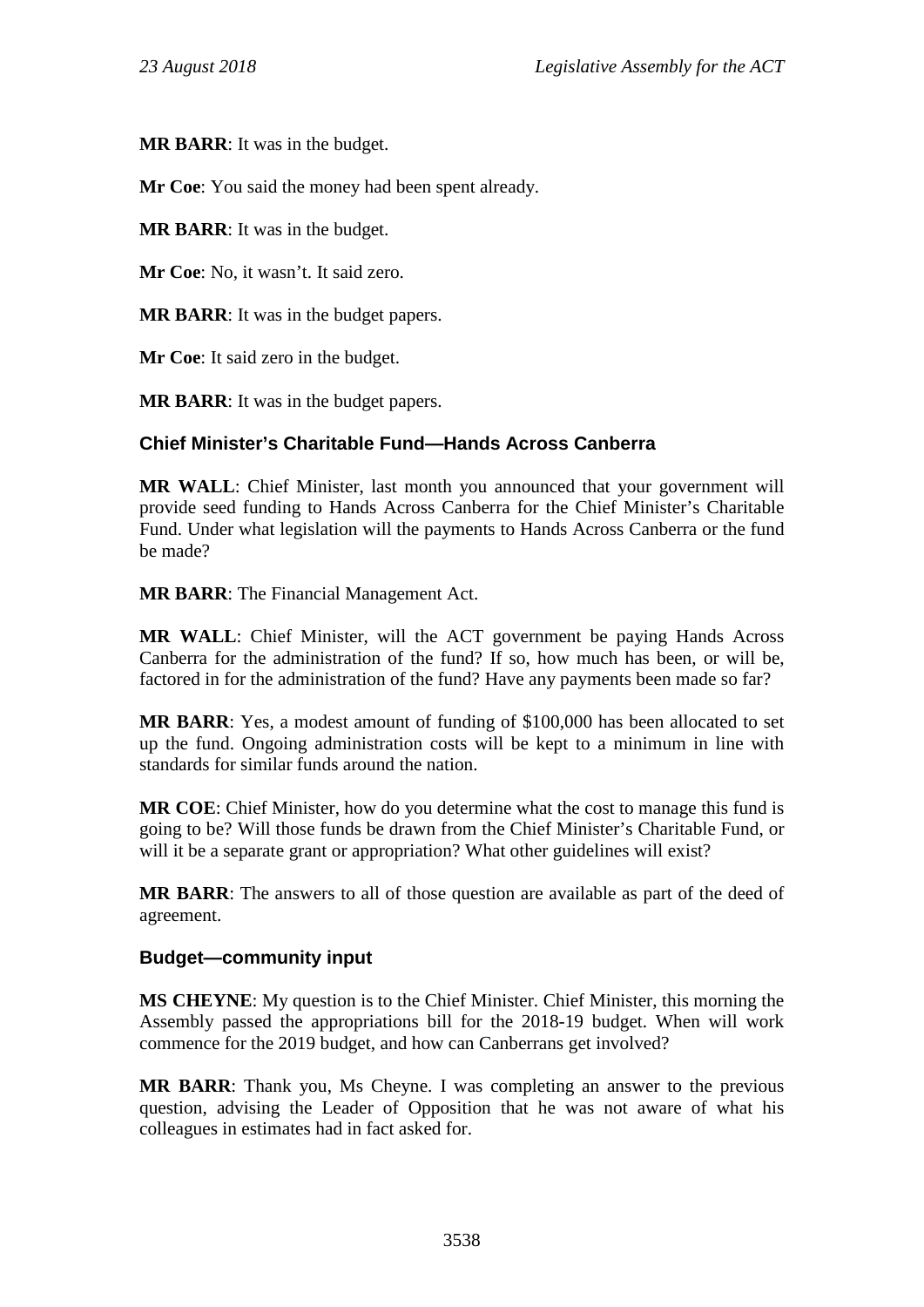Community consultation for the 2019 ACT budget will commence next week. I am pleased that we have passed this year's budget. Each year the government allocates \$6 billion towards services and infrastructure for our community. We are very focused now on turning our attention to next year's budget.

The 2019 budget consultation website will go live this coming Monday, 27 August, and we will be accepting submissions through to the middle of October. We passed the budget this week, and we will start work on next year's budget four days later. This extended period of community engagement will mean that there is additional time for feedback and suggestions from stakeholders and the broader community to help guide proposals that will be brought forward for the 2019-20 budget. We will look to continue to invest in services and infrastructure for our growing community.

In previous years, we have received hundreds of submissions from across stakeholders, business organisations and community groups as well as individual Canberrans who bring forward good ideas. The government considers all of this input closely in the budget process, and input from stakeholders, community organisations and individual citizens ensures that we can put together a very strong budget each year that reflects the needs and aspirations of the Canberra community.

**MS CHEYNE**: What steps is the ACT government taking to involve more Canberrans in the budget process?

**MR BARR**: Canberrans who are keen to provide their input on the 2019-20 budget can make a submission online from next week by visiting the government's your say website community engagement platform. All input and submissions that their submitters wish to be made public are then uploaded to a budget consultation website on the treasury page for people to consider.

In making submissions, we are asking Canberrans to think about four big questions: what services are most important for the territory; how can the government deliver current services more efficiently or in ways that better meet the needs of our community; are there services that the government should stop delivering or deliver in a different way; and what new ideas, services or programs should the government consider to meet the emerging or evolving needs of the community?

Of course, individual groups and organisations will always place their own direct requests for funding through this process as well. The government gives close consideration to these submissions. But when joining the consultation process, we certainly encourage everyone to think about the bigger picture of how we can best meet our growing city's needs and deliver the services and infrastructure that will see our city continue to get even better.

**MR PETTERSSON**: Chief Minister, what are some examples of the community's input influencing outcomes in past ACT budgets?

**MR BARR:** We certainly want to see as many Canberrans as possible from as many different backgrounds and walks of life having their say on how our city works.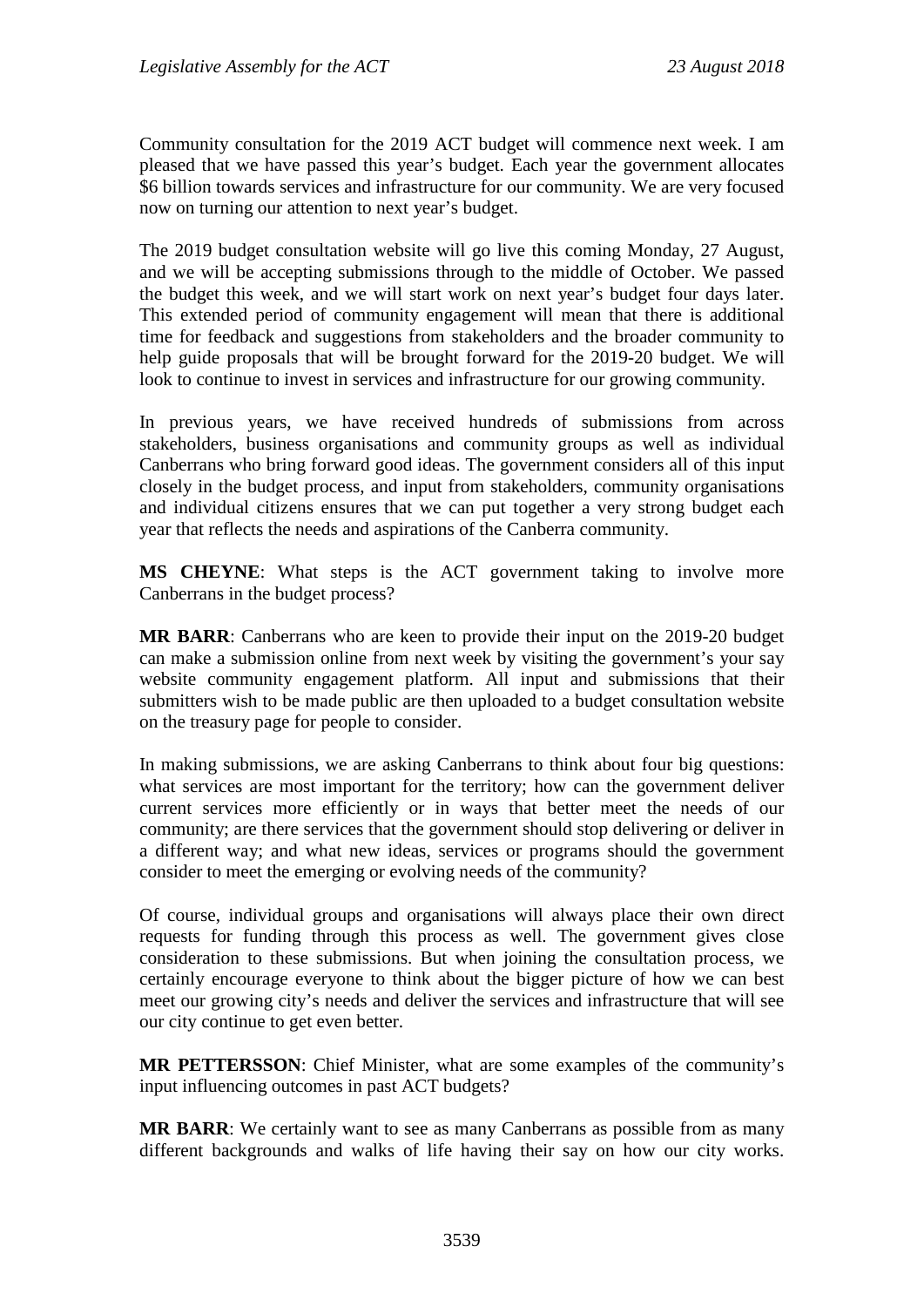Participatory budgeting is an approach that has been used successfully in other places around Australia and around the world to directly involve members of the community in decisions around how public money should be allocated. This approach is particularly useful for hearing from groups who may be most affected but are often not engaged by more traditional consultation methods, such as younger Canberrans and those experiencing disadvantage.

Last year the Assembly proposed that the government undertake a participatory budgeting exercise to help inform the 2019 budget process and we have started work on scoping this project. The better suburbs community engagement being run by Transport Canberra and City Services includes a pilot of this approach, with a group of Canberrans being asked to deliberate on how nearly \$2 million for playground upgrades should be allocated across Canberra.

This is a promising new era for community engagement on the priorities of Canberrans and we will continue to explore its potential as we work to deliver future budgets.

## **Clubs—community contributions**

**MR PARTON**: My question is to the Chief Minister and Treasurer. I refer to an article by your good friend and former Labor Chief Minister Jon Stanhope in the *City News* of 23 August. Mr Stanhope said:

The proposal to hypothecate community contributions to a central charity for disbursement is in effect to convert the contributions into a tax.

If the government is genuinely concerned that there are services and organisations missing out or falling through the cracks, then surely responsibility for that rests solely with the government. Labor and the Greens have, for example, cut funding in the current Budget for social protection and provided for growth of less than inflation for housing and health.

Why did the government decide to change the community contributions scheme into a tax?

**MR BARR**: We have not. So both Mr Parton's question and the former Chief Minister's commentary are wildly inaccurate.

**MR PARTON**: Chief Minister, what level of responsibility does your government have for services and organisations missing out on funding or falling through the cracks?

**MR BARR**: Most of the times where we have picked up the pieces of organisations that have missed out on funding and fallen through the cracks have been the result of decisions of the federal Liberal government. There have been countless examples of that discussed during the debates on the budget this year where we have in fact taken on the responsibility that the federal Liberal government have abrogated because they are so focused on dragging themselves even further to the right and focusing on themselves and not governing for the people of Australia.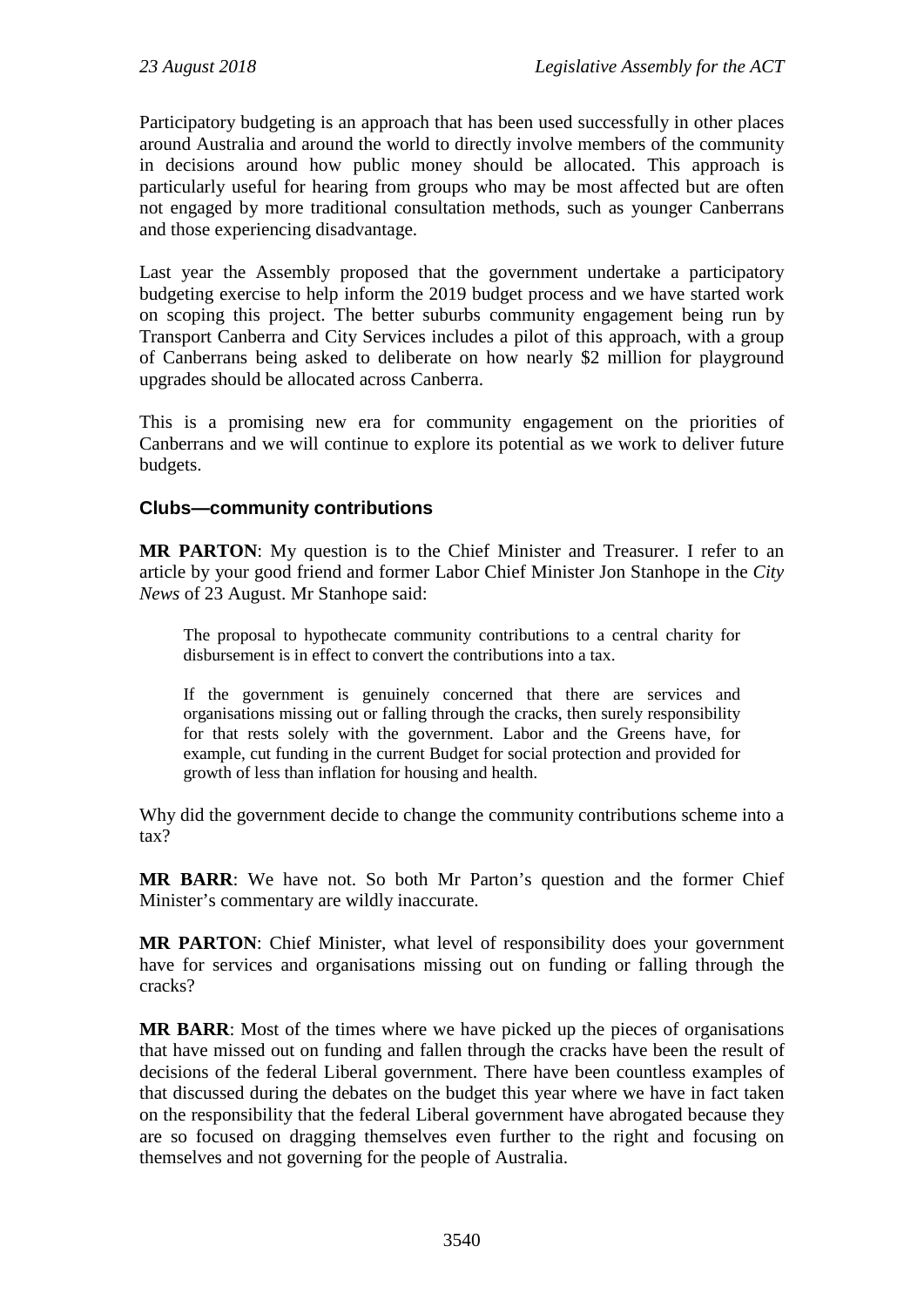We remain focused on increasing the amount of funding available for community organisations both through our budget allocations annually and through these new measures. That is our objective: to increase the amount of funding available, and we look forward to that outcome as a result of our reforms. Our approach stands in marked contrast to the stripping away of funds from community organisations, which the Liberal Party has sponsored at the federal level.

## **ACT Health—proposed organisational changes**

**MRS DUNNE**: My question is to the Minister for Health and Wellbeing. I refer to the ministerial statement of earlier this week, on 21 August, on health accreditation and the restructure of ACT Health.

*Member interjecting—*

**MRS DUNNE**: The minister would be disappointed if I did not ask her a question. You stated:

The formation of two organisations means that some of the existing functions within ACT Health will either move or be restructured, while others will be required in both organisations.

Which of the existing functions within ACT Health will move and which of the existing functions will be restructured?

**MS FITZHARRIS**: I thank Mrs Dunne for the question and can assure her I would not be disappointed if she did not ask me a question.

As I indicated in my statement, there is a transition unit. It is undergoing quite an extensive piece of work. And, as my statement indicated, those decisions are yet to be finalised and must, of course, involve careful consideration of staff. It is clear that there are some broadly called corporate functions where there will need to be those functions existing both within ACT Health and within the clinical service organisation.

**MRS DUNNE**: Minister, can you inform the Assembly when these decisions will finally be made? Will they be made before 1 October and the commencement of the dual structure or will you still be playing catch-up after 1 October?

**MS FITZHARRIS**: As I have indicated all along, as I indicated in my statement and as I will say again here today, the two organisations will be formed on 1 October and, therefore, those decisions will be taken prior to that.

**MR MILLIGAN**: Minister, why is it that you still cannot give a definitive answer about the restructure of ACT Health five weeks before it is due to start?

**MS FITZHARRIS**: That work is well underway, as I outlined in my statement earlier in the week, and I very much look forward to making further announcements about that between now and 1 October.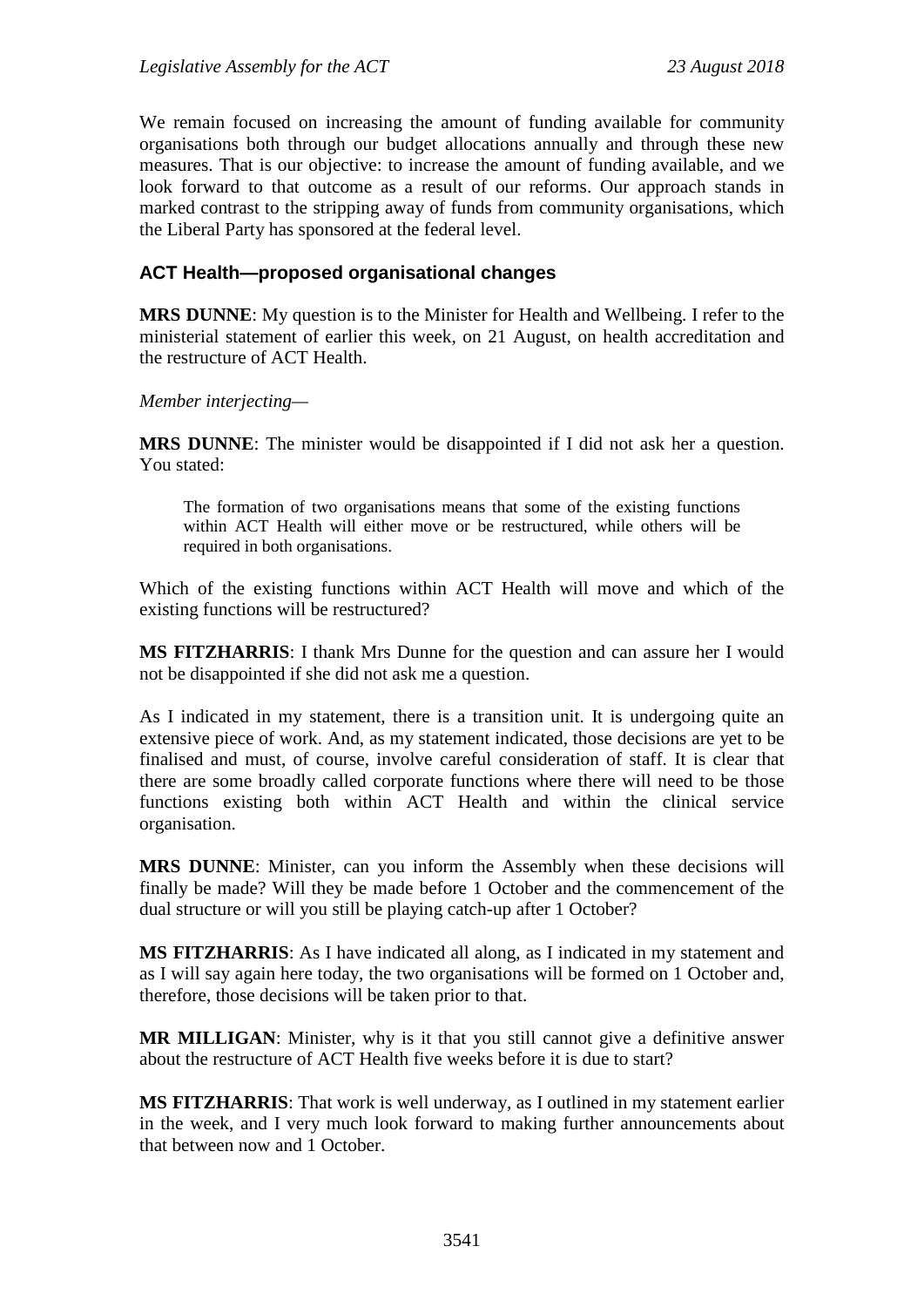## **Arts—minister's creative council**

**MR PETTERSSON**: My question is to the Minister for the Arts and Community Events. Minister, can you update the Assembly on the establishment of your arts advisory body, the minister's creative council?

**MR RAMSAY**: I thank Mr Pettersson for the question. I was pleased to announce earlier this month that we were establishing the inaugural minister's creative council as an advisory body to help inform the ACT government's arts policy and strategic direction and further facilitate good communication between Canberra's creative communities and the government.

The creative council will comprise up to 12 members of Canberra's arts community who must have demonstrated experience in the arts, including areas such as visual arts and craft, curatorship, music, dance, Aboriginal and Torres Strait Islander arts and cultures, theatre, physical theatre and circus, literature, community arts and cultural development, screen arts, comedy, design and arts events.

Expressions of interest to be appointed to the council opened on 1 August and they close tomorrow. I am advised that as of this morning there have been 31 applications. I am delighted to see such a strong interest. Of course, anyone interested in applying to be on the council still has until tomorrow evening.

I am looking for a diverse, multidisciplinary membership for the council to ensure that we are capturing advice and insights from across our broad and varied arts community. The council should reflect the diversity of our arts sector across all levels of practice and participation, generating great ideas for the arts in Canberra and contributing to the ongoing growth for our flourishing arts sector.

**MR PETTERSSON**: Can the minister please advise what qualities and expertise are being sought from potential members of the creative council?

**MR RAMSAY**: I thank Mr Pettersson for the supplementary question. In deciding on the composition of the creative council I will be looking for people who can provide a broad range of knowledge, skills and qualifications relevant to the arts community. Each member of the council must be able to demonstrate experience in one of the art forms that I have listed today. Additional skills such as sector development, artist development, business, governance, risk management, legal, financial or social inclusion will also be considered desirable.

I am looking for people who are strongly connected to the ACT arts community so that they can provide informed advice and sector perspectives directly to government. I will be expecting council members to engage directly with the ACT arts community to encourage collaboration, identify opportunities and flag concerns, providing a point of contact for the arts community and passing these views on to government. The council is intended to utilise creative and critical thinking to provide strategic vision, generate great ideas and propose innovative solutions to benefit artists and the arts in Canberra.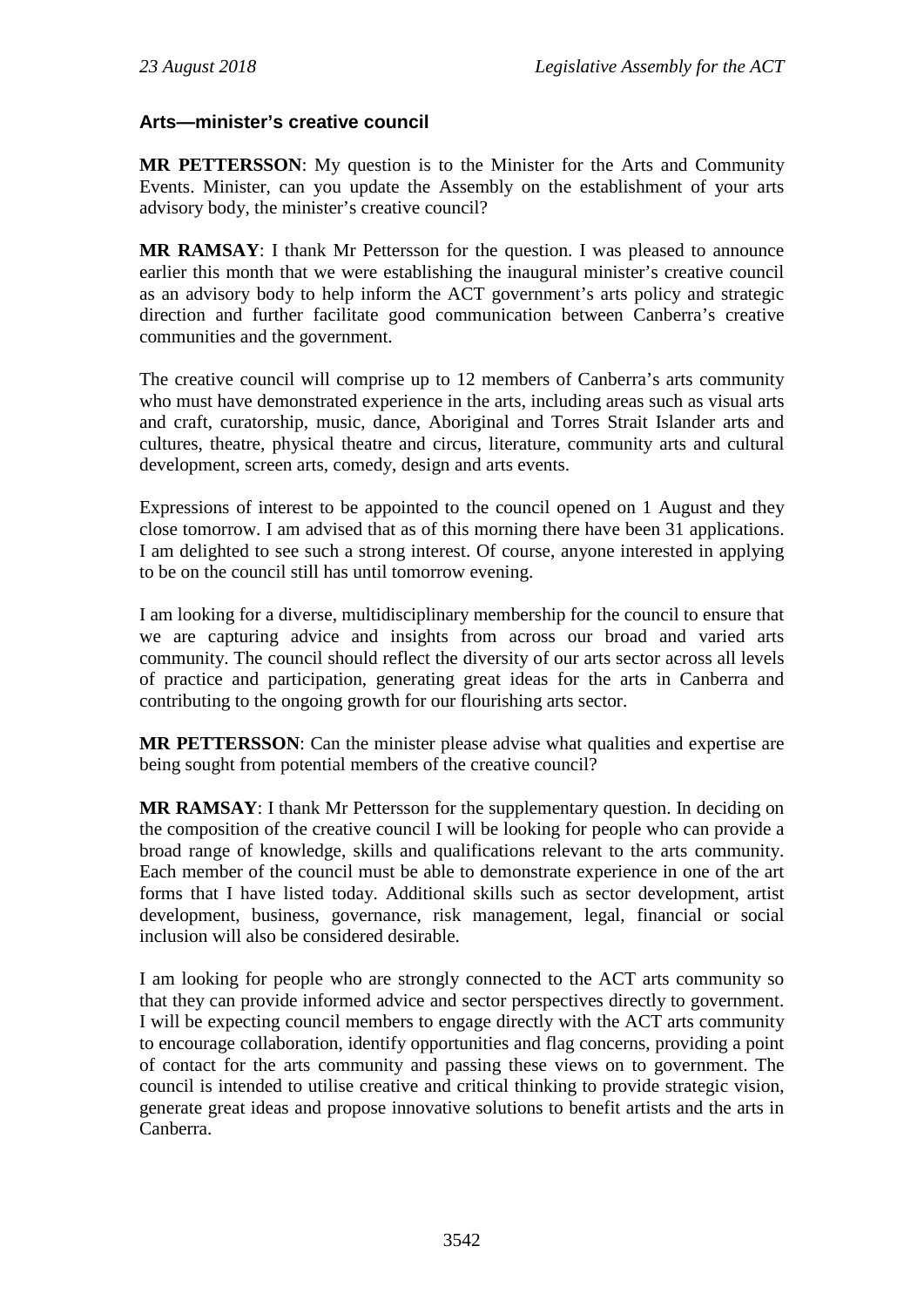This is a great opportunity for our arts community to help shape government policy and influence the future of the arts in the ACT. I encourage anyone who is interested in applying to go to the ACT diversity register website and click on "Current Board Vacancies".

**MR STEEL**: Minister, how will the creative council benefit the arts and wider community?

**MR RAMSAY**: I thank Mr Steel, as always, for his questions. The goal of the creative council is to be a positive, solutions-focused ministerial advisory body for the arts in Canberra. As a two-way conduit of information, it will be able to provide strategic advice to the ACT government on the arts and sector issues.

Establishing the council is a direct response to community feedback to the ACT government and follows a series of roundtable discussions with the arts sector since July last year about its role and purpose. It will be another way to make sure that Canberra artists have the opportunity to share ideas, influence strategic direction and bring concerns to government, in addition to the many ways our arts community already engages with government, including through meeting with me and my office, access to specialist public servants in artsACT, targeted information sessions, roundtable consultations and through sharing their work with all of us in performances, exhibits, installations and festivals.

The council is intended to reflect the diversity of the ACT arts sector across all levels of practice and participation to ensure the best representation possible of our arts community and to build on our vision to have a diverse and dynamic arts ecology which is valued locally, nationally and globally.

This will assist the government to build on our arts policies, which promote and advance the arts across government and the community, reflecting the importance of the arts to all Canberrans for their health, wellbeing, personal and creative expression, and social inclusion.

### **Government—integrity commission**

**MISS C BURCH**: My question is to the Chief Minister. The exposure draft of the integrity commission legislation limits the commission from looking into matters if an investigatory body has already investigated or decided not to investigate conduct. The meaning of an investigatory body includes an entity with power to require the production of documents or the answering of questions. Chief Minister, under your current exposure draft, is it your intention that the Auditor-General should fall under the meaning of an investigatory body given they have powers to require the production of documents or the answering of questions?

**MR BARR**: This is the subject of consideration by the select committee, and I will not comment further at this stage.

**MISS C BURCH**: Chief Minister, is the drafting of this provision based on the approach of other jurisdictions and, if so, which jurisdictions and how has it affected their investigations?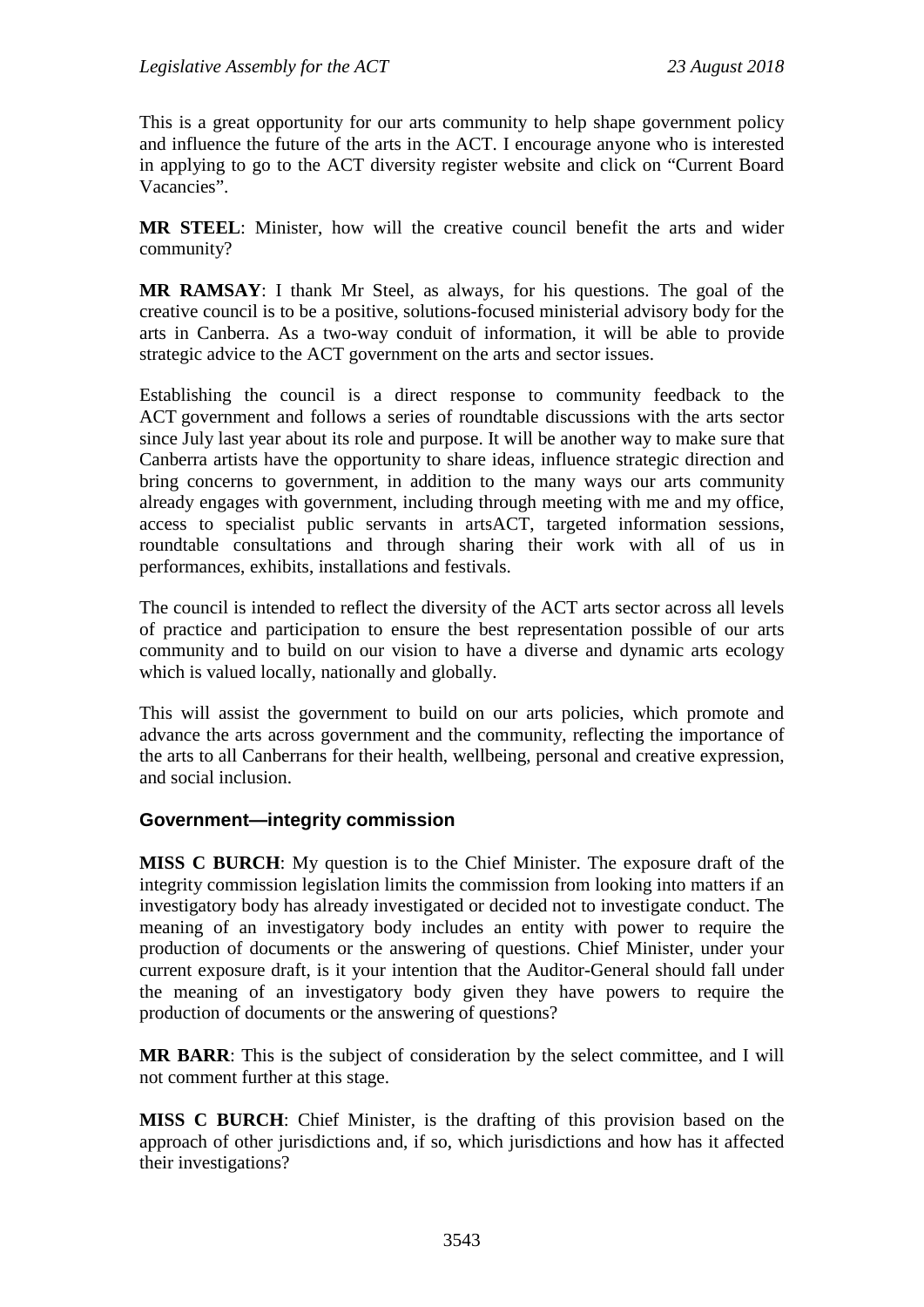**MR BARR**: The drafting of the exposure legislation was undertaken by parliamentary counsel looking at both the recommendations of the select committee and similar acts that operate in other states and territories. But, again, I do not want to pre-empt the committee's report in relation to this matter. It is an exposure draft, and I am not going to give policy advice on the run or announce executive policy in question time.

**MR COE**: Chief Minister, would the integrity commission be able to look into the land deals that have haunted your government over recent years?

**MR BARR**: That would be a matter for the integrity commission once it is formed.

# **National Multicultural Festival—service of alcohol**

**MRS KIKKERT**: My question is to the Minister for Multicultural Affairs. Minister, I note from your media release earlier this week that you now agree with the Canberra Liberals that the decision to ban community organisations from selling alcoholic beverages at the 2018 Multicultural Festival was not appropriate and lacked adequate consultation and engagement with the multicultural community. Minister, have you formally apologised to the community groups that were impacted by this decision, many of whom reported to me that it made them feel like second-class citizens? If not, why haven't you?

**MS STEPHEN-SMITH**: I thank Mrs Kikkert for her question. I would note that on 23 January this year, I did say on radio that the feedback might be that we went a bit too far with this policy, and that there was an opportunity to pull that back a bit. I note, and I have said a number of times in this place, including in answer to a question on 10 May, that I said from that point we would, of course, be reviewing this policy; that it may not have been the right way to address the legitimate concerns that had been raised about the amount of alcohol on the footprint and the level of intoxication on the footprint. I would note that—

**Mr Hanson**: On a point of order, Madam Speaker.

**MADAM SPEAKER**: Resume your seat. A point of order?

**Mr Hanson**: The minister has outlined the fact that she got the policy wrong, but the question was very specifically about whether she has apologised to the community groups that were made to feel like second-class citizens. Could she address the issue of whether she has apologised and, if not, why not.

**MADAM SPEAKER**: Minister, you have a minute to get to that point. Thank you.

**MS STEPHEN-SMITH**: As I was saying, legitimate concerns have been raised by a number of stakeholders, including stakeholders from the multicultural community, about the level of intoxication and the amount of alcohol that was for sale on the footprint. Feedback has also been received in terms of the safe and family-friendly festival that was delivered by the incredible Multicultural Festival team in 2018, including the multicultural community stakeholders, and that they thought it was a fabulous festival.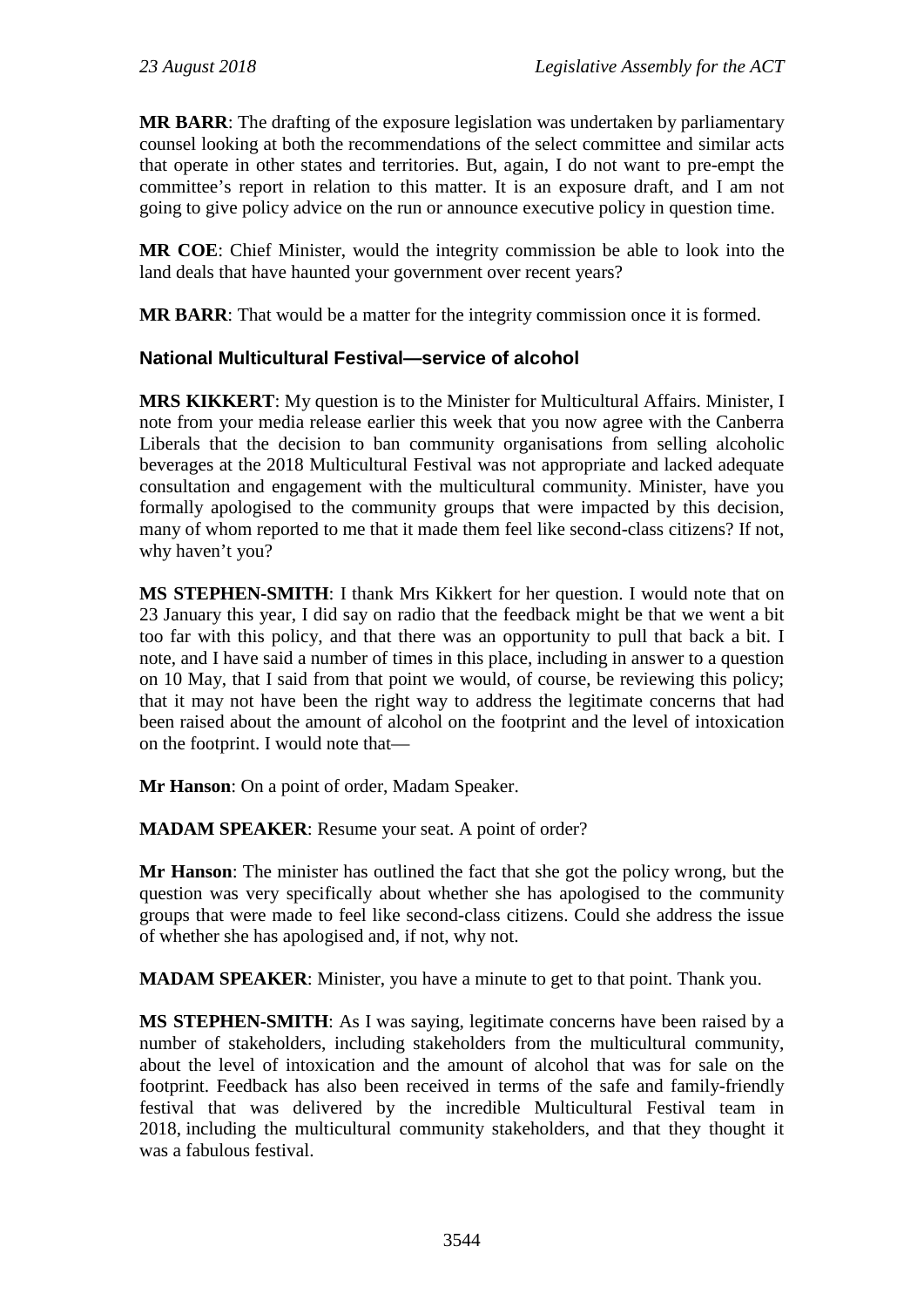I have not received the kind of feedback from the community that Mrs Kikkert claims to have received. If members—

**Mr Wall**: A point of order, Madam Speaker.

**MS STEPHEN-SMITH**: Can I finish answering the question, because I am actually coming directly to the point of the question—

**Mr Wall**: No. A point of order, Madam Speaker.

**MADAM SPEAKER**: Can you stop the clock.

**Mr Wall**: I would like to draw your attention to two standing orders, please: standing order 118(a), which states that the minister shall be directly relevant, and 118(b), which states that a minister shall not debate the subject matter to which the question refers.

**MADAM SPEAKER**: Thank you. I think I heard before the point of order was raised, or during it, that you are coming directly to that question?

**MS STEPHEN-SMITH**: Thank you, Madam Speaker. As I was saying—

**Mr Wall**: Madam Speaker—

**MADAM SPEAKER**: Resume your seat.

**Mr Wall**: On that ruling, Madam Speaker, you failed to address the point of order regarding 118(b), which states that a minister shall not debate the subject matter to which the question refers. The first 90 seconds of her answer has been a debate around the subject matter, not an answer to the question.

**MADAM SPEAKER**: The question was around the policy, the rationale about it. She went to that.

**Mr Wall**: She treated people like second-class citizens, and has she apologised?

**MADAM SPEAKER**: Don't push me, Mr Wall. If you really want me to go to this, the standing orders say that the questions need to be concise, short, and that the supplementaries be on one single issue as well. Many supplementary questions go broader than that. Minister, I do ask you, for the peace and harmony of this place, to use your 10 seconds left, please.

**MS STEPHEN-SMITH**: Should I receive the kind of feedback that Mrs Kikkert claims to have received, I will address that directly with the people from whom that feedback is received.

**MRS KIKKERT**: Minister, what financial assistance is this government providing to multicultural groups whose ability to adequately fundraise was curtailed by this year's alcohol ban. If none, why not?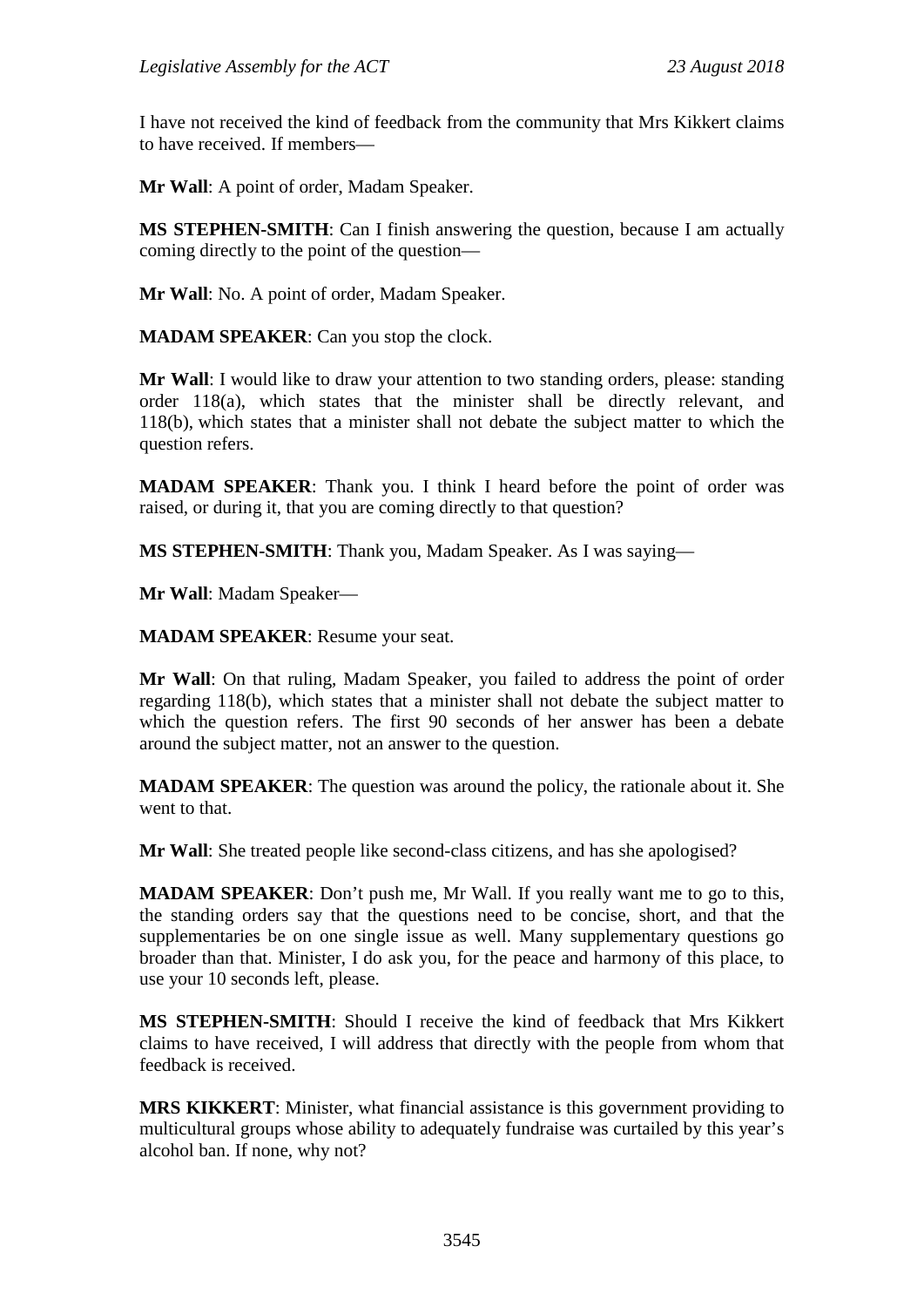**MS STEPHEN-SMITH**: The participation grants for the National Multicultural Festival are currently open, and I encourage community members to apply for those grants. As I said in this place last week in response to a question, the multicultural participation grants that are offered annually will open later this year. Again, I encourage multicultural community organisations to apply for those grants.

**MR HANSON**: Minister, have you apologised to ACT Policing for earlier implying that they had supported the ban on the sale of alcohol by community groups when in fact they did not? If you have not apologised to ACT Policing, why not?

**MS STEPHEN-SMITH**: I actually discussed this matter with the Chief Police Officer when I caught up with her one day. The Chief Police Officer did confirm in a radio interview earlier this year, when the FOI was released in April-May, that Policing had expressed concerns about the amount of alcohol sold and intoxication across the footprint, and that is very clear from the documents released under FOI.

As I said on 10 May, I was not aware, in making my statements previously, that ACT Policing had provided specific advice by email in relation to what would be a better way to limit licences. I was, I have to say—and I am quoting from *Hansard*— "extremely disappointed to learn that that specific advice had been provided". I said that in this place on 10 May.

But I also need to say that this level of criticism of the very hardworking small team in the Office of Multicultural Affairs that delivers a fantastic—

*Opposition members interjecting—*

**MS STEPHEN-SMITH**: It was not my decision. I have said it many times.

**Mr Hanson**: On a point of order of relevance, the supplementary was very specific, about whether she has apologised to police for her statements that alleged that ACT Policing supported the ban when in fact they did not support the ban. Whether she agreed with the policy or not is irrelevant. The point is that she made statements about ACT Policing which were not true and has she apologised. That is the question. If she could be directly relevant, I would be delighted.

**MADAM SPEAKER**: Thank you, Mr Hanson. I am going to let the minister finish. In the beginning of the response to the question she spoke of conversations with the police. I cannot direct the minister how to answer but I have inferred from the answer that she has had a conversation with the police about these matters. Minister.

**MS STEPHEN-SMITH**: Thank you very much, Madam Speaker. I will read from the participation policy that was released on 4 August, signed by the Director-General of CSD on 4 August, under a heading "Risks":

Community and Diplomatic applicants will no longer be issued a liquor permit. This decision was made due to the concerns raised by ACT Policing as there was an increase in the number of liquor stalls on the footprint in 2016-17.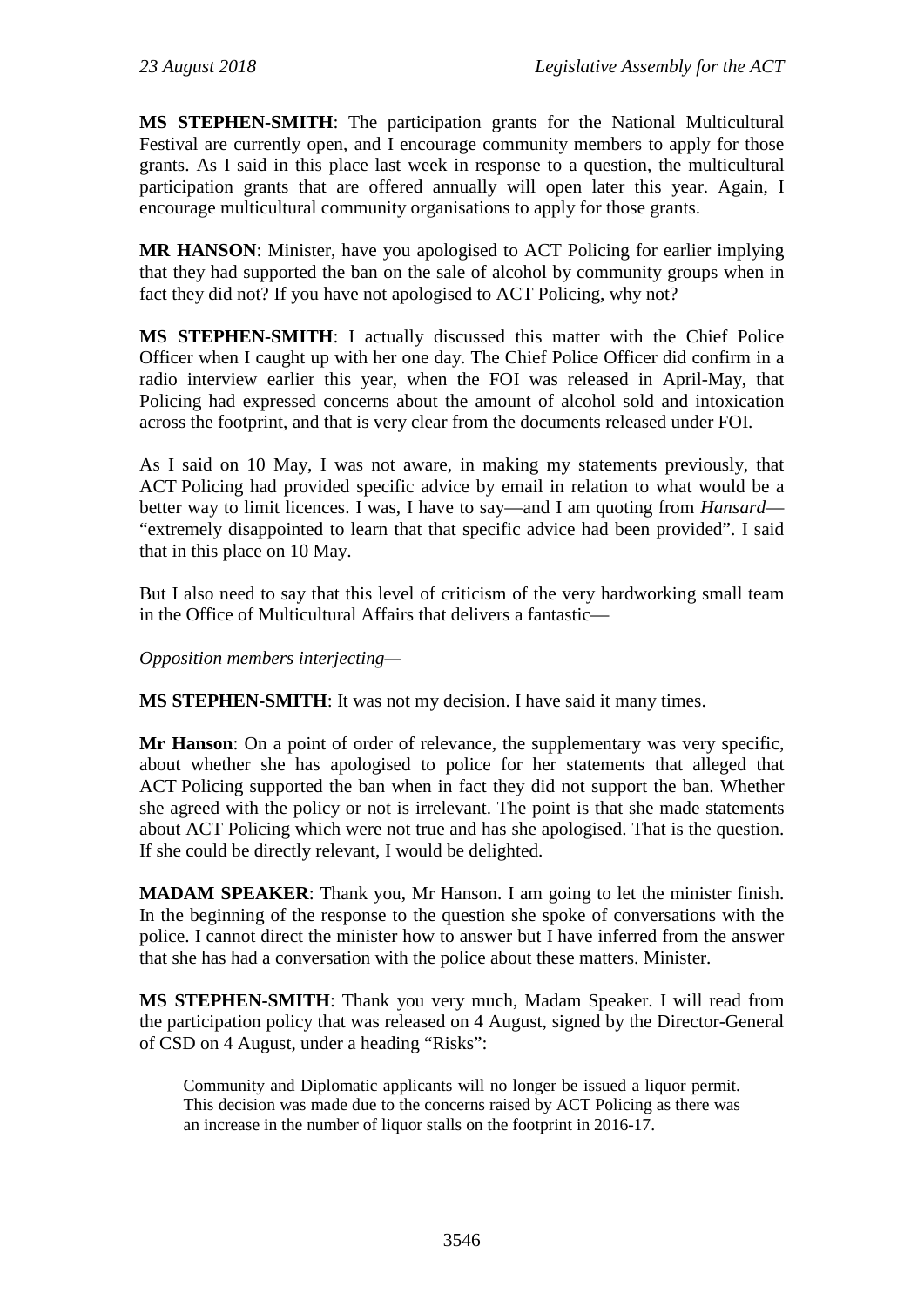That was the advice I was given. I consistently said that the advice was that ACT Policing was concerned about the level of alcohol sales and intoxication on the footprint. The documents released under the FOI absolutely confirm that that was a concern of ACT Policing—absolutely confirm that that was a concern of ACT Policing.

#### **Multicultural affairs—multicultural acceptance and community cohesion**

**MR STEEL**: My question is also to the Minister for Multicultural Affairs. Minister, what is the ACT government doing to combat racism and to strengthen social cohesion?

**MS STEPHEN-SMITH**: I thank Mr Steel for his question and I am sorry that I will not be receiving any from him in the future; except of course I note that I welcome him to the ministry. Our community is made up of many cultures, many religions and many languages. People have settled in our city from all over the world. This government is committed to ensuring that every Canberran is granted the opportunity to participate in society on equal terms.

That means pursuing your vision for the ACT where every resident is free from hate and vilification. That means working to make sure that every Canberran is free from attempts to misrepresent their community or their culture. That means setting a high standard for Canberra, a standard that refuses the divisive racial politics sometimes seen in other jurisdictions.

The ACT government is taking concrete steps to make sure that this high standard is reflected in all that we do. The ACT multicultural framework provides the structure for all government agencies to promote an inclusive and harmonious community through their respective programs and activities. The government also ensures that it provides opportunities for Canberrans to celebrate their culture through events such as Chinese New Year, Harmony Day, Ramadan, Diwali, Holi and World Refugee Day.

Of course, the National Multicultural Festival attracts thousands of people to our city each year for the ACT's and Australia's biggest celebration of cultural diversity. The recent reviews and the additional funding provided in the 2017-18 budget review and in the 2018-19 budget will further strengthen this wonderful celebration.

This government is also proud of the standards that guide our conduct in this place and our conduct as leaders in the community. In this regard, I would like to acknowledge that each and every member of this place shares a strong commitment to our multicultural community and its wellbeing. However, we should also remember that the standard we walk past is the standard we accept.

**MR STEEL**: Minister, are you aware of any other political leaders who are undermining cohesion and inclusion in our communities?

**MS STEPHEN-SMITH**: I thank Mr Steel for the supplementary. We all know things are a little crazy in the house up on the hill right now; apparently there are two Liberal Party members vying for the top job. One of them is, of course, Peter Dutton, a man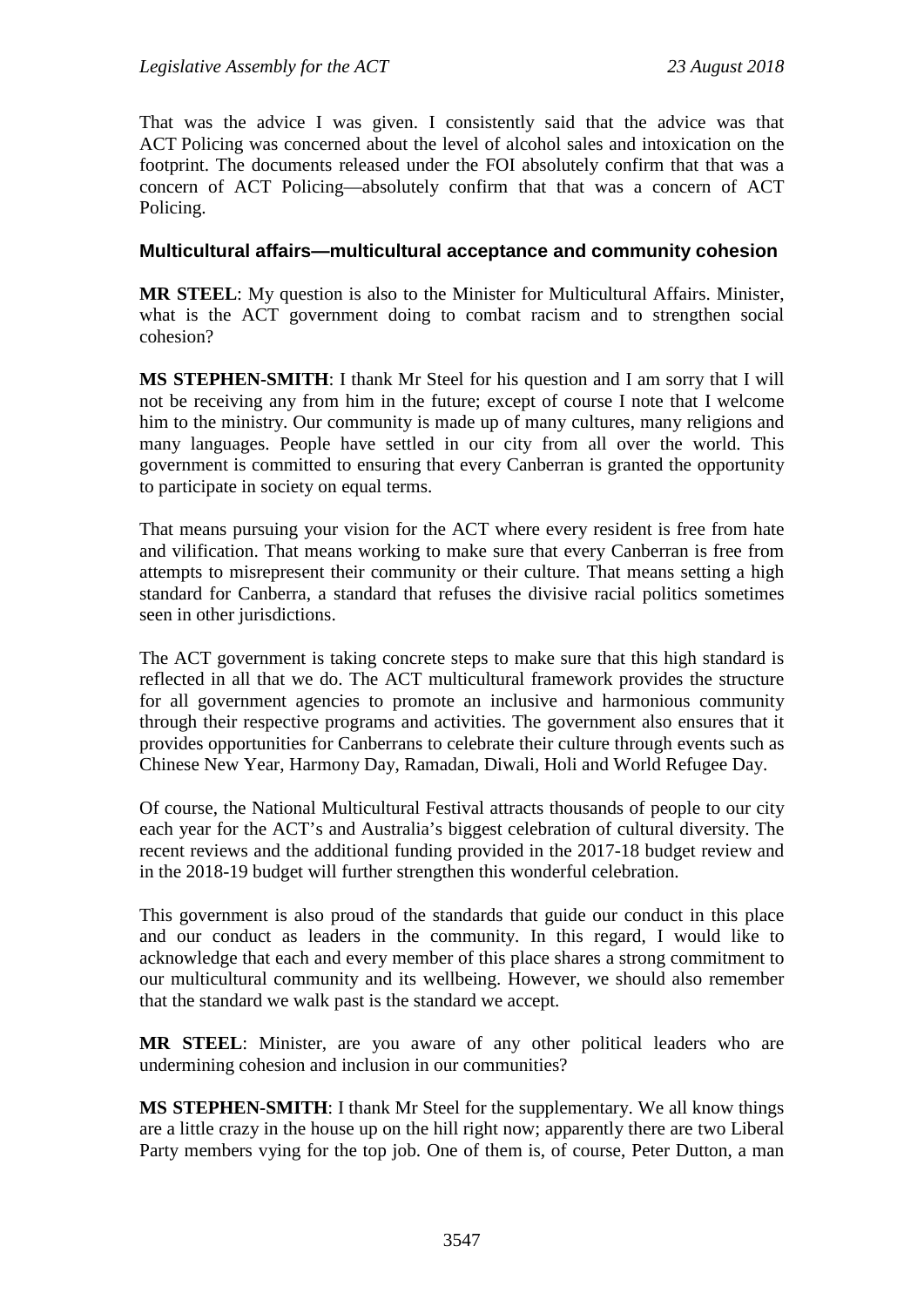who has had no compunction when it comes to sowing division and fostering racism in our community.

In January this year Mr Dutton said on 2GB that people in Melbourne:

…are scared to go out to restaurants of a night time because they are followed home by these gangs.

He said they were worried about home invasions and cars being stolen and that politicians:

…need to call it out for what it is. Of course it's African gang violence.

On 4 August on the same radio station Mr Dutton talked about these African gang members in Melbourne who are running riot. Last week lawyer Nyadol Nyoun talked about the impact these types of comments have had on her; that it is the first time since she came to Australia as a refugee in 2005 that she remembers not feeling safe enough.

Of course, such comments from Mr Dutton have not started just this year. In November 2016 Mr Dutton singled out the Lebanese Muslim community. There are almost 200,000 Australians with Lebanese heritage, yet Mr Dutton chose to belittle the contributions of all these people—people like Canberra's own Diana Abdel-Rahman—by holding them all accountable for the actions of apparently 22 people. He then doubled down on the *Bolt Report* saying that:

The reality is that Malcom Fraser did make mistakes in bringing some people in in the 1970s—

referring to Lebanese Muslims—

and we're seeing that today.

He said in that this instance "we are talking about the Sudanese community".

This man—the Liberals' current scaremonger in chief—is in the running to be the leader of our country. This man would preference white South African farmers over children and families who have lived in refugee camps in Thailand Jordan and Uganda; and the ACT's Liberal senator, the Zed in the A to Z of conservatism, has sided with a man who engages in the politics of fear and division. *(Time expired.)*

**MR COE**: Minister, how do you respond to calls that your foreign investment tax is xenophobic as it primarily targets Chinese investors?

**MS STEPHEN-SMITH**: I completely reject those calls, Madam Speaker.

#### **ACT Health—data review**

**MR HANSON**: My question is to the Minister for Health and Wellbeing. Since 2012, there have been two Auditor-General's reports and six consultants' reports on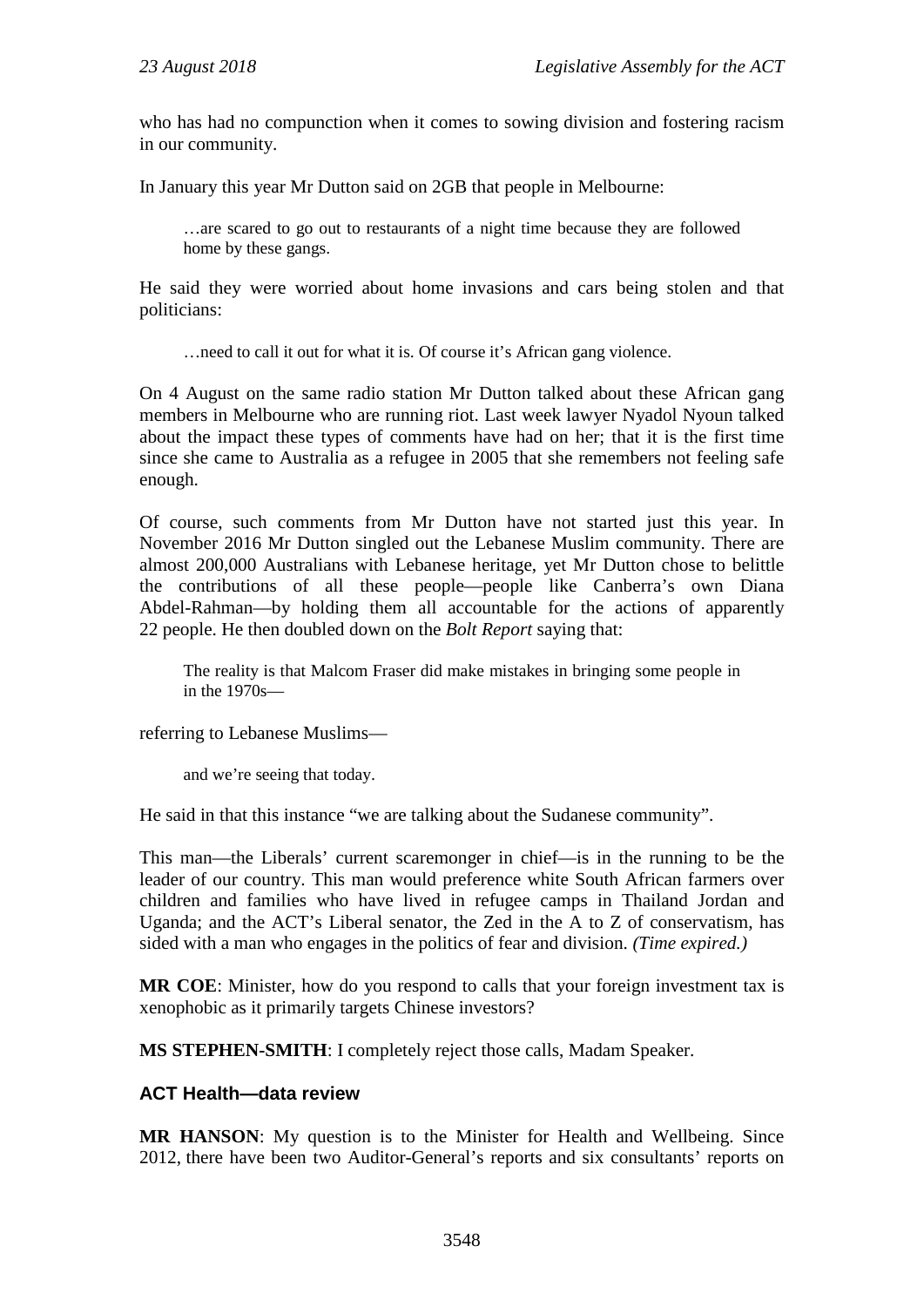ACT Health data. There have been 175 recommendations made in these reports. The health data review that you released on 21 August this year stated that ACT Health had completed the implementation of 69 of these recommendations as at March this year. Why has ACT Health fully implemented less than half of the recommendations of reports by the Auditor-General and consultants on health issues?

**MS FITZHARRIS**: Some of the recommendations were longer term; some are duplicative. But what is important about the system-wide data review, which has now completed, is that it has done a full accounting, and that has been subject to independent external evaluation. Those have been met and now the review and its implementation plan will lead on from all of those recommendations and seek to not only address those recommendations but also plan for a future where clinicians and consumers and external reporting bodies can be confident of the integrity and usefulness of ACT Health data.

**MR HANSON**: Minister, what impact has the high level of churn in Health managers and senior executives had on the failure to implement these recommendations?

**MS FITZHARRIS**: I am not aware of any in particular, but what I am very pleased about is that the review has concluded. It was overseen by a review panel that included senior representatives of ACT Health and the Chief Minister, Treasury and Economic Development Directorate. It was also sat on by senior representatives of the Australian Institute of Health and Welfare and the CEO of the National Health Funding Body, two well-regarded commonwealth agencies that provided tremendous oversight to the system-wide data review.

It took 12 months. It needed to take 12 months. It needed to be widely consulted on with staff. It is an excellent review. I am very pleased that it was able to be tabled in the chamber this week, and I look forward to us getting on and implementing the recommendations, noting, of course, that the government funded one of the foundation recommendations, which was to establish a data warehouse. That work is well underway, and I am feeling very confident about the future of ACT Health data. I am also very much looking forward to providing more information to our community so that they can access good information about our ACT health system and its performance.

**MRS DUNNE**: Minister, why does ACT Health commission expensive reports from consultants only to have the recommendations of these reports ignored?

**MS FITZHARRIS**: They were not ignored.

#### **Education—digital assessment tools**

**MS LEE**: My question is to the Minister for Education and Early Childhood Development. Minister, in your future of education statement, you said:

Consistent with the government's existing investment in technology in education, the government will implement digital tools and platforms for a range of purposes such as monitoring and evaluating student progress and enabling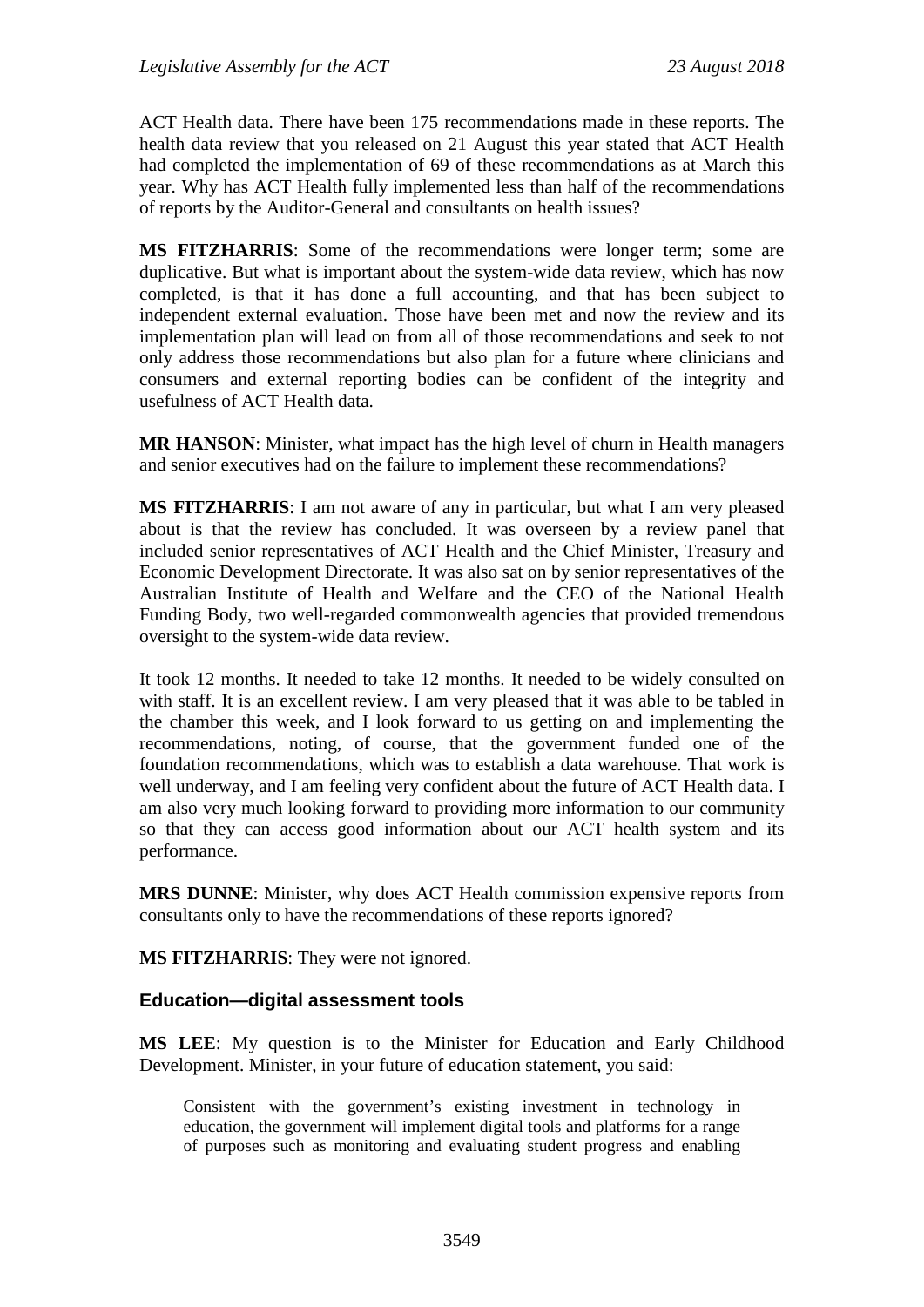personalised learning led by a student in partnership with their teachers and parents.

Minister, in practical terms, what does this mean?

**MS BERRY**: I thank Ms Lee for the question and her interest in formative assessment tools for students, teachers and parents in our schools in the ACT. Currently ACARA is actually working on a formative assessment tool which will be able to measure a child's learning, and gain in learning across a year, and be able to measure their growth by having an ICT tool that would be able to properly measure and be used effectively by teachers, students and parents to be able to see that assessment across a year from the start of the year to the end of the year, to be able to measure that growth, depending on a child's ability and needs, and their support through school.

That is the sort of assessment tool, that formative assessment, which was asked for when I was having conversations over the past 18 months or so which led to the strategy being developed, that teachers, parents and students wanted to be able to see in a way that was easily read but that easily guided students to where they needed to be and to different kinds of support that they would need, and a teacher would be able to see where they could support a student from the start of the year to the end of the year and very clearly parents could see the growth over a year.

As I said, there is a tool being developed by ACARA. The ACT government looks forward to seeing that work. We are also looking forward to learning from our sister city Wellington in New Zealand, in the work that they are doing around the formative assessment since they abolished their national standardised test.

**MS LEE**: Minister, is NAPLAN a part of that development? What impact will the Assembly's education committee's current inquiry into standardised testing and the federal education minister's review into NAPLAN have?

**MS BERRY**: As Ms Lee should know, the NAPLAN review is on the use of that data: whether that data is being used appropriately; whether it is providing teachers, students and parents with the information that they need to support a child in their learning; and whether it is providing the benefits to students, schools, teachers and parents that it was originally designed to; or whether it is causing more harm by identifying schools and pitting schools against each other.

The review goes to that particular part of NAPLAN. At this stage, there is not a review of NAPLAN overall. Literacy and numeracy are important and vital parts of a child's learning. That will not change. But how we measure a child's learning from the start of the year and throughout the year to ensure that they get a year's learning from a year's schooling is where a formative assessment tool takes into account more than just a moment-in-time test based on a very limited amount of data that is not timely and does not provide the information that teachers need to support children in their learning.

**MR MILLIGAN**: When will the ACARA assessment tool be available?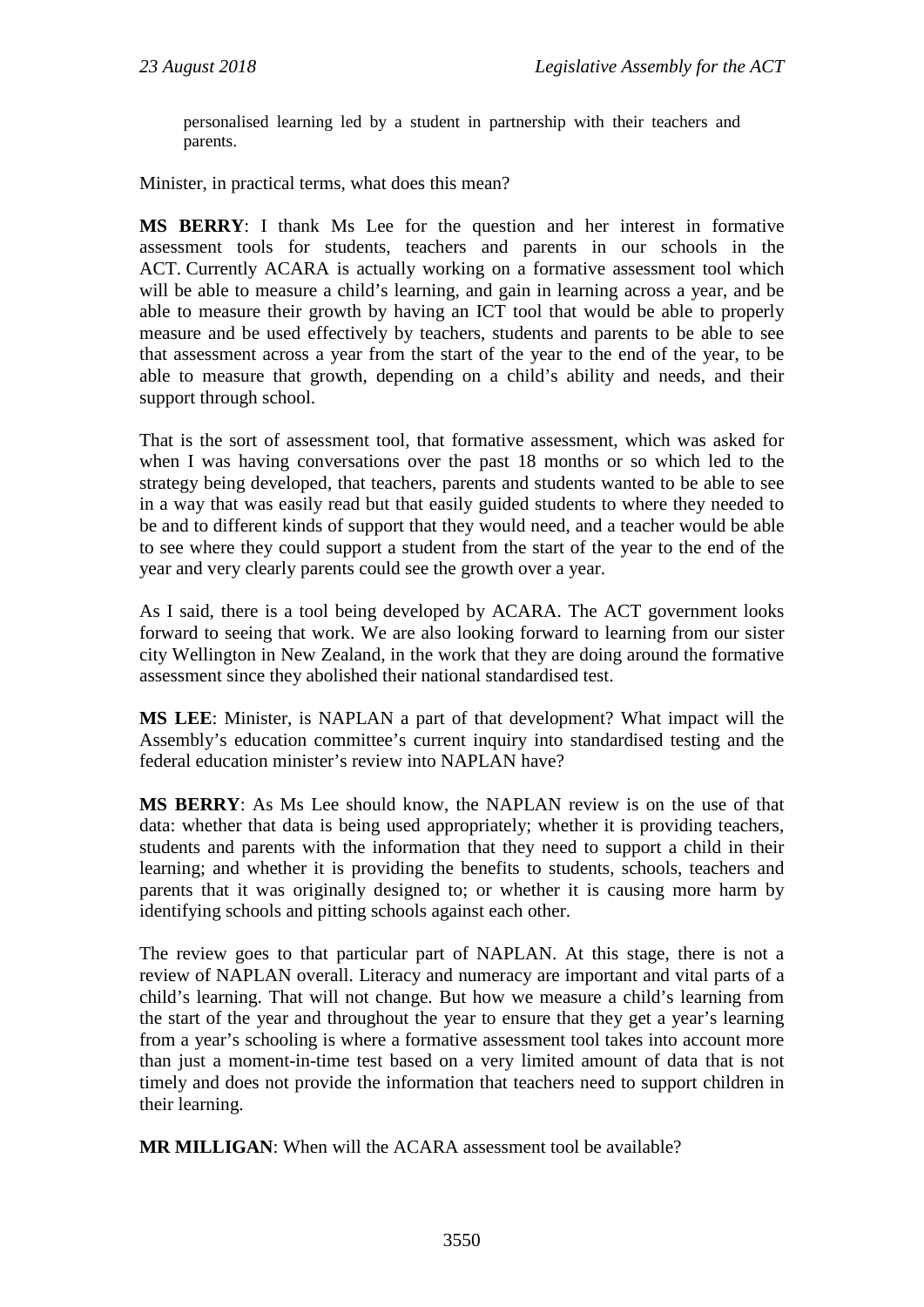**MS BERRY**: Good question; that is a question I have asked myself, and I do not know the answer to it. I am not aware of a time frame. But in the meantime the ACT directorate will be working on formative assessment to support teachers in their teaching and students in the classroom and to provide parents with the information they need to ensure that their children are getting the best education possible.

### **Roads—Gungahlin**

**MR MILLIGAN**: My question is to the Minister for Transport and City Services, and is in relation to roads in Gungahlin. Minister, the TCCS website states that the upgrade to the Mirrabei Drive, Gundaroo Drive and Anthony Rolfe Avenue roundabout is due to be completed in the third quarter of 2018. Minister, is this project still on track to be completed within the next five weeks to meet this time frame?

**MS FITZHARRIS**: I am surprised Mr Milligan needed such assistance to draft this question. Nonetheless, no, it is not, and I will ask TCCS to update that. As I indicated in a reply either last week or in a previous sitting, this project will not be delivered in this quarter, but in the following quarter. TCCS is working extremely closely with the contractor to make sure it can be delivered as soon as possible, and I will ask TCCS to update their website.

**Mr Wall**: You're a nasty piece of work.

**MR MILLIGAN**: Minister, why can the relatively straightforward addition of an extra lane not be completed now–

*Members interjecting—*

### **MADAM SPEAKER**: Members!

**MS FITZHARRIS**: I am sorry, Madam Speaker, but Mr Wall just called me "a nasty piece of work", which ended up meaning that I did not hear Mr Milligan's supplementary question.

**MADAM SPEAKER**: Mr Wall, I think that is unparliamentary behaviour. Can you withdraw it, please.

**Mr Wall**: I withdraw.

**MADAM SPEAKER**: Members, there is all sorts of name-calling across the chamber. Some of it I hear; some of it I do not hear. I do not think it is appropriate for anybody. It serves no-one well to be caught in *Hansard* and on audio and visual behaving appallingly. Mr Milligan.

**MR MILLIGAN**: Thank you, Madam Speaker. Minister, why can the relatively straightforward addition of an extra lane not be completed now that the outstanding works seem to relate mostly to landscaping and tidying up?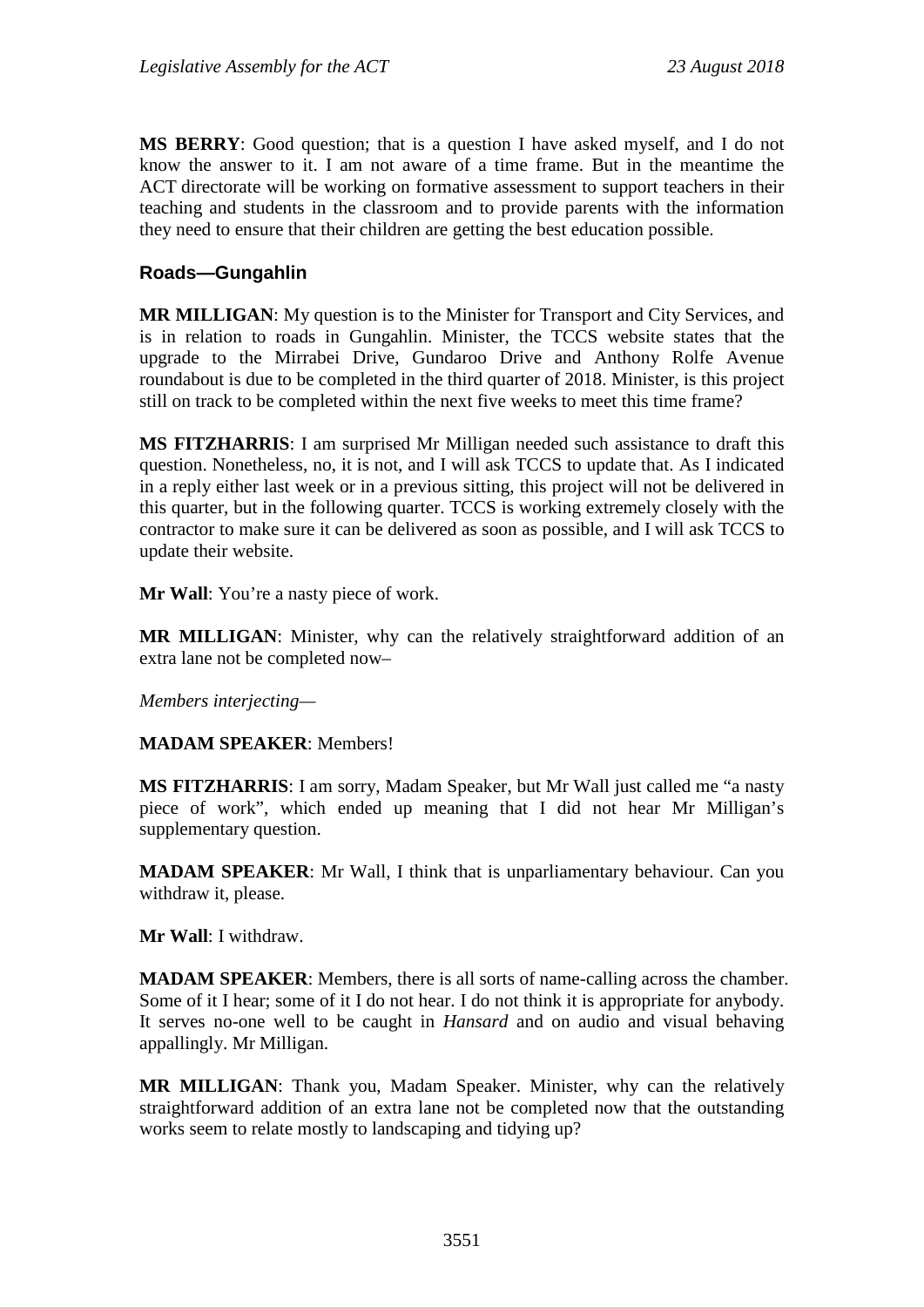**MS FITZHARRIS**: Because it is not a relatively straightforward piece of work. As I have indicated previously, considerable work needs to be undertaken under the ground and also at that quite large roundabout, which is being turned into a four-way intersection. One of the reasons it has been delayed is because it is simply not a relatively straightforward piece of work. As I have indicated, TCCS is working very closely with the contractor to complete it as soon as possible.

**MADAM SPEAKER**: Ms Cheyne, a supplementary.

**Mr Hanson**: Have you got one?

**MS CHEYNE**: I certainly do. Minister, are you looking forward to the works being completed?

**MS FITZHARRIS**: Oh, yes, I am, Madam Speaker!

*Opposition members interjecting—*

**Mr Coe**: Point of order, Madam Speaker. The question asks for an expression of opinion and therefore I think it is out of order. But we can help you draft one if you need it.

**MADAM SPEAKER**: I am going to allow it to run.

**Mr Wall**: That is clearly asking for an expression of opinion.

**MADAM SPEAKER**: Alright. As I provided Mrs Kikkert earlier this week an opportunity to rephrase her question, Ms Cheyne, would you like to rephrase your question?

**Ms Cheyne**: No.

### **Environment—peacocks**

**MS CODY**: My question is to the Minister for Transport and City Services. Minister, can you update the Assembly on the results from the ACT government's internationally renowned community consultation on the draft peafowl management plan?

**MS FITZHARRIS**: Yes, I can, and I am very pleased to update the Assembly on this important and very colourful issue. The draft peafowl management plan proposed the management of the peafowl population through trapping and relocation methods, or humanely euthanising if no suitable rehoming options were available.

More than 400 submissions were received during community consultation on the draft peafowl management plan, highlighting the community's affection for the peafowl in Canberra's inner south. The eight-week consultation process showed that the majority of respondents support the retention of peafowl in the Narrabundah area. A minority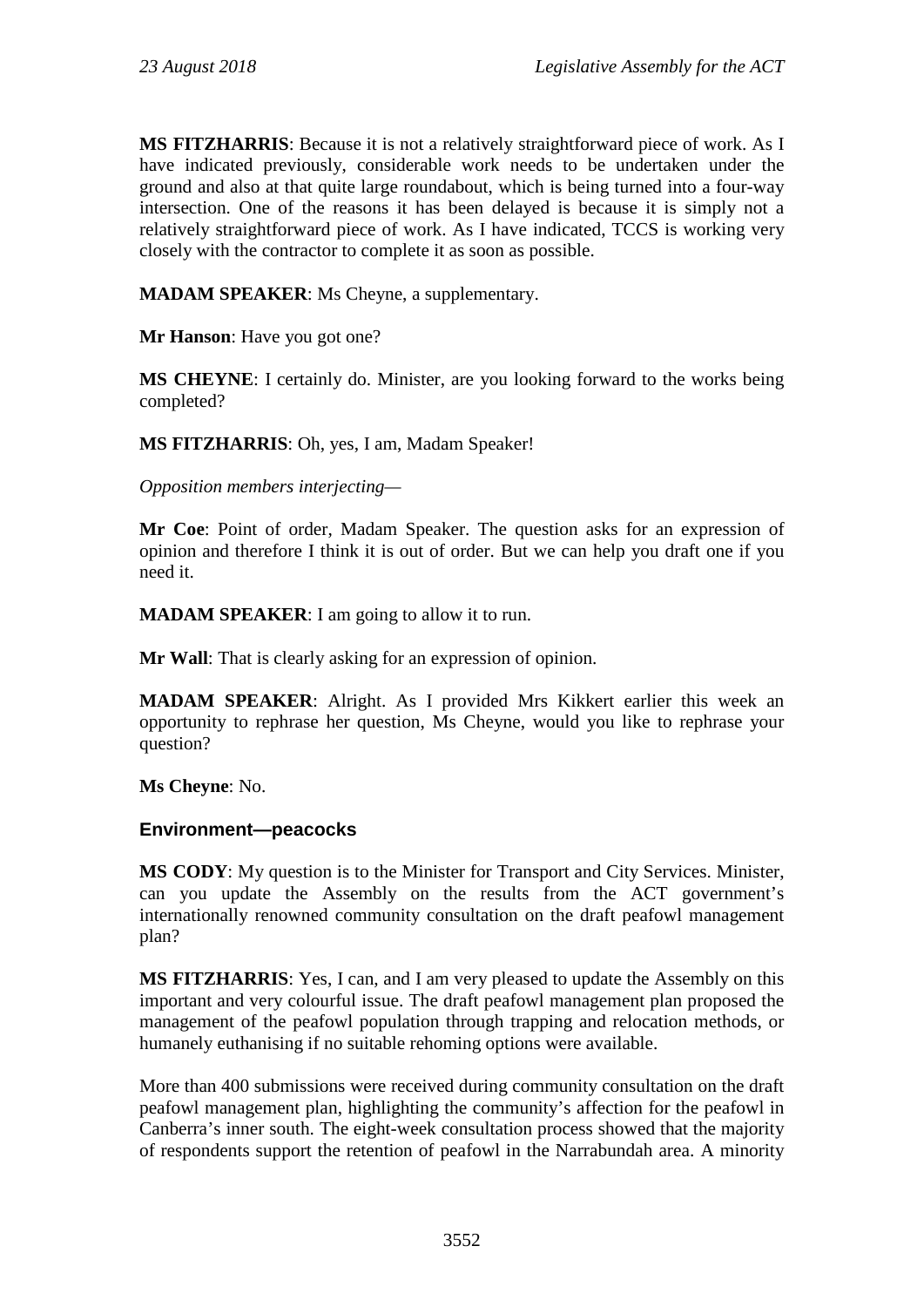support the removal of peafowl and a further 29 per cent neither supported nor opposed. In addition two petitions were submitted, with over 1,700 national and international signatories. This consultation also received international attention, with locals in favour of retaining the peafowl being interviewed on Russian television.

We have read the comments from the local community, we have listened, and I am pleased to announce that we will not remove the peafowl from their current habitat, by either fair means or foul. The ACT government has committed to not removing peafowl from Narrabundah, but acknowledges that the issues raised by some residents need to be addressed.

The government will continue to work with the community to develop an agreed community-led approach to managing the peafowl population that will be led by residents, with government assistance and oversight. The first step will be to facilitate the formation of a community group that is representative of all views, including residents who support the retention of peafowl and residents that support the removal of peafowl from the Narrabundah area.

**MS CODY**: Minister, did the consultation ruffle some feathers or was the community able to come together to come up with a way humans and peafowl can live in harmony?

**MS FITZHARRIS**: I thank Ms Cody for the supplementary question. I can now let fly. Whilst there has been an active community debate around the retention of the peafowl population—I think the correct collective noun is "ostentation"—I can assure the Assembly that feathers have not been ruffled and there has been no "fowl" play.

In fact the consultation process revealed an overwhelming consensus to retain the peafowl. They have also been affectionately and colloquially referred to as majestic disco chickens and it has also been said that they may even be a drawcard for local tourism. It has also highlighted the ability of the community to come together, collaborate with government and propose new ways in which residents and peafowl can live harmoniously in the Narrabundah area and, indeed, feather their nests.

Responses from local residents and relevant organisations recognised that the peafowl are an integral part of the Narrabundah community and highlighted concerns around the various methods for their removal proposed in the draft plan. A number of residents responded that they supported the retention of peafowl but agreed that some population control may be necessary in future if negative impacts became sufficiently problematic.

Respondents made various suggestions for ongoing management in order to retain the peafowl whilst minimising issues posed by the population, including undertaking an awareness campaign and reducing population numbers in a humane way. A number of respondents offered to rehome the peafowl. Any proposals to relocate peafowl would need to be considered in light of a finalised management plan.

In the illustrious history of our country in Australian land grabbing, peacocking was a technique used by squatters to secure desirable pieces of land. One can only deduce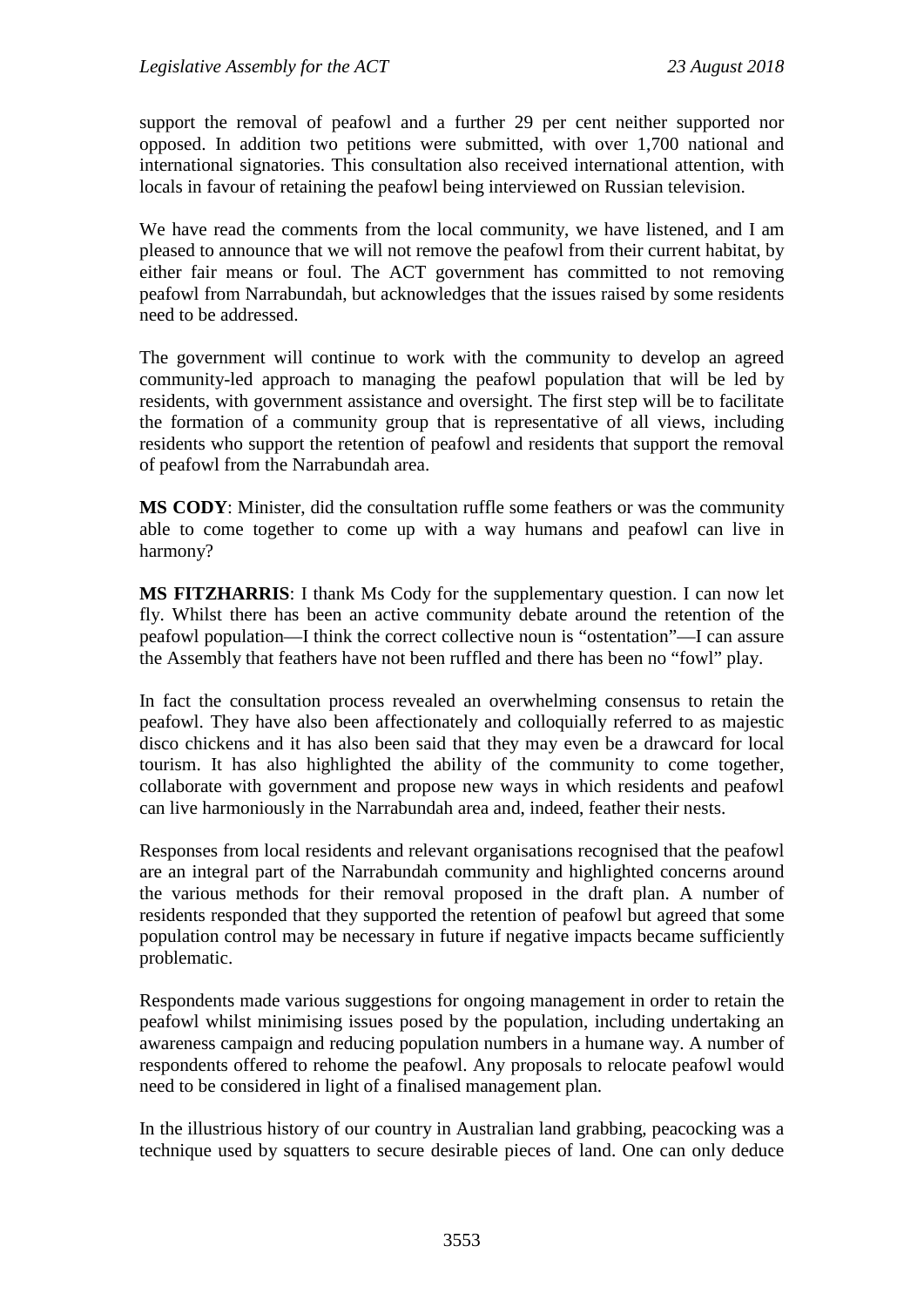from peacocks nesting in Narrabundah that a peacock's eye is an eye to the main chance, and not a chirp off the old block.

**MS CHEYNE**: Minister, noting the government's policy of inclusiveness, were the peahens of Narrabundah consulted as well as the peacocks?

**MS FITZHARRIS**: Indeed. The government taking its policy of inclusiveness seriously, we would never, of course, consult only one part of the peacock ostentation of Narrabundah. Unfortunately, we did not receive many tweets, but I will draw members' attention to the resounding chorus of support. I quote—

**Mr Hanson**: Madam Speaker, on a point of order—

**MADAM SPEAKER**: Resume your seat.

**Mr Hanson**: It is a serious matter, Madam Speaker.

**MADAM SPEAKER**: Stop the clock, please.

**Mr Hanson**: On the rules for questions, under standing order 117(b)(vi), I note that questions should not contain ironical expressions. I would ask you to rule on whether the questions that have been asked by the backbench and the lead-in to the questions are ironical or not.

**MADAM SPEAKER**: That is a borderline call, Mr Hanson. It being the last question of three sitting weeks, I am going to let this one fly, as they say.

**MS FITZHARRIS**: As I said, we did not receive many tweets, but I will draw members' attention to the resounding chorus of support from the peafowl of Narrabundah. I will quote.

*Ms Fitzharris then played a recording of birdsong.* 

**Mr Coe**: Use of a prop.

**MADAM SPEAKER**: Please, minister. I have made that ruling before when other members have brought props in: please put the prop away.

**MS FITZHARRIS**: Madam Speaker—

**MADAM SPEAKER**: I think we have stopped the clock on you, minister.

*(Time expired.)*

**Mr Barr**: I ask that all further questions be placed on the notice paper.

# **Personal explanation**

**MR COE** (Yerrabi—Leader of the Opposition) (3.28): Under standing order 46, I believe I have been misrepresented.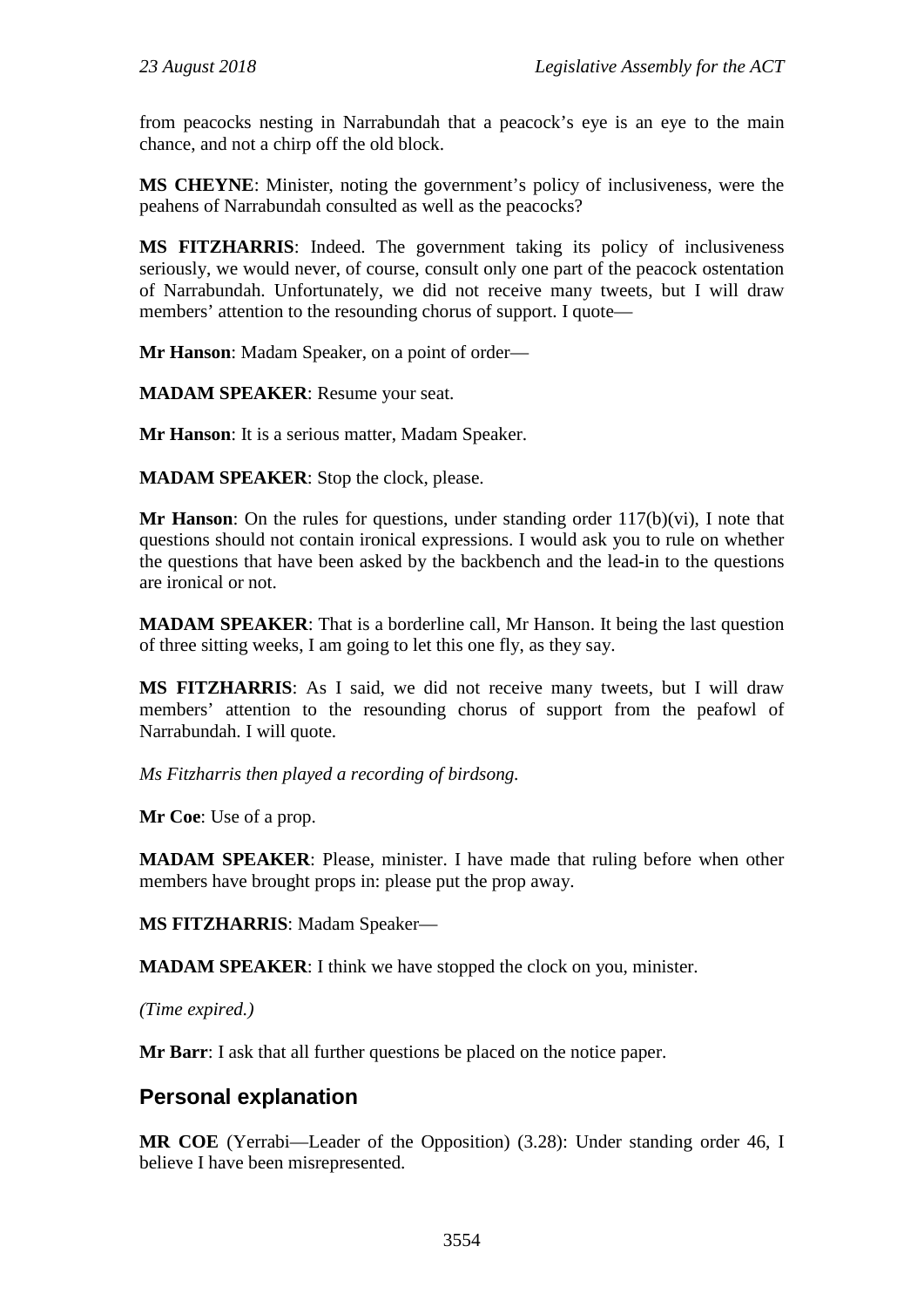### **MADAM SPEAKER**: Mr Coe.

**MR COE**: Earlier today, during question time, I asked the Chief Minister some questions about the Hands Across Canberra deed. Either in interjection or in response to those questions, Mr Barr said that the deed had been provided to the select committee on estimates and that I was not across what had been provided to that committee. I believe this is wrong. I believe the deed was not provided. I ask that Mr Barr either correct the record or, better still, provide us with the deed.

**MR BARR** (Kurrajong—Chief Minister, Treasurer, Minister for Economic Development and Minister for Tourism and Major Events) (3.28): Madam Speaker, the deed is available on the Chief Minister, Treasury and Economic Development website under "Chief Minister's charitable trust". It has been on the website for some time, Madam Speaker.

# **Supplementary answer to question without notice Education—disability funding**

**MS BERRY**: In relation to a question that I got from Ms Lee last week regarding funding for students with disabilities, I want to confirm the ACT government's commitment of \$23.2 million, which provides needs-based funding for students with a disability, adjusted for growth in the number of students with a disability in ACT public schools. It also includes a component of funding to support students with complex health needs through the continuation of the health care access at school program.

Needs-based funding for students with a disability is based on the student-centred appraisal of need approach, noting that work towards national consistency in this, under the nationally consistent collection of data approach, is continuing.

# **Leave of absence**

Motion (by **Mr Gentleman**) agreed to:

That leave of absence be granted to Ms Orr for today's sitting due to illness.

## **Capital works program—quarterly progress report Paper and statement by minister**

**MR BARR** (Kurrajong—Chief Minister, Treasurer, Minister for Economic Development and Minister for Tourism and Major Events) (3.30): For the information of members, I present the following paper:

Financial Management Act, pursuant to subsection 30F(3)—2017-18 Capital Works Program—Progress report—Year-to-date 30 June 2018.

I ask leave to make a statement in relation to the paper.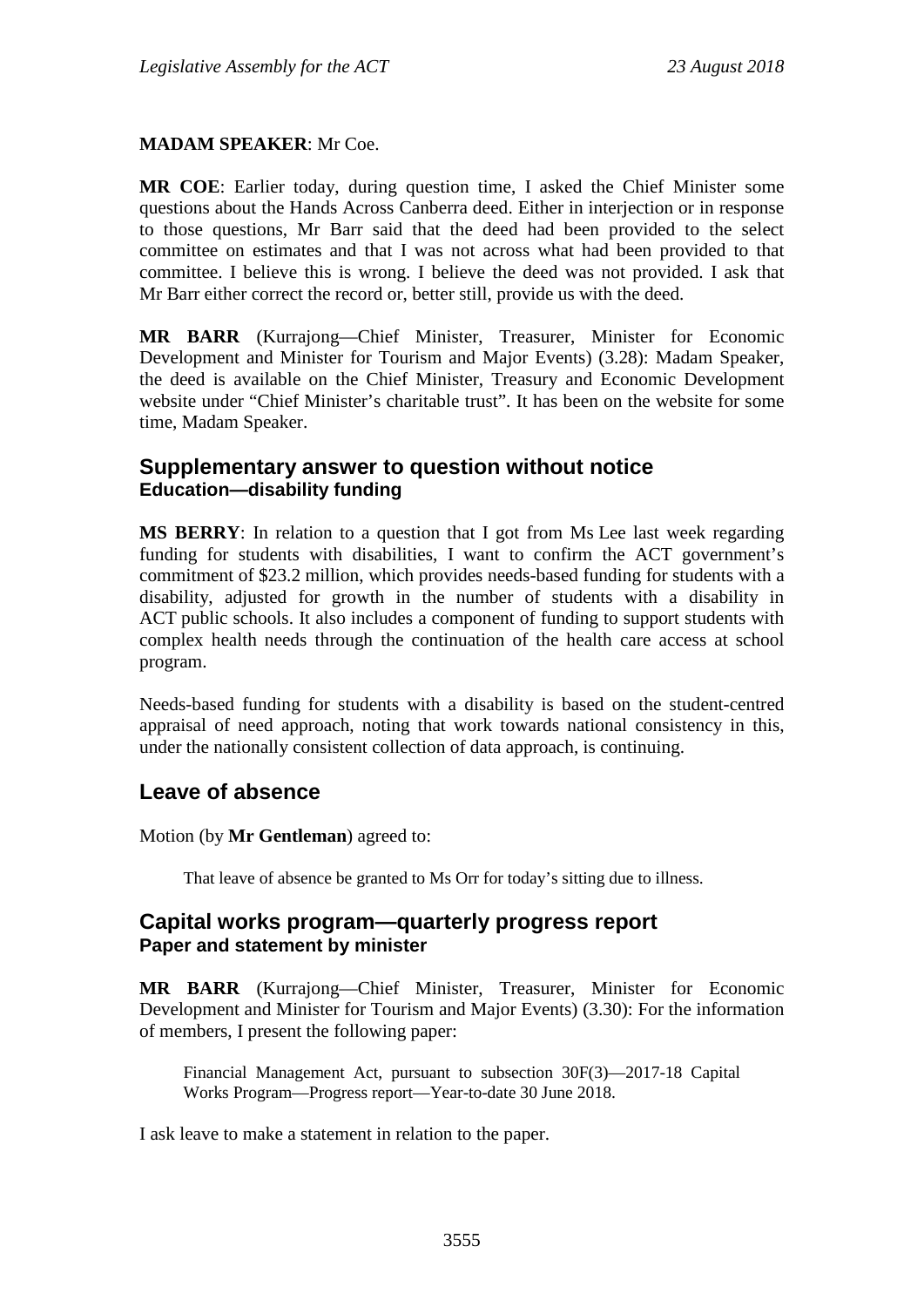Leave granted.

**MR BARR**: I present to the Assembly the June quarter capital works progress report for the territory. The 2017-18 budget committed to a capital works program with just a tad over \$1 billion of available funding for expenditure. The government has delivered \$657 million worth of capital investment: \$558 million on infrastructure development and \$99 million on information communications technology and plant and equipment. This included \$132 million spent on new works and \$525 million spent on works in progress.

The report being tabled today outlines the significant milestones delivered during the June quarter. In relation to better roads for Gungahlin, the Horse Park Drive duplication has reached physical completion, and the Majura Parkway to Majura Road link road has reached physical completion. In relation to the nurse-led walk-in centres, overall project delivery has reached 82 per cent of completion. The Gungahlin walk-in centre commenced construction in February 2018 and reached 95 per cent completion at the end of the June quarter. Handover of the building is expected in September of 2018. Work continues to progress the Weston Creek walk-in centre. In relation to the University of Canberra public hospital car park, the project has reached physical completion.

I commend the report to the Assembly.

# **Alexander Maconochie Centre—review of opioid replacement program Findings of death of Steven Freeman Papers and statement by minister**

**MR RATTENBURY** (Kurrajong—Minister for Climate Change and Sustainability, Minister for Justice, Consumer Affairs and Road Safety, Minister for Corrections and Minister for Mental Health) (3.32): For the information of members, I present the following papers:

Alexander Maconochie Centre—Review of the Opioid Replacement Treatment Program—Report of the ACT Health Services Commissioner—Government response, dated 23 August 2018.

Coroner's Report—Findings of Death of Steven Freeman—Government response.

I ask leave to make a statement in relation to the papers.

Leave granted.

**MR RATTENBURY**: I would like to begin by acknowledging the traditional custodians of the land we are meeting on, the Ngunnawal people. I acknowledge and respect their continuing culture and the contribution they make to the life of this city and region.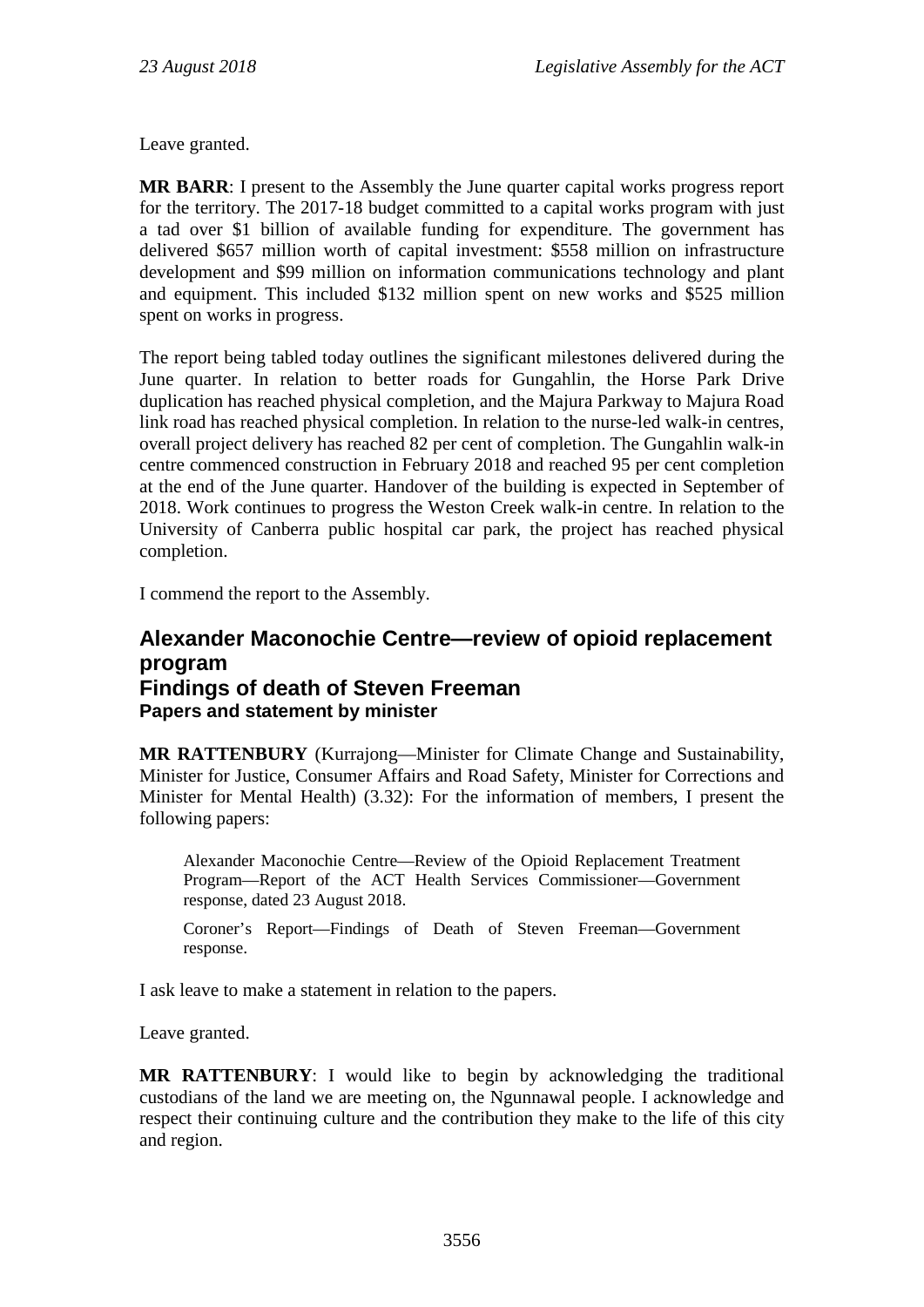Mr Steven Freeman's death at the Alexander Maconochie Centre in May 2016 is a profound tragedy. I would like to take this opportunity to reiterate my deepest sympathies to the family and friends of Steven Freeman, and to acknowledge the ongoing grief, loss and sadness that they have experienced. I would also like to recognise the advocacy for change of Mrs Narelle King following the death of her son.

The loss of any life in a custodial environment is a serious matter that warrants appropriate scrutiny and review. As such, the ACT engaged Mr Philip Moss AM to conduct an independent inquiry into the circumstances surrounding Steven Freeman's care and treatment while in custody, including whether ACT Corrective Services systems operated effectively and in compliance with human rights obligations.

The Moss review was released on 7 November 2016, making nine recommendations about how the management, care and supervision arrangements of detainees at the AMC might be improved, and processes which can be further developed to ensure the care and treatment of detainees is enhanced.

The ACT government agreed to eight of the nine recommendations made by Mr Moss, noting that the remaining recommendation related to the independent Health Services Commissioner. I am pleased to report that the majority of those recommendations have been completed, with work closely monitored and overseen by a high-level steering committee chaired by an independent chairperson.

In February 2017, the Health Services Commissioner commenced a commission-initiated review of the opioid replacement treatment program at the AMC in response to recommendation 7 of the Moss review. The Health Services Commissioner publicly released her report on 9 March this year.

The ACT government welcomed the health commissioner's review of opioid replacement treatment, ORT, at the AMC, which made 16 recommendations. The report and the recommendations have been considered, and the ACT government has agreed to 12, agreed in principle to three, and noted one of the recommendations. Ten of these are already complete, and work to progress the remainder is underway.

Mr Freeman's death was also the subject of a coronial inquest as required by the Coroners Act 1997. The Coroner's office is responsible for the investigation of unexpected deaths. It is empowered to make recommendations aimed at avoiding preventable deaths and plays a vital role in the avoidance of Indigenous deaths by potentially identifying systemic failures and custodial practices and procedures.

The Coroner's hearings commenced on 27 February 2017 and findings were handed down on 11 April 2018. Coroner Cook made seven recommendations to the ACT government. The report and its recommendations have been considered, and the ACT government has agreed to four and agreed in principle to three recommendations made by Coroner Cook.

The ACT government welcomes the coroner's recommendations and notes the findings that the quality of care, treatment and supervision afforded to Mr Freeman by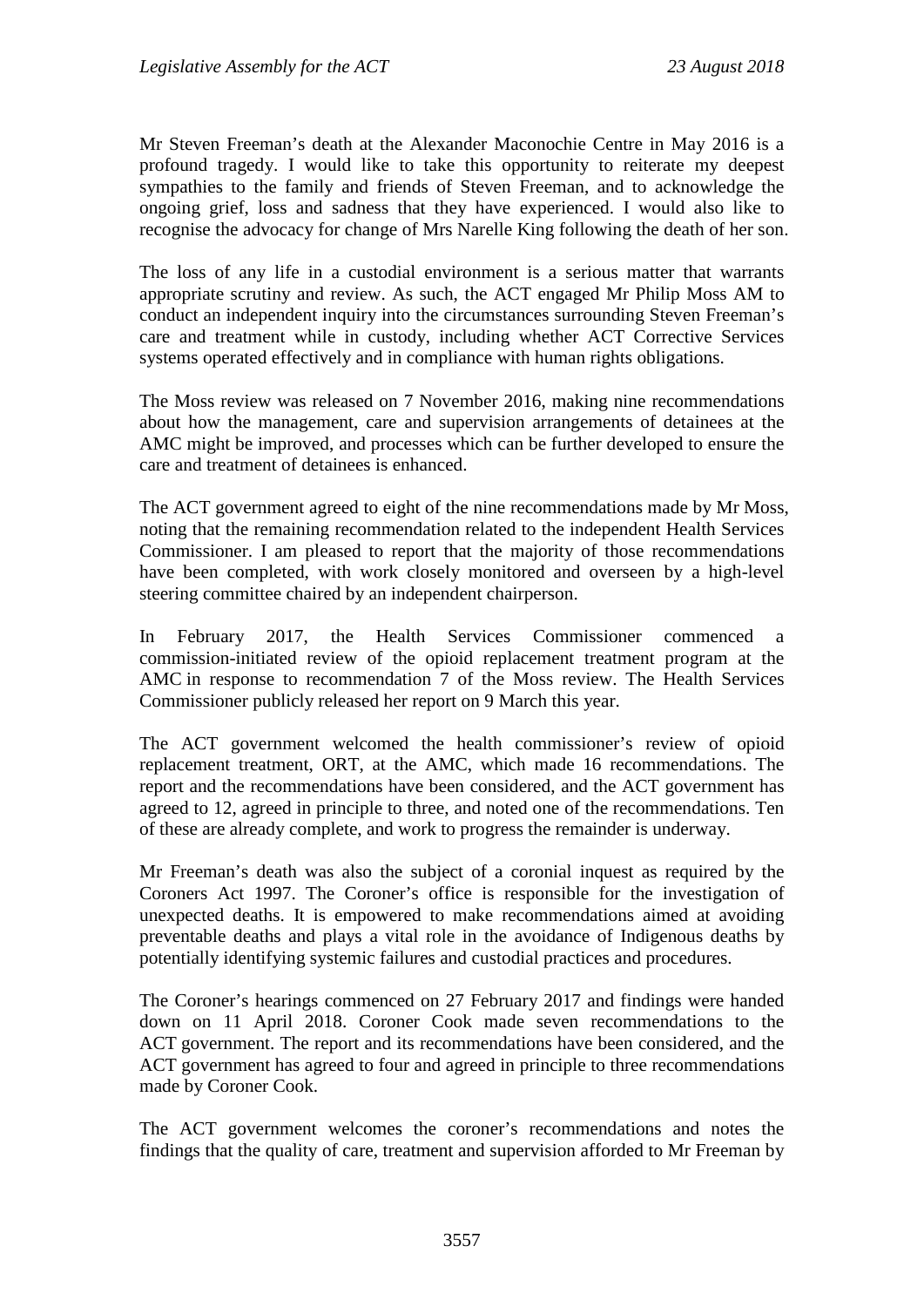ACT Corrective Services and ACT Health was not found to have contributed to his death. I note that the findings did identify systemic issues that are being addressed, some of which were also identified through the Health Services Commissioner's review and the Moss review.

The government response to both of these reports and to the Moss review provides strong assurance to the community that the government is working to improve our practices and operations to ensure the provision of appropriate care and services to detainees in the AMC. Both Mental Health, Justice Health and Alcohol and Drug Services and ACT Corrective Services are always seeking to improve the care that is provided in the AMC. Staff are dedicated to providing the best care possible to people in the AMC, some of whom are at the most vulnerable point in their lives.

Significant work has been undertaken since the tragic death of Mr Freeman in May 2016, largely as a result of the Moss review, which preceded Coroner Cook's inquest and the Health Commissioner's review. Both the reports from the Coroner and the Health Services Commissioner raised similar themes and made similar recommendations to the Moss review, meaning that work on improvements was well underway before they were each presented.

Most significantly, ACT Health has undertaken substantial work concerning the provision of the opioid replacement therapy program at the AMC. Changes have included developing and implementing new clinical procedures; reducing the starting dose of methadone; formally notifying ACT Corrective Services when a detainee commenced ORT; and the use of idose machines, which reduce the risk of identification or dosage errors.

Further detail of the recommendations and actions taken can be seen in the full ACT government responses that I am tabling today.

In recognition of the fact that a significant proportion of detainees in the AMC are Aboriginals and/or Torres Strait Islanders, the integration of Winnunga Nimmityjah Aboriginal Health and Community Services into the AMC is an important step towards ensuring that Aboriginal and Torres Strait Islander detainees, and others if they wish, can access holistic and culturally appropriate health services.

Winnunga have been present at the AMC in the women's area since November 2017. Since last month, work has commenced on the implementation of the Winnunga health services more broadly at the AMC. A commissioning working group is overseeing the establishment phase, and staff from Winnunga are now at the AMC, developing protocols for the delivery of healthcare services to detainees.

The ACT government is committed to ensuring that our corrections and justice health systems operate as effectively as possible and in a collaborative way that ensures that their services complement each other. We will continue to ensure that appropriate investment in justice services and other areas of government service delivery occur to ensure this outcome.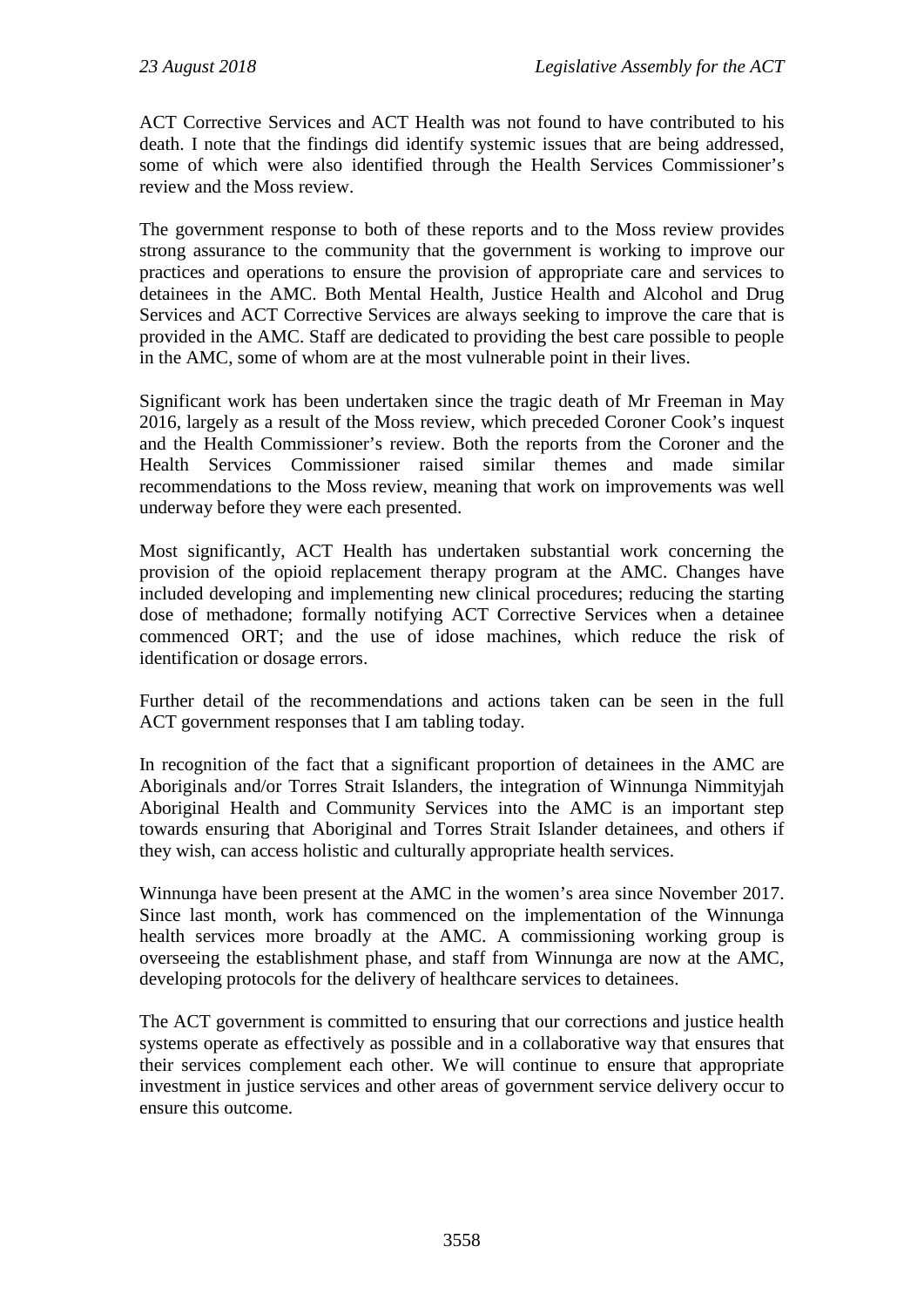Since the death of Mr Freeman, the ACT government has made significant changes to improve detainee health care and safety at the AMC through the implementation of the Moss review recommendations. As I said, his death was a profound tragedy from which we have developed a deeper understanding. I again express my deepest regrets to his family and to the Aboriginal and Torres Strait Islander community more broadly.

We remain committed to a process of continuous improvement, and we will progress the implementation of the remaining recommendations from the Moss review, the Coroner's report and the Health Service Commissioner's report over the coming months. The ACT government takes its responsibility to provide a safe custodial environment for detainees seriously and will continue to work towards improving its practices through the actions identified in these responses.

## **Papers**

**Mr Gentleman** presented the following papers:

#### **Subordinate legislation (including explanatory statements unless otherwise stated)**

Legislation Act, pursuant to section 64—

Auditor-General Act—Auditor-General Acting Appointment 2018— Disallowable Instrument DI2018-225 (LR, 6 August 2018).

Climate Change and Greenhouse Gas Reduction Act—Climate Change and Greenhouse Gas Reduction (Interim Targets) Determination 2018—Disallowable Instrument DI2018-215 (LR, 6 August 2018).

Public Place Names Act—

Public Place Names (Moncrieff) Determination 2018—Disallowable Instrument DI2018-224 (LR, 6 August 2018).

Public Place Names (Taylor) Determination 2018 (No 4)—Disallowable Instrument DI2018-226 (LR, 9 August 2018).

Working with Vulnerable People (Background Checking) Act—Working with Vulnerable People (Background Checking) Risk Assessment Guidelines 2018 (No 1)—Disallowable Instrument DI2018-223 (LR, 6 August 2018).

## **Committees—standing Membership**

Motion (by **Ms Cheyne**) agreed to:

That:

- (1) Mr Steel be discharged from the Standing Committee on Education, Employment and Youth Affairs, and Ms Cheyne be appointed in his place;
- (2) Mr Steel be discharged from the Standing Committee on Health, Ageing and Community Services; and
- (3) Mr Steel be discharged from the Standing Committee on Justice and Community Safety, and that Mr Pettersson be appointed in his place.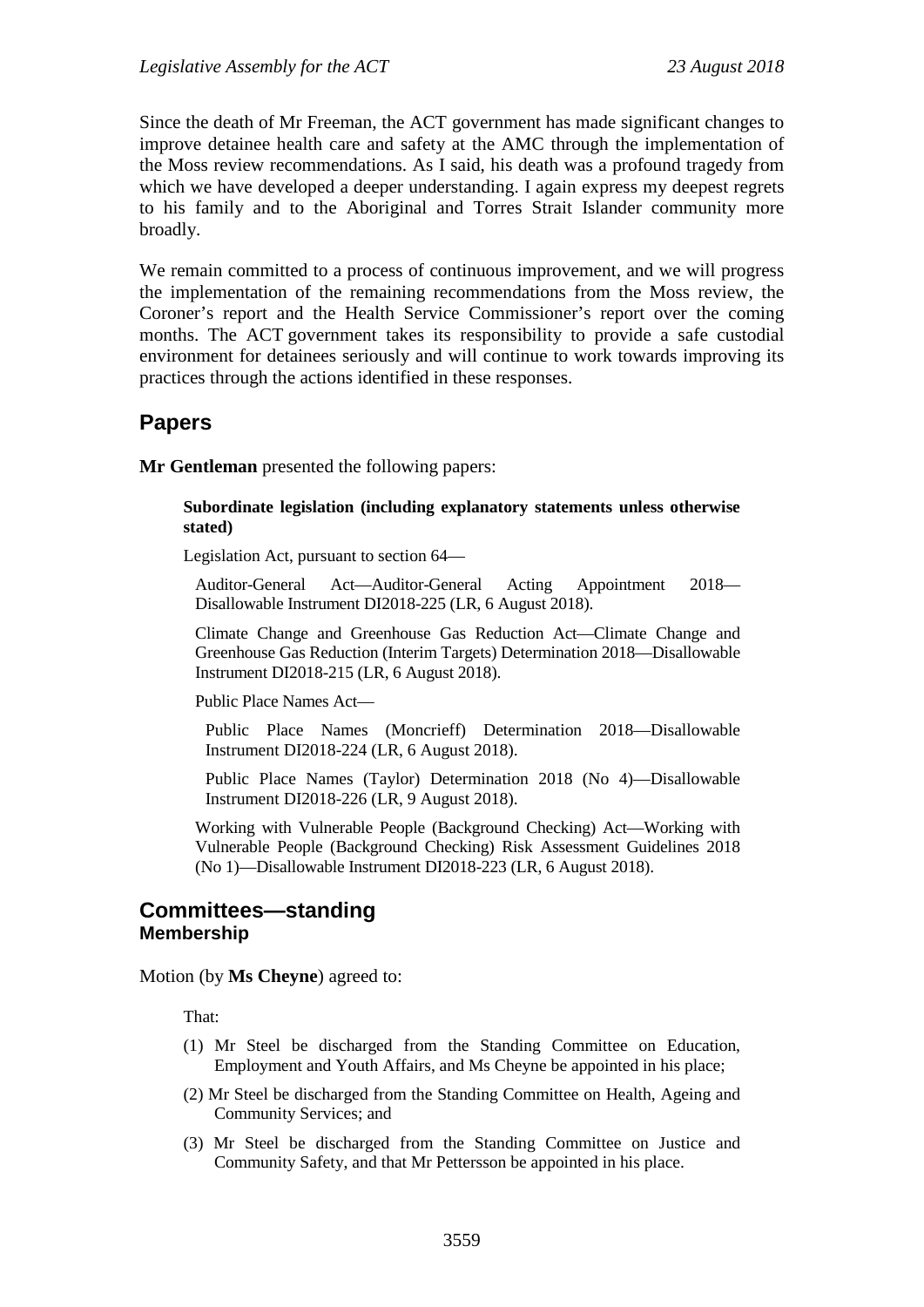# **Veterinary Practice Bill 2018**

Debate resumed from 10 May 2018, on motion by **Ms Fitzharris**:

That this bill be agreed to in principle.

**MRS DUNNE** (Ginninderra) (3.41): The opposition will support the Veterinary Practice Bill. It was disappointing that my request for a briefing made around 24 July fell through the cracks, but we got there in the end and it was a very useful with officials and the staff of the minister's office this week. I thank the Minister for Transport and City Services for arranging it and the collegial way in which my office and her office have collaborated since that time.

That meeting resulted in a number of amendments which I initially proposed but most of which the minister will present in the detailed stage, and we will be supporting them; and, as I said before, I appreciate the collaboration.

I, too, will have an amendment. Although there was initially some concern about that amendment I have been informed that the government will also be supporting that amendment, but I will stand corrected if my intel is not correct.

This bill seeks to do a number of things. It will establish legislation modelled on New South Wales legislation which will govern the ACTs veterinary practice sector, including practitioners and their premises. The bill will reduce or remove cross-border regulatory barriers. It will do this through a mutual recognition scheme by recognising practitioners registered in other jurisdictions.

The major focus of the bill is to establish a board to govern the sector, including registration, disciplinary and inspection processes and to report publicly on its activities. This bill came about because the commonwealth Australian Health Practitioner Regulation Agency established in 2010 did not include veterinary surgeons. In 2015 the Assembly passed the Veterinary Surgeons Act, which came into effect in December last year. In doing so it was always the plan to review it, and this bill is the result of that review.

The bill will establish a board of seven comprising a president, four registered practitioners, one member who is not a practitioner who represents the community, and one additional non-practitioner who could fill a skills need in a non-veterinary capacity on the board. Each year the board will elect a deputy president from amongst its four practitioners.

The bill will enable the board to conduct disciplinary proceedings or investigate complaints it receives or self-initiate proceedings. Procedural fairness is provided and some decisions could be reviewable in the ACAT. The board will be able to set up an investigation committee or appoint investigators. The bill will require that investigations be done in consultation with the Human Rights Commission. The board will also have certain powers of delegation. There will be two practitioner registration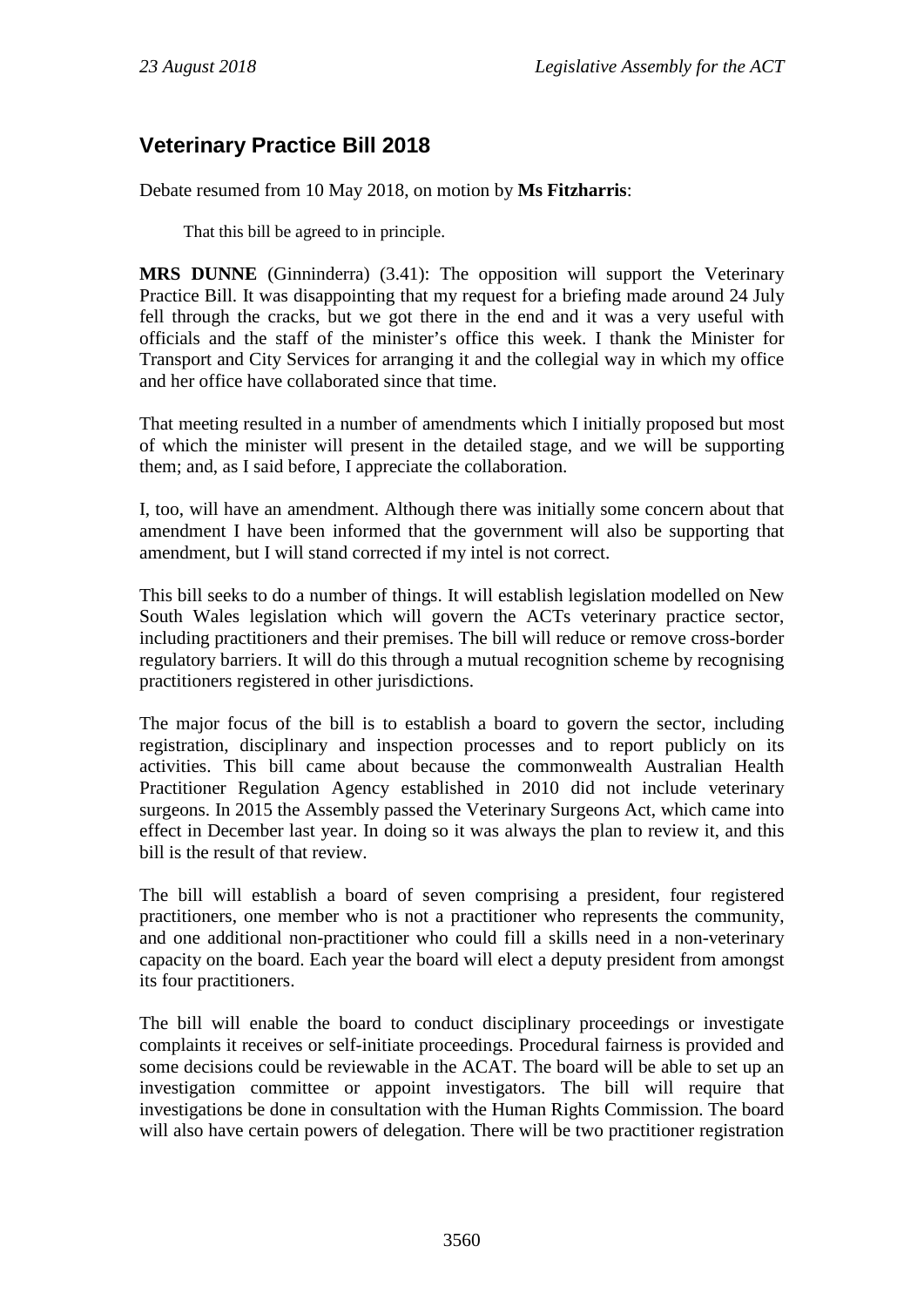types: GPs or specialist. GP registration will also be available to non-practicing veterinarians, for example those who are retired from day-to-day practice.

Apart from establishing the board, the two primary elements of the bill are to provide a registration scheme for practitioners and to create a process for the board to deal with disciplinary matters and complaints. Both elements are comprehensive and provide the framework for efficient operation.

This bill engaged the Human Rights Act in relation to the powers of inspectors and the range of strict liability offences, but the explanatory statement provides comment on these issues. I note, too, that the scrutiny committee has raised a number of matters, and I am pleased that the minister's responses were available in plenty of time before today's debate. I note that the minister will table a revised explanatory statement that addresses the issues raised by the scrutiny of bills committee, including an amendment to prevent the executive from making regulations that carry penalties. As we all know, that is a big no-no.

I am not pleased, though, that the draft regulations associated with this bill are still a way off. A bill as important and new as this one should be considered in the context of the associated regulations. An example of the problem for this particular bill is that schedule 2 lists unrestricted acts of veterinary science. But the list of restricted acts of veterinary science will be made available later by regulation.

We do not know what they are; and I note the Australian Veterinary Association has some views on what those restricted acts should be. There is an inefficiency in the legislation and it could lead to confusion and inefficiencies in the industry. Both should have been presented to this Assembly at the one time.

I know I sound like a cracked record as I have been asking for this to happen with major new legislation for as long as I have been in this place. I have said many times before that regulations associated with new legislation should be presented. We have a bill but no regulations and therefore the Assembly does not have the capacity to fully scrutinise a new scheme, and neither does the veterinary profession have the opportunity to consider new legislation in a manner that will be fully informed and contextualised.

In considering this bill I consulted with the Australian Veterinary Association. In talking with the association it emerged that it had made a submission in response to the government's plan to draft this bill but it was unclear about whether it could give feedback once the bill was drafted. Indeed, officials said as much in the briefing I took. Even though the government had advised stakeholders that the bill had been tabled, it seems that the government did not make it clear that stakeholders could provide further feedback, and this needs to happen in future. I note, however, that when the government became aware of the Australian Veterinary Association's feedback they were quick to act on it.

That feedback was in the form of a very helpful paper raising a number of issues which they have and will continue to have with this bill. On the basis of some of the feedback from the Australian Veterinary Association I instructed the Parliamentary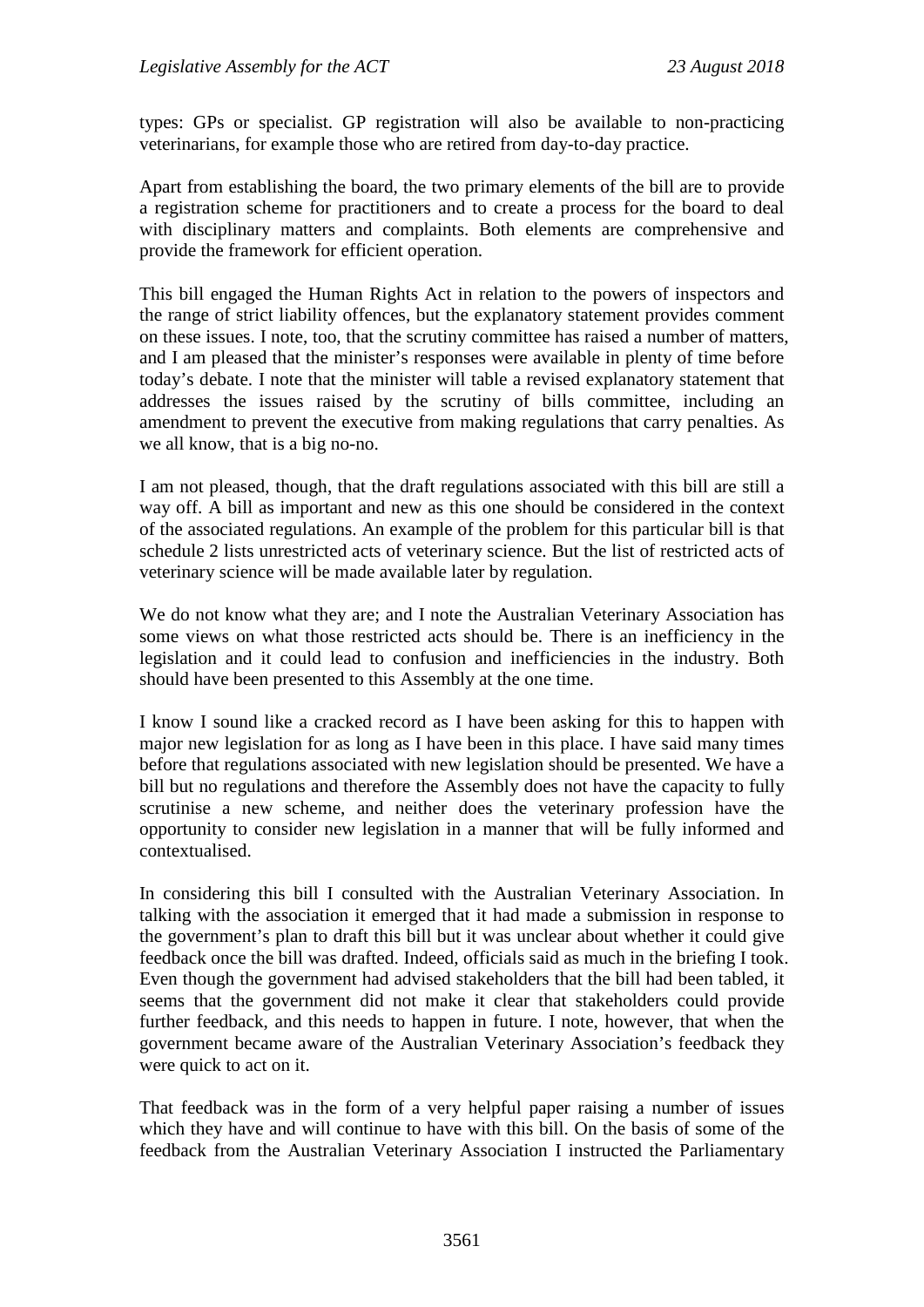Counsel's Office to draft some amendments, and I gave the government a copy of the AVA's paper. The matters raised were discussed in the briefing and resulted in most of the amendments you will see today from the minister and me.

In fact, it almost became a case of amendments at 20 paces, but I am pleased the government has seen the merits of these amendments and we have largely agreed on an approach for a streamlined debate today. All of these amendments, except one which responds to the scrutiny report, came about directly as a result of my consultation with the Australian Veterinary Association.

This bill provides a clear pathway for the regulation of veterinary professionals in the ACT. It provides clear pathways for veterinarians from other jurisdictions to bring their skills to the ACT. It provides a clear pathway for diversity on the board, bringing a range of expertise to that board. And it provides the foundation for an effective and efficient regulation system. The Liberal opposition is very pleased to support the Veterinary Practice Bill.

**MS LE COUTEUR** (Murrumbidgee) (3.48): I speak in support of the Veterinary Practice Bill 2018. The regulation of the veterinary services industry is necessary not just because such regulation seeks a guarantee of a fair and responsible work environment but because this industry involves care of and interaction with animals. Defending the welfare and health of animals is something that is very important to the ACT Greens, as well, of course, as the health and welfare of humans.

Within the veterinary services industry standards of care are ever increasing: there is greater use of technology, more vets are specialising, there are advancements in procedures and a growing awareness amongst pet owners of animal health issues. Ensuring that the legislation is working effectively and keeping up with a changing industry is of great importance. The Greens support this work which will revoke the Veterinary Surgeons Act 2015 and, therefore, the Veterinary Surgeons Regulations 2015 and introduces a more contemporary bill.

I am aware that the Veterinary Surgeons Act came about because veterinary services were split off from the Health Professionals Act when other health professionals became part of a national health professionals scheme. Those reforms in 2015 were to establish a standalone Veterinary Surgeons Act. That was always going to be the first stage; further reforms to strengthen the system were to follow. These, I believe, are they, so I am very pleased that there has been a comprehensive review of the 2015 legislation, a consideration of different models and consultation with stakeholders, industry professionals and the community.

I believe the bill is modelled on the New South Wales laws, and I understand they have treated the New South Wales veterinary surgeons well over the years. Hopefully this bill will stand up to the expectations and serve well ACT veterinary practitioners, as they will now be referred to once this bill passes.

Of course, while this bill is modelled on New South Wales laws it has been adapted as a result of consultation primarily with the vet sector for our local ACT needs. The bill includes all the standard powers one would expect from an act that governs the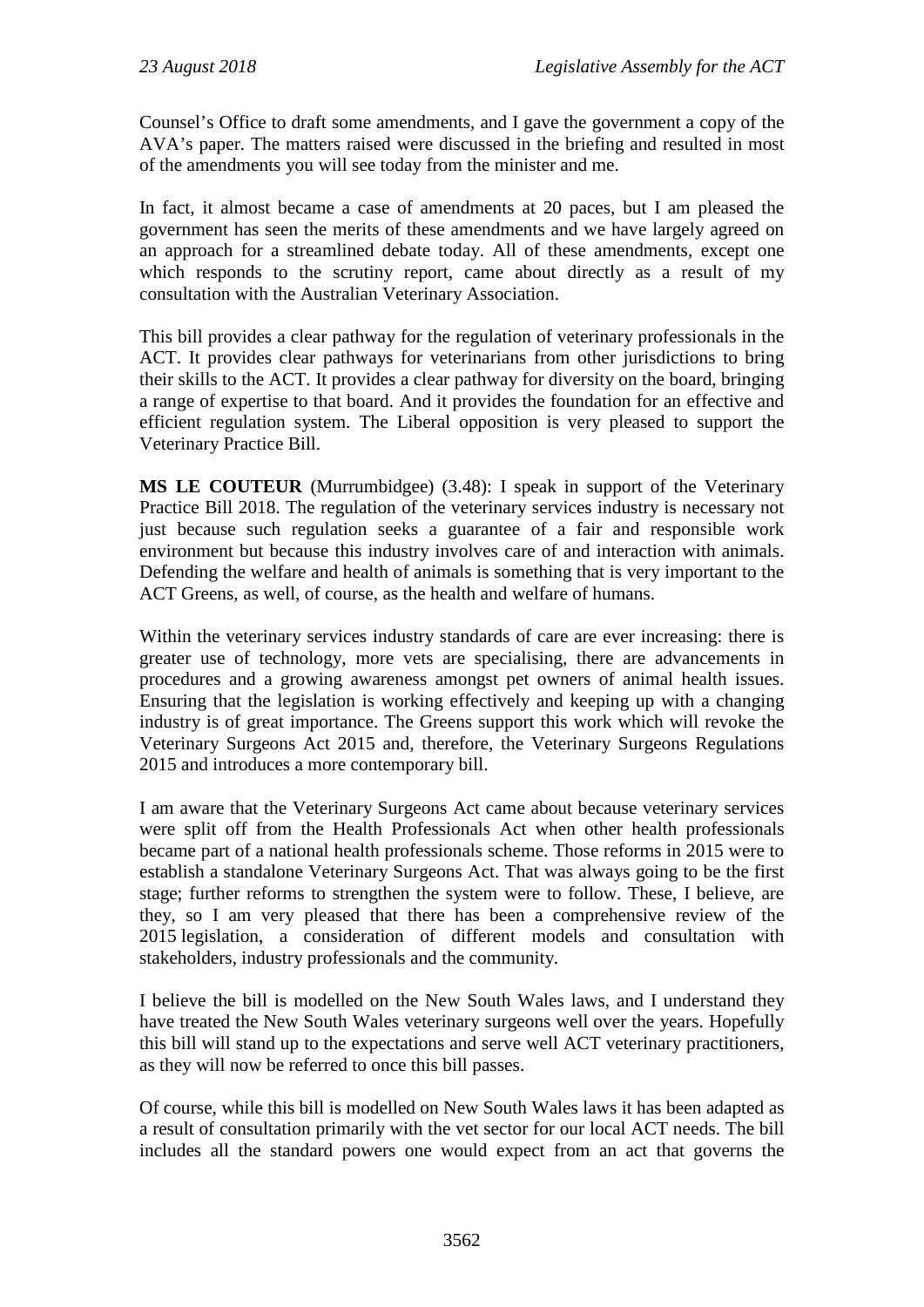practice and registration of a professional sector: registration: qualifications and suitability; complaints and disciplinary processes, including investigations; interjurisdictional recognition; registration of premises; and establishment of a professionals board. I do not have time to speak to all of these areas but, overall, the Greens are supportive of this bill and the overall framework.

I am particularly pleased that registered practitioners from interstate will now be able to practice in the ACT. This will allow for a sharing of expertise and for practitioners to move freely. The new bill is modelled on the current New South Wales veterinary legislation, which will also foster cordiality between jurisdictions. The Council of Australian Governments has pledged to try to get all states and territories to adopt national recognition of veterinary registration. Under such provisions, veterinarians from other states and territories will be recognised. By adopting the national recognition of veterinary registration the ACT will join five other states in eliminating this unnecessary legislative red tape.

The Greens support this bill and believe these reforms are in the public interest as well as in the interests of our animal friends. As well, it will improve the veterinary services industry within the ACT. I thank Minister Fitzharris and the directorate for their work on this. I know there has been a long history to the reforms of this legislation over the years and I hope this new bill will deliver the reforms needed. I am also glad to see the government amendments which introduce a review mechanism to ensure that we come back in five years to see whether the act has been doing its job.

**MS FITZHARRIS** (Yerrabi—Minister for Health and Wellbeing, Minister for Transport and City Services and Minister for Higher Education, Training and Research) (3.53), in reply: I am pleased to close the in-principle debate on the Veterinary Practice Bill 2018. The bill was presented to the Assembly on 10 May this year. I am also pleased to hear support across the chamber for the bill. It will commence on a date determined by me in late 2018.

As has been mentioned, and as I have previously advised the Assembly, the bill has been modelled on New South Wales veterinary legislation. New South Wales has a similar legislative model to the ACT's current veterinary legislation, including the function of a board, but it is significantly more comprehensive and intelligible. Harmonising the ACT's veterinary legislation with New South Wales will also help to reduce barriers to movement of veterinary practitioners between the borders, thus improving the productivity of the profession in the ACT.

The adoption of the bill will result in minimal changes for the ACT veterinary profession but provide substantially clearer and applicable legislation to regulate and register the profession. It will achieve this through the adoption of national recognition of veterinary registration, a strengthened and streamlined complaints process, as well as greater public reporting and accountability provisions for the regulatory board.

I note the work of the Standing Committee on Justice and Community Safety in its legislative scrutiny role and the comments provided on this bill in its scrutiny report 18. I would like to thank the committee for their comments relating to right to privacy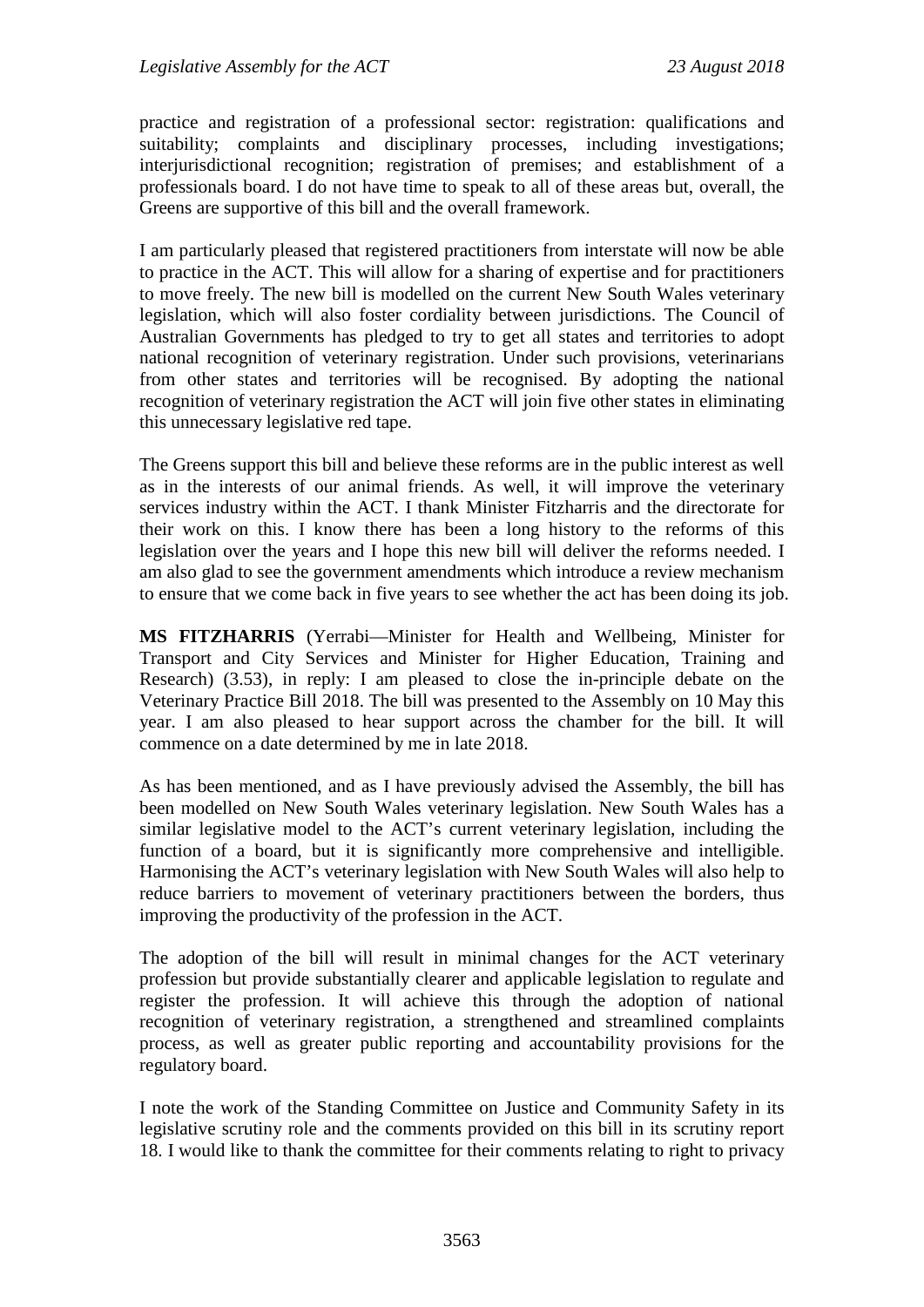and reputation; displacement of the Legislation Act 2001; Henry VIII clause; and notification for the veterinary practice code of conduct instrument. All comments have been addressed for the revised explanatory statement and the subsequent amendments to the bill. I now present a revised explanatory statement.

Madam Assistant Speaker, extensive consultation on the bill was carried out with the veterinary profession, stakeholders and the community between October and December last year. The consultation spanned seven weeks, providing the profession and community with detailed information on the bill via the current Veterinary Surgeons Board's website, a media release and a face-to-face consultation session on 9 November 2017.

The profession and community were invited to send comments via email or post on the proposed bill to Transport Canberra and City Services for consideration. At the time public consultation commenced, the ACT had 370 registered veterinary surgeons and all were contacted to comment on the bill. Significant consultation also occurred with the Human Rights Commission's Health Services Commissioner. As currently occurs in the ACT, the Health Services Commissioner jointly considers all complaints about veterinary surgeons the board receives.

The bill retains these legislative provisions but has improved their clarity. The commissioner's role is to help ensure the regulatory body responsible for administering the legislation is abiding by human rights principles. The consultation provided key stakeholders, the public and the veterinary profession with the opportunity to provide input on the bill and matters affecting the profession. The findings from this consultation helped inform and shape the final proposed bill we are debating here today.

Some key outcomes of the consultation were: the ACT government received 50 written comments from veterinary surgeons, including one from the commonwealth government's Chief Veterinary Officer and eight veterinary professionals. The Health Services Commissioner also attended the face-to-face consultation session.

The profession supported the government's efforts to harmonise the veterinary profession's legislative models and the New South Wales legislation being an effective legislative framework to base the ACT's legislation on. The profession profoundly supported the adoption of national recognition of veterinary registrations. I would like to thank everyone who provided the government with comments on the bill. Your participation has helped ensure that the bill will operate in line with the expectations and needs of the public and the profession.

The main comments received through the consultation related to the composition of the board, particularly around the proposed president not being a registered veterinary professional, and the reduced number of veterinary professionals on the board.

At the time of the consultation, the ACT government proposed a regulatory board with six members, with the option of a seventh if identified as necessary, and a non-veterinary practitioner president. A non-veterinary president was proposed to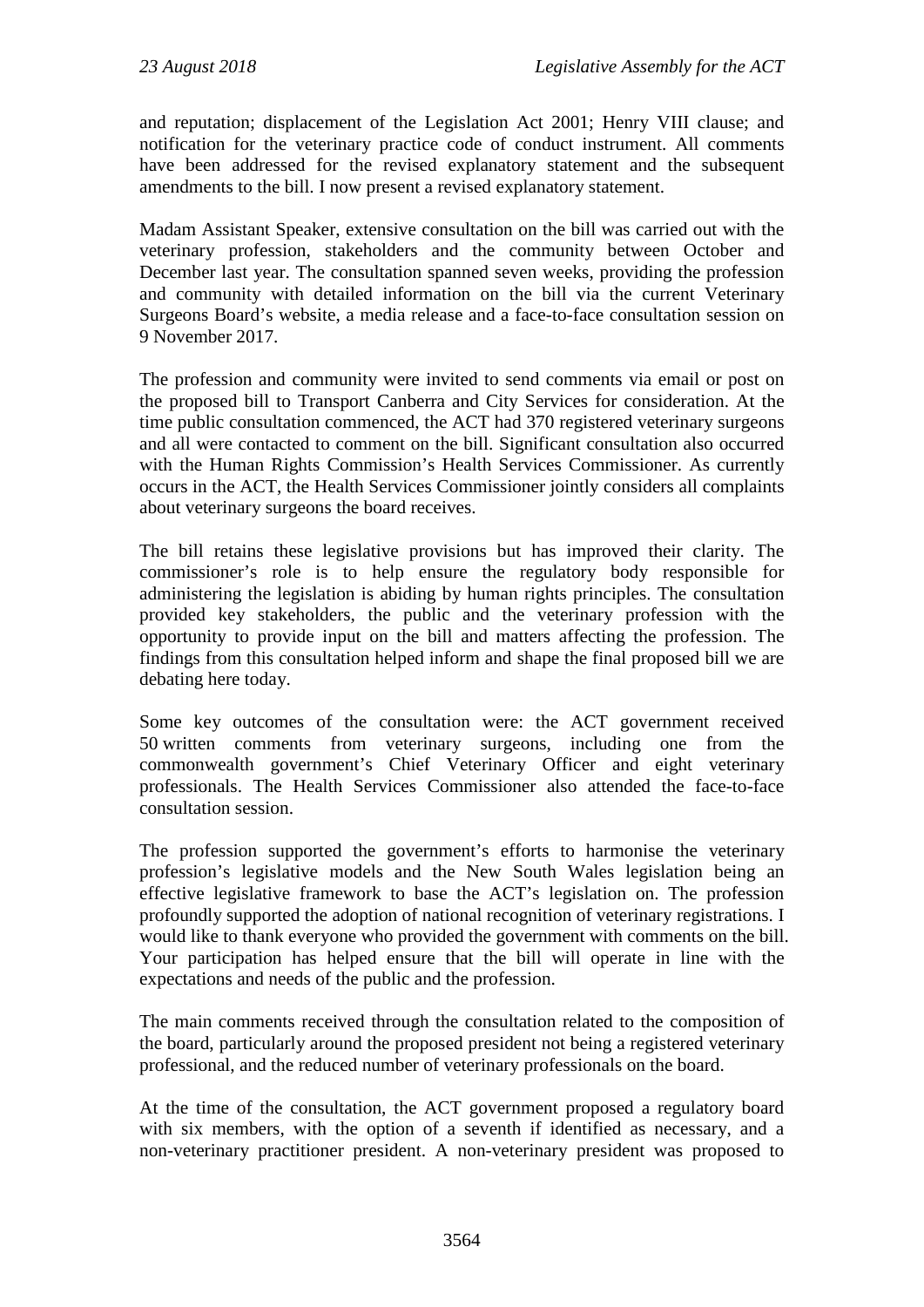address potential conflict of interest issues. The president's role would be to guide meetings and ensure robust and equitable governance decisions.

Through discussions with the profession, the Australian Veterinary Association and the board, the ACT government amended the proposed bill to retain seven members on the regulatory board. Under the bill, the board's composition now includes a president, who cannot be a person who works in a veterinary practice or has a material interest in a veterinary practice, four registered veterinary practitioners with continuous registration for a period of three years immediately prior to the day of appointment, one community representative who is not a veterinary practitioner, and one member who is not a veterinary practitioner.

To support the enhanced regulatory powers of the board under the bill, the government is proposing to appoint a lawyer or an individual with similar skills as the non-veterinary practitioner member to assist the board in applying the legislation to its work.

As part of the discussions on the composition of the board, considerable discussion occurred on the appointment requirements for the president. The discussion focused on whether the president position should be occupied by a veterinary professional or a person independent of the profession. To further review and consider the role of the president, in November 2017 the board's president and government officials travelled to South Australia to look at how their regulatory veterinary board functioned with an independent president. South Australia is the only jurisdiction in Australia to operate with a non-veterinary president. The final bill reflects the outcomes of these discussions.

Under the bill, the president can now be a non-veterinary professional or a veterinary professional who does not work in a veterinary practice or have a material interest in a veterinary practice. This deals with the governance issue that has been identified in relation to potential or perceived bias of the presiding member if they are a veterinary professional.

The minister responsible for the legislation needs to be satisfied that members of the board have the skills and qualifications to ensure that it reaches its objectives. The ACT government believes the final composition of the board will provide the ACT with a strong board that utilises both veterinary and non-veterinary skills to administer and enforce the legislation equitably.

Feedback from consultation also focused on the appointment process for board members generally. The Chief Veterinary Officer referred the government to the 2015 World Organisation for Animal Health report *Performance of veterinary services*. The report states that ministerial appointees may impact board autonomy and decision-making.

The bill will proceed with the appointment processes being carried out in line with the ACT government's recruitment protocols and with appointments being made by the minister. Through this process, all veterinary professionals can apply to the relevant ACT directorate to be a member, and the minister is required to consult with the board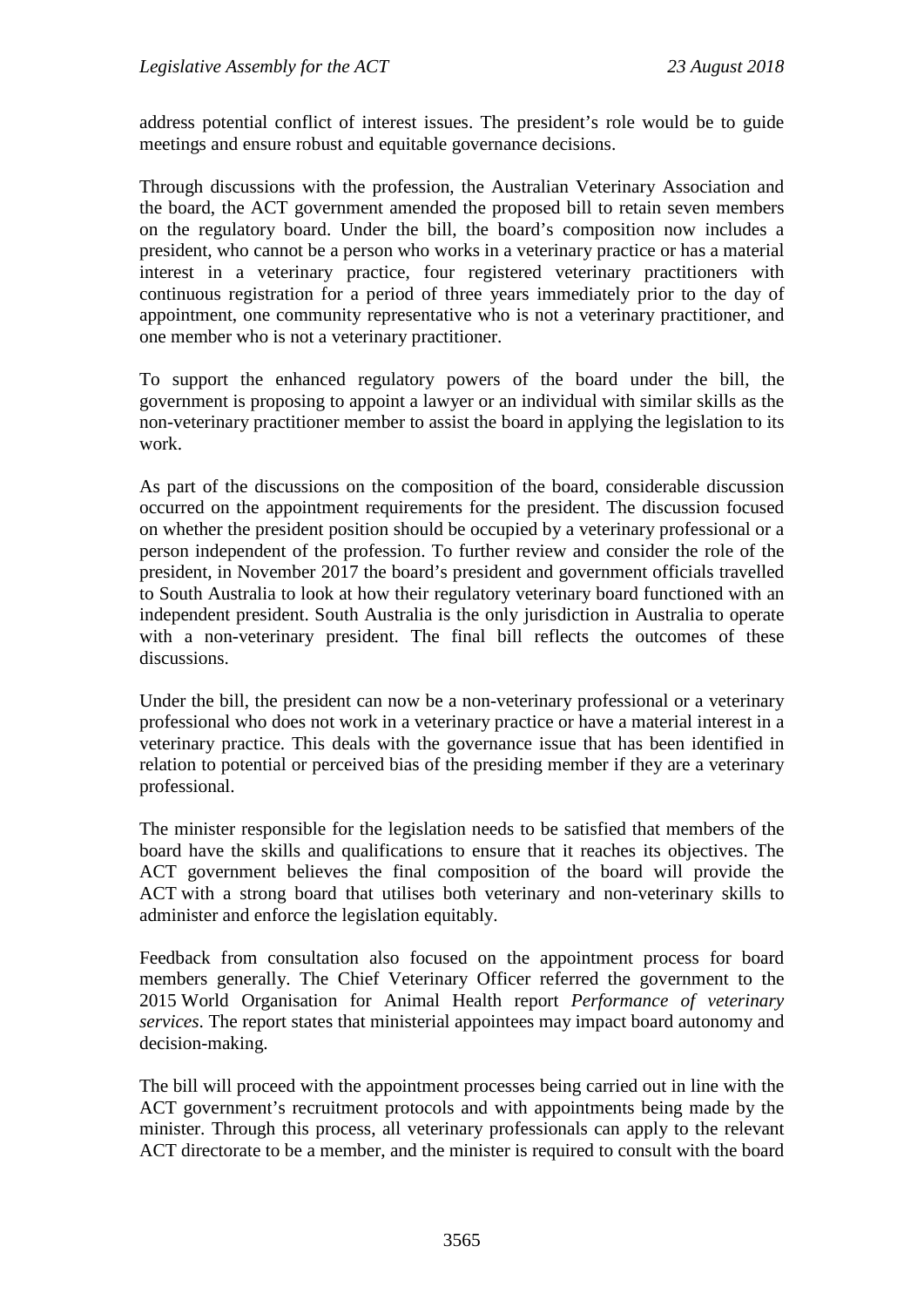and veterinary profession entities, such as the ABA, universities, others as identified throughout the process, and the board on the final appointment.

Recruitment policies will also be developed to support panel assessments of candidates. The government believes that the proposed appointment process is robust and has measures in place to deter ministerial interference. The process also addresses previous issues identified with the election process where the same veterinary surgeons are repeatedly appointed due to their prominence in the profession, and that at times not enough nominations are received to run an election.

All appointments under the bill will be subject to scrutiny by the ACT government, diversity and representation officers, the Legislative Assembly committees, the Legislative Assembly, the board and professional entities to ensure objectivity. A detailed skills matrix has also been prepared by the board that will be reviewed annually and will help identify relevant skills required for members relating to both governance and veterinary skills.

Consultation with the ABA and the opposition also focused on clause  $61(1)(b)(ii)$  of the bill, which enables the board to impose a penalty not exceeding \$1,000 on a veterinary practitioner for misconduct. The ABA requested that the penalty align with New South Wales veterinary legislation and be capped at \$5,000. To clarify, the penalty was set at \$1,000 to align with the ACT Civil and Administrative Tribunal penalty levels. The government will commit to review the penalty level in line with any review of ACAT's penalty levels.

This bill will provide the public with greater assurance that veterinary practitioners are suitably skilled and qualified to undertake their work. It will also provide the board with the necessary provisions to promptly identify and address malpractice in the sector and to take action appropriate to the severity and effect of non-compliance.

Canberrans love their pets and animals. This bill will help ensure that the veterinary profession in the ACT is operating efficiently and, most importantly, with integrity in protecting both the public and animals. I commend the bill to the Assembly.

Question resolved in the affirmative.

Bill agreed to in principle.

# **Detail stage**

Clauses 1 to 9, by leave, taken together and agreed to.

Clause 10.

**MS FITZHARRIS** (Yerrabi—Minister for Health and Wellbeing, Minister for Transport and City Services and Minister for Higher Education, Training and Research) (4.03): Pursuant to standing order 182A(b) and (c), I seek leave to move amendments to this bill that are in response to scrutiny comments and that are minor and technical in nature.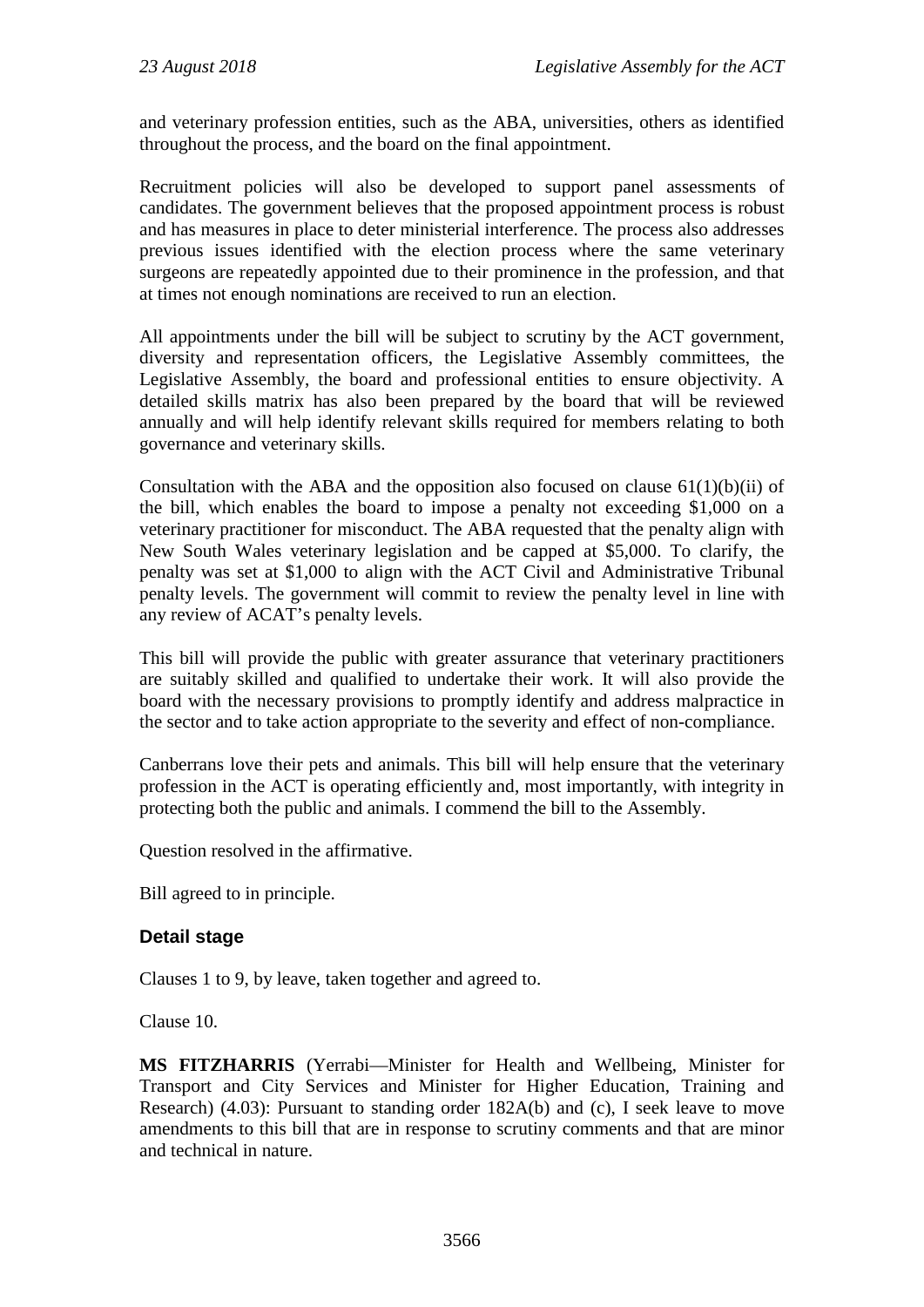Leave granted.

**MS FITZHARRIS**: I move amendment No 1 circulated in my name *[see schedule 1 at page 3582]*.

I table a supplementary explanatory statement to the government amendments. I present to the Assembly a range of government amendments to the Veterinary Practice Bill 2018. I will speak to them as a block at this point. As I have said, the amendments address comments received from the Standing Committee on Justice and Community Safety, performing its legislative scrutiny role, in scrutiny report 18, as well as arising from further consultation with opposition member Mrs Dunne and the Australian Veterinary Association.

In scrutiny report 18, the scrutiny committee provided comments on clause 146(3) of the bill, which would enable regulations to prescribe offences for contraventions of a regulation and prescribe maximum penalties of not more than 30 penalty units. The scrutiny committee was concerned that there was no justification provided for why offences, even where subject to maximum penalties of only 30 penalty units, can be created through regulations rather than provided for in the act itself.

Transport Canberra and City Services notes that the final act will not require offences to be established in regulations. The amendment I am presenting today removes the provision in clause 146 of the bill that enabled regulations to prescribe offences. As I have previously mentioned, the government amendments also address outcomes of discussions with the opposition and further comments received from the ABA.

While these amendments are minor and technical in nature, the government acknowledges the importance of consultation to ensure that we are delivering a bill that aligns with the needs of the ACT's veterinary profession and that I believe further strengthen the governance mechanisms in the bill.

These amendments will remove clause  $10(3)(a)(b)$ , which enables a person to be prosecuted under either this bill or animal welfare legislation; remove the ability of the board to delegate final decisions relating to complaints and instead the board will be able to delegate the investigative work only of complaints; include a provision that requires the board to consult with the profession before making a regulation under the act; include a provision that enables the minister to prescribe relevant bodies for consultation on the regulations and appointments to the board by disallowable instrument; and include provisions that require the minister to review the operation of the act by the end of its fifth year in operation and present a report of the review to the Legislative Assembly within six months of the day the review started.

Madam Assistant Speaker, I commend the government amendments to the Legislative Assembly.

**MRS DUNNE** (Ginninderra) (4.06): The Australian Veterinary Association drew subclauses  $10(3)(a)$  and (b) to my attention. They would allow the owner or an employee of an animal's owner to carry out restricted veterinary science on the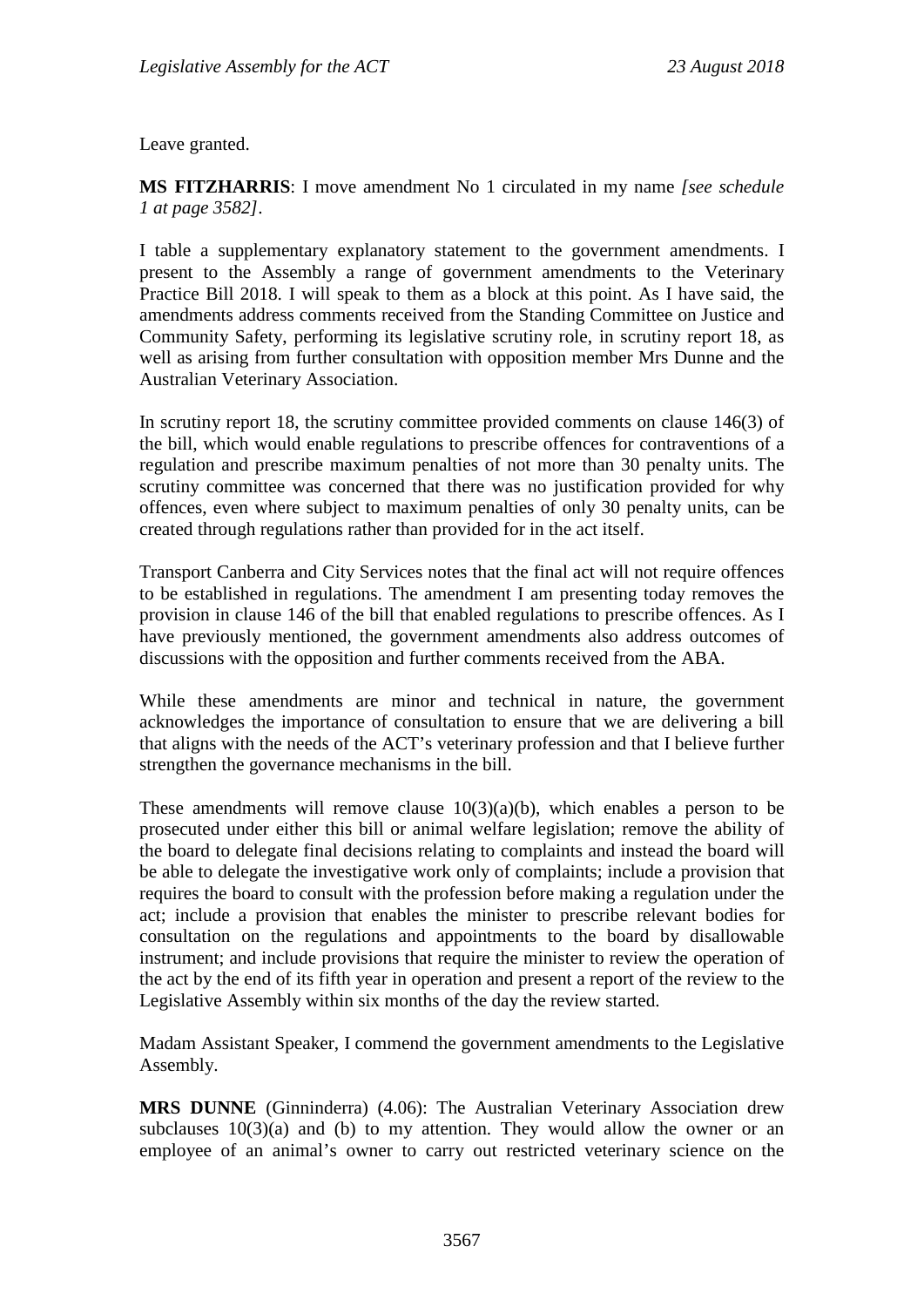animals. As I have already said, we do not know exactly what "restricted veterinary science" is because there are no regulations, but it stands in stark contrast to the rest of the bill.

I sought some explanation in discussions with officials and I think it was generally agreed that it would be better that these provisions were not in the bill than that they were, even though apparently they are in the New South Wales bill. I am not such a slave to conformity that we have bad legislation as a result.

The AVA raised concerns on animal welfare grounds due to the potential for harm if procedures are performed by unqualified lay hands. This provision appears to allow owners of livestock or their employees to operate on them. It is clear from the discussion with the officials that that is not what was intended, but the simple reading of the legislation as it currently stands is quite misleading. I intended to oppose this clause, but the government has agreed to omit them, and I will support the amendment.

Amendment agreed to.

Clause 10, as amended, agreed to.

Clauses 11 to 92, by leave, taken together and agreed to.

Clause 93.

**MRS DUNNE** (Ginninderra) (4.08): I move amendment No 1 circulated in my name *[see schedule 2 at page 3583]*. This amendment would require the two board members who are not veterinary practitioners to be resident in the ACT. One of the two non-vet members, if I can use that abbreviated expression, will be appointed to the board to represent community interests. The other will not have a specific role but will enable the board to access expertise in another field, for example, a lawyer or an academic.

I understand that the government will accept this amendment, but let me explain to the Assembly why I believe it is important. In relation to the board membership representing community interests, it is clear that ACT residents will be the vast majority of consumers of veterinary practitioner services. There may be some from over the border, but these will be a very small minority.

In the case of the president, for example, it would be open to the minister to appoint someone from outside the ACT who has experience in a particular field and who would add value to the work of the board, even additional to the appointee's role as president. I also presume the board will have the capacity to call on expert advice in particular matters should it require it.

For the appointments of the two non-vet members, the interests of ACT consumers should be paramount and the primary driving factor. Later in the debate the minister will propose an amendment to insert a review clause in the bill which we will agree to, so the effectiveness of this residential restriction could be reviewed when the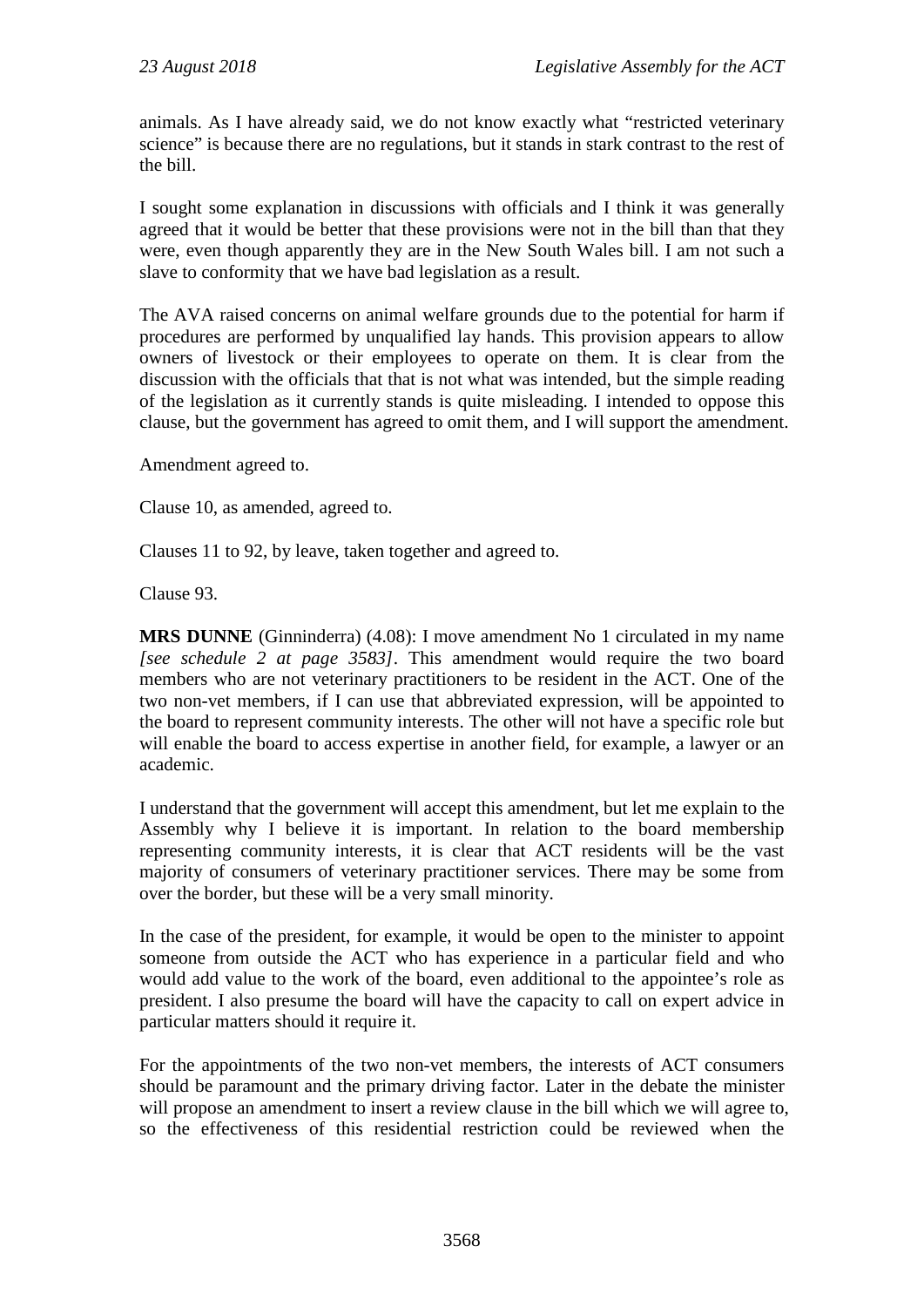operation of the act is reviewed in five years. I commend the amendment to the Assembly.

**MS FITZHARRIS** (Yerrabi—Minister for Health and Wellbeing, Minister for Transport and City Services and Minister for Higher Education, Training and Research) (4.10): I thank Mrs Dunne for this suggestion. The government is pleased to support this amendment for the reasons Mrs Dunne outlined.

Amendment agreed to.

Clause 93, as amended, agreed to.

Clauses 94 and 95, by leave, taken together and agreed to.

Clause 96.

**MS FITZHARRIS** (Yerrabi—Minister for Health and Wellbeing, Minister for Transport and City Services and Minister for Higher Education, Training and Research) (4.11): I move amendment No 2 circulated in my name *[see schedule 1 at page 3582]*.

**MRS DUNNE** (Ginninderra) (4.11): The opposition will support this amendment which requires the minister to seek advice on nominations for board appointments from declared professional bodies and other suitable entities such as academic institutions. The AVA raised this matter, advising that a ministerial appointment without at least appropriate consultation would fall foul of the recommendations of the World Organisation of Animal Health on the performance of veterinary services. The amended approach makes the process much more transparent and draws on the expertise of the industry and other organisations. I support the amendment.

Amendment agreed to.

Clause 96, as amended, agreed to.

Clauses 97 to 107, by leave, taken together and agreed to.

Clause 108.

**MS FITZHARRIS** (Yerrabi—Minister for Health and Wellbeing, Minister for Transport and City Services and Minister for Higher Education, Training and Research) (4.12): I move amendment No 3 circulated in my name *[see schedule 1 at page 3582].*

**MRS DUNNE** (Ginninderra) (4.12): This amendment removes the board's ability to delegate the power to make decisions in relation to complaints or disciplinary investigation. It remains within the remit of the board to delegate the investigation process such that the delegate can make recommendations to the board. But the decision-making power should and must reside with the board itself. This is especially so when a penalty may be involved or where the decision is reviewable by the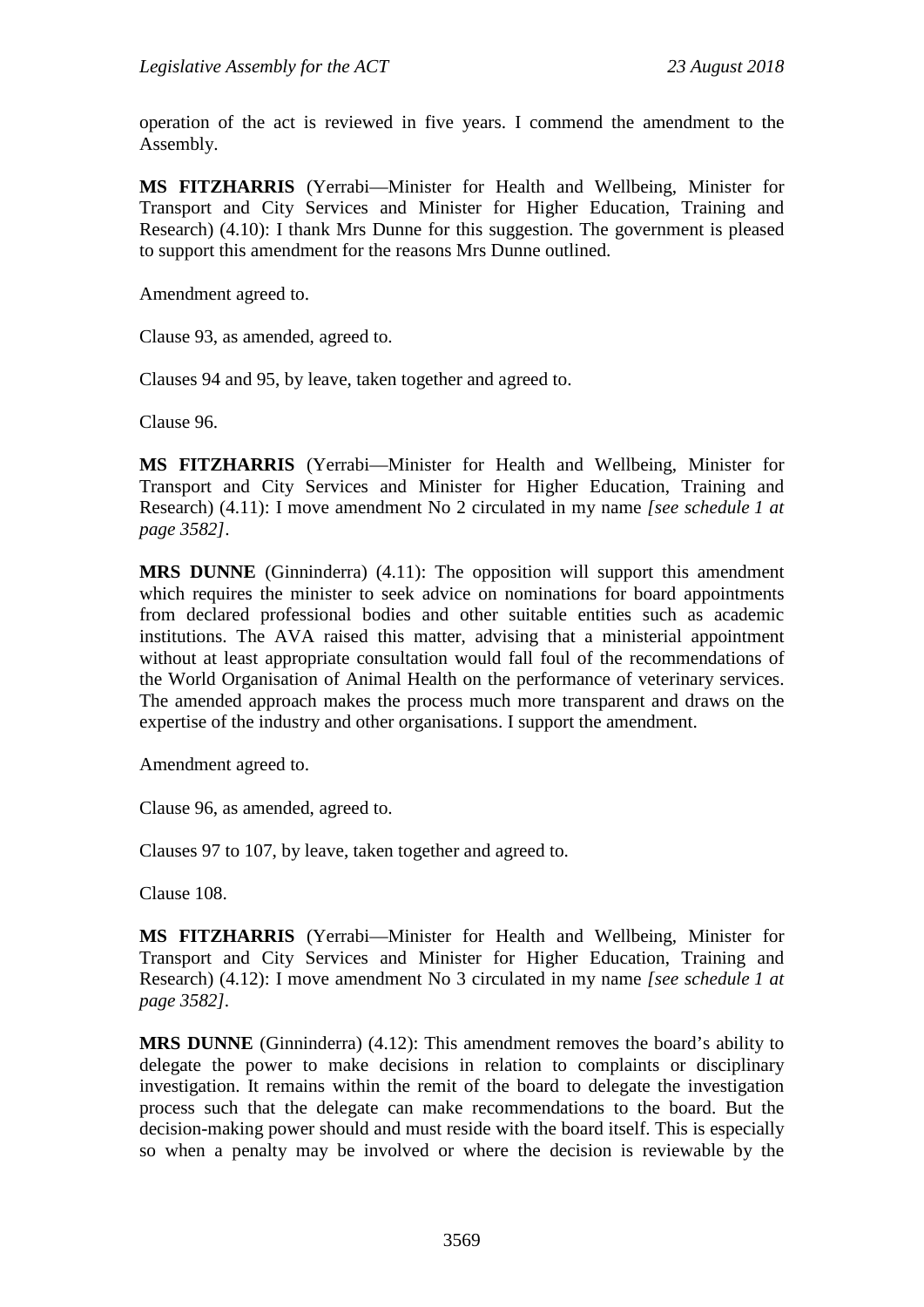ACAT. This was originally an amendment proposed by me, and I am glad the government has taken it up.

Amendment agreed to.

Clause 108, as amended, agreed to.

Clauses 109 to 142, by leave, taken together and agreed to.

New clause 142A.

**MS FITZHARRIS** (Yerrabi—Minister for Health and Wellbeing, Minister for Transport and City Services and Minister for Higher Education, Training and Research) (4.13): I move amendment No 4 circulated in my name *[see schedule 1 at page 3582]*. The amendment inserts a new clause 142A.

**MRS DUNNE** (Ginninderra) (4.14): This amendment arises from a suggestion made by me. It is a different way of approaching it, but it is a little more elegant than the proposal I put forward. We will support this amendment, which requires the minister to declare an entity to be a professional body for the purposes of consultation on board appointments and making regulations.

I encourage the minister to make the declaration as soon as possible after the bill becomes law. I encourage the minister to consider the Australian Veterinary Association in that process. There may be other organisations as well, such as the Independent Vets of Australia.

Amendment agreed to.

New clause 142A agreed to.

Clauses 143 to 145, by leave, taken together and agreed to.

Clause 146.

**MS FITZHARRIS** (Yerrabi—Minister for Health and Wellbeing, Minister for Transport and City Services and Minister for Higher Education, Training and Research) (4.15), by leave: I move amendments Nos 5 and 6 circulated in my name together *[see schedule 1 at page 3583]*.

**MRS DUNNE** (Ginninderra) (4.15): We will support amendment No 5, which requires the minister to consult with a declared professional body before making a regulation. If this bill comes into law before the regulations currently being drafted are ready to be notified, the minister will need to consult. My suggestion made in the debate on the last amendment of an earlier declaration will be especially useful in this process. Consulting with professional bodies will be helpful when it comes to technical veterinary matters, such as restricted acts of veterinary science.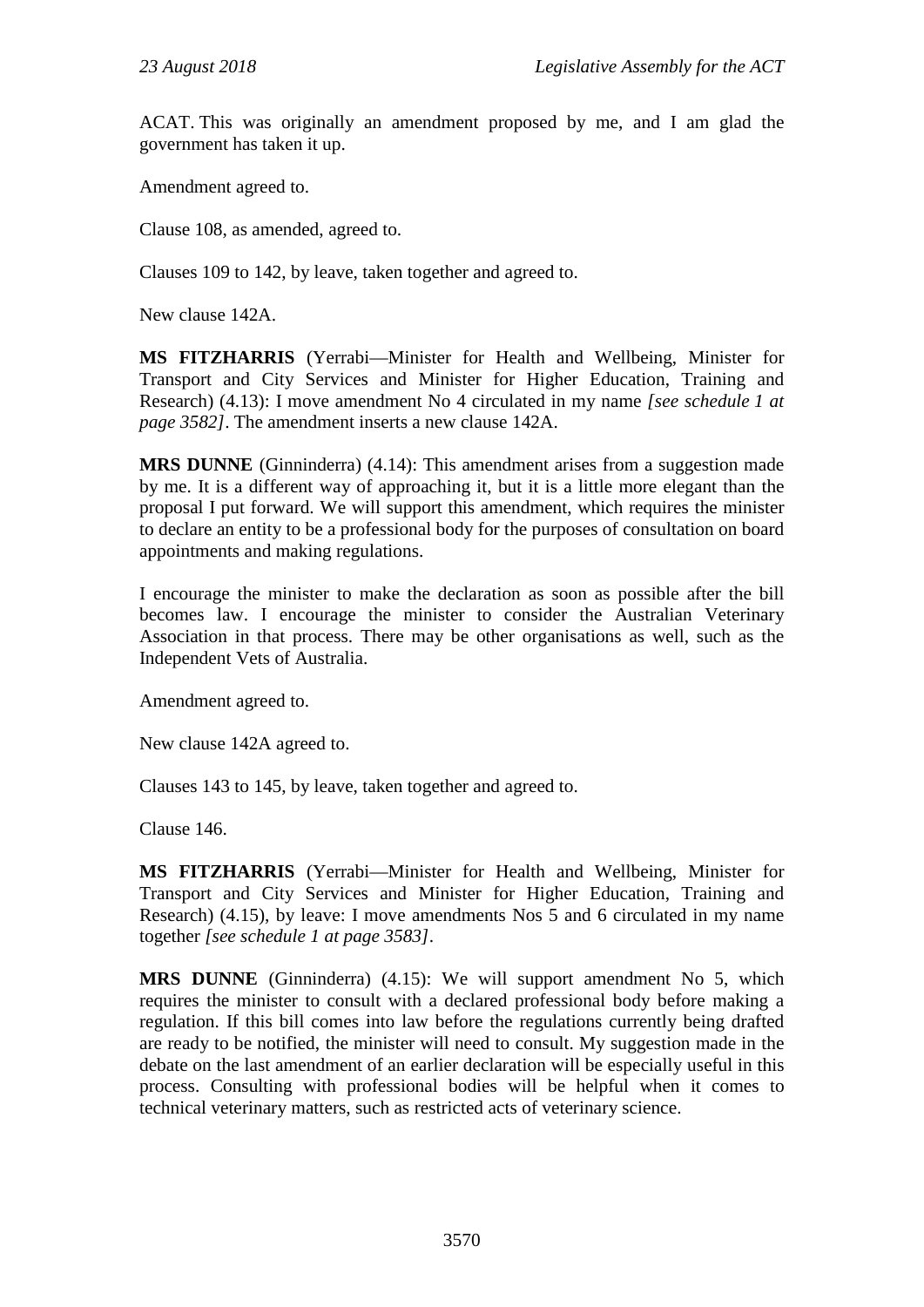We will support amendment No 6, which removes from the executive the power to prescribe penalties by regulation, which we all know is a no-no. The scrutiny of bills committee has spoken about this at length on a number of occasions, and I am grateful that the government has acquiesced in this. Laws that carry penalties should rightly be prescribed in acts and not in regulations, and this amendment responds directly to the comments of the scrutiny of bills committee. I commend the amendments to the Assembly.

Amendments agreed to.

Clause 146, as amended, agreed to.

New clause 146A.

**MS FITZHARRIS** (Yerrabi—Minister for Health and Wellbeing, Minister for Transport and City Services and Minister for Higher Education, Training and Research) (4.17): I move amendment No 7 circulated in my name which inserts a new clause 146A *[see schedule 1 at page 3583]*.

**MRS DUNNE** (Ginninderra) (4.17): This was also a suggestion from the Liberal opposition and we will support this amendment. It requires the minister to review the operation of the act after five years. Inevitably, legislators are not able to think of every possibility when they develop new legislation. Unintended consequences can emerge, and a review gives an opportunity to iron out any of these issues. I gave an earlier example in the debate of a matter that could be reviewed: that of restricting the two non-vet members of the board to being residents of the ACT. I commend the amendment to the Assembly.

Amendment agreed to.

New clause 146A agreed to.

Remainder of bill, by leave, taken as a whole.

**MS FITZHARRIS** (Yerrabi—Minister for Health and Wellbeing, Minister for Transport and City Services and Minister for Higher Education, Training and Research) (4.18): I move amendment No 8 circulated in my name *[see schedule 1 at page 3583]*.

**MRS DUNNE** (Ginninderra) (4.19): The Liberal opposition will support this amendment, which simply provides a definition of a "declared professional body". A caution, though, it creates something of a circular argument in which the minister must consult with a declared professional body but the minister is also the one responsible for making a declaration in the first place. Nonetheless, we need a mechanism, the only alternative of which is to name relevant bodies in the act or in regulations. Perhaps this also is a matter for review in five years.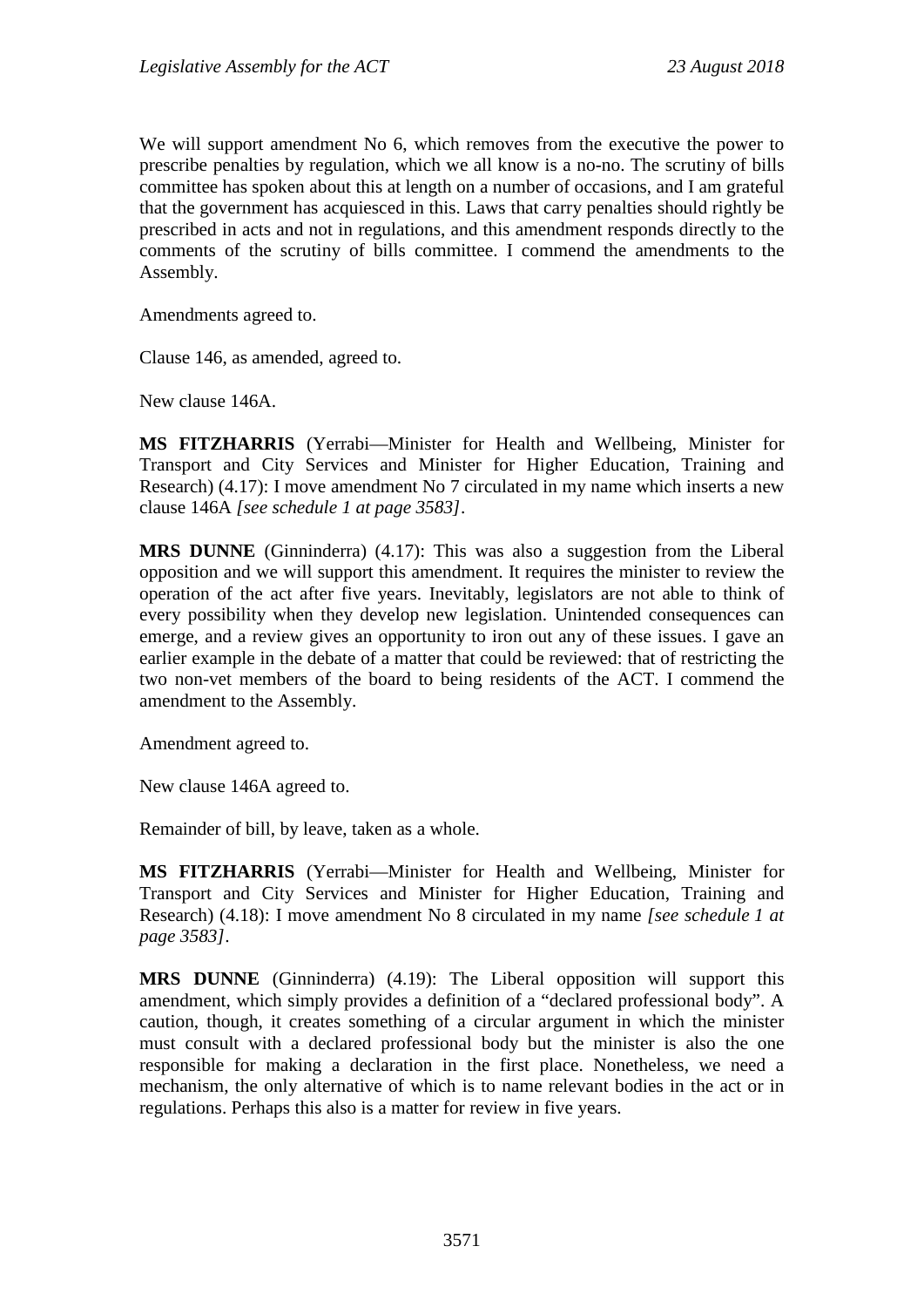I take this opportunity to raise other matters that were of concern to the Australian Veterinary Association. The bill proposes that the board in a disciplinary matter could levy a penalty of up to \$1,000, but the AVA pointed out that this is not on parity with New South Wales where it stands at \$5,000. I note that the minister spoke about this in her comments in the in-principle stage.

I have been informed that the reason for this is that the jurisdiction of the ACAT only extends to \$1,000, and a reviewable decision carrying a fine of more than \$1,000 would mean that it would be outside the ACAT jurisdiction. However, I understand from the advice I received that ACAT is reviewing some aspects of its operation, including its power to levy penalties. I ask the minister to review the provision in the bill in light of the outcomes of any ACAT review to bring it more into line with New South Wales.

I also take the opportunity to suggest to the minister that the board should develop prescribed forms for the purposes of registration, application and renewals and that these forms be notified as a notifiable instrument. This may be envisaged in the regulations, but since I have not seen them I flag the comment here for the minister to note. The AVA also alluded to this.

I also note the concern of the AVA that the president will not be elected from veterinary appointees on the board in the same way as the deputy-president will be elected. I believe there is some merit in the approach contemplated in the bill that the president need not be a practising vet and can be appointed by the minister after seeking consultation with and nominations from declared professional bodies. That would at least partly cover off on the AVA's concern but, again, I comment that a non-vet, independent president could work well for the board.

I said this to the officials and I will say it to the minister: I think the board structure envisaged in this legislation is about right. I think you really have it in the sweet spot. As someone who is a bit nerdy about the size of boards, having worked on an executive board of 35-plus, a board of seven or eight is a wonderful thing and I look at it with some admiration.

The other matter of concern raised by the AVA was that the annual registration renewal could be onerous for the board. I presume the board will be supported by a secretariat that will attend to these administrative matters and that they could be managed electronically. But these are all matters for review at the five-year review.

To conclude, I thank the minister, her office and the officials for the collaborative way we have worked on this. I think we have a good outcome, and I thank the officials for the work they have done in the preparation of this bill.

**MS FITZHARRIS** (Yerrabi—Minister for Health and Wellbeing, Minister for Transport and City Services and Minister for Higher Education, Training and Research) (4.22): In closing I also acknowledge the work done in the past few days in particular but, more importantly, the work done over many months by the officials in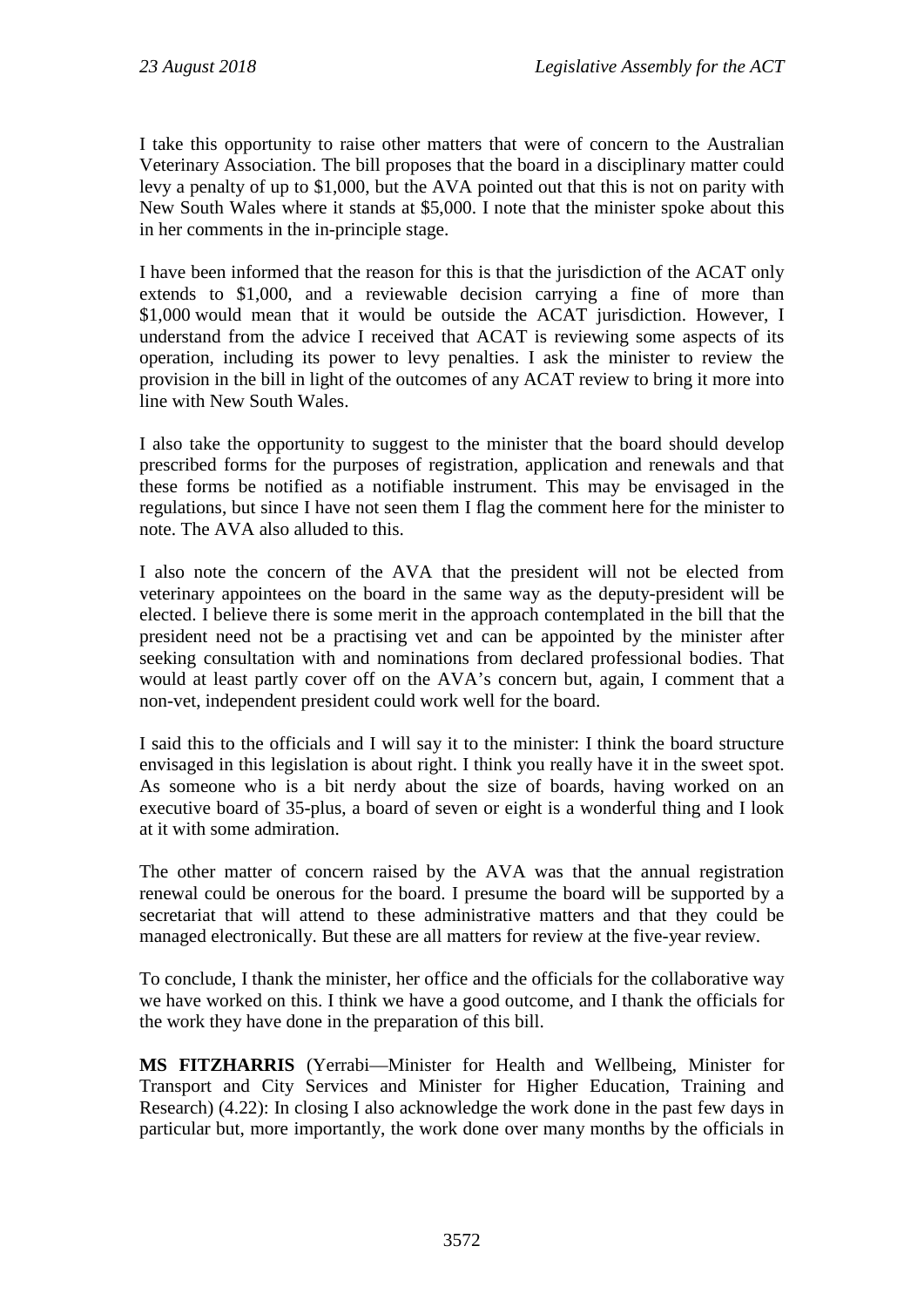Transport Canberra and City Services. I am delighted that they are here today to see the passing of this legislation in action.

Their work has involved extensive work with the current members of the board, from trips to South Australia to very detailed consultation. As we know, undertaking a governance change to a professional board is no mean feat and it has been handled extremely well. It was very well thought through. It was very well researched and provided solid evidence and working practice of how this legislation could be significantly modernised for the benefit of the profession and those people in the Canberra community who seek to have veterinary support for their pets and animals.

I note there has been a good process over the past few days of collaboration and agreeing on amendments and weighing up the community benefit as a whole. I absolutely agree with Mrs Dunne: a board of 35 people does not strike me as meeting best practice in any way, shape or form, but this one does and I am delighted to see it supported by the Assembly today.

I once again thank very much officials from TCCS in seeing this through. Not only have they provided an exceptionally high standard of secretariat support to the board but they will continue to do so.

Amendment agreed to.

Remainder of bill as a whole, as amended, agreed to.

Bill, as amended, agreed to.

# **Adjournment**

Motion (by **Mr Gentleman**) proposed:

That the Assembly do now adjourn.

# **Budget—Brindabella electorate**

**MS LAWDER** (Brindabella) (4.25): I would like to take the time this afternoon to talk as if I were talking directly to the people of Brindabella. Today in the Legislative Assembly we passed the 2018-19 ACT budget. We had two weeks of hearings at the end of June, and we have had the past two weeks of debate here in this place.

Many people I speak to in my electorate of Brindabella, basically the area of Tuggeranong, tell me that they feel Tuggeranong is neglected in this budget; that the government does not care about the people of Brindabella. We have seen this demonstrated in the budget. People have been crying out, for example, for better consultation.

There is the Tuggeranong town square: the gazebo area, the laneway precinct or whatever you would like to call it in Tuggeranong. We cannot really call it the gazebo area anymore because the gazebo has now been removed. Last year we saw some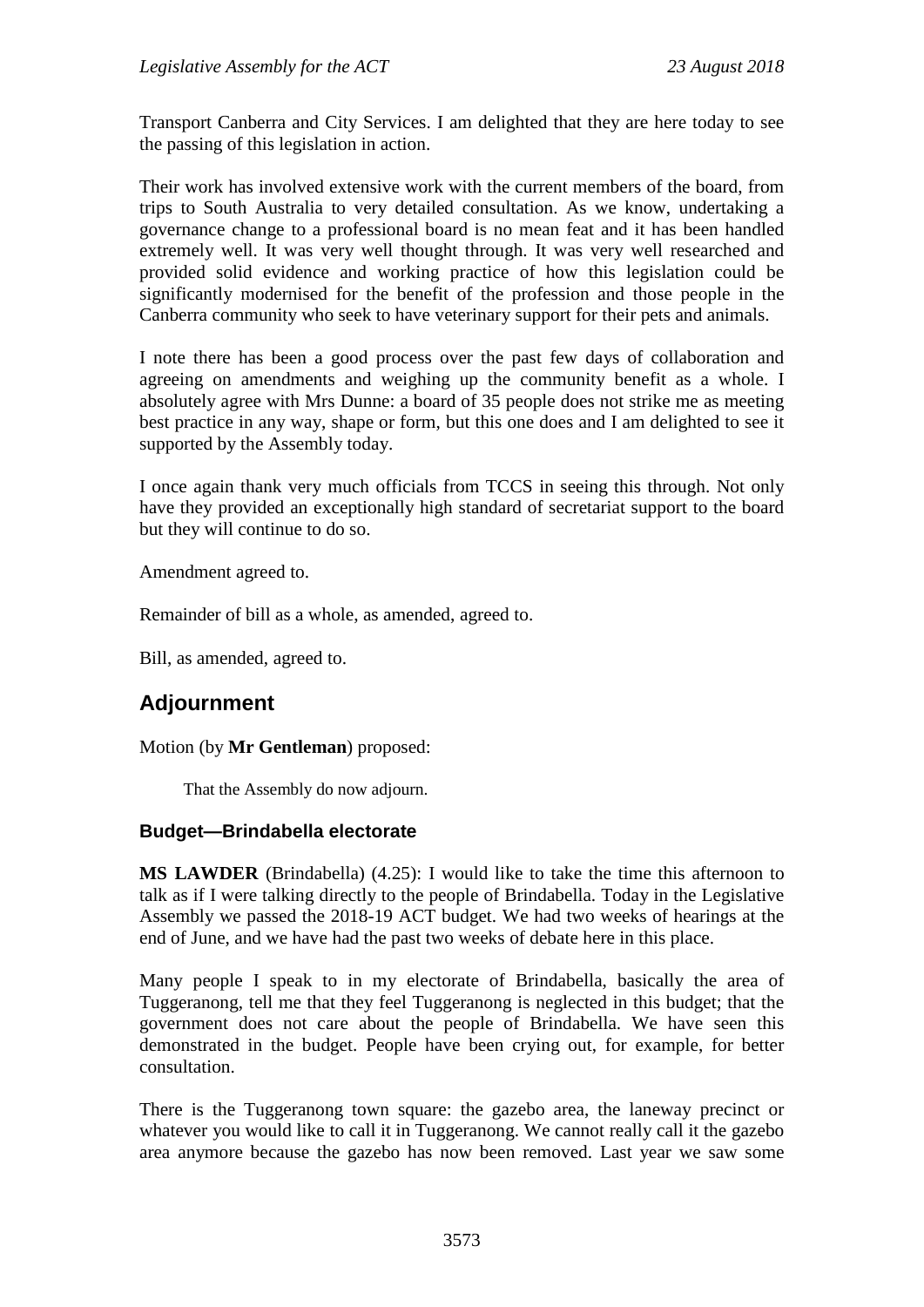strange alien spaceship lighting structure erected there. Many hundreds, if not thousands, of Tuggeranong people have questioned what it is doing there and what exactly it is meant to achieve. They would like to see a lot more happening in that laneway precinct. That is backed up by other organisations, including the Tuggeranong Community Council.

We are still waiting on the completion of Ashley Drive. If you drive down there, you will see that there are still roadwork signs up, and there are still orange cones and all sorts of things.

We are still waiting on the completion of the healthy waterways project. If you look up the healthy waterways website, you will see that the Isabella Pond part was initially scheduled to be completed in July, a month ago now, but it is quite clearly not complete.

We have seen some work undertaken in the past year at Gartside Street. Whilst it has improved the appearance of Gartside Street, it has not improved the amenity, it has not improved the traffic flow, and it has not improved the parking. These are the types of things that Tuggeranong people tell me that they care about.

What we have in the budget is increasing rates, fees and charges, and increasing utilities costs, increasing the amount of money the government is raking in from the stamp duty concessions. On the other hand, we are seeing the removal of some concessions for seniors.

We have seen the government this year refuse to provide a shade sail over a playground in Greenway near the learn to ride park in Tuggeranong. The government has allocated millions of dollars—I think \$2 million this year—to playground upgrades, to be determined by a citizens jury type process. Tuggeranong residents have already expressed their desire for this playground through a petition, one of the most longstanding and traditional ways in which constituents come to this parliament. It has been knocked back by this government.

Next year in the budget, the government is going to spend \$60,000 on maintaining one park in Moncrieff. That is for the maintenance of one park. I can only imagine how expansive and wonderful a shade sail that \$60,000 could have provided for that very small playground in Greenway, which has a metal slide which burns children when they go down it in summer. Surely a simple shade sail is not too much to ask.

The government is spending \$60,000 next year to maintain one park in Moncrieff. They are very lucky residents. They have had \$6.1 million spent on one park in Moncrieff. Spending \$6.1 million on one park in Moncrieff is lovely, but it is cold comfort for people in Tuggeranong who want a shade sail over one little playground, let alone other things in Tuggeranong that they are asking for. There has been no commitment to, for example, a pop-up library in Lanyon. Lanyon is one of the suburbs furthest away from a library in the ACT.

There is some money in the budget for bikepaths, which is very welcome. Of course, I note that there is far less being spent in Tuggeranong on a bikepath network than there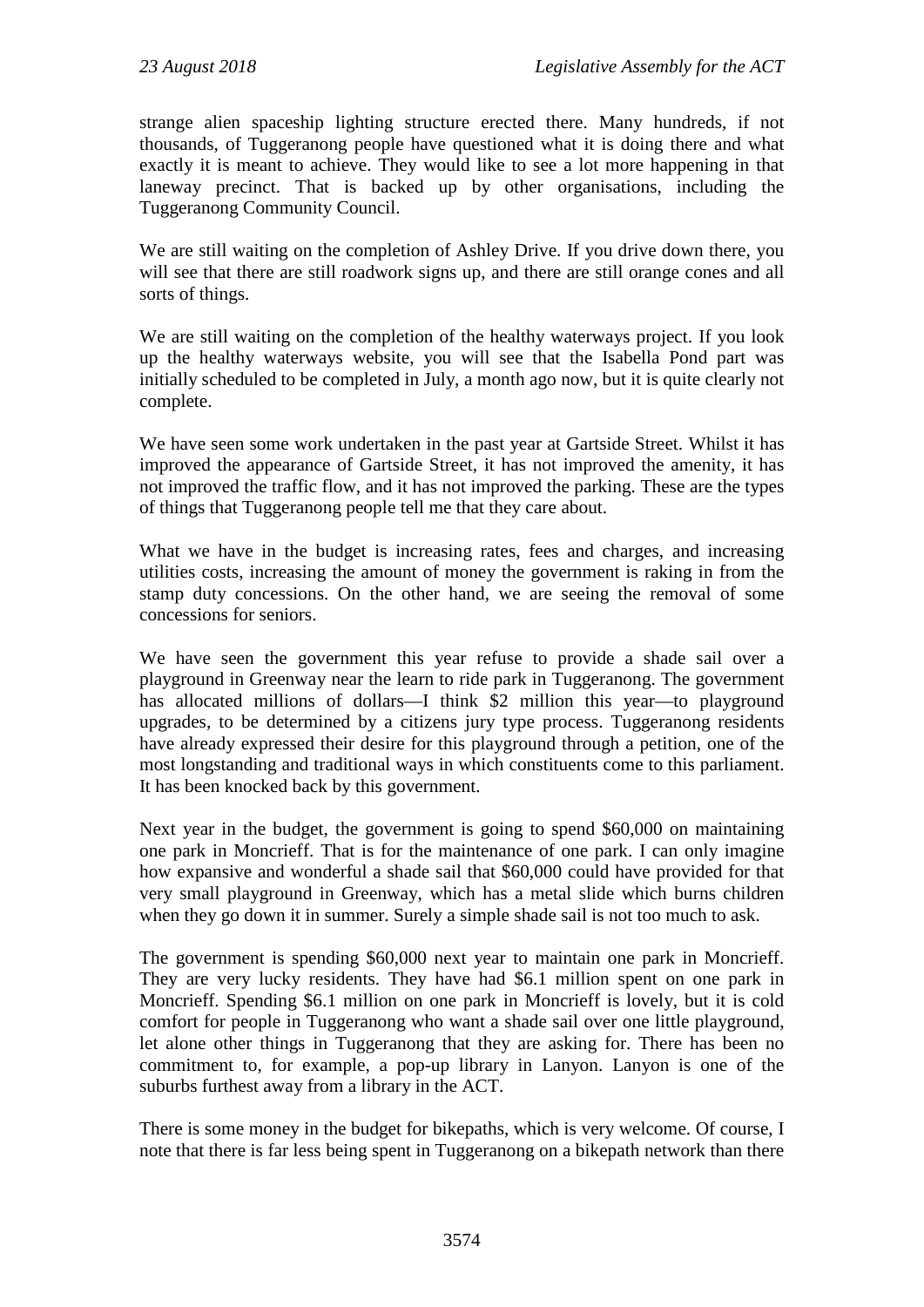is in other town centres. And there has not been a firm commitment that I can see in the budget about widening the paths around Lake Tuggeranong. I receive lots and lots of complaints from walkers, joggers and bike riders about the path. *(Time expired.)*

# **Brian Allan—tribute**

**MR PARTON** (Brindabella) (4.30): I really enjoy working in this place, and I think it is partly because I am surrounded by such good people. I am not just talking about the MLAs, because I think we are all good people, but I am talking about the wonderful attendants who we have working for us here at the Assembly. The attendants should not underestimate what they bring to this chamber on sitting days and to the building on non-sitting days. Of course, they are always the first point of contact when people come to the building.

I speak today to make mention of one of those attendants who is about to leave us. I am most disappointed that Brian Allan is not actually rostered on today. Typically, of course, Brian does not work on Thursdays; yesterday would have been his final sitting day here. My understanding is that he finishes up officially at the end of the month.

Brian has been working here for five years. He will finish up officially at the end of the month. He is a true larrikin. He has a wry sense of humour; he is so dry. He has often made me smile in here, but of course his work here on the floor has been impeccable. I know that he will now have more time to enjoy life. I have come across Brian on his mountain bike on a number of occasions while I was out riding my bike around Lake Tuggeranong. I hope I get to see some more of him down there. Being a Brindabella resident gives me yet another reason to say hello, as if there were not enough reasons.

I am sure that Brian will be enjoying his sleep-ins, listening to RnB Friday, and cycling all over the place. I know that I speak on behalf of all of the other MLAs in saying: farewell, Brian; we will miss you, buddy.

# **Budget—Brindabella electorate**

**MS J BURCH** (Brindabella) (4.32): I am the third member from Brindabella to talk this evening. I rise because there is much that the residents of the Brindabella electorate can be pleased about in this year's budget. The budget provides for services for our growing city. This budget also entrenches Canberra as the most liveable, best educated, longest living and most affluent jurisdiction in the nation. Success in these metrics does not come by accident. Success in these metrics is the product of 18 consecutive Labor budgets.

I am very proud to be a member for Brindabella and to come from Tuggeranong. I often say that the sun shines brighter, the grass is greener, our backyards are bigger, and our beautiful mountains and natural parks make it a great place to live. Indeed, Tuggeranong is the very image of the bush capital.

But what has also made the Canberra region an exceptional place is that Canberra has always championed a fair go. I am proud, as I have said, to be a member for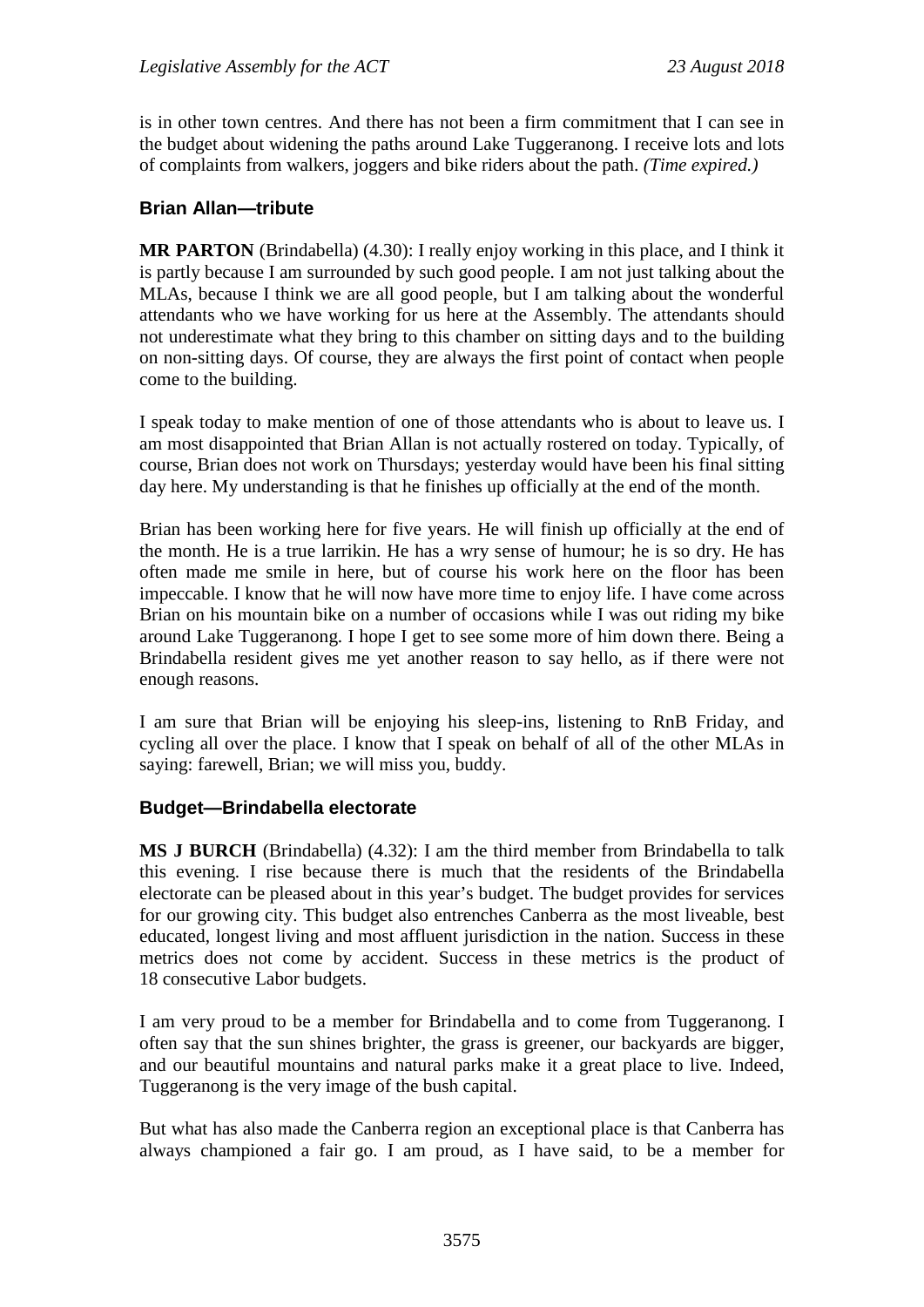Brindabella because Tuggeranong and Lanyon are made up of hardworking families. As their representative in this place, I know there is a role for government in assisting them and providing services for them.

Our government is prioritising education as a key pillar of aspiration through the establishment of the Future Skills Academy at the Caroline Chisholm School in the heart of the Brindabella electorate. It will specialise in science, technology, engineering and maths, as well as communication and enterprise skills, thus laying the groundwork for future jobs. The government is also ensuring better staffing across our schools, with 66 new educational professionals and 15 additional school psychologists. They will provide a great base for our students and their growth across our schools.

As a former nurse, health care is always extremely important to me. Tuggeranong will benefit through our walk-in nurse clinics but also through GP centres that will further benefit from funding for the hospital-in-the-home program and increased elective surgeries.

This year's budget is also prioritising our suburbs and our town centre. It is cleaning up our lake's waterway quality and opening it up through improved funding for Lake Tuggeranong Rowing Club. Madam Assistant Speaker, I am not sure whether you, as a member who also lives down south, have ever enjoyed an early morning row on Lake Tuggeranong. It is a very picturesque and beautiful place to be early in the morning.

Most importantly, we are updating the town centre. The gazebo is gone. I have long been its champion, but the gazebo has been well loved, well used, and it was well past its use-by date. The gazebo in the town centre is now removed. If you are standing on Anketell Street, you can see the vista right down to the lake. It is truly quite special. I am looking forward to the improvements around the town centre.

I have asked for these improvements and I will not stop asking for improvements until they are made right across our area. These include the bike paths and the walkways down from the town centre to the lake, the Anketell Street upgrades, and anything else that I can bring into the Tuggeranong town centre to improve it.

Our government is also prioritising and protecting our environment. We are helping families to lower their emissions and their cost of living through a \$6 million of investment in Actsmart to provide independent energy saving advice.

There is always work to do. Always our government is giving our community a fair go. For example, it is enabling first homebuyers to enter into the market by removing stamp duty for first homebuyers with a combined income of under \$160,000. The plumbers, the nurses, the personal carers in our community now will have an opportunity to move into the housing market through that great initiative.

Importantly, too, our government is prioritising a fair go for all from across our diverse backgrounds. For example, this includes funding to make Canberra more LGBTI friendly, improved accommodation for Gugan Gulwan and improved funding for the Reconciliation Day holiday.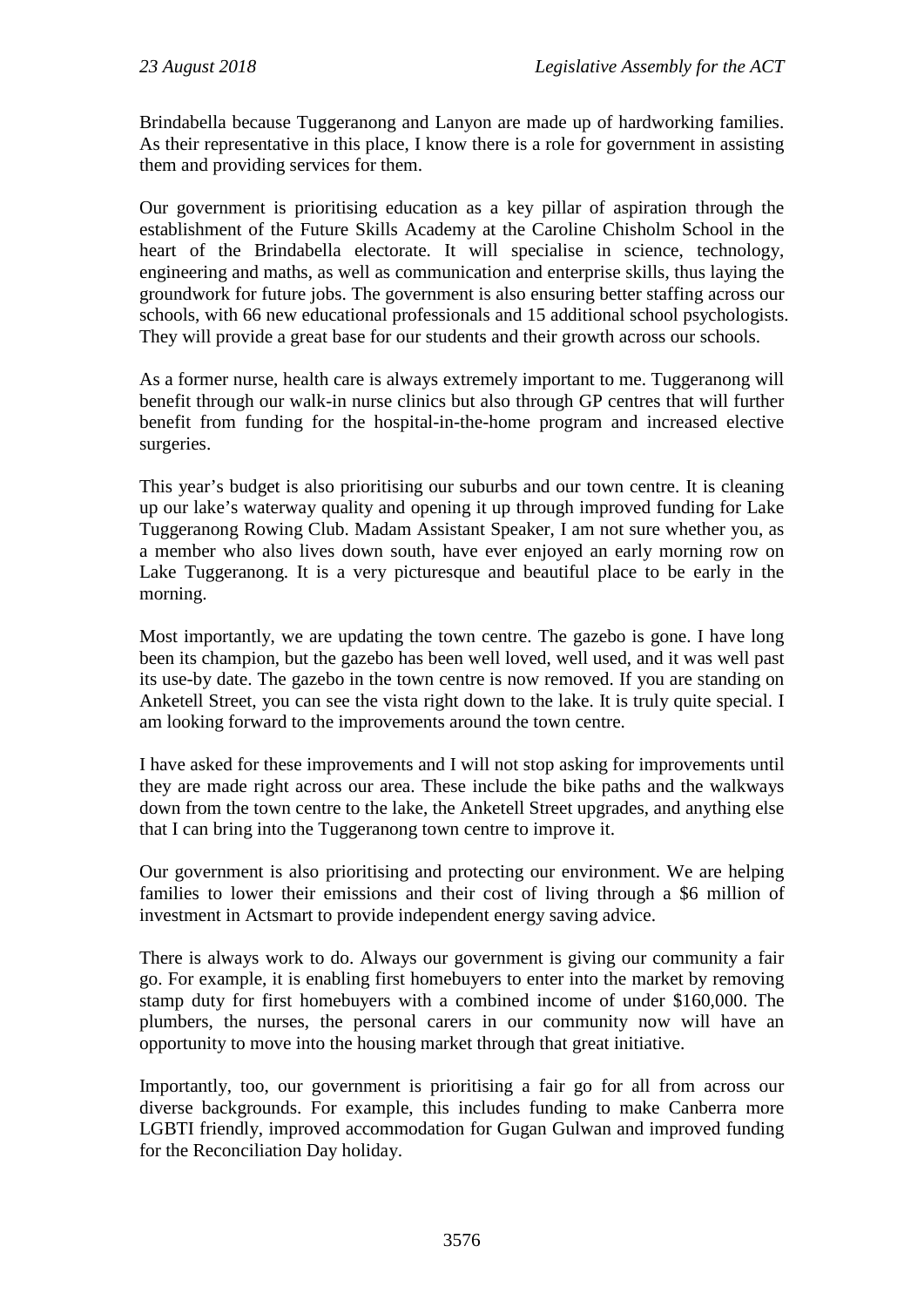There is much to celebrate in this budget. But every member here knows that when one budget ends, another starts. Our jobs in representing our community and doing the best we can for them are never ending.

# **City Renewal Authority**

**MS LE COUTEUR** (Murrumbidgee) (4.37): Unfortunately, this morning the debate on the City Renewal Authority did not happen. I got down here about 20 seconds after I needed to to talk about the appropriation for the CRA. So I will briefly go through some of what I would have said had I had the opportunity earlier.

A couple of weeks ago I was able to go to a Canberra urban and regional futures seminar, which had as its speaker Malcolm Snow, the head of the CRA. He had a bunch of slides. In particular, he had one about stretch targets and quality design. He said that the CRA was aiming for a 30 per cent tree canopy cover, an eight-star NatHERS energy rating and a 90-plus walkability score.

He said that it would encourage and promote low carbon precinct design and practice, transition away from fossil fuels, divert organics from landfill and provide EV charge capability. Of course, these are all great sustainability initiatives. I am really in favour of all of them. But I guess the questions I have are these: first, how is the CRA going to achieve this? Secondly, why is this happening only in the area covered by CRA? Why can this not happen for the whole of the ACT?

The other issue I would like to raise while I am talking about the CRA is this: why is housing affordability not one of these stretch targets as part of quality design? Housing affordability is something we talk about a lot here. It is because Canberra has a higher rate of homelessness. I think it is something that the CRA needs to regard as one of its stretch targets to do something about.

Trees are important. Of course, I am very much in favour of trees but people are also important. I would like to see the CRA achieve all of its stretch targets, contribute towards more affordable housing for the people of the ACT and work out how to get all of this over all of the ACT.

# **Budget—rates**

**MRS KIKKERT** (Ginninderra) (4.39): There are many things to look forward to about the end of winter and the promise of spring: the riot of golden wattle; longer, warmer days; the flowering of the territory's many ornamental plum trees; the countdown to summer holidays. And then there is the arrival of the ACT government's rates notices.

I think very few completely honest people will say that they eagerly look forward to opening their letterbox and finding any bill. But the sense of dread experienced by Canberra's hardworking home owners at this time of year has only intensified as the annual rates hit from this Labor-Greens government has swelled. This year's ACT budget includes record levels of taxation. For the first time, the budget paper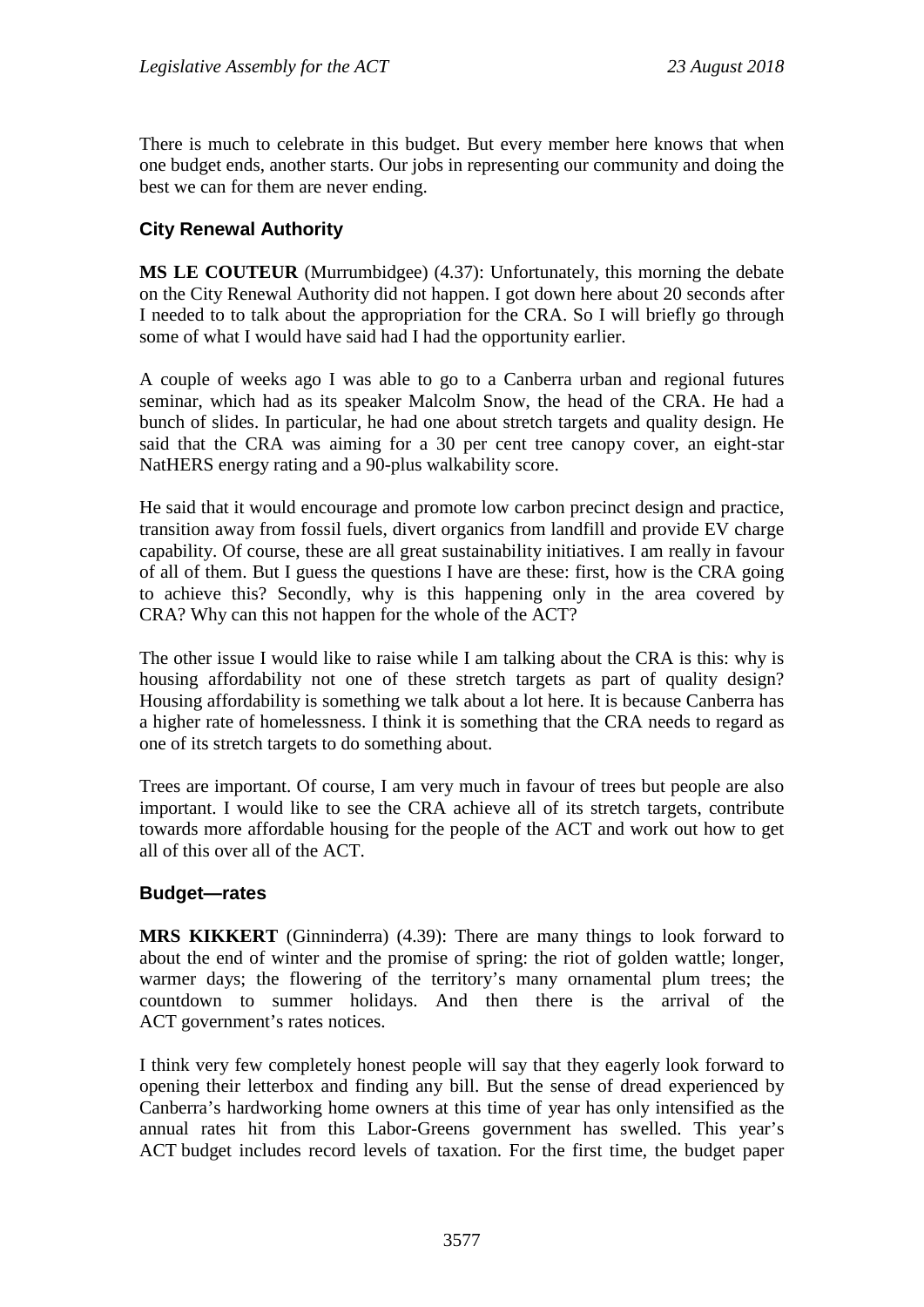shows total ACT government revenue reaching more than \$7 billion. Much of this comes from the payment of rates, which causes more and more pain with each passing year of this government's so-called tax reform.

Over the past seven years, the average rates bill increase in my electorate of Ginninderra has reached 106 per cent. Some suburbs have been especially hard hit. Unit owners in Belconnen, for example, have seen their average rates bills soar 147 per cent. The data is clear: rates in 17 of the 20 suburbs across my electorate have doubled since 2011-12.

This does not, of course, mean that the residents of Ginninderra are opposed to taxation. I think we all understand that government services require funding. And the good people of Canberra who speak to me assure me that they are happy to pay their fair share of taxes, including rates. No; the problem comes when tax bills go up and up and up with no notable improvement in government services. In fact, in many cases the provision of basic services has not only not kept pace with the growth in tax revenue, it has not even kept pace with the growth in population.

We have a public hospital that tells a terrified mother in labour that there is no bed for her but that she is welcome to wait in the tearoom along with everyone else. We also have front-line crisis service providers that are unreachable at certain times of the day and others that are forced to turn away clients who have nowhere else to go.

As noted succinctly by former Labor Chief Minister John Stanhope in last week's *CityNews*, despite the fact that the ACT government has become adept at taking more and more money from the pockets of Canberra's families, this year's budget includes "a cut of 0.6 per cent (compounding) for Social Protection, and effective cuts to Housing and Community Services and to Health in relation to both of which the agreed growth in funding is less than inflation". In the simplest terms, what this means is that ordinary Canberrans are paying more for less. This is the governmental equivalent of working harder for less pay.

I know my neighbours and many of the good people across my electorate. They are honest, decent, hardworking people who love their families, contribute to their communities and expect this government to give them, and all other Canberrans, a fair go. I feel justifiably indignant that in the next few days these people will be opening rates notices that will leave many of them wondering how to make ends meet and confused about how a government that takes so much can do so little with it.

# **Garran Primary School—science fair**

**MS CODY** (Murrumbidgee) (4.43): Last week I had the absolute honour and privilege of opening the Garran science fair at Garran Primary School. I was lucky enough to meet with many of the children who had put in their science projects. It is a fair that has been operating for many years at Garran Primary School. It continues to give the children an opportunity to grow and work particularly amongst the STEM subjects within the school.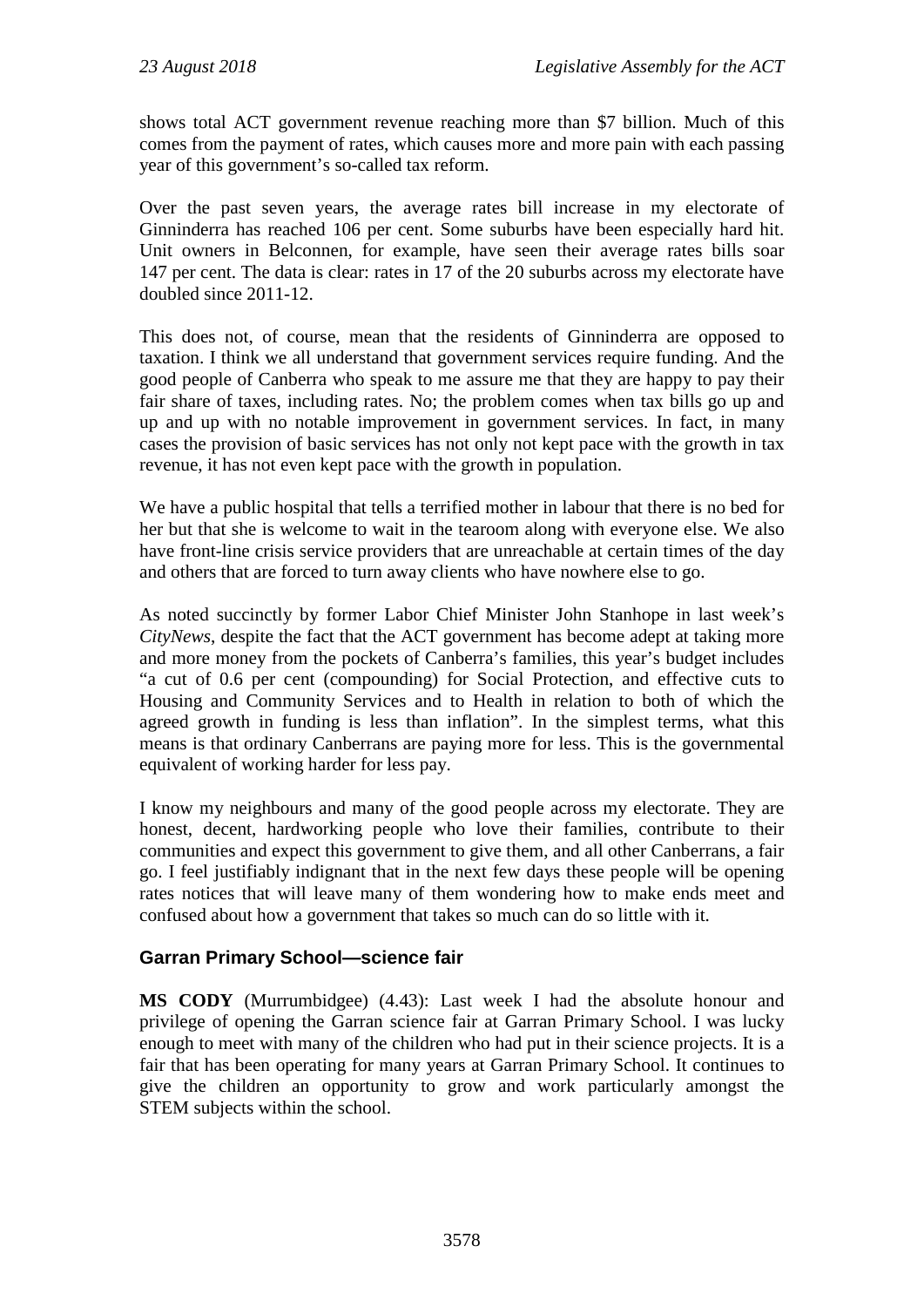Garran Primary School has a long history of running this science fair, and it was an absolute privilege to see some of the projects. I had an opportunity to look at a solar powered oven that a lovely young boy had made in year 2. He had baked s'mores for him and his sister. His sister's project was also of high standard.

For me, there were many highlights at the fair. There was a young year 6 woman who had done amazing work by providing a working heart. She had put in the oxygenated blood and the deoxygenated blood. She sat and gave me a presentation about how the heart works and what it does for the circulatory system. She got every name of every artery and all of the valves. She even described why we get the ba-doomp sound. She told me which part made which noise.

It was quite astounding to see the work that these students put into their projects and their science fair. Of course, it would not be possible without the government's investment in STEM education.

In the 2018-19 budget that was passed today, the government announced that \$5.19 million will be allocated over four years to establish the academy of future skills, which will assist children like those at Garran Primary School who have a passion and a flare for science, technology, engineering and maths. I look forward to next year's Garran science festival and to hearing the winner of the people's choice award for the projects that they worked so hard on.

# **Budget—Brindabella electorate**

**MR GENTLEMAN** (Brindabella—Minister for Police and Emergency Services, Minister for the Environment and Heritage, Minister for Planning and Land Management and Minister for Urban Renewal) (4.45): I am pleased to be part of a government that has delivered a fair and balanced budget for the ACT. The budget ensures that all Canberrans have continued access to services that provide support for our growing city.

My electorate of Brindabella will benefit directly from these services, including upgrades to the Tuggeranong town centre and emergency service facilities. These initiatives are part of the government's commitment to grow services for our growing city.

The abolition of stamp duty for first homebuyers is a key to helping first homebuyers establish themselves and their families in our city and helping grow the ACT into the future.

The suburbs of Tuggeranong will benefit from \$10 million in funding for tidier suburbs, including mowing, weeding and cleaning up of waterways. Funding for improving school facilities will help to support Tuggeranong as part of the \$3.2 million budgeted for ongoing support of local libraries and a key community hub and education facility.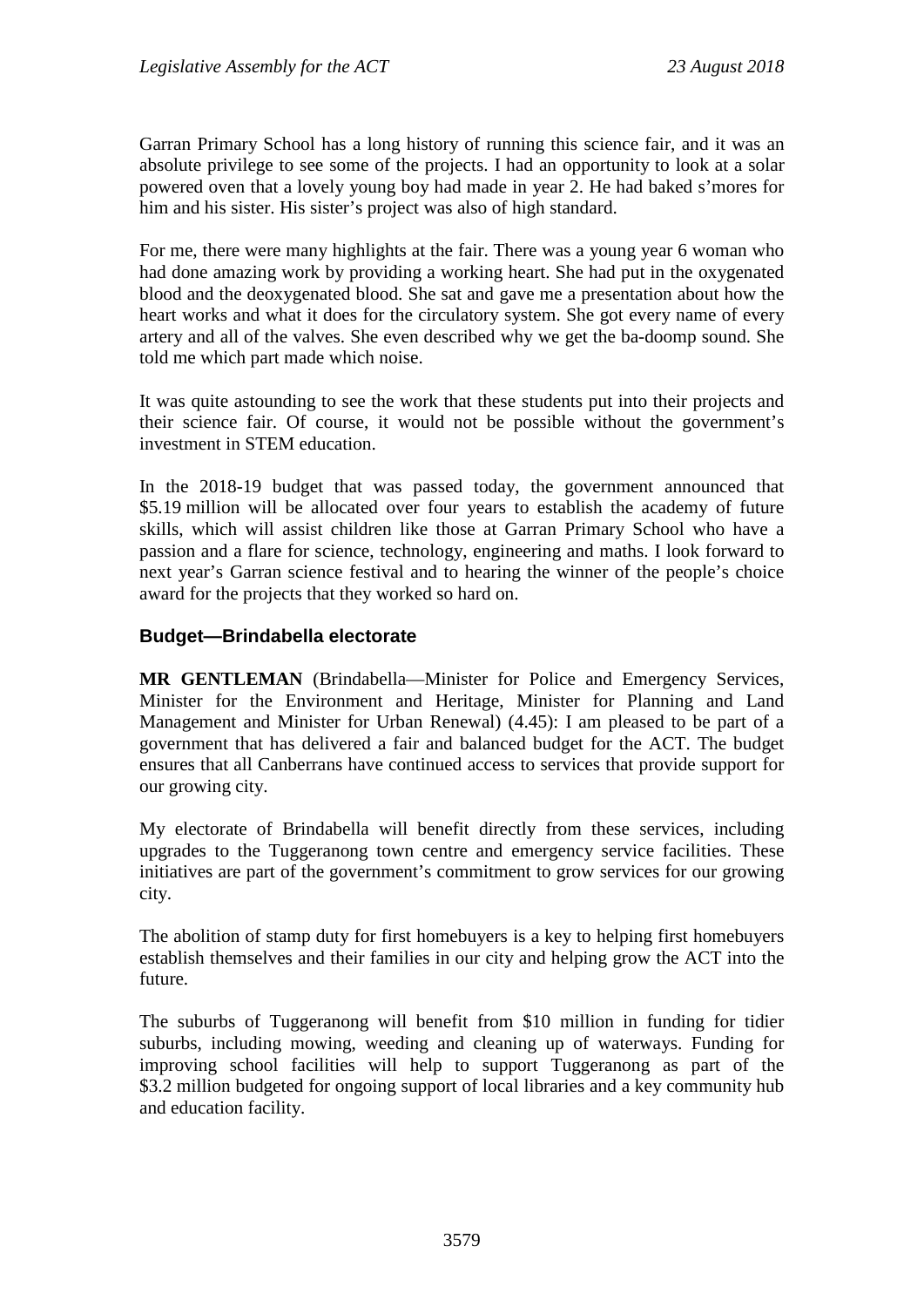The budget includes \$2 million in funding to upgrade the Tuggeranong police station and recently upgraded SES facilities at Calwell. Five new ambulances will continue to provide the highest quality of emergency services to the ACT and ensure that the Tuggeranong community is a safe community. Our emergency services personnel and volunteers do an excellent job in protecting Tuggeranong and the wider Canberra community. I am proud to be part of a government committed to supporting them.

Upgrades for the Tuggeranong town centre are in the budget, with \$4 million allocated to: improving cycling and pedestrian connections from Anketell Street to Lake Tuggeranong via the town square; converting the paved area from Tuggeranong Arts Centre into grass, with the aim of continuing to grow this important community facility; and providing new path connections to link the Lakeside Leisure Centre with the Lake Tuggeranong shared path.

There are also upgrades to key roads, including a completed upgrade to Ashley Drive, which over 20,000 cars use every day. This \$24 million upgrade will be further supported by a commitment in this budget to match up to \$100 million in the federal government funding for upgrades to the Monaro Highway.

Through a joint program with the federal government, we are investing over \$80 million in the healthy waterways project. This project will help ensure the health of Lake Tuggeranong. The development of the upper Stranger Pond rain garden is another component of the healthy waterways project that will provide benefits to the Tuggeranong community. Once completed, this project will be the biggest of its kind in the Southern Hemisphere.

The budget delivered by the ACT government provides excellent support for a growing community in the ACT. These benefits will have a direct positive influence on the lives of people in Tuggeranong. Improved access to services such as local libraries, upgrades to the Tuggeranong town centre, stamp duty concessions for first homebuyers, improved emergency services and upgrades to key roads will all contribute to growing the community of Tuggeranong and the city.

Madam Speaker, I want to congratulate you on the work that you have done in supporting Tuggeranong. It is in stark contrast to Ms Lawder, who this morning voted against all of this expenditure for Tuggeranong: for health and hospitals, for schools, for expenditure in police, for expenditure in ambulance paramedics and all of those measures that I have talked about. Just now she opposed \$10 million in funding for tidier suburbs for Tuggeranong. She was opposed to \$2 million in funding for the upgrade to the Tuggeranong police station. She was opposed to improving the cycling and pedestrian connection from Anketell Street to Lake Tuggeranong. And she was opposed to the government's commitment to upgrading the Monaro Highway. She voted against it, Madam Speaker.

My message to the people of Tuggeranong is that the Canberra Liberals do not support investment in Tuggeranong. It is now on the record.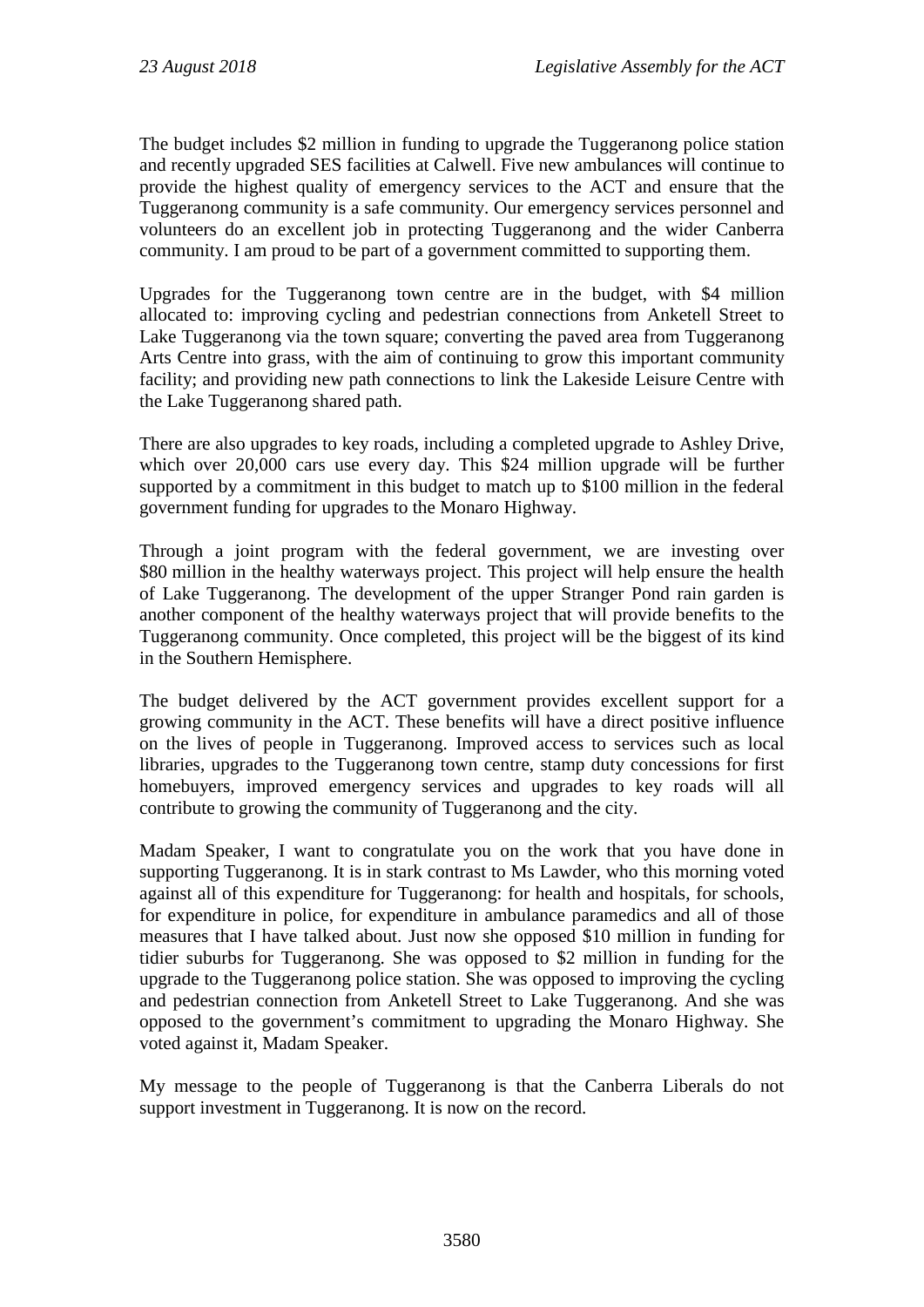**MADAM SPEAKER**: Before I go to the final question, I will finalise a bit of housekeeping from this morning. As I understand it, when Ms Lee was in the chair there was a question on a point of order from Mr Wall. I have had a look at that and I would have said that there was no point of order. Ms Cheyne was debating an admin report. Clearly people have differing opinions within this chamber, and it was simply that. No point of order would have been raised if I had been sitting in the chair.

Question resolved in the affirmative.

# **The Assembly adjourned at 4.50 pm until Tuesday, 18 September, at 10 am.**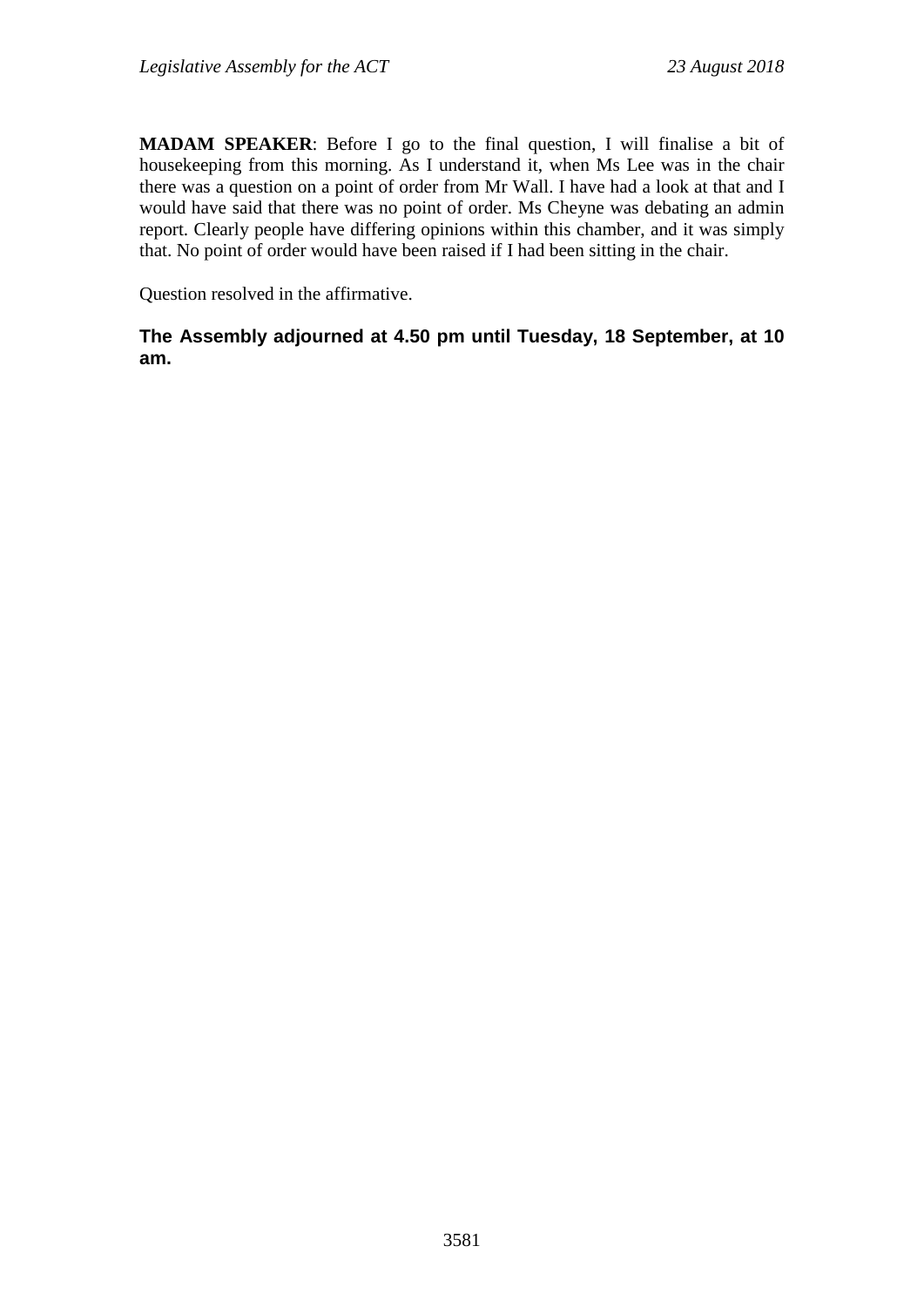# **Schedules of amendments**

# **Schedule 1**

# **Veterinary Practice Bill 2018**

Amendments moved by the Minister for Transport and City Services

**1 Clause 10 (3) (a) and (b) Page 6, line 23** *omit*

**2**

**Clause 96 (2) Page 65, line 19—**

*omit clause 96 (2), substitute*

(2) The Minister must also seek advice, and nominations, from declared professional bodies and any other entities the Minister considers suitable to give advice, and make nominations, in relation to the board.

#### **Examples—entities suitable to give advice**

- academic institutions
- industry representatives

**3**

**Proposed new clause 108 (2) Page 72, line 21—**

*insert*

- (2) The board must not delegate the board's decision-making power under any of the following:
	- (a) section 60 (Board may dismiss certain complaints);
	- (b) section 61 (Decision on completion of investigation);
	- (c) section 62 (Indication that offence committed);
	- (d) section 65 (Application to ACAT for occupational discipline).

**4**

# **Proposed new clause 142A**

**Page 95, line 7—**

*insert*

# **142A Declared professional bodies**

- (1) The Minister may declare an entity to be a professional body for—
	- (a) section 96 (2) (Consultation about appointment to board); and
	- (b) section 146 (1A) (Regulation-making power).
- (2) A declaration is a disallowable instrument.
	- *Note* A disallowable instrument must be notified, and presented to the Legislative Assembly, under the Legislation Act.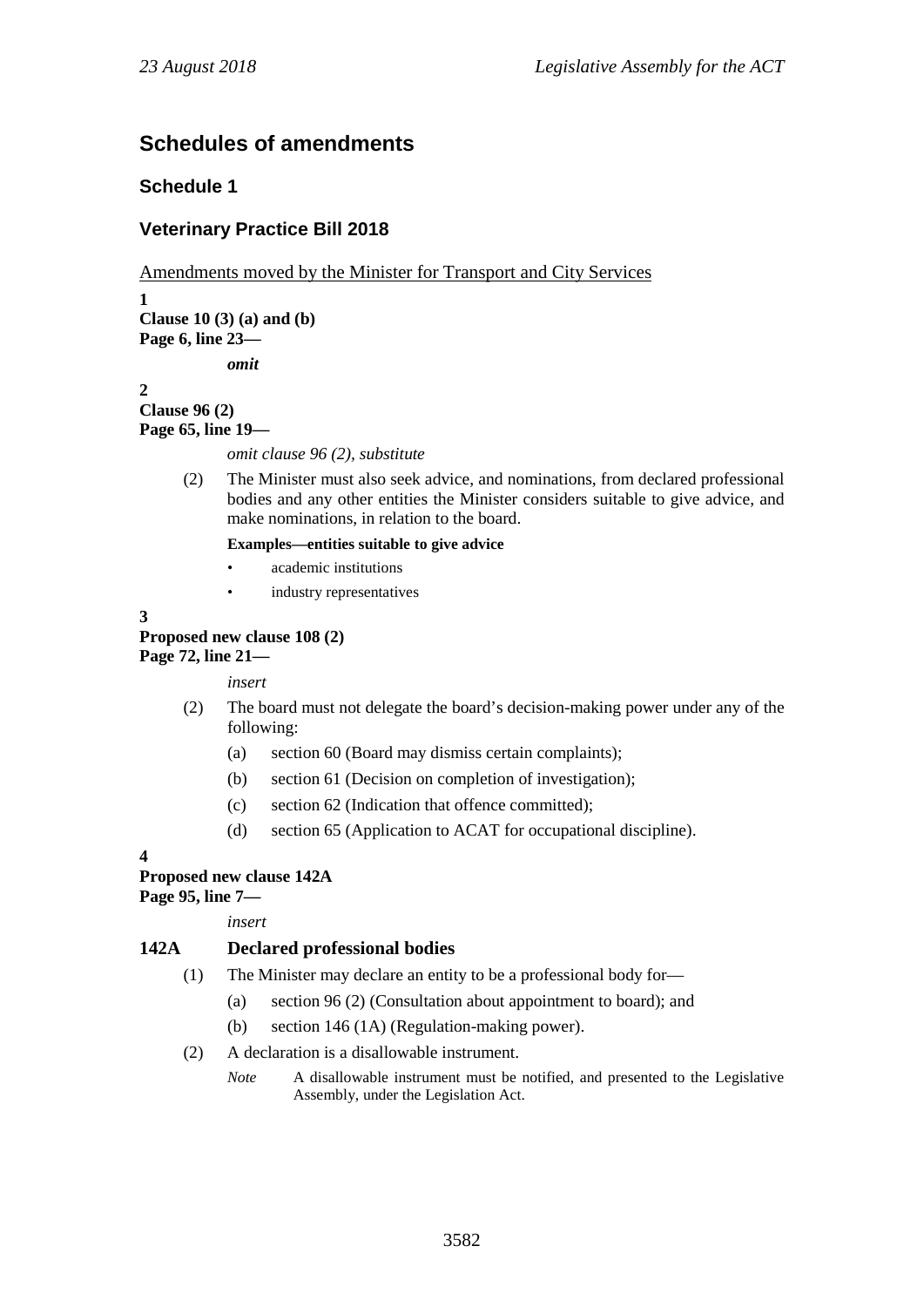#### **5**

### **Proposed new clause 146 (1A) Page 96, line 8—**

*insert*

(1A) The Executive must consult with declared professional bodies before making a regulation under this Act.

**6**

**Clause 146 (3) Page 96, line 12—**

*omit*

**7 Proposed new clause 146A Page 97, line 8—**

*insert*

#### **146AReview of Act**

- (1) The Minister must review the operation of this Act as soon as practicable after the end of its 5th year of operation.
- (2) The Minister must present a report of the review to the Legislative Assembly within 6 months after the day the review is started.
- (3) This section expires 6 years after the day it commences.

**8**

#### **Dictionary, proposed new definition of** *declared professional body* **Page 126, line 18—**

*insert*

*declared professional body* means an entity declared by the Minister under section 142A.

# **Schedule 2**

# **Veterinary Practice Bill 2018**

Amendment moved by Mrs Dunne

**1 Proposed new clause 93 (4) Page 64, line 22—**

*insert*

(4) The members mentioned in subsection (1) (c) and (d) must live in the ACT.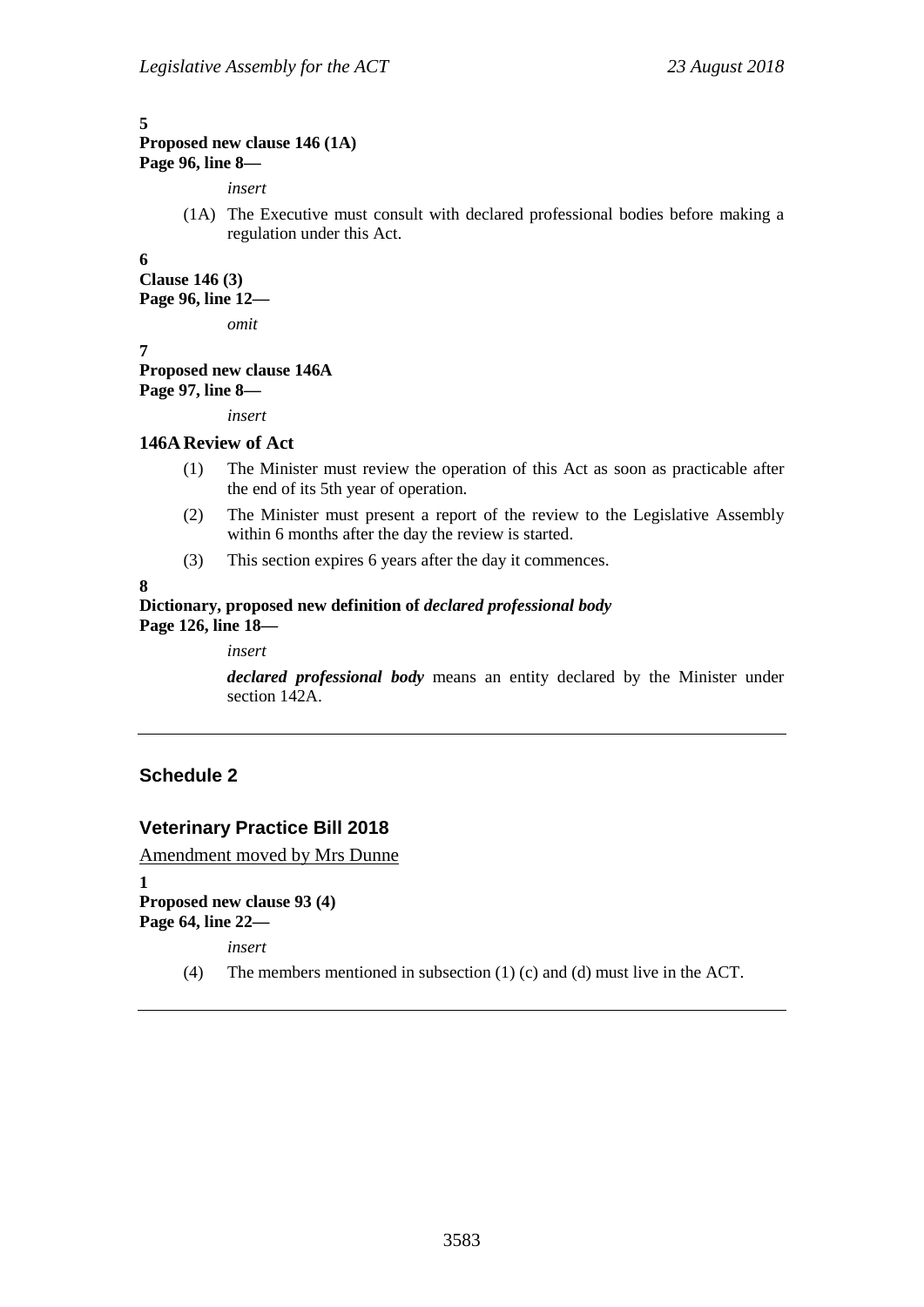# **Answers to questions**

#### **Government—notifiable invoices (Question No 1565)**

**Mrs Dunne** asked the Minister for Health and Wellbeing, upon notice, on 3 August 2018:

- (1) In relation to the Register of Notifiable Invoices, why are four payments made in May 2018 to Abbott Australasia Pty Ltd, totalling \$391 196.92, described as "Other Creditors" and not allocated to a more specific account classification.
- (2) What was the purpose for each payment referred to in part (1).

**Ms Fitzharris**: The answer to the member's question is as follows:

- (1) The payments were incorrectly described as "other creditors", and should have been described as "pharmaceuticals".
- (2) The purpose for each payment referred to in part 1 are payments for laboratory consumables for ACT Health.

#### **Answers to questions on notice—costs (Question No 1570)**

**Mrs Dunne** asked the Chief Minister, upon notice, on 3 August 2018:

- (1) How much did it cost to develop the standard question on notice costing tool used across directorates.
- (2) Was the costing tool developed (a) within the ACT Government or (b) by consultants.
- (3) If consultants were involved in the development, was it developed as (a) part of a wider contract or (b) a standalone contract.
- (4) If consultants were used, (a) how much did it cost to hire the consultants and (b) what is the contract number.
- (5) Do all directorates and government agencies use the costing tool; if not, (a) which directorates and agencies do not use the costing tool and (b) why are they excused.
- (6) Are there any circumstances in which a question on notice would not be costed.
- (7) What measures are in place to ensure consistency in use of the costing tool across directorates and agencies.
- (8) How is the question costed if it is addressed to more than one minister and/or directorate or agency.
- (9) Have training courses been held into use of the costing application; if so, (a) how many have been held, (b) how many staff attended each one and (c) what was the total cost.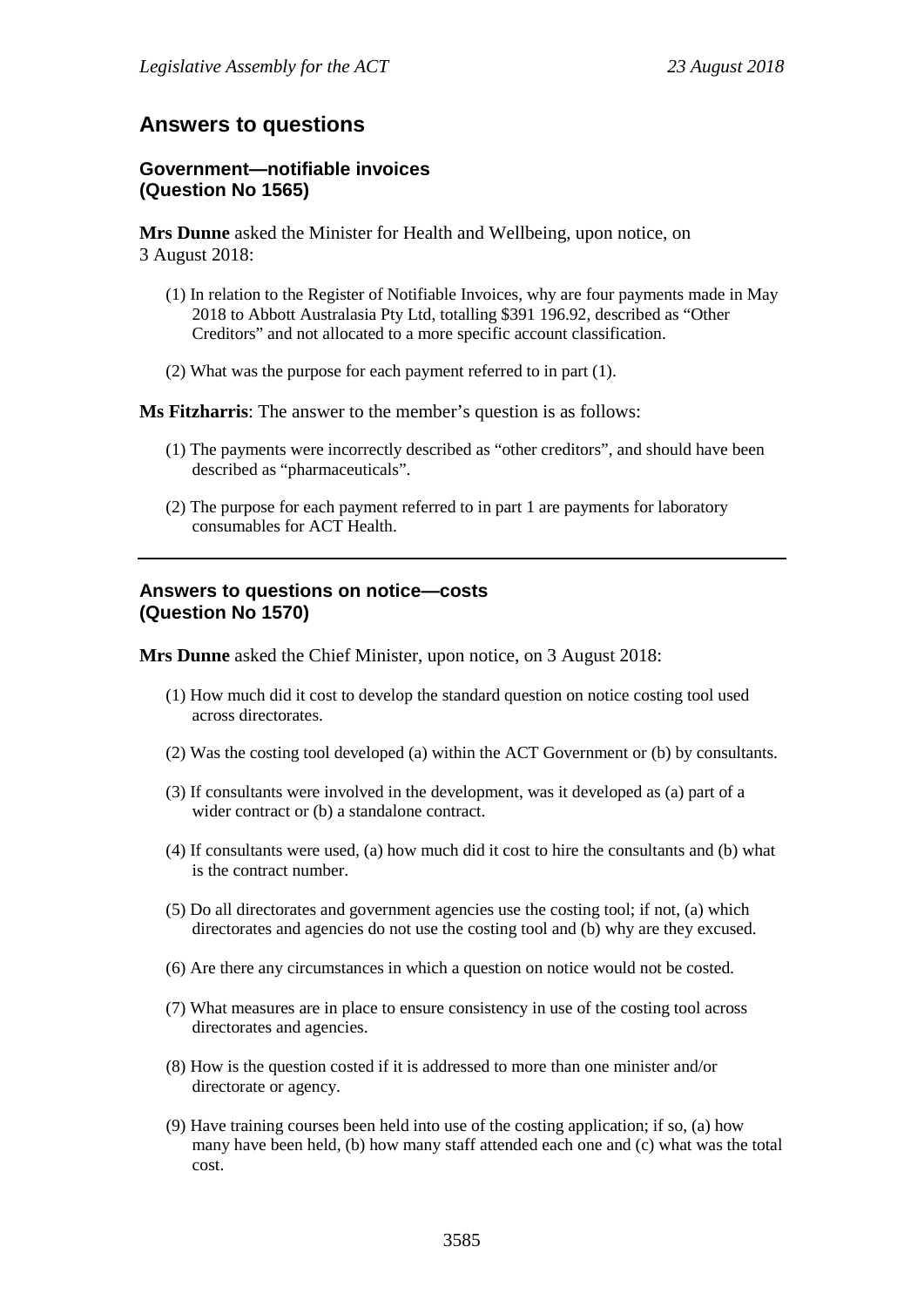- (10) Are "refresher" courses planned.
- (11) Will training on the costing application become part of any induction programs for new staff.

**Mr Barr**: The answer to the member's question is as follows:

- (1) Development of the costing tool was not separately costed.
- (2) The costing tool was within the ACT Government.
- (3) Consultants were not involved in the development of the tool.
- (4) Consultants were not involved in the development of the tool.
- (5) All Directorates use the costing tool.
- (6) Where a question on notice is not answered, for example where it is considered doing so would require an unreasonable diversion of resources, a costing would not be prepared.
- (7) Guidelines regarding costing of questions on notice have been circulated to directorates and are publically available on the CMTEDD website. Specific guidance on how to use the costing tool is included in the tool itself.
- (8) Generally, a directorate preparing a response for multiple Ministers would calculate the cost of preparing the response, which would be averaged across each applicable question on notice. Where a response requires input from multiple directorates, each directorate would cost their component of the response for incorporation into the final costing.
- (9) No.
- (10) No.
- (11) No.

# **University of Canberra Public Hospital—infrastructure (Question No 1573)**

**Mrs Dunne** asked the Minister for Mental Health, upon notice, on 3 August 2018:

- (1) Have the mental health facilities at the University of Canberra Public Hospital been reviewed for ligature points; if so, what was the outcome; if not, why not.
- (2) Have any ligature points been found; if so, have they been removed.
- (3) If any ligature points have not been removed, why not.
- (4) How many full-time psychiatrist positions have been created for the University of Canberra Public Hospital.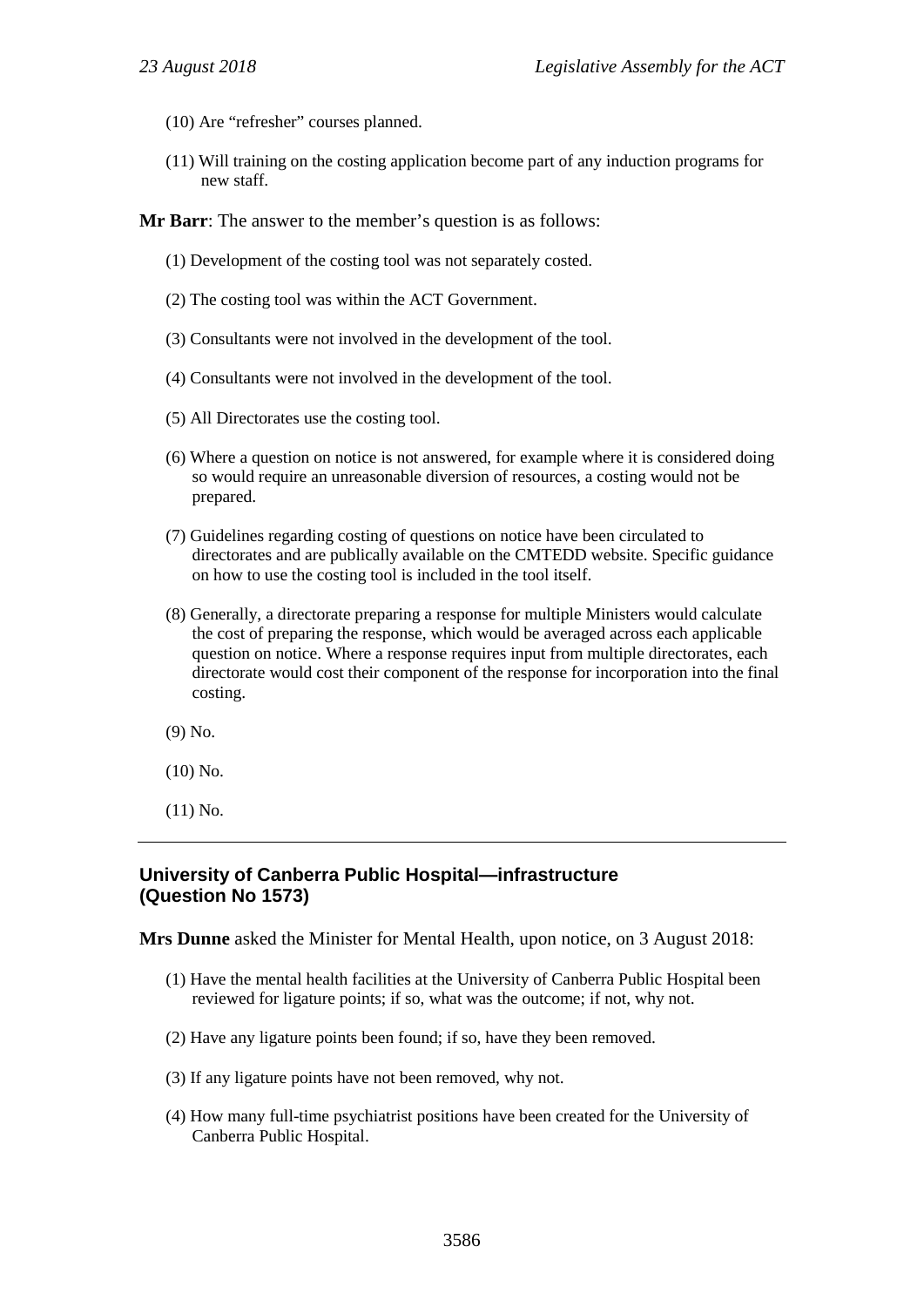- (5) How many of those positions referred to in part (4) are filled as at the date of the answer given to this question.
- (6) How many full-time mental health nursing positions have been created for the University of Canberra Public Hospital.
- (7) How many of those positions referred to in part (6) are filled as at the date of the answer given to this question.
- (8) How many full-time psychiatrists and mental health nursing staff have been transferred to the University of Canberra Public Hospital from other mental health facilities in the ACT and from which other mental health facilities have they been transferred.
- (9) Have the consequential vacancies at other mental health facilities been filled with new permanent staff; if not, why not.
- (10) How many full-time psychiatrists and mental health nursing staff have been recruited to the University of Canberra Public Hospital other than from other mental health facilities in the ACT.
- (11) How many beds are allocated for mental health patients at the University of Canberra Public Hospital.
- (12) What is the average mental health bed occupancy rate at the University of Canberra Public Hospital up to the date of the answer given to this question.

**Mr Rattenbury**: The answer to the member's question is as follows:

- (1) The mental health units at University of Canberra Public Hospital (UCH) were designed with a focus on ligature point minimisation. Innovations include anti ligature tapware in the ensuites, continuous hinges on the bedroom doors, 15 kilogram weight bearing curtains, towel hooks and wardrobe rails, and weight sensors on top of the doors in the bedrooms.
- (2) Any potential ligature points have been minimised through the design process and the innovations described above.
- (3) As above.
- (4) The two psychiatrists who were previously working at Brian Hennessy Rehabilitation Centre (BHRC) (1.0 FTE) have transferred to UCH. No additional positions have been created.
- (5) All of them.
- (6) The Adult Mental Health Rehabilitation Unit (AMHRU) has 18.81 FTE nursing staff. All these positions transferred from BHRC. The Adult Mental Health Day Service (AMHDS) has 3 FTE nurses. Two of these positions were transferred from the AMHDS located at the Belconnen Community Health Centre and one new position has been created.
- (7) All of them.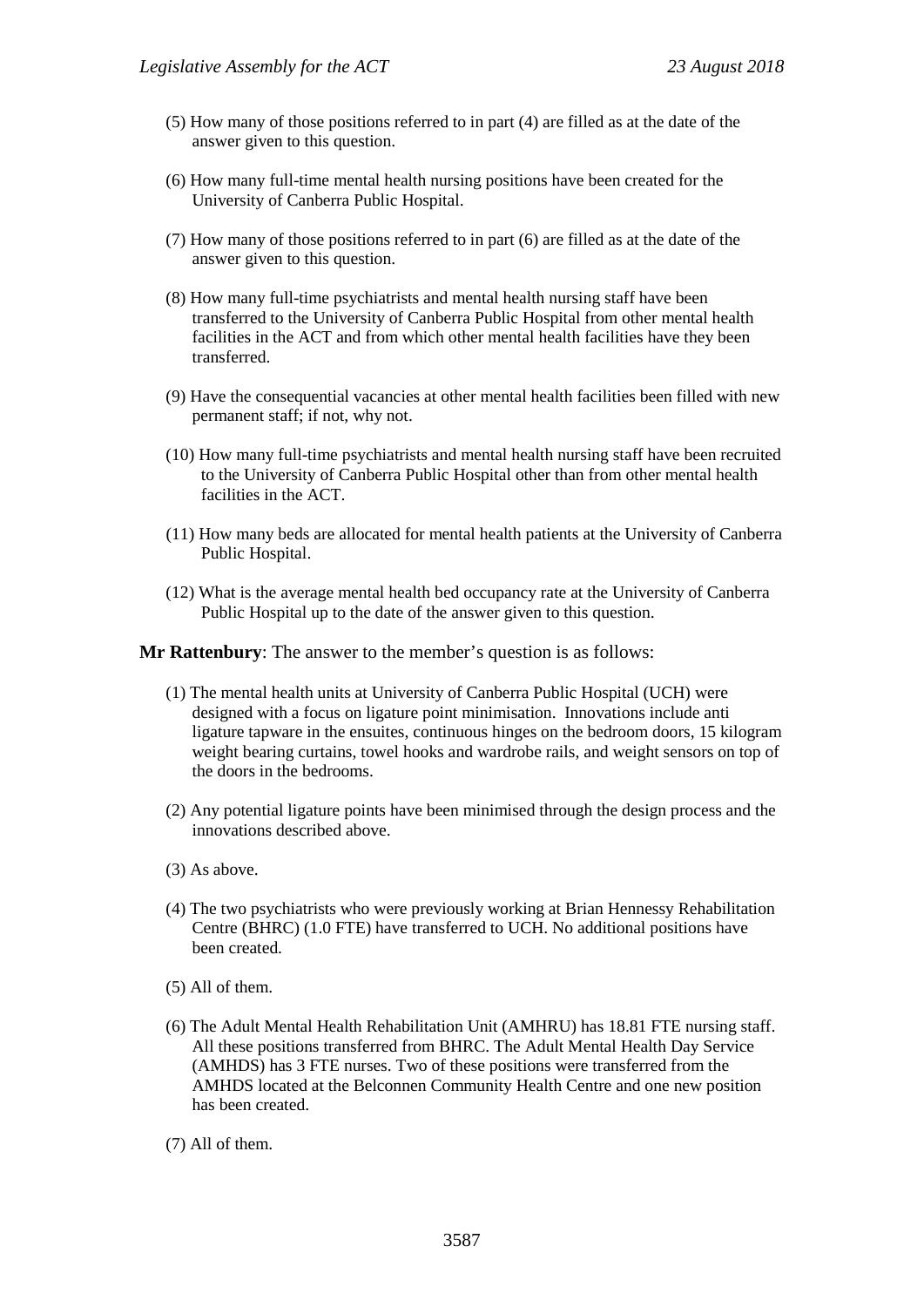- (8) Refer to answers to parts 4 and 6.
- (9) There are no consequential vacancies at other mental health services as a result of these transfers as the services have transferred to UCH along with the staff.
- (10) No psychiatrists were recruited. One nurse was recruited from outside the existing mental health service.
- (11) There are 20 overnight beds in the AMHRU at UCH.
- (12) As of 6 August 2018, there were 14 people admitted, which is 70% occupancy.

#### **Domestic animal services—dogs (Question No 1576)**

**Ms Lawder** asked the Minister for Transport and City Services, upon notice, on 3 August 2018:

- (1) Was the owner of the dog that attacked a police officer on a private property in Rivett on 1 July 2018, identified.
- (2) Was the attacking dog seized or held by Domestic Animal Services (DAS).
- (3) Had the attacking dog come to the attention of, or been reported to DAS previously; if so what action had previously been taken by DAS against the (a) owners and (b) dog.
- (4) What has now happened or is happening to the attacking dog.
- (5) Was the attacking dog; (a) registered, (b) desexed and/or (c) microchipped.
- (6) What action has DAS taken or is intending to take against the owner of the attacking dog.
- (7) When and what advice has been provided to the owners of the dog.

**Ms Fitzharris**: The answer to the member's question is as follows:

- (1) Yes.
- (2) Yes, the dog was seized.
- (3) Yes. (a) and (b) This incident is currently being investigated by TCCS and ACT Policing and it is not appropriate that I address this question at this time.
- (4) The dog remains in the care of DAS while an investigation is conducted.
- (5) (a) No (b) Yes (c) Yes.
- (6) This incident is currently being investigated and further action will be taken pending the outcomes of the investigation.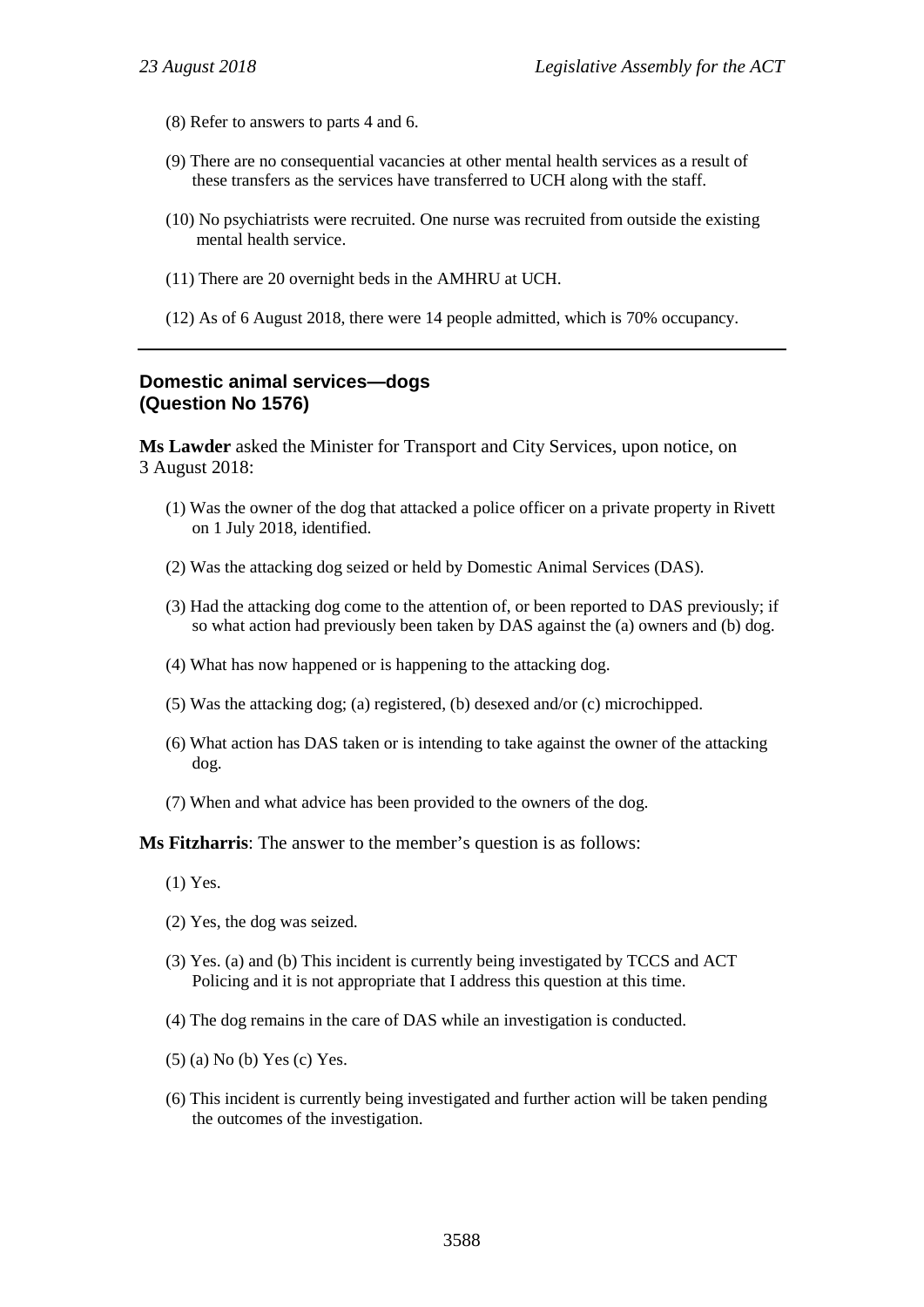(7) The owner of the dog was advised that an investigation was underway at the time of the seizure of the dog. Further communication with the owner is taking place as part of the investigation.

#### **Domestic animal services—dogs (Question No 1578)**

**Ms Lawder** asked the Minister for Transport and City Services, upon notice, on 3 August 2018:

- (1) Was the owner of the attacking dog identified in relation to an attack on 18 June 2018 on another dog who was injured and subsequently put down.
- (2) Was the attacking dog seized or held by Domestic Animal Services (DAS).
- (3) Had the attacking dog come to the attention of, or been reported to DAS previously; if so what action had previously been taken by DAS against the (a) owners and (b) dog.
- (4) What has now happened or is happening to the attacking dog.
- (5) Was the attacking dog (a) registered, (b) desexed and/or (c) microchipped.
- (6) What action has DAS taken or is intending to take against the owner of the attacking dog.
- (7) When and what advice has been provided to the owners of the dog who was attacked.

**Ms Fitzharris**: The answer to the member's question is as follows:

- (1) Yes.
- (2) Yes, the dog was seized.
- (3) No.
- (4) The dog remains in the care of DAS while an investigation is conducted.
- (5) (a) Yes (b) No (c) Yes
- (6) This incident is currently being investigated and further action will be taken pending the outcomes of the investigation.
- (7) Investigators initially contacted all parties involved in this case and advised them of the investigation process. Investigators have continued to update those involved, including the owners of the dog that was attacked, with the most recent contact being 3 August 2018.

#### **Domestic animal services—dogs (Question No 1581)**

**Ms Lawder** asked the Minister for Transport and City Services, upon notice, on 3 August 2018: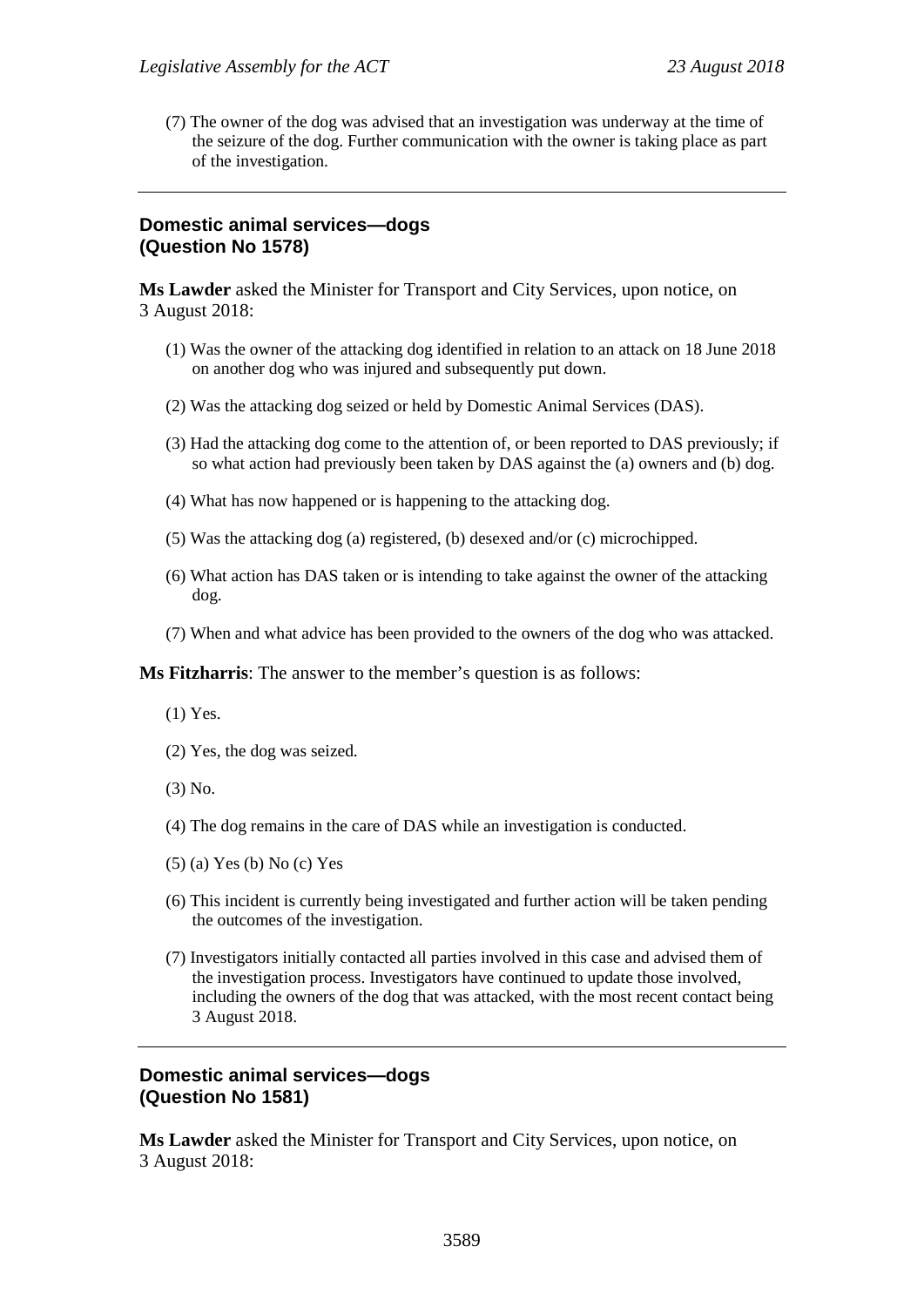- (1) Can the Minister confirm that Domestic Animal Services (DAS) will not take action in relation to a nuisance dog under the *Domestic Animal Act 2000* (the Act) unless and until a ranger directly sees or hears the dog barking or being a nuisance.
- (2) What is the test used by DAS for "excessive disturbance" under the Act.
- (3) What evidence does DAS usually require before it will issue a nuisance notice under section 112 of the Act to require the owners of a dog to take action to reduce the noise made by their dog.
- (4) What is the test for the Registrar to have reasonable grounds to believe that the dog in question is causing animal nuisance or excessive disturbance to one or more persons.
- (5) Has DAS adopted a multiple household or consensus threshold test for taking action under the Act in relation to noise related animal nuisance; if so, does this defeat the purpose and operation of the Act which provides animal nuisance occurs when an animal causes, solely or in part, excessive disturbance to a person (i.e., one) and is intended to provide a remedy for that person.
- (6) To what extent are resourcing and budget issues and the many competing roles and demands on DAS staff a consideration in a decision whether or not to investigate an animal nuisance complaint or issue a nuisance order or obtain the evidence required to issue such an order.

**Ms Fitzharris**: The answer to the member's question is as follows:

- (1) No. A ranger does not have to see or hear the barking or nuisance but needs to gather sufficient evidence to substantiate a complaint before enforcement action can be taken.
- (2) Consistent with the requirements of the *Domestic Animals Act 2000*, rangers must consider the number of people affected, be satisfied that the nuisance is frequent and persistent and that it presents an impost on the quiet enjoyment of the neighbourhood.
- (3) Consistent with the requirements of the *Domestic Animals Act 2000*, rangers must believe a nuisance exists and consider the number of people affected, be satisfied that the nuisance is frequent and persistent and that it presents an impost on the quiet enjoyment of the neighbourhood. Rangers must also any consider reasonable precautions that a person whose animal is causing the nuisance has or has not taken to avoid or minimise the nuisance and any reasonable precautions that a person adversely affected by the nuisance has or has not taken to avoid or minimise the effects of the nuisance.
- (4) For the Registrar to establish a reasonable belief, the Registrar reviews the investigative evidence including noise monitoring diaries gathered from the complainant, corroborative evidence from neighbouring residents and the frequency and persistence of the alleged nuisance.
- (5) No.
- (6) As per the Licensing and Compliance Accountability Commitment, DAS applies a risk-based compliance approach to ensure that its resources are targeted to prioritise the most significant risks of harm, unsafe practices or misconduct, thereby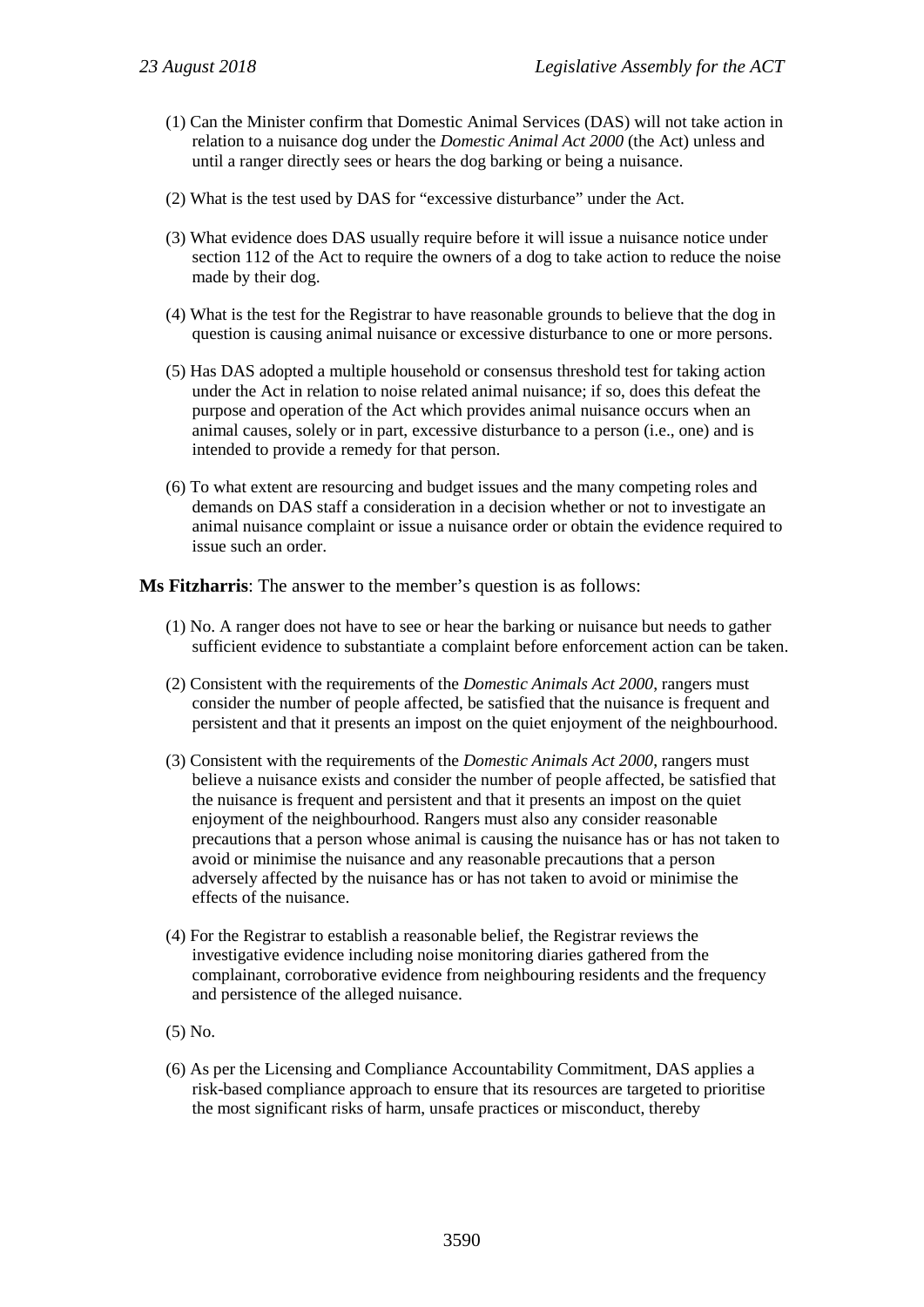strengthening its capacity to take action where the community, animals and/or the environment are most at risk.

### **Domestic animal services—dogs (Question No 1582)**

**Ms Lawder** asked the Minister for Transport and City Services, upon notice, on 3 August 2018:

- (1) To what extent is the Animal Welfare and Management Strategy 2017-2022 and the Government policies of promoting and incentivising responsible pet ownership a consideration in a decision whether or not to issue a nuisance order or obtain the evidence required to issue such an order.
- (2) What criteria does Domestic Animal Services (DAS) use for deciding to cease an investigation of a complaint.
- (3) Does DAS provide a complainant with opportunity to comment before any decision is made to end the investigation into their complaint and is there a procedural fairness requirement.
- (4) To what extent does DAS take into account that many complainants will lack any remedy to resolve animal nuisance complaints themselves if the dog owners refuse to act responsibly, particularly after being advised by DAS that DAS has decided not to act on the complaint.
- (5) Can the Minister confirm that a complainant has no right to seek a review of a decision by DAS to refuse to investigate a complaint or issue an animal nuisance order.
- (6) Has the Minister issued any guidelines under section 114C of the *Domestic Animals Act 2000* about animal nuisance and the Registrar's functions in relation to animal nuisance, if so, can these be provided.
- (7) What consideration has been given to reform of the animal nuisance provisions of the *Domestic Animals Act 2000*.

**Ms Fitzharris**: The answer to the member's question is as follows:

- (1) Responsible pet ownership is a key underlying consideration in how DAS exercises its compliance functions.
- (2) An investigation into a complaint may be ceased where all reasonable enquiries have been undertaken and a complaint cannot be established (corroborated or proven) or where it is not in the public's best interest to pursue a matter.
- (3) In accordance with procedural fairness principles, DAS notifies each complainant of the outcome of its investigation prior to a matter being closed and explains the rationale for the decision. DAS will reopen an investigation if new evidence becomes available.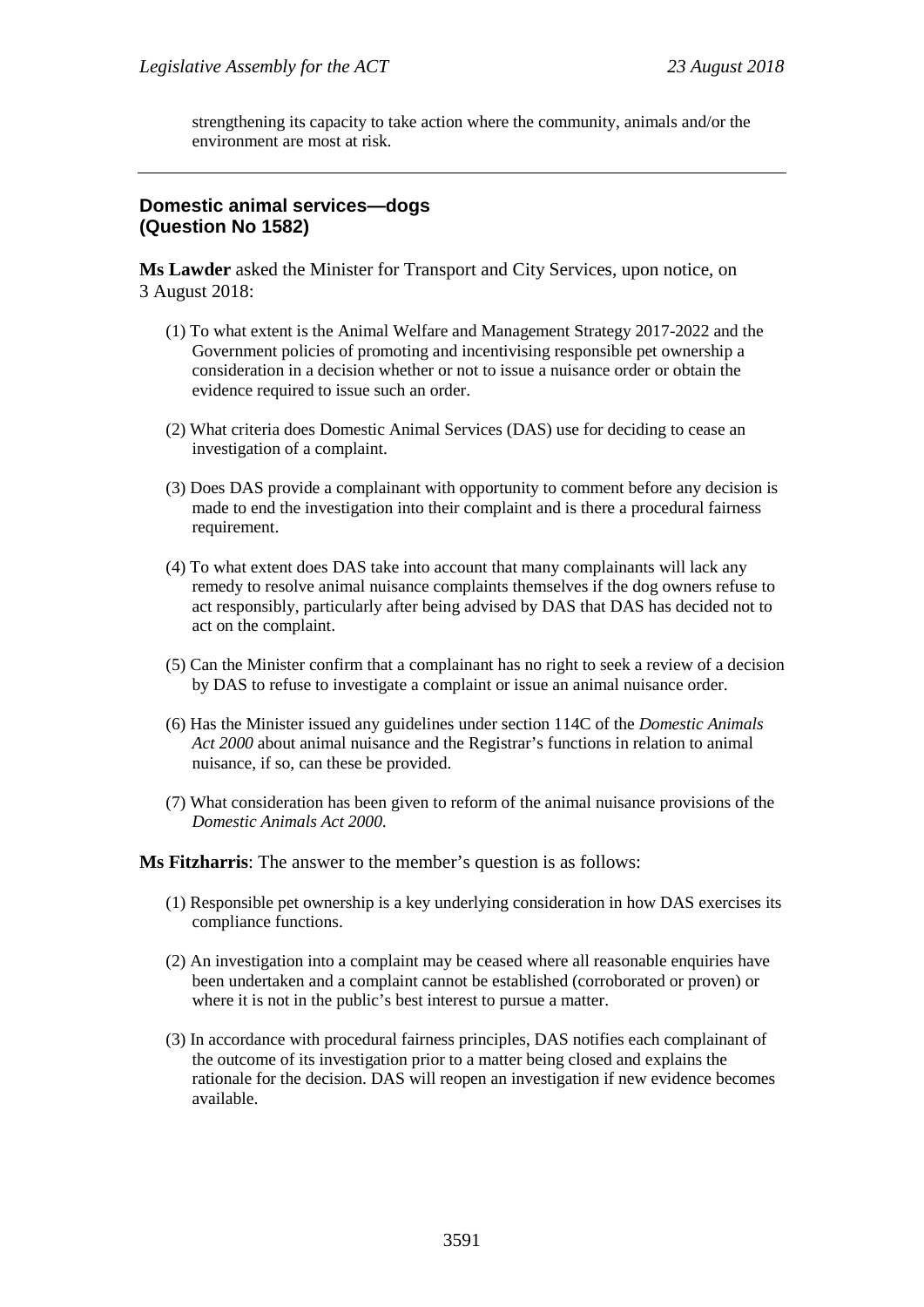- (4) DAS recognises that nuisance matters can be a source of frustration for complainants, however DAS is only able to exercise powers provided for within the *Domestic Animals Act 2000* and is required to obtain sufficient evidence before taking regulatory action.
- (5) There is no current legislative process for a complainant to seek a review of a decision by DAS to refuse to investigate a complaint or issue an animal nuisance order. However, where a complaint relates to a regulatory decision, or a person is dissatisfied with the response, in accordance with the Licensing and Compliance Accountability Commitment, complainants may request an internal review of the decision.
- (6) No.
- (7) Reforms were made to Part 6 (Animal Nuisance) of the *Domestic Animals Act 2000* in 2017 with the introduction of the *Domestic Animals (Dangerous Dogs) Legislation Amendment Act 2017*.

# **Domestic animal services—dogs (Question No 1583)**

**Ms Lawder** asked the Minister for Transport and City Services, upon notice, on 3 August 2018:

- (1) How many complaint calls to Domestic Animal Services (DAS) for (a) 2013-2014, (b) 2014-2015, (c) 2015-2016, (d) 2016-2017 and (e) 2017-2018 by (i) all types, (ii) attacking, (iii) roaming, (iv) harassing, (v) nuisance and (vi) barking.
- (2) How many animal nuisance complaints were lodged with DAS in (a) 2013-2014, (b) 2014-2015, (c) 2015-2016, (d) 2016-2017 and (e) 2017-2018.
- (3) How many animal nuisance complaints were rejected by DAS as frivolous or vexatious in (a) 2013-2014, (b) 2014-2015, (c) 2015-2016, (d) 2016-2017 and (e) 2017-2018.
- (4) How many animal nuisance complaints were accepted by DAS for investigation in (a) 2013-2014, (b) 2014-2015, (c) 2015-2016, (d) 2016-2017 and (e) 2017-2018.
- (5) How many animal nuisance investigations are on foot now and on average per month in (a) 2013-2014, (b) 2014-2015, (c) 2015-2016, (d) 2016-2017 and (e) 2017-2018.
- (6) What was the average time to complete an animal nuisance investigation in (a) 2013-2014, (b) 2014-2015, (c) 2015-2016, (d) 2016-2017 and (e) 2017-2018 and what was the (i) longest and (ii) shortest.
- (7) How many animal nuisance investigations were completed without issue of an animal nuisance order in (a) 2013-2014, (b) 2014-2015, (c) 2015-2016, (d) 2016-2017 and (e) 2017-2018.
- (8) How many animal nuisance investigations were completed with issue of an animal nuisance order in (a) 2013-2014, (b) 2014-2015, (c) 2015-2016, (d) 2016-2017 and (e) 2017-2018.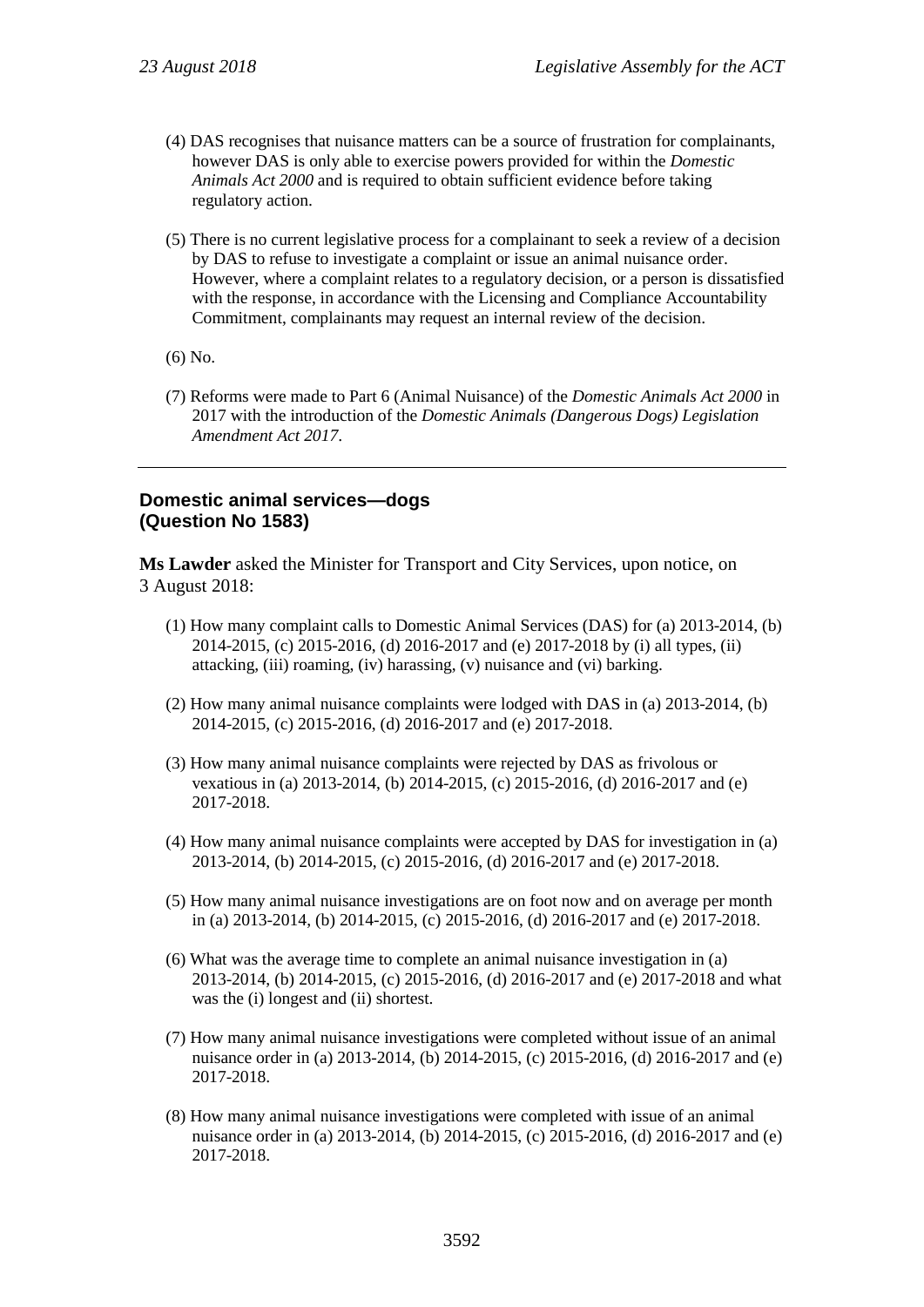**Ms Fitzharris**: The answer to the member's question is as follows:

 $(1 - 8)$  I have been advised by my Directorate that the information sought is not in an easily retrievable form, and that to collect and assemble the information sought solely for the purpose of answering the question would require a considerable diversion of resources. In this instance, I do not believe that it would be appropriate to divert resources from other priority activities for the purposes of answering the Member's question. However, I offer the member a verbal briefing to discuss their questions.

#### **Domestic animal services—veterinary services (Question No 1584)**

**Ms Lawder** asked the Minister for Transport and City Services, upon notice, on 3 August 2018:

- (1) How does Domestic Animal Services (DAS) provide veterinary services for animals held by DAS.
- (2) Does DAS (a) employ veterinary services on a full time, part time or on a contract basis and (b) what are the details of those arrangements.
- (3) How does DAS provide veterinary services for animals in its care outside regular working hours.
- (4) Which unit of Transport Canberra and City Services is the Senior Ranger Education and Victim Support located in.

**Ms Fitzharris**: The answer to the member's question is as follows:

- (1) DAS has a contracted Veterinary Surgeon who attends the facility on a weekly basis to inspect and treat impounded animals. Any animal needing veterinary attention or care outside these hours is taken to the Inner South Veterinary Practice or after hours to the Animal Referral Hospital for treatment.
- (2) As above.
- (3) As above.
- (4) The Licensing and Compliance unit within the City Presentation branch of the City Services Division.

#### **ACTION bus service—free services (Question No 1587)**

**Ms Lee** asked the Minister for Transport and City Services, upon notice, on 3 August 2018:

(1) What has been the scheduled frequency of services of the Free City Loop Bus in (a) 2016, (b) 2017 and (c) 2018.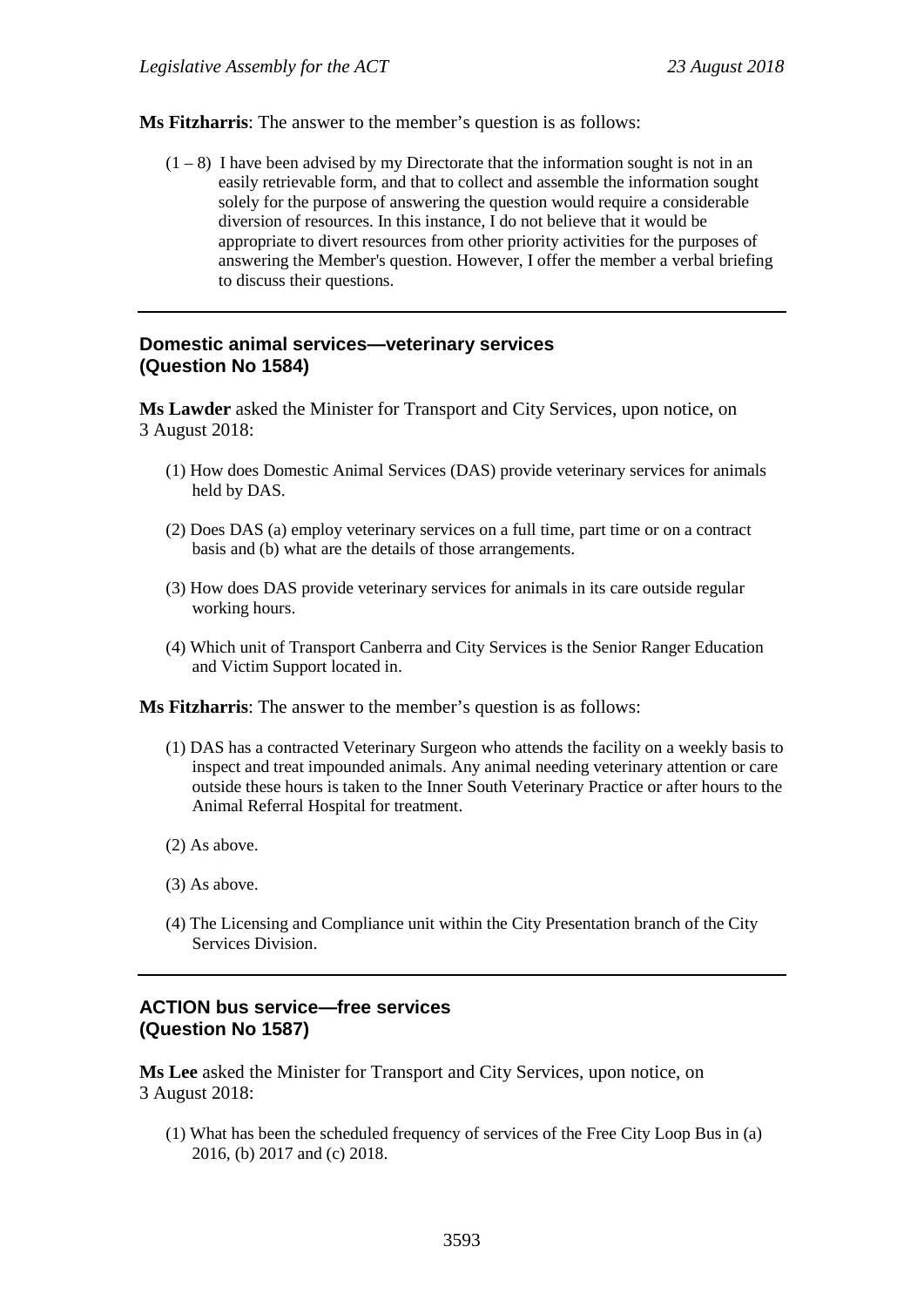- (2) Has the scheduled frequency of service changed since the decision to cancel the route was made in June 2018.
- (3) How is the scheduled frequency of service of the Free City Bus Loop monitored.
- (4) What percentage of the Free City Loop services ran to schedule in (a) 2016, (b) 2017 and (c) 2018.
- (5) What is the length of shift for drivers on the Free City Loop.

**Ms Fitzharris**: The answer to the member's question is as follows:

- (1) (a-c) The intended frequency of services of the Free City Loop Bus was approximately every 10 minutes in 2016, 2017 and 2018.
- (2) There has been no changes to the intended frequency of the service.
- (3) Transport Canberra continually monitors all services across the network, including the Free City Bus Loop through the real-time NXTBUS system.
- (4) The percentage of the Free City Loop services that ran to schedule cannot be calculated as the service does not run to a scheduled timetable. Instead the service operates as a loop with intended 10 minute frequencies.
- (5) The length of the shift for part-time drivers is 4 hours and 37 mins each. The length of the shift for full-time drivers is either 9 hours and 29 mins or 8 hours each.

### **ACTION bus service—network (Question No 1588)**

**Ms Le Couteur** asked the Minister for Transport and City Services, upon notice, on 3 August 2018:

- (1) How was the consultation advertised to the Canberra community in relation to proposed changes to bus services known as Network 19.
- (2) How could people find out about the roadshows apart from the "yoursay" website.
- (3) Will the flexible bus service be expanded as part of Network 19.
- (4) What public transport alternative is being proposed, apart from the flexible bus service, for people who cannot easily walk to a bus stop under the new network.
- (5) Has the proposed Network 19 taken into account residential aged care facilities that may have a high proportion of public transport users who are unable to walk for any distance.

**Ms Fitzharris**: The answer to the member's question is as follows:

(1) Canberrans were invited to participate in the public consultation on the proposed changes to bus services:

a. at community council meetings and other public meetings;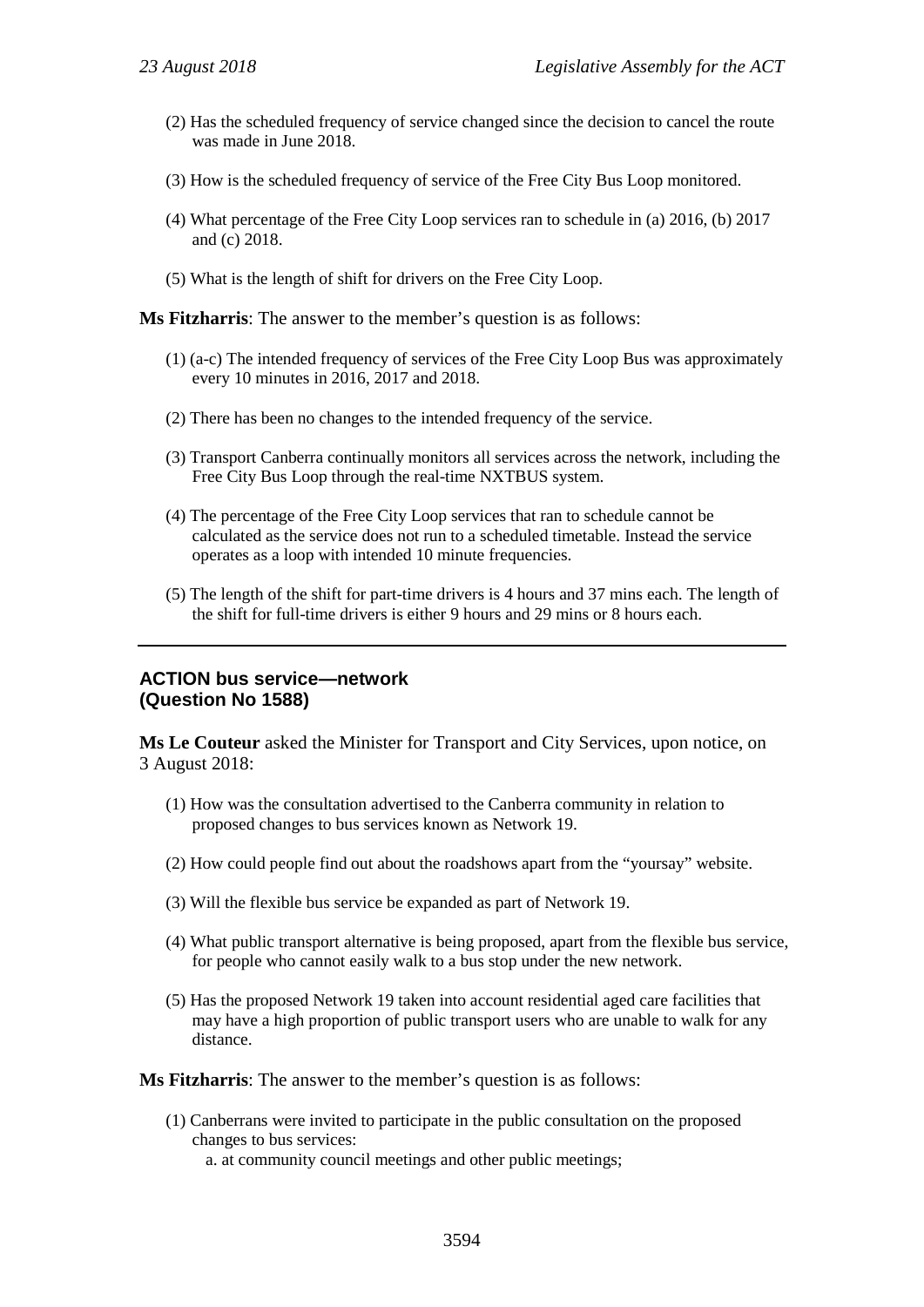- b. at roadshows in town centres, group centres and other key locations, such as tertiary institutions;
- c. online at www.yoursay.act.gov.au and www.canberrabuses.com.au;
- d. through social media and online advertising;
- e. through interviews, media releases and other statements to broadcast and print media, such as *The Canberra Times* and the ABC;
- f. through advertising on buses and at bus stops;
- g. in the *Our Canberra* newsletter distributed to all households throughout the ACT;
- h. in meetings with individual stakeholders and community groups; and
- i. through direct communication with schools and parents, including information provided for inclusion in school newsletters and letters to school principals.
- (2) The roadshows were advertised through community council meetings, at other public meetings, at www.canberrabuses.com.au, through social media and other channels.
- (3) Transport Canberra has received feedback from the community as part of the public consultation about the flexible bus service, which the ACT Government will take into account when making a decision about improvements to public transport services in 2019.
- (4) The Flexible Bus Service is designed to serve customers who cannot easily walk to a bus stop. Some customers also use other services, such as community transport services. Travel distances have also been considered in configuring the new bus network and the location of bus stops.
- (5) Yes.

# **ACTION bus service—Xpresso services (Question No 1589)**

**Ms Le Couteur** asked the Minister for Transport and City Services, upon notice, on 3 August 2018:

- (1) What is the average patronage for each current Xpresso bus **service** (not route).
- (2) Which existing Xpresso bus **routes** are proposed to be substantially replaced by a new Rapid route or combination of inter-connecting Rapid routes.
- (3) Can the Minister provide travel time comparisons for key destinations between the current service and the proposed replacement for each route listed in part (2).

**Ms Fitzharris**: The answer to the member's question is as follows:

(1) Based on data from the MyWay ticketing system, the average patronage for each current Xpresso bus service from 1 January to 30 June 2018 was as follows:

| Route | <b>Start time</b>             | <b>Average boardings per Trip</b> |
|-------|-------------------------------|-----------------------------------|
| 705   | 6:51                          |                                   |
|       | 7:08                          |                                   |
|       | 7:13                          |                                   |
|       | 7:35                          |                                   |
|       | $\mathsf{Q} \cdot \mathsf{Q}$ |                                   |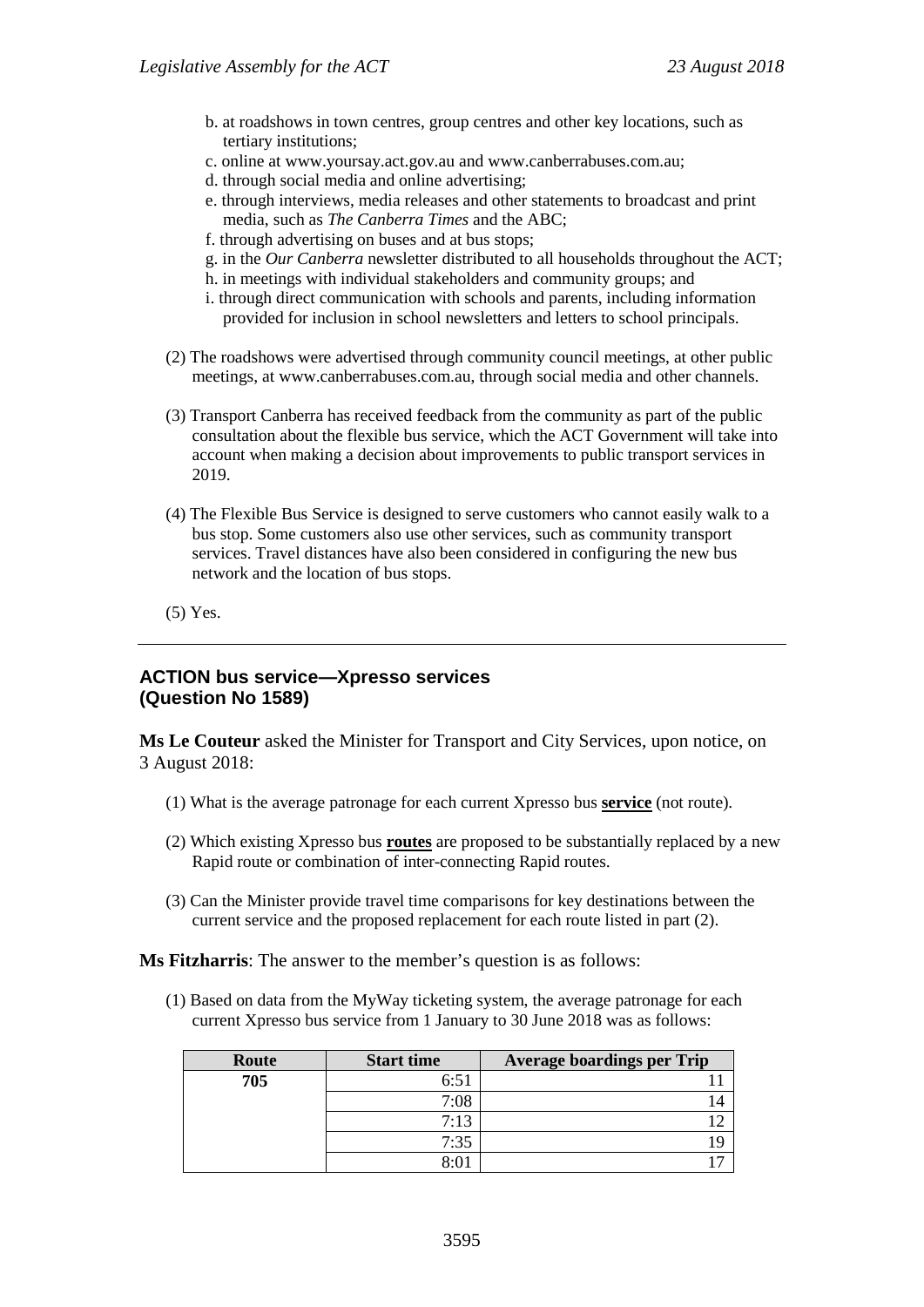| Route | <b>Start time</b>  | <b>Average boardings per Trip</b> |
|-------|--------------------|-----------------------------------|
|       | $\overline{8:}11$  | 32                                |
|       | 16:30              | 13                                |
|       | 16:46              | $\overline{15}$                   |
|       | 17:03              | 13                                |
|       | 17:14              | $\overline{13}$                   |
|       | 17:27              | 9                                 |
|       | 17:42              | $\overline{7}$                    |
| 712   | 6:34               | 12                                |
|       | 6:49               | 10                                |
|       | 7:04               | 26                                |
|       | 7:16               | 29                                |
|       | 7:43               | 58                                |
|       | 16:42              | 16                                |
|       | 17:11              | 25                                |
|       | 17:39              | 15                                |
|       | 18:07              | 10                                |
| 714   | 6:38               | $\overline{15}$                   |
|       | 6:52               | 19                                |
|       | 7:32               | 54                                |
|       | 16:53              | 19                                |
|       | 17:20              | 14                                |
|       | 17:47              | 9                                 |
| 717   | 6:52               | 21                                |
|       | 7:16               | 28                                |
|       | 7:47               | 50                                |
|       | 17:14              | 25                                |
|       | 17:41              | 14                                |
|       | 18:08              | 17                                |
| 718   | 6:35               | 12                                |
|       | 6:51               | 21                                |
|       | 7:34               | 41                                |
|       | 16:34              | 25                                |
|       | 17:01              | 24                                |
|       | 17:34              | 17                                |
| 719   | 6:38               | 16                                |
|       | 7:08               | 32                                |
|       | 7:40               | 31                                |
|       | 16:22              | 29                                |
|       | 16:46              | 20                                |
|       | 17:13              | 18                                |
|       | $\overline{17:}40$ | 13                                |
| 720   | 7:05               | 19                                |
|       | 7:36               | 40                                |
|       | 8:10               | $\overline{38}$                   |
|       |                    |                                   |
|       | 16:39              | 22                                |
|       | 17:09              | 29                                |
|       | 17:30              | 21                                |
| 725   | 6:58               | $8\,$                             |
|       | 7:19               | 23                                |
|       | 7:53               | 39                                |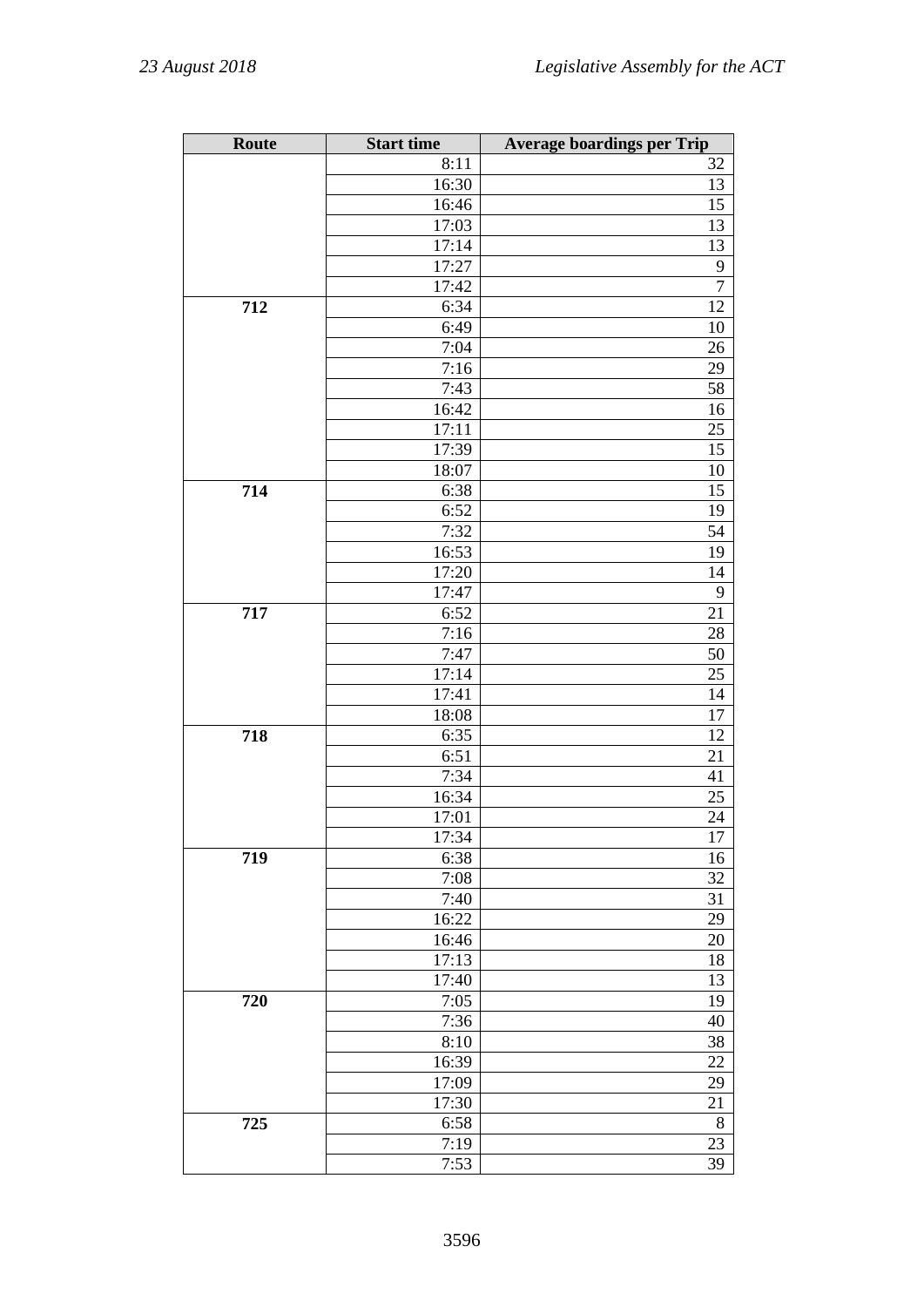| Route | <b>Start time</b>  | <b>Average boardings per Trip</b> |
|-------|--------------------|-----------------------------------|
|       | $\overline{16:}49$ | 24                                |
|       | 17:27              | 19                                |
| 726   | 6:51               | 13                                |
|       | 7:17               | 21                                |
|       | 8:26               | 27                                |
|       | 16:52              | 26                                |
|       | 17:38              | 18                                |
| 732   | 7:19               | 12                                |
|       | 8:00               | 40                                |
|       | 8:41               | 22                                |
|       | 16:41              | 16                                |
|       | 17:14              | 26                                |
|       | $\overline{17:}43$ | 15                                |
| 743   | 6:38               | 30                                |
|       | 6:58               | 23                                |
|       | 7:09               | 22                                |
|       | 7:19               | 36                                |
|       | $\overline{7:}38$  | 43                                |
|       | 7:55               | 37                                |
|       | 16:21              | 30                                |
|       | 16:35              | 20                                |
|       | 16:50              | 24                                |
|       | 17:05              | 27                                |
|       | 17:20              | 23                                |
|       | 17:35              | 23                                |
|       | 17:53              | 16                                |
| 744   | 6:53               | 23                                |
|       | 7:09               | 29                                |
|       | 7:20               | $\overline{22}$                   |
|       | 7:35               | $42\,$                            |
|       | 7:55               | 47                                |
|       | 16:29              | 21                                |
|       | 16:43              | $\overline{17}$                   |
|       | 16:58              | 18                                |
|       | 17:13              | 25                                |
|       | 17:29              | 18                                |
|       | 17:45              | 18                                |
| 749   | 7:12               | 6                                 |
|       | 7:33               | 15                                |
|       | 8:37               | $\mathfrak s$                     |
|       | 16:40              | 16                                |
|       | 17:12              | 10                                |
|       | 17:13              | 11                                |
| 765   | 6:51               | 20                                |
|       | 7:15               | 28                                |
|       | 7:46               | 38                                |
|       | 16:36              | 29                                |
|       | 17:02              | $22\,$                            |
|       | 17:33              | $\overline{12}$                   |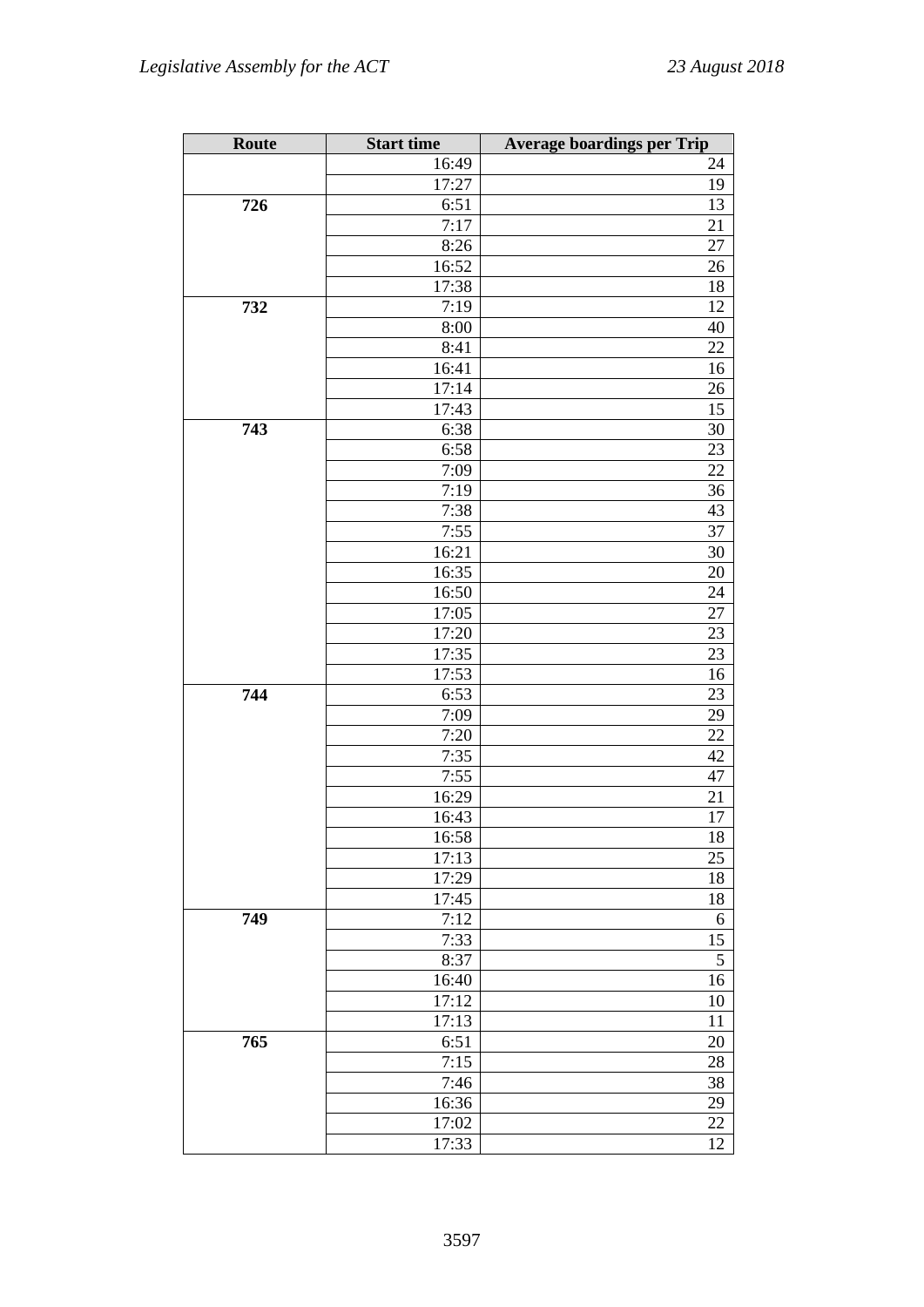| Route | <b>Start time</b>    | <b>Average boardings per Trip</b> |
|-------|----------------------|-----------------------------------|
| 767   | 6:42                 | 27                                |
|       | 6:57                 | 22                                |
|       | 7:19                 | 30                                |
|       | 16:46                | 25                                |
|       | 17:17                | 18                                |
|       | 17:46                | 11                                |
| 775   | 6:23                 | 10                                |
|       | 7:28                 | 30                                |
|       | 16:35                | $\overline{20}$                   |
|       | 17:35                | 8                                 |
| 783   | 7:06                 | $\overline{16}$                   |
|       | 7:32                 | 26                                |
|       | 17:09                | 17                                |
|       | 17:30                | 11                                |
| 791   | 7:16                 | 17                                |
|       | 7:33                 | 14                                |
|       | 7:59                 | 23                                |
|       | 8:23                 | 29                                |
|       | 8:41                 | 11                                |
|       | 16:38                | 14                                |
|       | 16:59                | 18                                |
|       | 17:20                | 16                                |
|       | 17:44                | 14                                |
| 792   | 6:39                 | 11                                |
|       | 7:06<br>7:23         | 18                                |
|       |                      | 13                                |
|       | 7:45<br>8:10         | 24                                |
|       |                      | 23<br>$\overline{17}$             |
|       | 8:30                 |                                   |
|       | 16:31<br>16:48       | 30<br>23                          |
|       | 17:07                | 15                                |
|       | 17:27                | 10                                |
|       | 17:48                |                                   |
|       |                      | 6<br>$\overline{21}$              |
|       | <b>Total Average</b> |                                   |

- (2) The ten high frequency, direct Rapid routes and connecting local routes in the proposed network will serve as an alternative for customers using any of the existing Xpresso routes.
- (3) At present, Transport Canberra cannot calculate the travel time comparisons between the existing network and the proposed network. This is because timetables for the new network are yet to be developed, as the ACT Government is currently consulting on the proposed routes. In any event, individual travel times are not simply a function of bus journey times between two points. Time spent waiting for services to arrive is also another important consideration.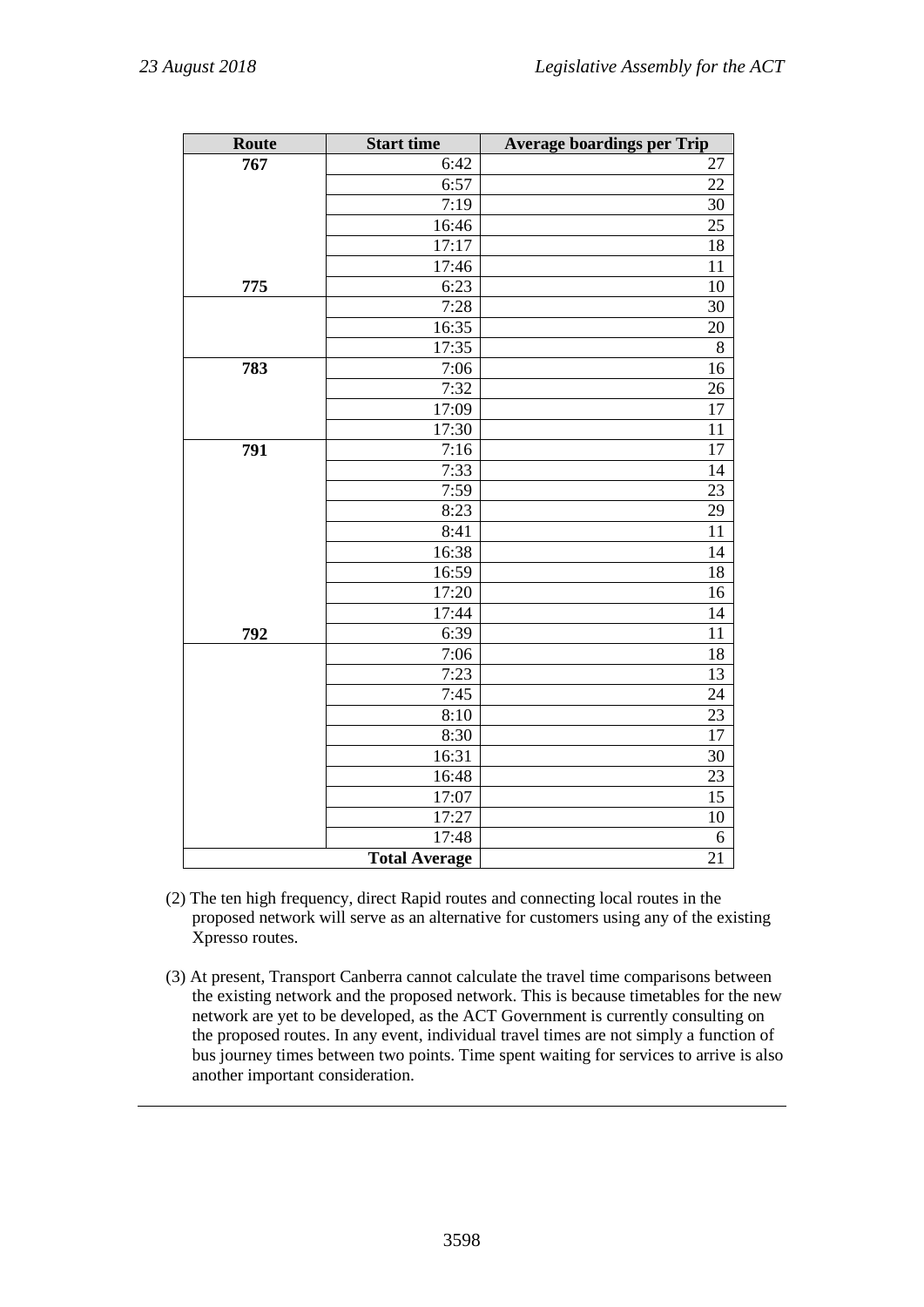# **Waste—illegal dumping (Question No 1590)**

**Ms Le Couteur** asked the Minister for Transport and City Services, upon notice, on 3 August 2018:

- (1) Has the government land along Warragamba Avenue in Duffy been cleared of all rubbish illegally dumped.
- (2) How long is the standard waiting period from notification of illegal dumping to clean up of the site.
- (3) Can the Minister provide an update on how the littering and illegal dumping working group recently established by Transport and City Services is tracking and if the government doing extra work to address these issues.

**Ms Fitzharris**: The answer to the member's question is as follows:

- (1) Illegally dumped rubbish is programmed for removal as it is identified or reported. In the case of the area along Warragamba Avenue in Duffy, TCCS faces an ongoing challenge to keep the area free of illegally dumped rubbish because more material is often dumped after the area is cleaned up.
- (2) Typically illegally dumped material is removed within 7 days of being identified or reported.
- (3) The working group is looking at a number of options to address the issue of illegal dumping and are actively collecting information on dumping patterns and sites to inform preventative and compliance activities. For example, this information will inform the installation of additional surveillance cameras and warning signage. There is increased collaboration with other Directorates with a role in managing illegal dumping, such as the Environment Protection Authority. Changes to the *Litter Act 2004* have been made recently to provide for improved enforcement action. Other waste management initiatives being rolled out or in the planning stages are also expected to reduce the prevalence of dumping, such as the Container Deposit Scheme, the expansion of the green waste collection scheme and a bulky waste pick up service.

# **Transport—social inclusion (Question No 1591)**

**Ms Le Couteur** asked the Minister for Community Services and Social Inclusion, upon notice, on 3 August 2018 *(redirected to the Minister for Transport and City Services)*:

- (1) How have the impacts of reduced local public transport services on social inclusion for those people in Canberra who cannot easily walk to a bus stop been evaluated in relation to proposed changes to bus services known as Network 19.
- (2) What actions are proposed to ameliorate the reduction of local bus services on social inclusion for isolated members of our community.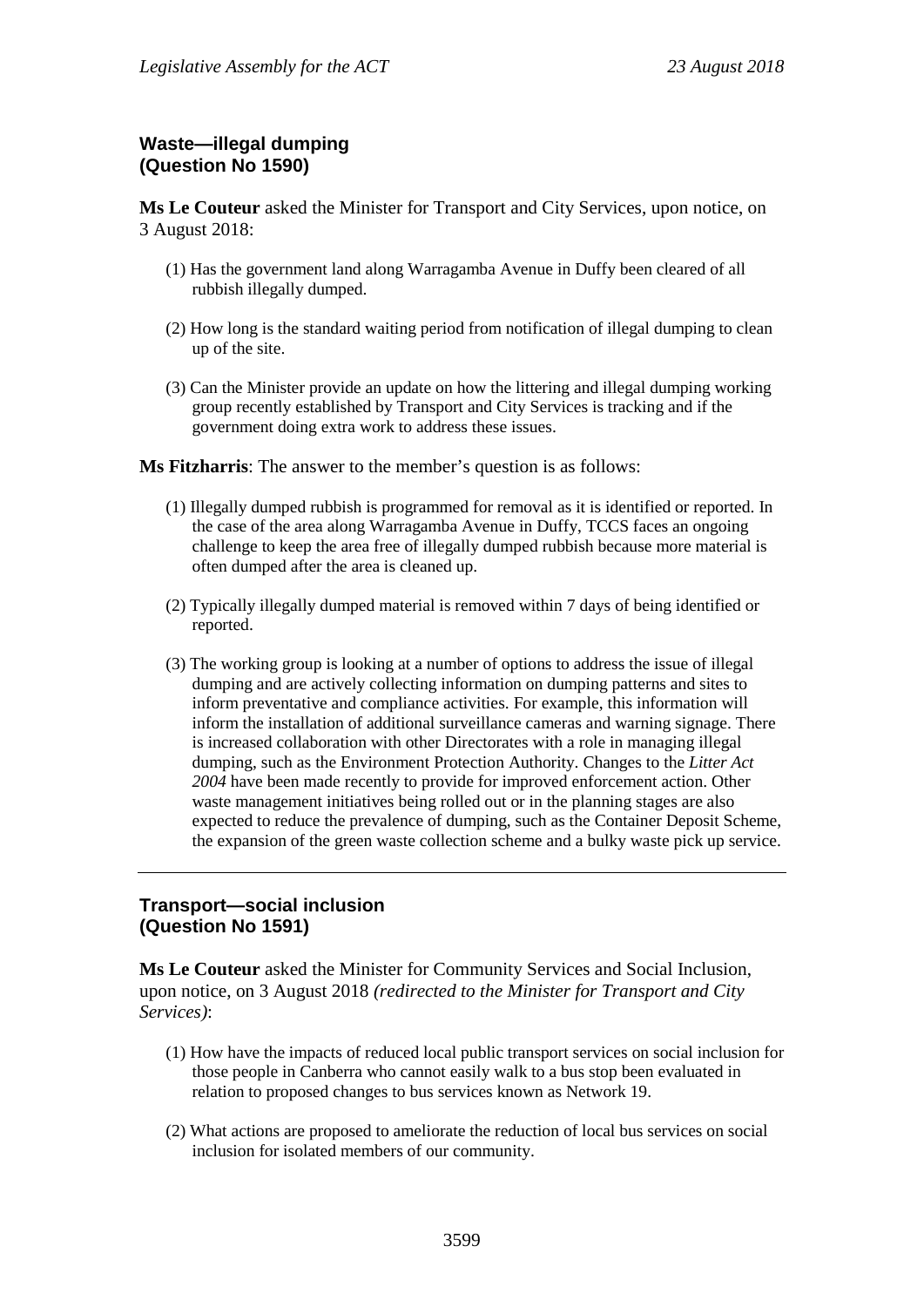**Ms Fitzharris**: The answer to the member's question is as follows:

 $(1)$  &  $(2)$  The number of local public transport services will not be reduced under the proposed bus network. The number of bus trips on Rapid and local routes in the proposed network is expected to be 4,300 or more, compared to around 3,400 in today's network. This equates to an increase of 26% in the number of daily bus trips on Rapid and local routes compared to today.

### **Housing—rates (Question No 1592)**

**Ms Le Couteur** asked the Treasurer, upon notice, on 3 August 2018:

- (1) What proportion of the revenue from residential rates was raised from the following types of properties, (a) units, (b) houses and (c) other types of properties, for (i) 2014- 2015, (ii) 2015-2016, (iii) 2016-2017 and (iv) 2017-2018.
- (2) What proportion of the revenue from residential rates is expected to be raised from the following types of properties in the current financial year, (a) units, (b) houses and (c) other types of properties.

**Mr Barr**: The answer to the member's question is as follows:

|         | <b>Houses</b> | Units | Other |
|---------|---------------|-------|-------|
| 2014-15 | 82%           | 16%   | 2%    |
| 2015-16 | 82%           | 17%   | 2%    |
| 2016-17 | 81%           | 17%   | 2%    |
| 2017-18 | 79%           | 19%   | 2%    |
| 2018-19 | 78%           | 20%   | 2%    |

Notes:

- Totals may not add to 100 per cent due to rounding.
- 'Other' includes Religious residential, Patio housing, Homes for the Aged, Flats and Broadacre development.

# **Planning—Giralang shops (Question No 1593)**

**Ms Le Couteur** asked the Minister for Planning and Land Management, upon notice, on 3 August 2018:

- (1) For what reason was the Development Application (DA) for the Giralang Shops in July 2018 called in.
- (2) How many objections in total were made on the Giralang Shops DA that was subsequently called in, and how many were (a) from commercial competitors such as supermarket operators or shopping centre owners and (b) made by residents or owners of residential property in Giralang.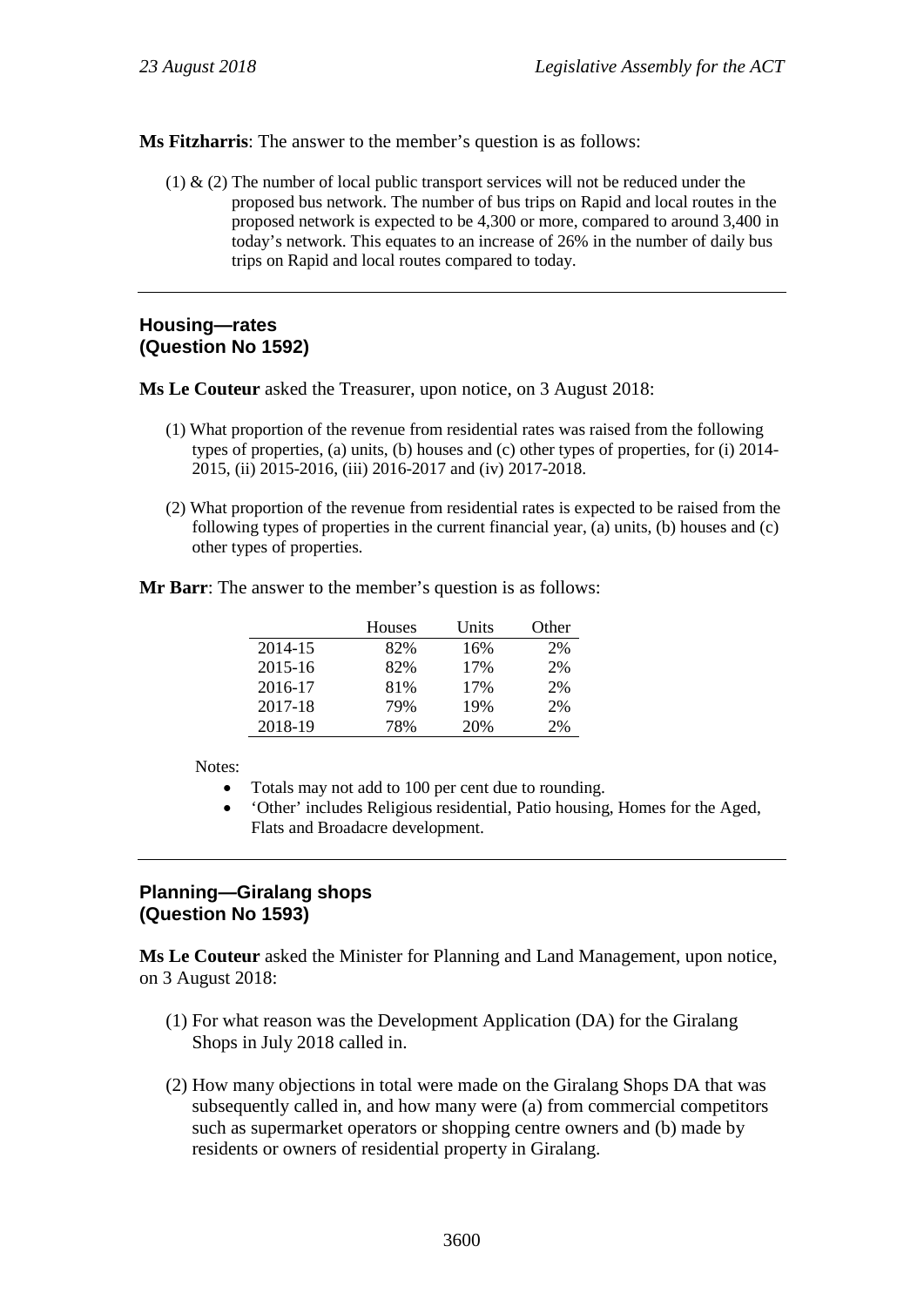**Mr Gentleman**: The answer to the member's question is as follows:

(1) Under Section 159 of the *Planning and Development Act 2007* I may consider a development application if I consider it: to respond to a major policy issue; or have a substantial effect on achieving objectives of the Territory Plan; or provide a substantial public benefit.

I have used my call-in powers in this instance because I formed the view that the proposal will provide a substantial public benefit, particularly to the community of Giralang and surrounding suburbs with delivery of a long overdue local centre.

I considered that the people of Giralang have been denied this facility as a result of prolonged legal challenges that eventually escalated to the High Court.

I also had regard of the fact that my decision cannot be reviewed by a third party in the ACT Civil and Administrative Tribunal.

I trust the use of my ability to consider, and approve this new development application will at last signal the end to a long and frustrating journey for the Giralang community.

- (2) The development application received 41 written representations in total, including one late representation. Of the 41 written representations received, 17 objected to the proposal, 13 supported the proposal, and 11 provided qualified support.
	- a. One objection was received from a commercial operator.
	- b. One objection was received from a community group, and 15 were made by individual residents or owners of residential properties in Giralang.

# **Municipal services—flood maps (Question No 1595)**

**Ms Lawder** asked the Minister for Transport and City Services, upon notice, on 3 August 2018 *(redirected to the Minister for the Environment and Heritage)*:

- (1) Can the Minister provide a copy of any maps prepared for 100 year floods and the year each map was updated for (a) Inner North Canberra, (b) Inner South Canberra, (c) Belconnen, (d) Gungahlin, (e) Tuggeranong, (f) Weston Creek, (g) Woden.
- (2) How often are these flood maps reviewed.

**Mr Gentleman**: The answer to the member's question is as follows:

The Environment Planning and Sustainable Development Directorate is currently developing maps that identify areas that potentially could be impacted (in terms of extent, depth and hazard) from riverine flooding in a 1% Annual Exceedance Probability (AEP) flood event, previously known as the 1 in 100 year flood.

The maps will cover areas of Sullivan's Creek, Yarralumla Creek, Long Gully Creek, Weston Creek, Woolshed Creek, Tuggeranong Creek, and Ginninderra Creek systems.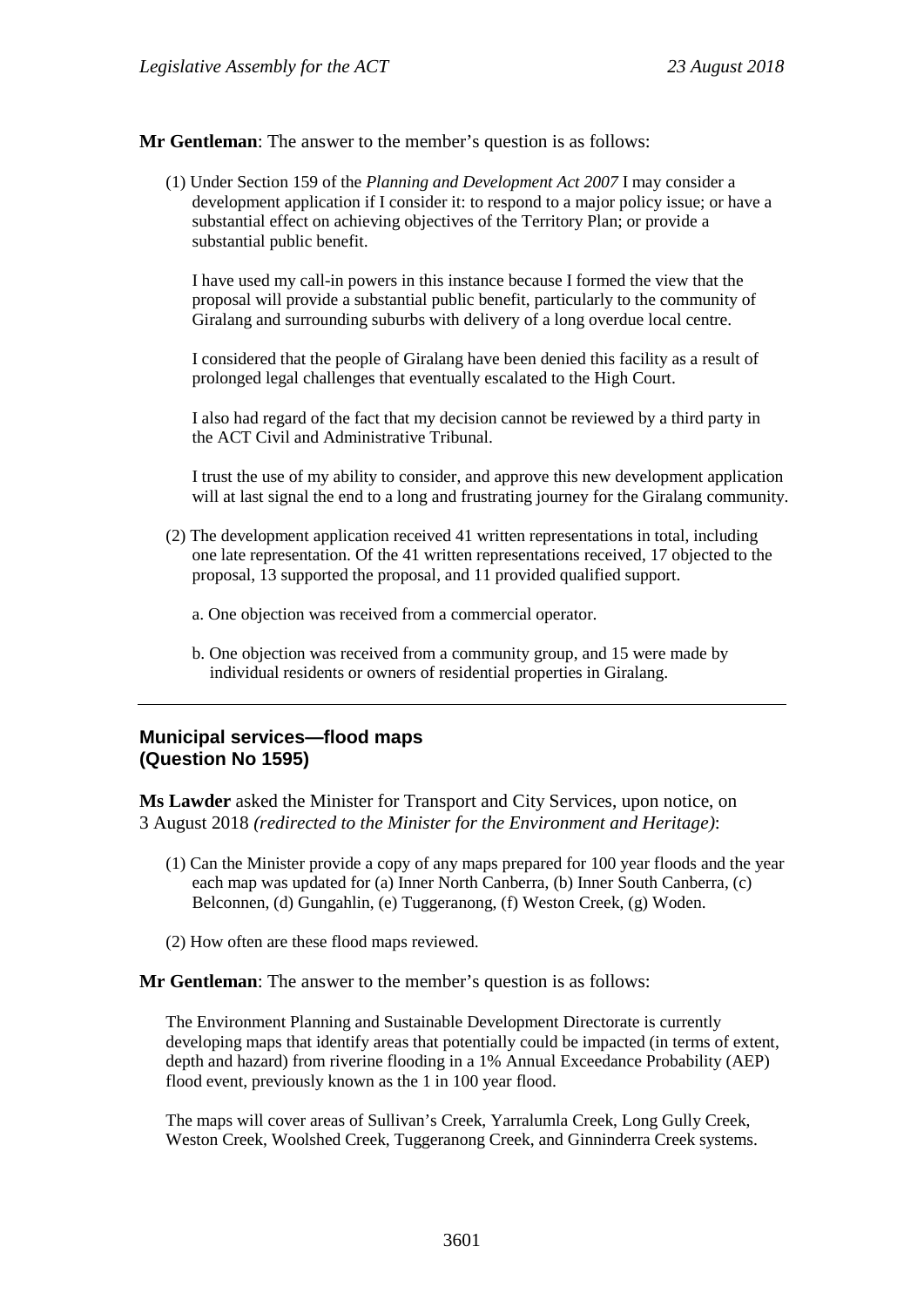The maps have been developed based on extensive technical input and flood modelling expertise. These maps are currently undergoing a final peer review to confirm on-ground conditions and are proposed to be available publicly in the near future.

It is industry practice to review flood maps every five to ten years based on the level of potential impact and occurrence and the observed changes to climate, land use (such as increases in impervious surfaces due to development, and understanding of climate including expected rainfall intensity) and the stormwater network.

# **Roads—Mirrabei Drive (Question No 1596)**

**Ms Lawder** asked the Minister for Transport and City Services, upon notice, on 3 August 2018:

- (1) When will the Mirrabei Drive duplication be completed.
- (2) How many lanes will the road have after the duplication has been completed.
- (3) Will there be any points within the duplication that only has three lanes.
- (4) What was the total cost of the duplication.

**Ms Fitzharris**: The answer to the member's question is as follows:

- (1) The works on Mirrabei Drive are scheduled for completion in the fourth quarter of 2018.
- (2) Mirrabei Drive will have three lanes between Gundaroo Drive and Paul Coe Crescent on completion of the works. This being two lanes Southbound and one lane Northbound.
- (3) Mirrabei Drive will have three lanes between Gundaroo Drive and Paul Coe Crescent on completion of the works.
- (4) The project budget is \$2.8m.

### **Roads—Monaro Highway (Question No 1597)**

**Ms Lawder** asked the Minister for Transport and City Services, upon notice, on 3 August 2018:

- (1) Why do the three lanes southbound on the Monaro Highway at Hume revert to two lanes at a culvert where there is limited room for motorists to take evasive action should drivers not allow a merge.
- (2) Why is westbound traffic on Canberra Avenue forced to travel up Ipswich Street to gain access to the Monaro Highway heading north and the reverse going south to Canberra Avenue.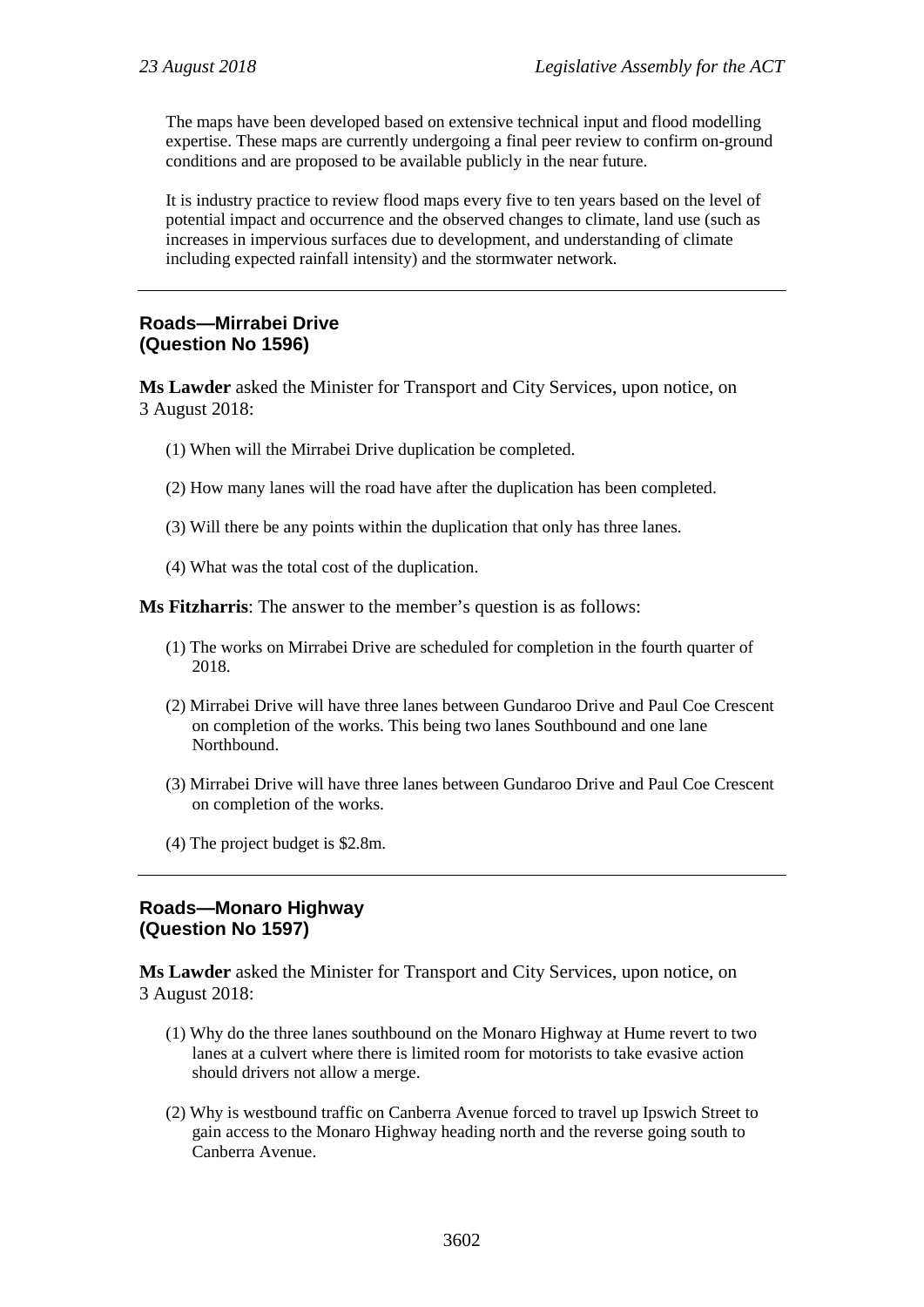- (3) Why does the up ramp to Dairy Flat Road heading north (Monaro Highway) cause drivers to turn their backs on approaching traffic on the highway thereby not being able to be aware of this traffic and causing the Monaro traffic to have to move into the right hand lane to avoid possible issues.
- (4) Why were the traffic lights installed for the Alexander Maconochie Centre on the Monaro Highway, which is a major arterial road, often causing traffic in peak hours to bank up back to Hindmarsh Drive so one or two vehicles can leave the facility.
- (5) Could the vehicle entrance be moved around to the lights at Sheppard Street/Lanyon Drive.
- (6) Why does the Lanyon Drive/Monaro Highway intersection not have a flyover for the northbound traffic and (a) has this been considered and (b) when will it occur.

**Ms Fitzharris**: The answer to the member's question is as follows:

- (1) The third lane southbound on the Monaro Highway is provided before, and for a short distance after, the Sheppard Street signalised intersection. The third lane provides capacity for queuing and allows the traffic signals to clear more vehicles through the intersection each cycle and so makes the signals more efficient. Road capacity is constrained by intersections and so the additional lane is not necessary after the signals and so the three lanes are merged into two lanes a short distance after the intersection.
- (2) The intersection of Monaro Highway with Canberra Avenue does not have all movements provided. However, there are alternative access routes to join the Monaro Highway via Ipswich Street and Hindmarsh Drive. Any upgrade to this intersection to include an on ramp connecting Canberra Avenue westbound to the northbound Monaro Highway would be predicated on traffic volumes and road network performance.
- (3) The northbound on-ramp from Dairy Road on to the Monaro Highway is a standard intersection treatment and as such is a road layout familiar to motorist. Drivers should be using their mirrors to look behind and should give way to traffic on the Monaro Highway. Traffic on the Monaro Highway is not required to move to the right to allow traffic to enter the highway.
- (4) Traffic lights were installed at David Warren Road to provide safe access to and from the centre. The lights are activated when vehicles need to exit the centre otherwise the lights remain green on the Monaro Highway.
- (5) This change would need to be investigated for feasibility and cost/benefit implications.
- (6) Grade separation of roads, such as the construction of a flyover, is predicated on traffic volumes and road network performance. Currently this section of the Monaro Highway is performing acceptably. However, the intersection will be investigated as part of the Monaro Highway Improvements Program.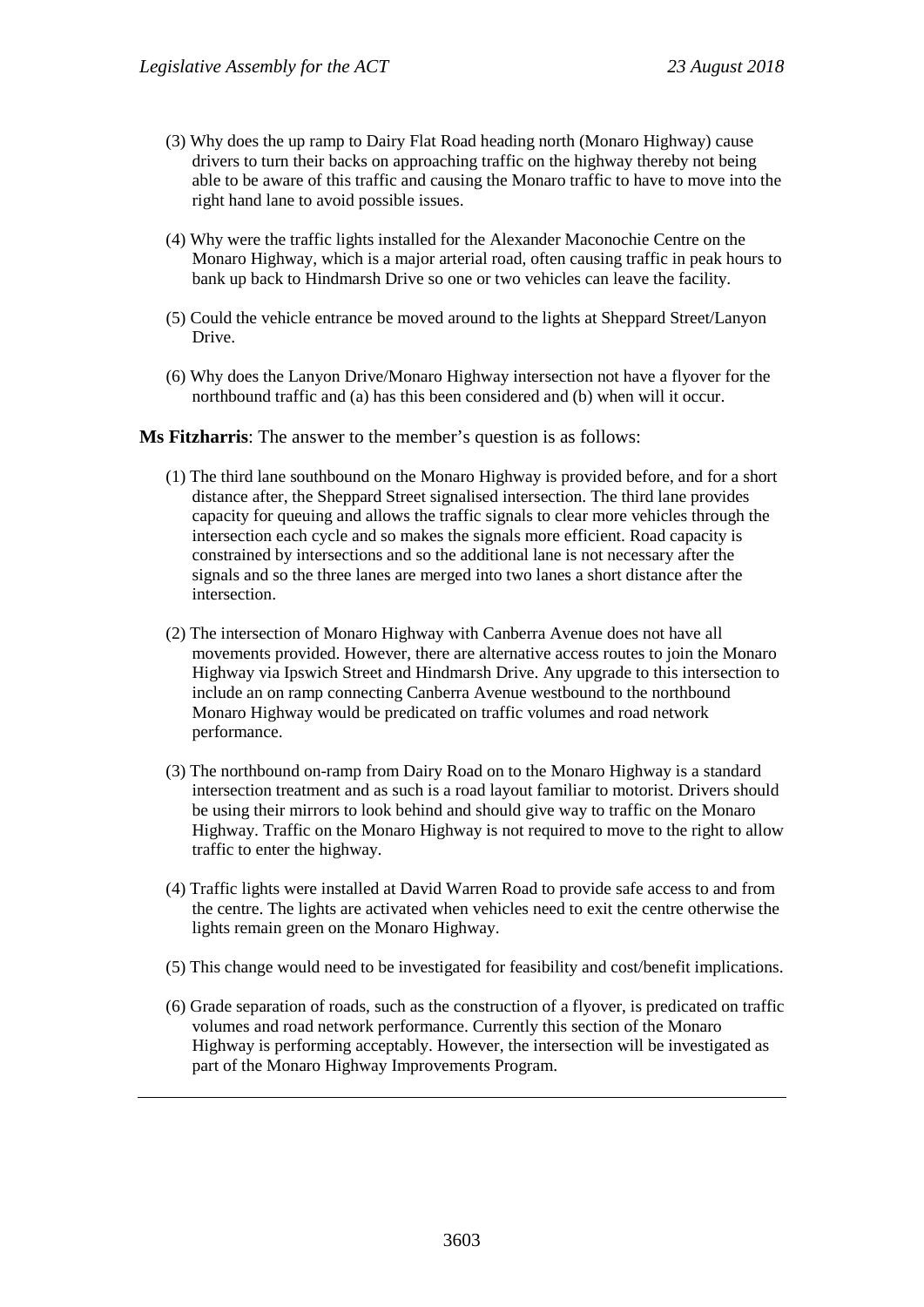# **Roads—speed limits (Question No 1598)**

**Ms Lawder** asked the Minister for Transport and City Services, upon notice, on 3 August 2018:

Why is Mugga Lane from Long Gully Road speed limit 70kph when similar roads in NSW are 80kph or 100kph.

**Ms Fitzharris**: The answer to the member's question is as follows:

Mugga Lane is an arterial road carrying over 5,000 vehicles per day with a high number of heavy vehicles. As part of the review of speed limits in 2010, this section of road was assessed using the latest guides and Australian Standards. The speed limit was reduced from 80 km/h to 70 km/h, primarily due to considerations of road characteristics including crash history.

#### **Roads—resurfacing (Question No 1599)**

**Ms Lawder** asked the Minister for Transport and City Services, upon notice, on 3 August 2018:

- (1) Why does ACT Roads use the tar and blue metal chip method of resealing roads.
- (2) How long does tar and blue metal chip last.
- (3) How much does it cost for tar and blue metal chip per km.
- (4) What other options are there for resealing roads.
- (5) Why are these options not undertaken by the Government.
- (6) How much does it cost to use these other resealing options per km.
- (7) How is the decision made as to which roads are chip sealed and which have other methods.
- (8) Can the Minister provide a copy of the risk assessment comparing chip seal and other methods.

**Ms Fitzharris**: The answer to the member's question is as follows:

(1) The chip seal treatment is a preventative maintenance treatment and is applied before the road surface deteriorates to the point where damage occurs that would require costly rehabilitation treatment. Maintaining roads to be safe and useable requires the road pavement to be kept dry and for the surface to have a good skid resistance. Spray or chip sealing achieves this and is a cost effective preventative maintenance treatment. For this reason it is widely used to maintain roads in the ACT and other jurisdictions across Australia. Asphalt is mostly used to correct damage to the road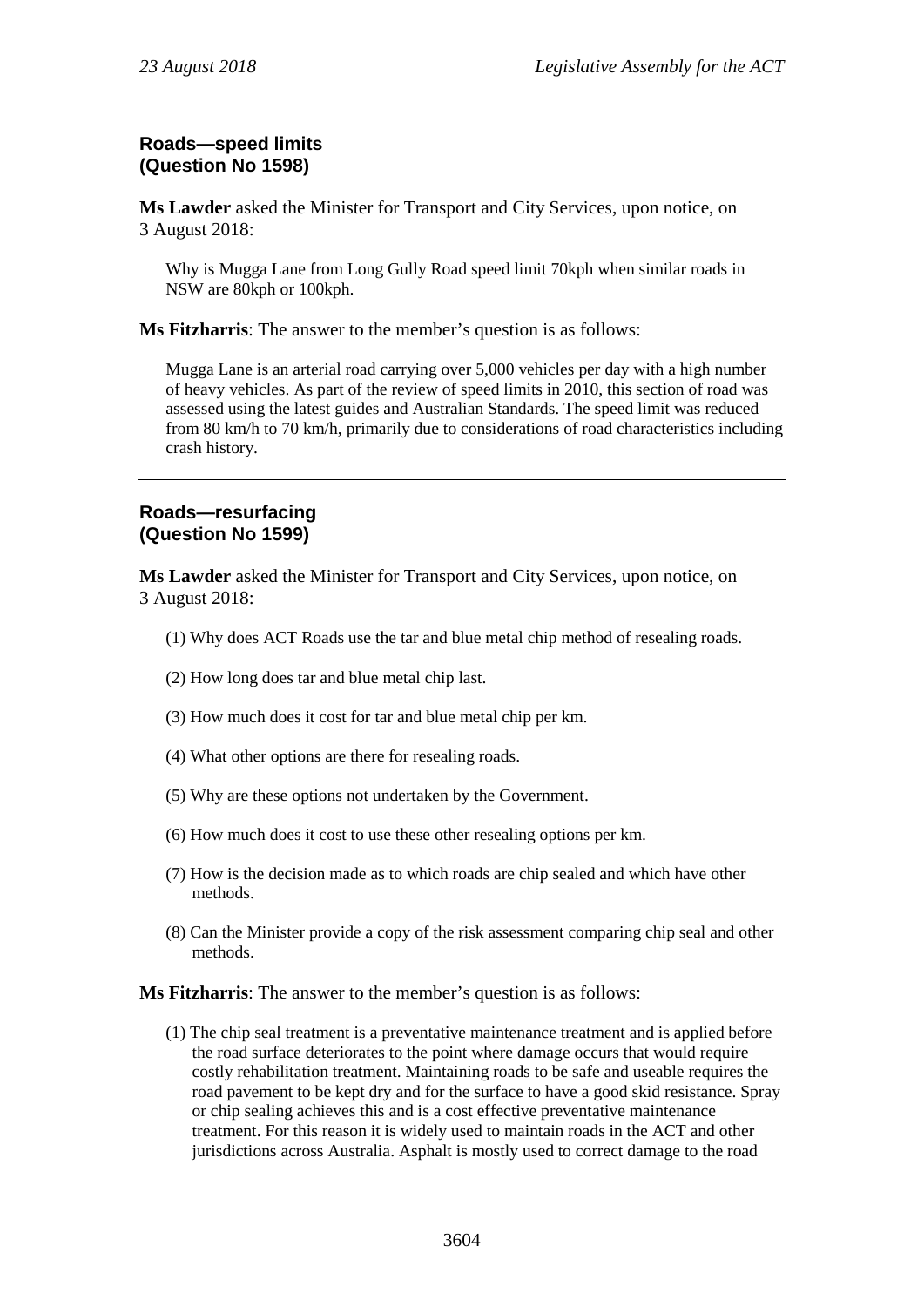surface (rutting or polishing) typically at intersections. The cost of asphalt is about five to ten times more per square metre than chip seal and is only used when it is required.

- (2) The life span for chip seal is up to 25 years depending on traffic volume, condition and capacity of base layers.
- (3) The unit cost is recorded for each square metre. Main road resealing costs approximately \$15 per square metre, residential street resealing costs approximately \$10 per square metre.
- (4) The other treatments available are asphalt, ultra-thin asphalt and microsurfacing. Each treatment has distinct purposes and applications. They may be applied in combination to achieve desired outcomes, for example microsurfacing is often combined with chip seal.
- (5) All treatments mentioned above are used in ACT. The most appropriate and cost effective treatment, or combination of treatments, is selected according to site specific conditions and required outcomes

| ۰.<br>×<br>۰.<br>٦<br>۰,<br>I<br>×<br>×<br>۳ |  |
|----------------------------------------------|--|
|----------------------------------------------|--|

| <b>Treatment</b>     | Cost per square metre                       |
|----------------------|---------------------------------------------|
| Asphalt              | Approximately \$55 to \$80 per square metre |
|                      | depending on thickness                      |
| Thin Asphalt (TOGAS) | Approximately \$30 per square metre         |
| Microsurfacing       | Approximately \$15 per square metre         |

- (7) The aim of the annual resurfacing program is to deliver a large, regular preventive resurfacing program using cost effective treatments. This helps to prevent structural damage to the road thus extending its serviceable life to make the most out of the existing road. During the development of annual resurfacing program, Roads ACT analyses pavement history and condition attributes such as cracking, roughness, skid resistance and rutting etc. and prioritises the roads to be resurfaced. Various surfacing treatment types are considered for each site and their suitability and cost effectiveness are carefully evaluated. Roads ACT also considers the possibility of environmental effects such as noise when selecting a surface. Generally municipal streets in residential areas have low speed, low volume traffic. Resealing is the normal and most used surface treatment for municipal streets which provides excellent water proofing, good skid resistance and value for money. Asphalt is predominantly used for correcting pavement defects and at intersections on high volume urban arterial roads.
- (8) During the development of the annual resurfacing program, various surfacing treatment types are considered for each site. These treatments are not a direct alternative to each other, hence there is not a risk assessment of one against another in general. Pavement history and condition attributes such as cracking, roughness, skid resistance and rutting etc. are analysed using a computer based pavement management system. As part of the process road deterioration models, traffic volume, road user cost, economic, social and environmental effects are analysed. The draft program including treatment for any particular road section is then generated. Finally the data is validated and the resurfacing program is finalised.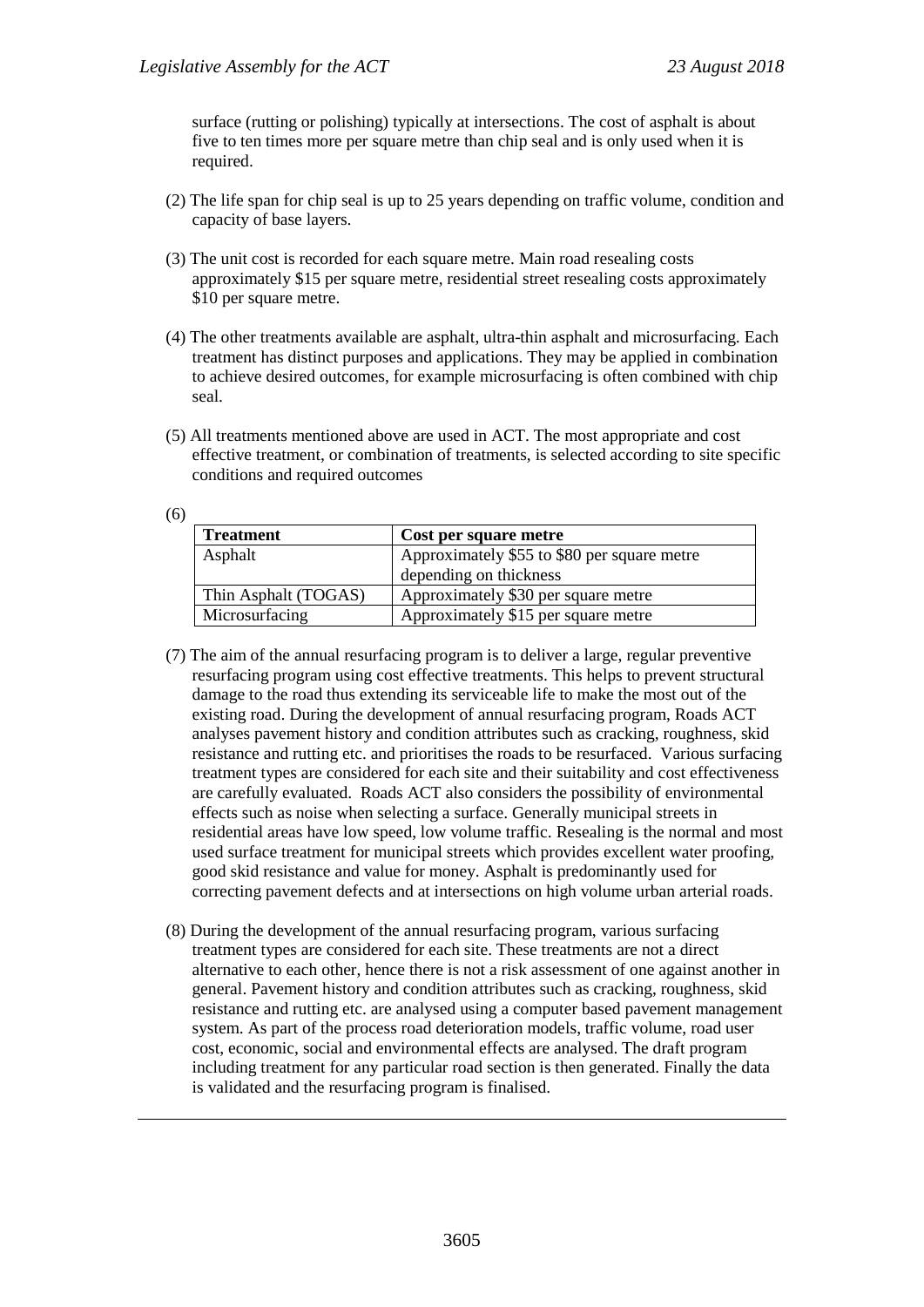# **Roads—duplication costs (Question No 1600)**

**Ms Lawder** asked the Minister for Transport and City Services, upon notice, on 3 August 2018:

- (1) Over the last 5 years how long does it take to duplicate 1km of road in the ACT on average.
- (2) How does this compare with other states.
- (3) How much does it cost to duplicate 1km of road in the ACT on average.
- (4) How does this compare with other states.

**Ms Fitzharris**: The answer to the member's question is as follows:

- (1) There are many factors that contribute to the length of time it takes to complete road duplications in the ACT. Various factors that differ from project to project can affect project duration and cost, including site access, the location of services, ground conditions, total project length and weather. As the length taken to duplicate roadways is subject to various factors and not a figure of practical use in the conduct of road duplications, it's not a measure calculated by the ACT Government. The ACT Government is unaware of any other state calculating that measure.
- (2) The ACT Government is unaware of any other state calculating that measure. As the design and construction of road duplications is governed by national, ACT and NSW Roads and Maritime Services standards, the ACT Government expects the length of time to complete road duplications in the ACT is comparable to other states.
- (3) Please see answer to Question 1.
- (4) Please see answer to Question 2.

### **Crime—infringement notices (Question No 1601)**

**Ms Lawder** asked the Minister for Police and Emergency Services, upon notice, on 3 August 2018 *(redirected to the Minister for Regulatory Services)*:

- (1) How many infringement notices were issued per year for each of the past three years for (a) speeding, (b) use of mobile phone, (c) failure to keep left, (d) failure to wear seat belt, (e) failure to use indicator, (f) failure to stop at red light, (g) failure to stop at stop sign, (h) driving an unregistered car, (i) distracted driving, (j) driving under the influence of alcohol, (k) driving under the influence of drugs, (l) road rage, (m) tailgating and (n) other (please specify).
- (2) How many infringement notices were issued per year for each of the past three years in each suburb by (a) speeding, (b) use of mobile phone, (c) failure to keep left, (d) failure to wear seat belt, (e) failure to use indicator, (f) failure to stop at red light, (g)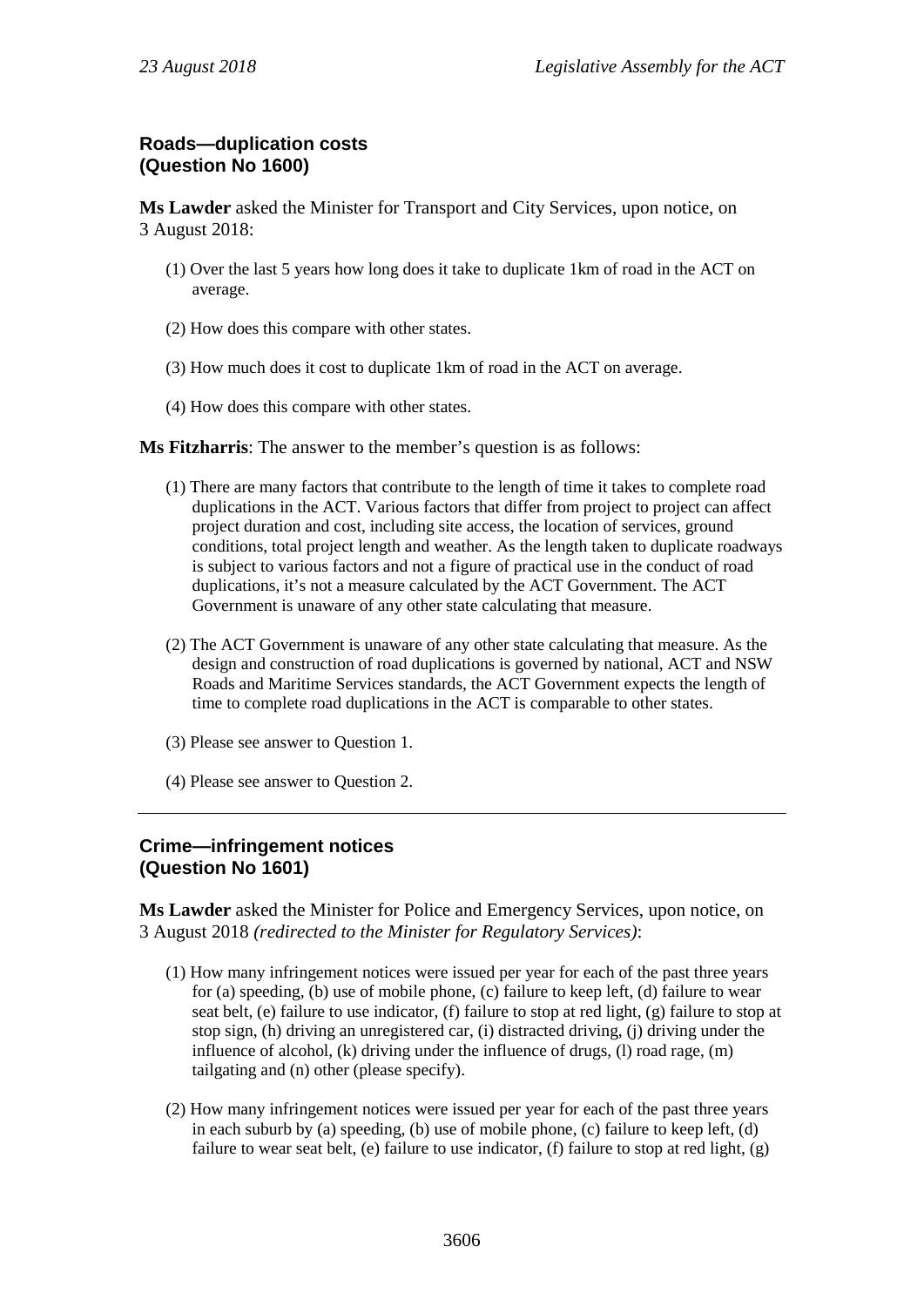failure to stop at stop sign, (h) driving an unregistered car, (i) distracted driving, (j) driving under the influence of alcohol, (k) driving under the influence of drugs, (l) road rage, (m) tailgating and (n) other (please specify).

**Mr Ramsay**: The answer to the member's question is as follows:

(1) Please refer to **Attachment A**.

As the question was originally asked to the Minister for Police and Emergency Services, this data only relates to infringement notices issued by ACT Policing and does not include traffic camera infringements.

(2) Please refer to **Attachment B**.

As the question was originally asked to the Minister for Police and Emergency Services, this data only relates to infringement notices issued by ACT Policing and does not include traffic camera infringements.

*(Copies of the attachments are available at the Chamber Support Office).*

### **Roads—traffic management (Question No 1602)**

**Ms Lawder** asked the Minister for Transport and City Services, upon notice, on 3 August 2018:

- (1) How many keep left signs are there in the ACT.
- (2) Why are there not more "keep left unless overtaking" signs in the ACT.
- (3) How is it decided where "keep left unless overtaking signs" are placed.
- (4) Why are ACT highways and parkways speed limited to 100Kph.
- (5) Why isn't traffic flow encouraged in the ACT by coordinating traffic lights to traffic flow needs.

#### **Ms Fitzharris**: The answer to the member's question is as follows:

- (1) There are approximately 4000 'keep left' signs in the ACT.
- (2) 'Keep left unless overtaking' signs are only used on multi lane roads with speed limits higher than 80 km/h. The great majority of the ACT road network is within the urban environment with speed limits at or lower than 80km/h and hence there is limited use of this sign in the ACT.
- (3) Australian Standards specify the use of "keep left unless overtaking signs".
- (4) The criteria for setting speed limits is set out in the relevant Australian Standard. Setting speed limits seeks to maximise safe movement while minimising adverse impacts such as noise and air pollution. Canberra is predominantly urban and so there are only a few road sections where 100km/h speed limits are appropriate.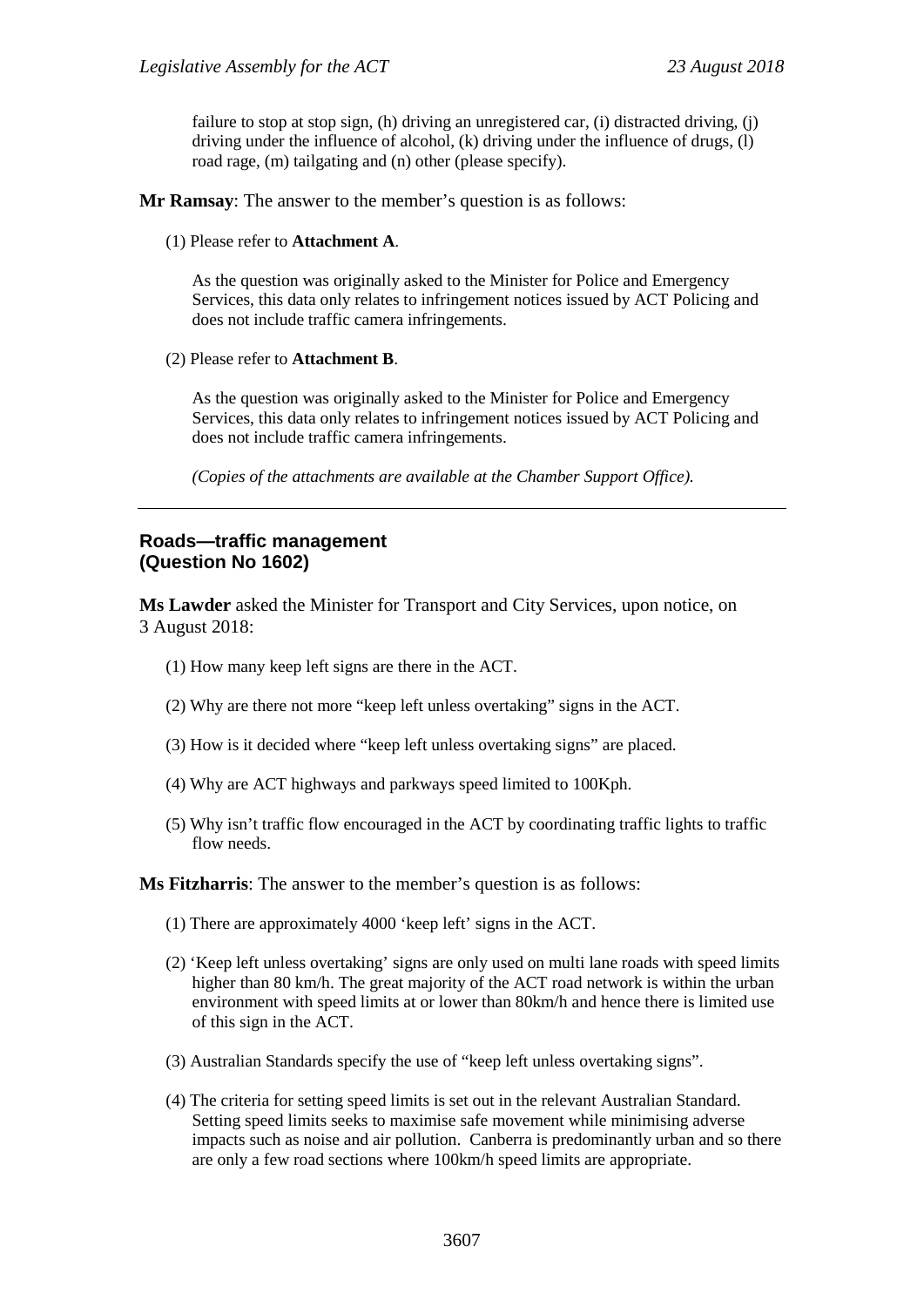(5) Traffic flows in the ACT are encouraged by coordinating traffic light to flow needs. This is achieved using one of the worlds most advanced traffic signal control system called SCATs to coordinate and optimise traffic flows through traffic signals across the ACT road network. This system is also used by all the majority of road agencies in Australia and is regularly improved and updated to incorporate the latest advances in traffic engineering research.

#### **Planning—West Basin (Question No 1603)**

**Ms Lawder** asked the Chief Minister, upon notice, on 3 August 2018:

- (1) Has the ACT Government prepared a West Basin Precinct Conservation Management Plan; if so, can the Chief Minister provide a copy.
- (2) What evidence do you have to support your claim that the "Griffins' original plan intended the city's street layout would continue down to the lake in West Basin"; if so, can the Chief Minister provide a copy of this evidence.
- (3) Why has the heritage planning value of the existing Lake not been respected.
- (4) How does the development of private apartments and retail premises "enhance" the "cultural" and "heritage" value of the lake".
- (5) How will people, including visitors to Canberra, get to this "precinct" to meet, celebrate and relax with no real means of significant motor vehicle, or public transport access as light rail alone is unlikely to provide sufficient public access.
- (6) What building height for "low rise" is intended for the West Basin development.
- (7) Is this consistent with the previous policies and plans of the LDA.
- (8) How will the allocation of a comparatively small amount of space in this strategic dedicated open space area meet best practice city open space designs.
- **Mr Barr**: The answer to the member's question is as follows:
	- (1) No; there is no statutory requirement to prepare a Conservation Management Plan for the area.
	- (2) The significant aspects of the Griffin Plan which are required to be conserved are outlined in the Griffin Legacy produced by the NCA in 2004. Amendment 61 to the National Capital Plan embeds the *Griffin Legacy* strategies that apply to the development of West Basin. A stated policy in Amendment 61 is to *"Extend the city grid of streets and paths to enhance connectivity and accessibility to the lake."*
	- (3) The planning for West Basin is required to be, and is, consistent with the planning controls prescribed in the National Capital Plan.
	- (4) West Basin is currently an underutilised space that is dominated by surface car parks. The development of the West Basin precinct and waterfront will create a world class public space asset attracting Canberrans and visitors to appreciate and connect to the lake and its environs.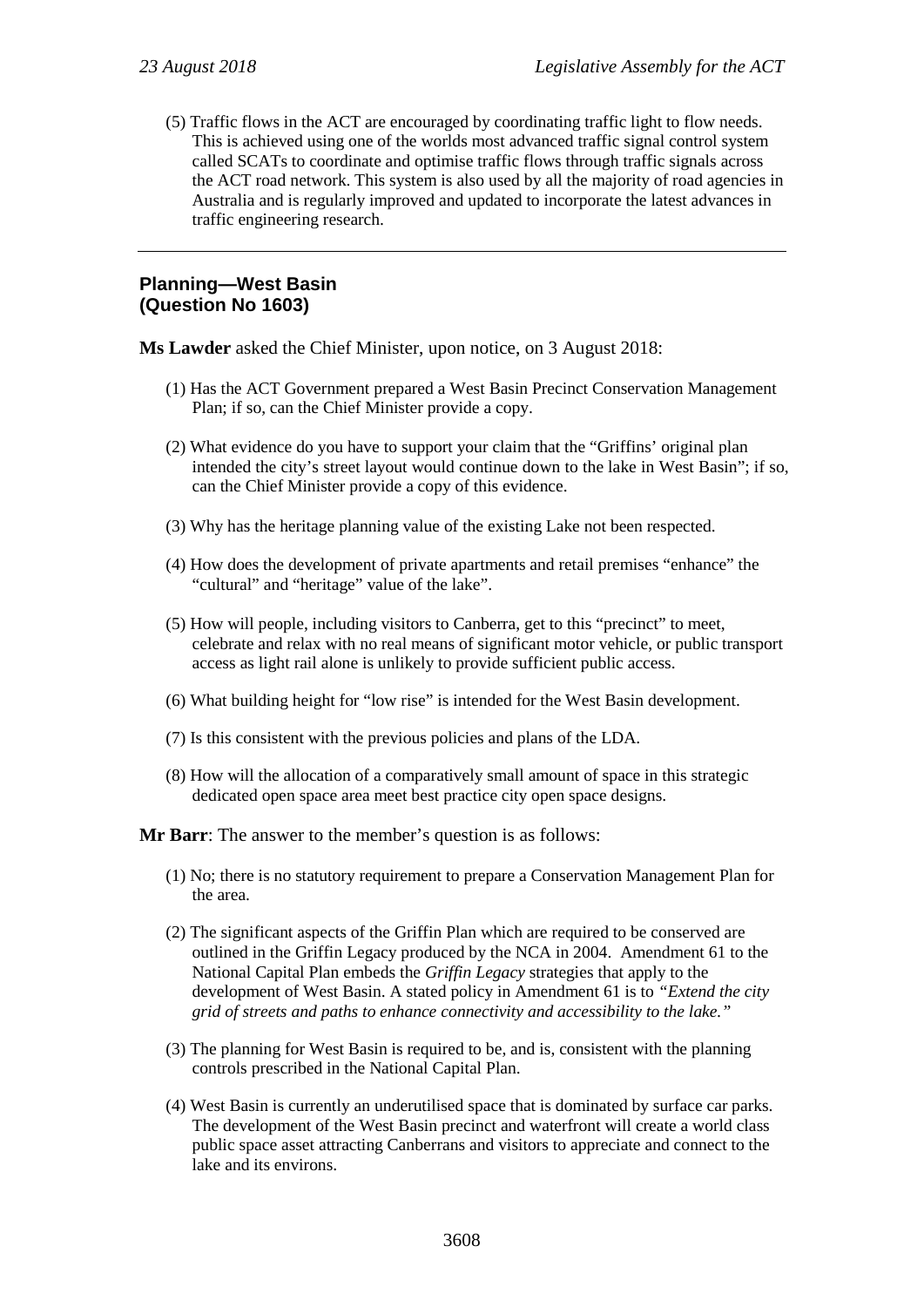- (5) There will be multiple modes of transport available to connect locals and visitors to the West Basin Precinct. The development of West Basin will improve upon the current access options by providing improved pedestrian and cyclist networks and enhanced public transport services, including light rail.
- (6) The permissible building heights for the West Basin precinct are prescribed in Amendment 61 to the National Capital Plan.

(7) Yes.

(8) Currently the open space in West Basin is dominated by surface carparks. At the completion of the development of West Basin project there will be approximately 4.3 hectares of public open space which will include approximately 600 metres of generously scaled waterfront promenade; a new linear urban park; segregated cycle way; a network of pocket parks, plazas, playgrounds and water play elements; and restaurant/cafe pavilions.

#### **Waste—illegal dumping (Question No 1607)**

**Ms Lawder** asked the Minister for Transport and City Services, upon notice, on 3 August 2018:

- (1) What is the evidentiary test for taking action against dumpers in relation to several recent reports of illegal dumping at Oakey Hill where in one case identifying materials such as a garage sale sign was found with the dumped rubbish.
- (2) How many instances of action against litterers or dumpers have occurred in (a) 2014, (b) 2015, (c) 2016, (d) 2017 and (e) 2018.
- (3) What is the government doing to ensure a more vigorous approach to compliance with regards to littering and illegal dumping.
- (4) How many cases of dumping illegal rubbish in nature reserves and parks have there been in (a) 2014, (b) 2015, (c) 2016, (d) 2017 and (e) 2018.
- (5) Can the Minister list the number of incidences of rubbish dumping in (a) 2014, (b) 2015, (c) 2016, (d) 2017 and (e) 2018, by (i) location and (ii) name of park.
- (6) What has been done to discourage dumping at the most common sites.

**Ms Fitzharris**: The answer to the member's question is as follows:

- (1) As is the case for all offences, the legislated elements of an illegal dumping offence must be proven. The presence of identifying information is not necessarily adequate on its own in the absence of other supporting evidence.
- (2, 4, 5) I have been advised by my Directorate that the information sought is not in an easily retrievable form and that to collect and assemble the information sought solely for the purpose of answering the question would require a considerable diversion of resources. In this instance, I do not believe that it would be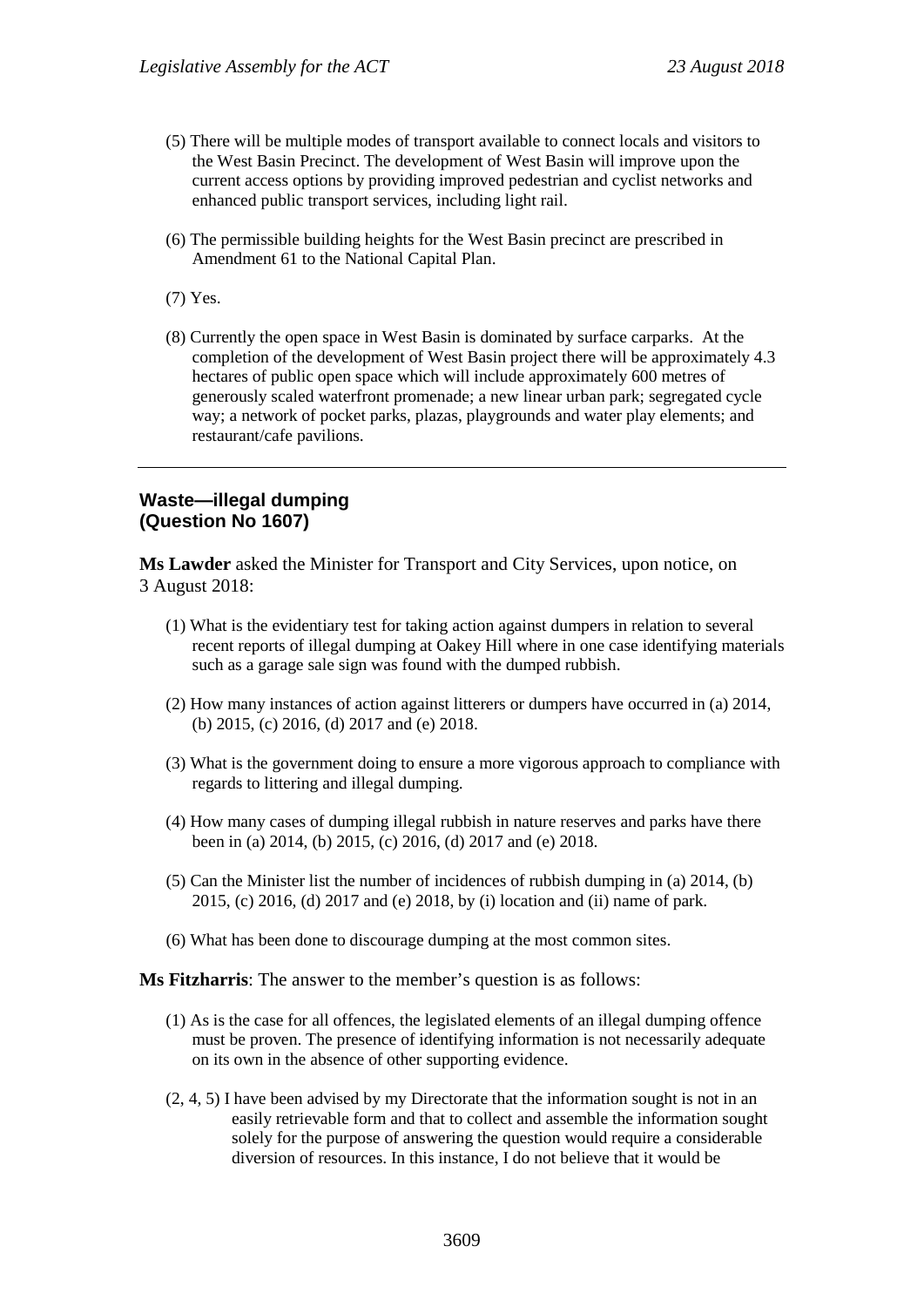appropriate to divert resources from other priority activities for the purposes of answering the Member's question. However, I offer the member a verbal briefing to discuss their questions.

- (3) On 31 July 2018, new regulations were introduced to support compliance activity in relation to illegal dumping. Building on from this legislative work, in the coming months, TCCS intends to target identified illegal dumping areas across Canberra using surveillance cameras to deter and identify offenders. Areas will be sign posted that cameras may be used in the area, with rangers relocating cameras at various locations intermittently.
- (6) Due to the intermittent and surreptitious nature of illegal dumping, capturing offenders committing the offence is difficult and occurs infrequently. Rangers have been proactively targeting known illegal dumping sites, and have infringed business and people where offenders have been identified. The above mentioned surveillance camera and signage activities should aid in deterring and identifying offenders and holding them accountable.

### **Rural fire services—funding (Question No 1614)**

**Mr Coe** asked the Minister for Police and Emergency Services, upon notice, on 3 August 2018:

- (1) Why is the \$602,000 grant from the Commonwealth for the renovations at the Rural Fire Service (RFS) Molonglo Shed project not accounted for in the ACT Budget papers
- (2) Under which line item(s) of the ACT Budget papers was the \$550,000 drawn for this project.
- (3) Why is there not a single line item in the ACT Budget papers showing total expenditure on this project.
- (4) What joint training exercises took place between Molonglo RFS and West Belconnen ACT Fire and Rescue and (a) where did this training occur and (b) on what date did this training occur.

**Mr Gentleman**: The answer to the member's question is as follows:

- (1) The \$602,000 is part of the 2015-17 Natural Disaster and Resilience Program (NDRP) funding received from the Commonwealth, and is embedded in the base of the controlled recurrent payments in the ACT Budget Papers - Budget Statement D.
- (2) The ACT Emergency Services Agency (ESA) contributed \$550,000 from its own controlled recurrent payments (Please refer to 2018-19 ACT Budget Papers under Budget Statement D (page 47) and Question on Notice Number 1364).
- (3) NDRP funding is not reported in this manner. NDRP projects are disclosed at an aggregate level per the Commonwealth funding provided.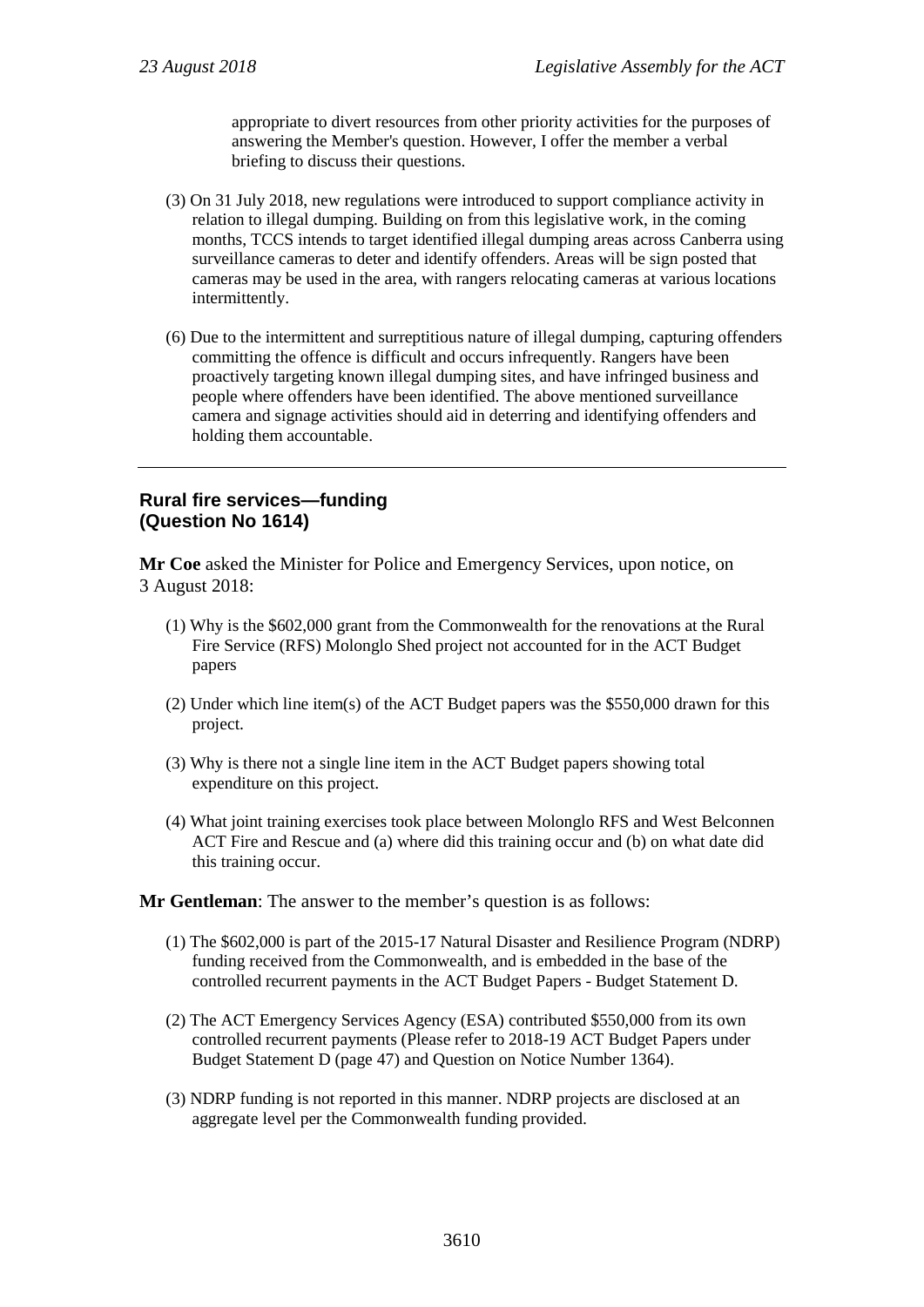(4) The co-location of the ACT Rural Fire Service (ACTRFS) and ACT Fire & Rescue (ACTF&R) crews at West Belconnen provided an opportunity to train and familiarise themselves with each other's response capabilities. While this training was not formal, or scheduled, it gave each Service a better understanding of their respective roles. Members of ACTRFS and ACTF&R also took the opportunity to learn about the other Services' vehicles, the equipment carried on them, how the equipment is used, and the circumstances in which each piece of equipment is used.

I am advised that this continues the excellent interaction between the Services, including working together on Level 3 Incident Controller training, the further development of ESA's rapid damage assessment capability, hot props training, and fitness testing. Members of both Services are on deployment assisting in fighting the bushfires in the United States, and a member of ACTF&R is also currently on secondment in the ACTRFS.

# **ACT Ambulance Service—crews (Question No 1615)**

**Mr Coe** asked the Minister for Police and Emergency Services, upon notice, on 3 August 2018:

- (1) In relation to QON No E18-036, on which dates did the six day shifts which fell below minimum crewing between 11 April 2018 and 10 May 2018 occur.
- (2) On which dates did the 10 day shifts which fell below minimum crewing between 11 April 2018 and 10 May 2018 occur.
- (3) On which dates did the 10 day shifts which fell below minimum crewing between 11 May 2018 and 3 July 2018 occur.
- (4) On which dates did the nine night shifts which fell below minimum crewing between 11 April 2018 and 10 May 2018 occur.

**Mr Gentleman**: The answer to the member's question is as follows:

I am advised that the ACT Ambulance Service (ACTAS) does not routinely report on the information sought in these questions. Each time a request of this nature is received, it is taking a considerable amount of staff time and resources to answer, and unreasonably redirecting ACT Emergency Service Agency (ESA) personnel away from important functions. As such, on the advice of the ESA, I have determined it is not appropriate to provide a response to this question.

### **ACT Policing—gun ownership (Question No 1618)**

**Mr Coe** asked the Minister for Police and Emergency Services, upon notice, on 3 August 2018:

(1) Under what powers can the ACT Government or AFP Registrar demand a mental health check in order to issue a firearms licence(s).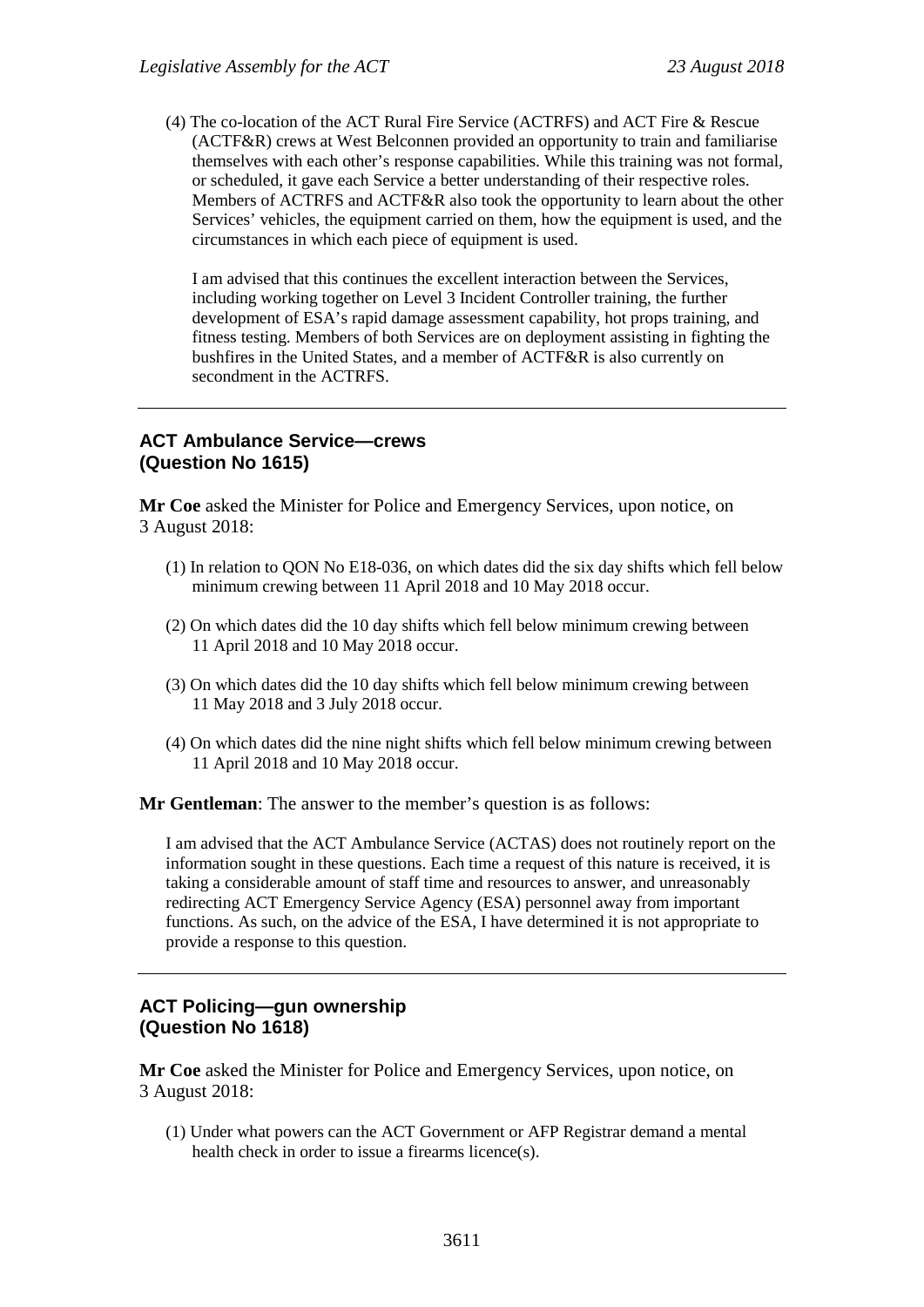(2) Have there been any court or tribunal rulings on the validity of the ACT Government or AFP Registrar demanding these mental health checks; if so, how do they impact the issuing of firearms licences.

**Mr Gentleman**: The answer to the member's question is as follows:

(1) The *Firearms Act 1996* (ACT) (Firearms Act) establishes the licensing and registration scheme for all firearms possessed or used in the ACT. Part 7 of the Firearms Act provides the regulatory framework governing the issue of firearms licences. The ACT Policing Firearms Registry is responsible for the delivery of regulatory and licensing functions in accordance with the Firearms Act.

The general authorisation mechanism for licensing and registration is broadly a twostep process under the Firearms Act. First, a person must obtain a firearms licence (either Category A, Category B, Category C, Category D, Category H, collector, heirlooms, dealers or paintball markers), and second, a licensee must obtain a permit to acquire a firearm.

In assessing an application made by a person under the Firearms Act, the Registrar of Firearms (Registrar) must consider any discretionary criteria under section 18 that apply to the individual, which includes whether the Registrar believes on reasonable grounds that, because of the individual's mental health, the individual may not handle firearms responsibly.

Under Part 7 of the Firearms Act the Registrar may give the applicant written notice requiring the applicant to give the Registrar stated further information or documents that the Registrar reasonably needs to decide an application. If the Registrar believes on reasonable grounds that the applicant's mental health may affect the applicant's ability to handle firearms responsibly, this may include the Registrar asking the applicant to consent to the disclosure of personal health information about the applicant from a health record (for an adult pursuant to section 56; for a child pursuant to section 86; and for a composite entity licence pursuant to section 102). The Registrar may refuse to consider an application further if the requested information is not provided, but failure to consent to the disclosure to the Registrar of personal health information, alone, does not allow the Registrar to refuse to consider the application.

(2) As there is no power for the Registrar to demand mental health assessments under the Firearms Act, the question of whether any Court or Tribunal decisions have been made about the validity to demand any such assessments does not arise. Relevantly, in *P v Registrar of Firearms* (Administrative Review) [2018] ACAT 20, the ACT Civil and Administrative Tribunal considered whether section 56 of the Firearms Act extends to allowing the Registrar, and the Tribunal, to require an applicant to undergo a mental health assessment. The Tribunal observed that there is no explicit indication in that provision that the power extends to requiring the applicant to create new information or new documents, in particular by undergoing a mental health examination which results in a report. Having regard to the text of section 56, context and purpose of the provisions in the Firearms Act, the terms of the *Mental Health Act 2015*, the principle of legality, and provisions in the *Human Rights Act 2004*, the Tribunal concluded that section 56 does not extend to require a person to undergo a mental health assessment without their consent.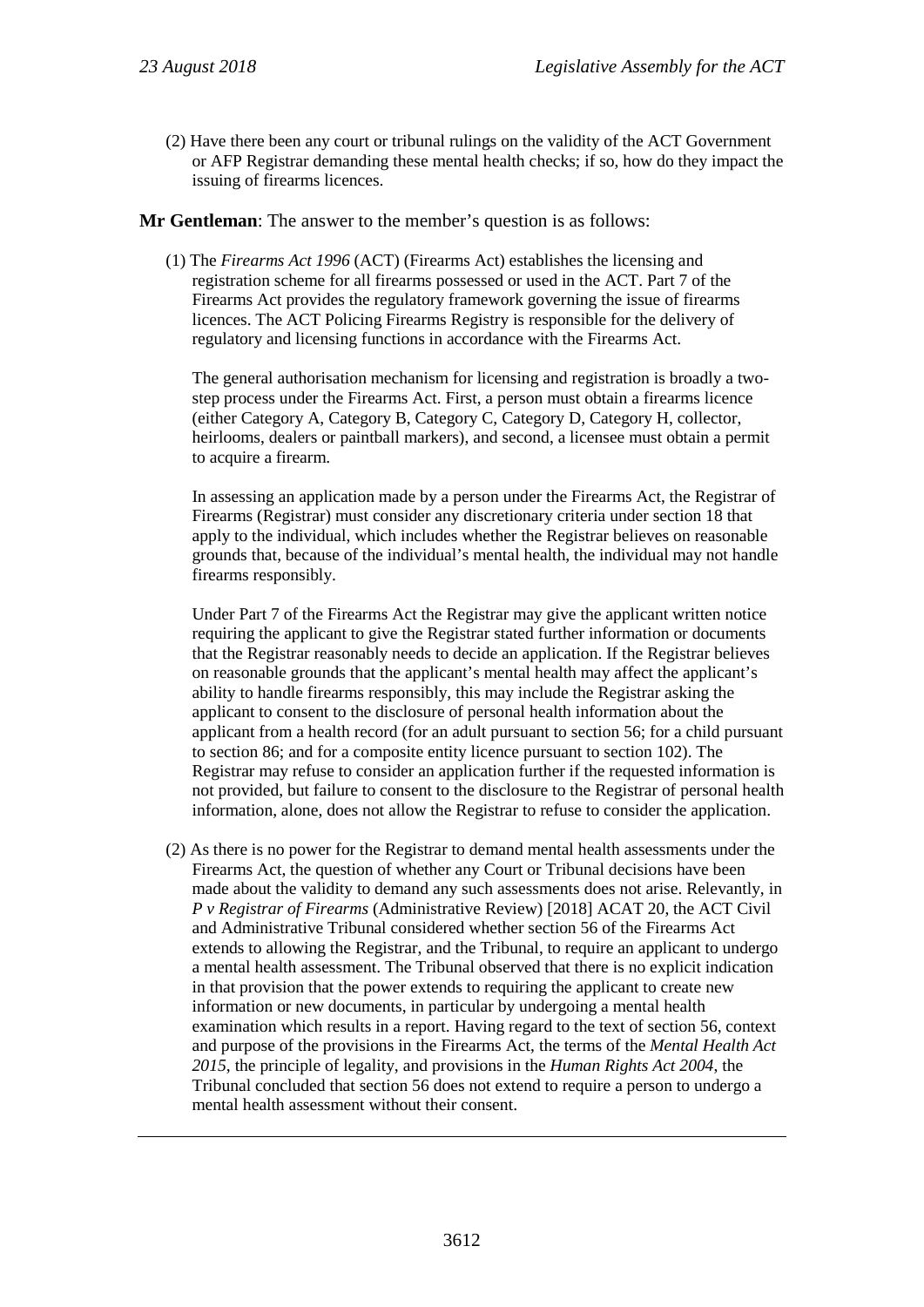### **Government—contractors (Question No 1620)**

**Mr Coe** asked the Treasurer, upon notice, on 3 August 2018:

- (1) What were the average payment waiting times for individual contractors engaged by the ACT Government on casual or short-term employment contracts in (a) 2015-2016, (b) 2016-17 and (c) 2017-2018.
- (2) What practices you have implemented to improve payment waiting times for those employed by the ACT Government on casual or short-term contracts, (a) when were these practices implemented and (b) how effective have they been at reducing wait times.
- (3) Are there targets for payment waiting times for individuals employed by the ACT Government on casual or short-term contracts; if so, (a) how does the Government determine the target, (b) how frequently it is reviewed and (c) what the target wait times were during (i) 2015-16, (ii) 2016-17, and (iii) 2017-18; if not, why not.
- (4) Are there national benchmarks or guidelines in relation to payment time frames for individuals employed by the government entities on casual or short-term contracts; if so, how does the ACT Government compare to other jurisdictions; if not, does the ACT Government consider the practices of other jurisdictions when determining the priority of payments and internal policies.

**Mr Barr**: The answer to the member's question is as follows:

- (1) The average payment waiting times for an initial payment to individual contractors engaged by the ACT Government on casual or short-term employment contracts are as follows:
	- (a)  $2015 2016 18$  days;
	- (b) 2016-2017 20 days; and
	- (c) 2017-2018 20 days.

After this initial period individual contractors engaged by the ACT Government on casual or short-term employment will be paid fortnightly in arrears, subject to a correctly rendered time sheet being received.

- (2) Shared Services works closely with Directorates in respect to deadlines when submitting timesheets. Where there are deviations from established deadlines, for example during Christmas, communication via email is sent to all ACT Government employees. Shared Services is not aware of any systemic concerns with regards to timeliness of payments.
- (3) No. Shared Services looks to make payments within established pay cycles and enterprise agreements.
- (4) No. Shared Services looks to make payments within established pay cycles and enterprise agreements. When developing and reviewing internal procedures and processes, benchmarking and best practices within other jurisdictions are considered.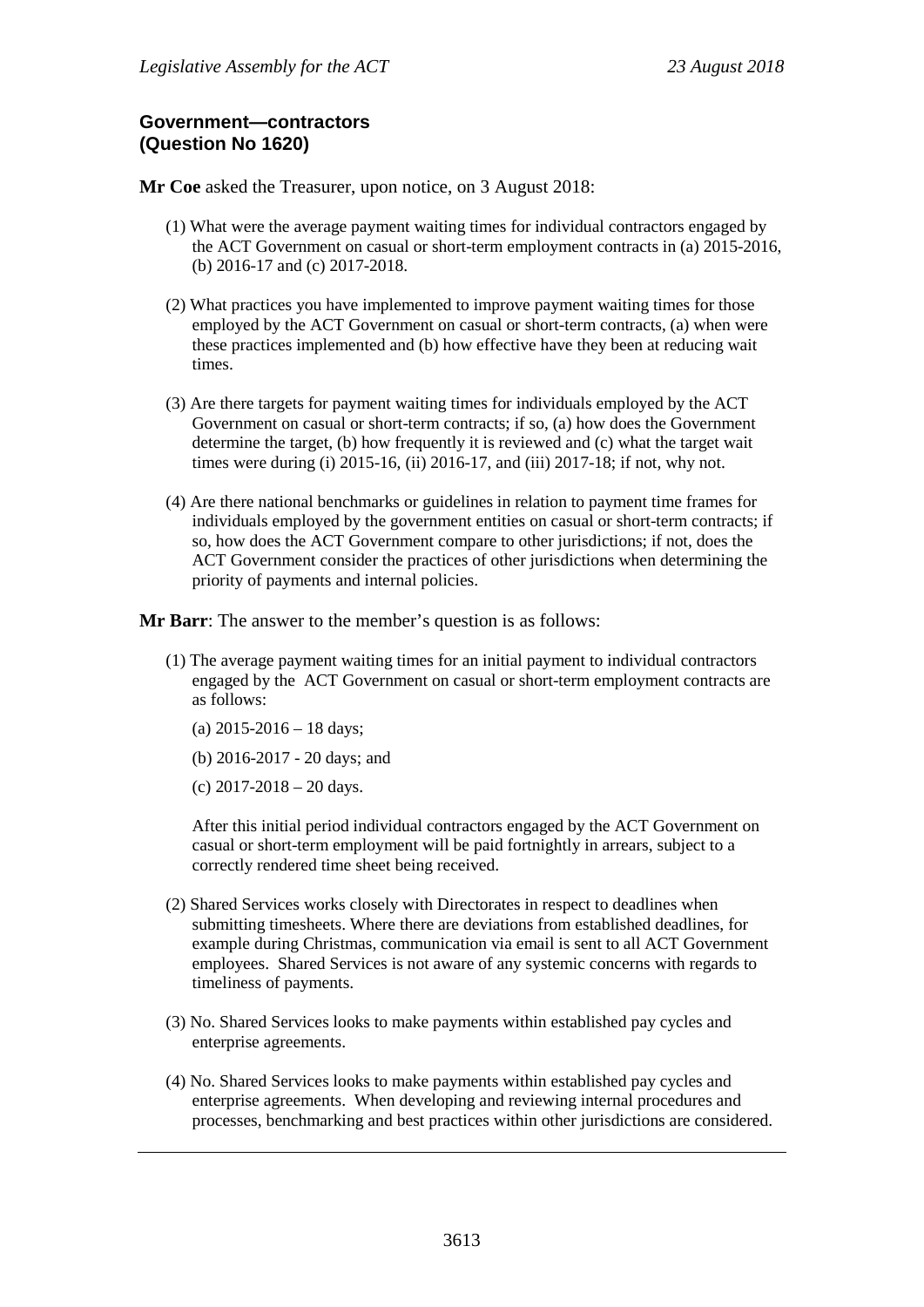# **Government—contractors (Question No 1621)**

**Mr Coe** asked the Minister for Education and Early Childhood Development, upon notice, on 3 August 2018:

- (1) What were the average payment waiting times for individual contractors engaged by the ACT Government on casual or short-term employment contracts in (a) 2015-2016, (b) 2016-17 and (c) 2017-2018.
- (2) What practices you have implemented to improve payment waiting times for those employed by the ACT Government on casual or short-term contracts, (a) when were these practices implemented and (b) how effective have they been at reducing wait times.
- (3) Are there targets for payment waiting times for individuals employed by the ACT Government on casual or short-term contracts; if so, (a) how does the Government determine the target, (b) how frequently it is reviewed and (c) what the target wait times were during (i) 2015-16, (ii) 2016-17, and (iii) 2017-18; if not, why not.
- (4) Are there national benchmarks or guidelines in relation to payment time frames for individuals employed by the government entities on casual or short-term contracts; if so, how does the ACT Government compare to other jurisdictions; if not, does the ACT Government consider the practices of other jurisdictions when determining the priority of payments and internal policies.

**Ms Berry**: The answer to the member's question is as follows:

- (1) The average payment times for an initial payment to individual contractors engaged by the Education Directorate on a casual or short-term employment contracts are as follows:
	- a.  $2015-16-17.927 \text{ days}$ ;
	- b.  $2016-17 21.581$  days; and
	- c.  $2017-18 22.0344$  days.

After this initial period individual contractors engaged by the ACT Government on casual or short-term employment will be paid fortnightly in arrears, subject to a correctly completed and approved time sheet being received.

- (2) Shared Services works closely with the Directorate in respect to deadlines when submitting timesheets. Where there are deviations from established deadlines, for example during Christmas, communication via emails is sent to all ACT Government employees. Shared Services is not aware of any systemic concerns with regards to timeliness of payments.
- (3) No. Shared Services undertakes to make payments within established pay cycles and enterprise agreements.
- (4) No. Shared Services undertakes to make payments within established pay cycles and enterprise agreements. When developing and reviewing internal procedures and processes, benchmarking and best practices within other jurisdictions are considered.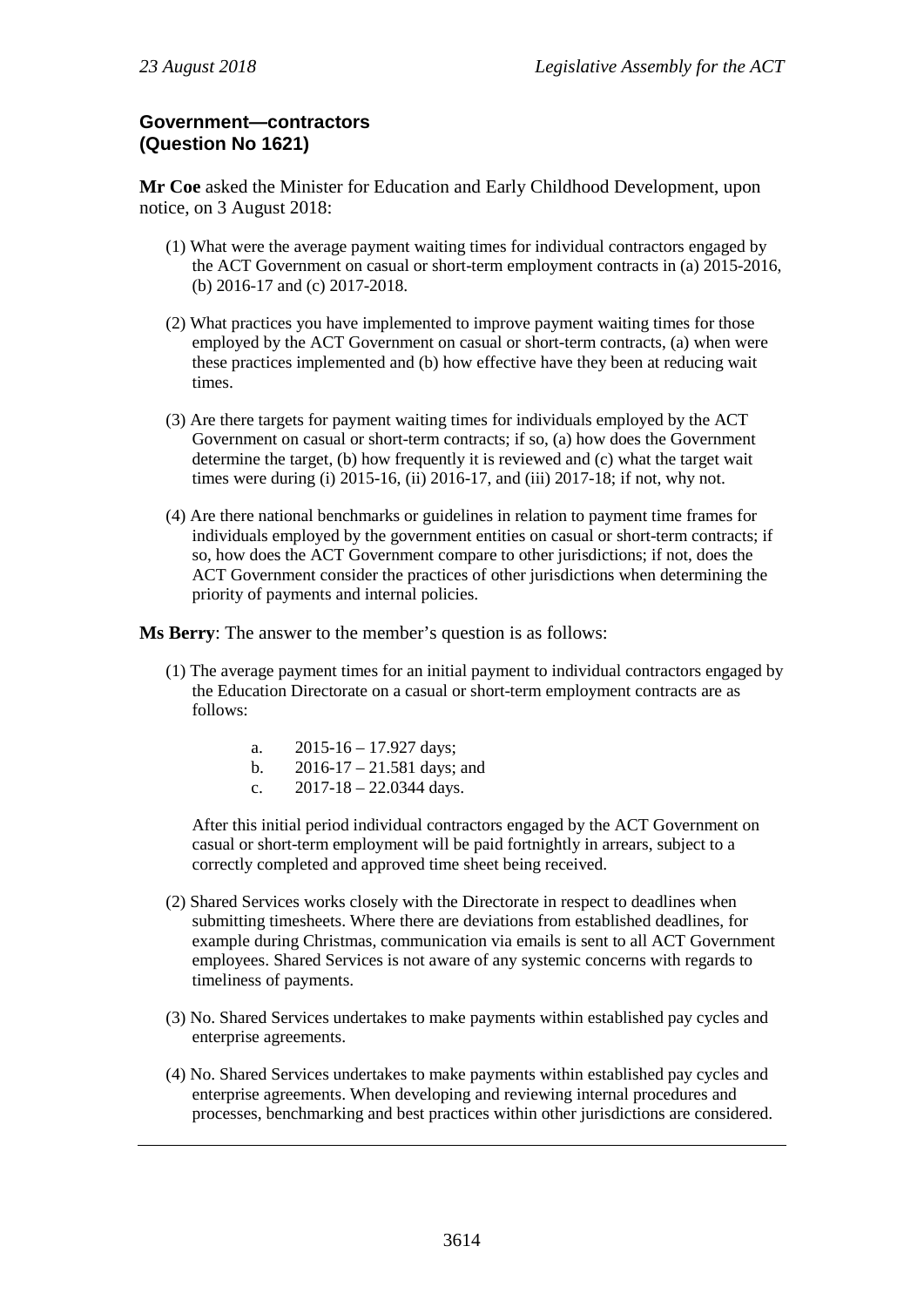# **Access Canberra—service delivery (Question No 1622)**

**Mrs Kikkert** asked the Minister for Regulatory Services, upon notice, on 3 August 2018:

- (1) In relation to the triage service that has been introduced to service centres "to ensure members of the community are directly appropriately to the information or services they need", (a) when was the triage service introduced, (b) how does the triage service operate and (c) has any feedback been collected on its effectiveness to date; if so, what were the results; if not, when and how will feedback be collected.
- (2) How has website accessibility been improved for Access Canberra.
- (3) Which Culturally and Linguistically Diverse (CALD) groups have been consulted with on how to better respond to specific vulnerable groups within the ACT community and what (a) recommendations, (b) concerns and (c) other feedback have been given to Access Canberra by each group.
- (4) What are the new services that are now available and when were they introduced to the Access Canberra website in relation to the more than fifty new digital services that were added to the Access Canberra website since the start of 2017.
- (5) What online services are currently under development by Access Canberra.
- (6) What online services are being considered for development and online implementation via the Access Canberra website.
- (7) Which CALD organisations are being consulted by Access Canberra in discussions for improving service operations.
- (8) Are there any specific services targeted towards the CALD community; if so, what are these services; if not, why not.

**Mr Ramsay**: The answer to the member's question is as follows:

- (1)
- a) 2006.
- b) All customers are greeted by a Concierge when they enter an Access Canberra Service Centre. The Concierge asks questions to determine what transactions the customer wants to complete, check the customer has all relevant paperwork with them to complete their transaction, ensure all relevant forms have been completed, and provide customers the various options for completing their transaction (selfservice via touchscreen, via a customer service officer etc). At this time any accessibility considerations can be identified and the services provided targeted to support customer experience and understanding. This may include for example identifying any translation support required.

The Concierge service also supports customers by ensuring that they do not wait unnecessarily if they need to obtain more evidence to complete a transaction.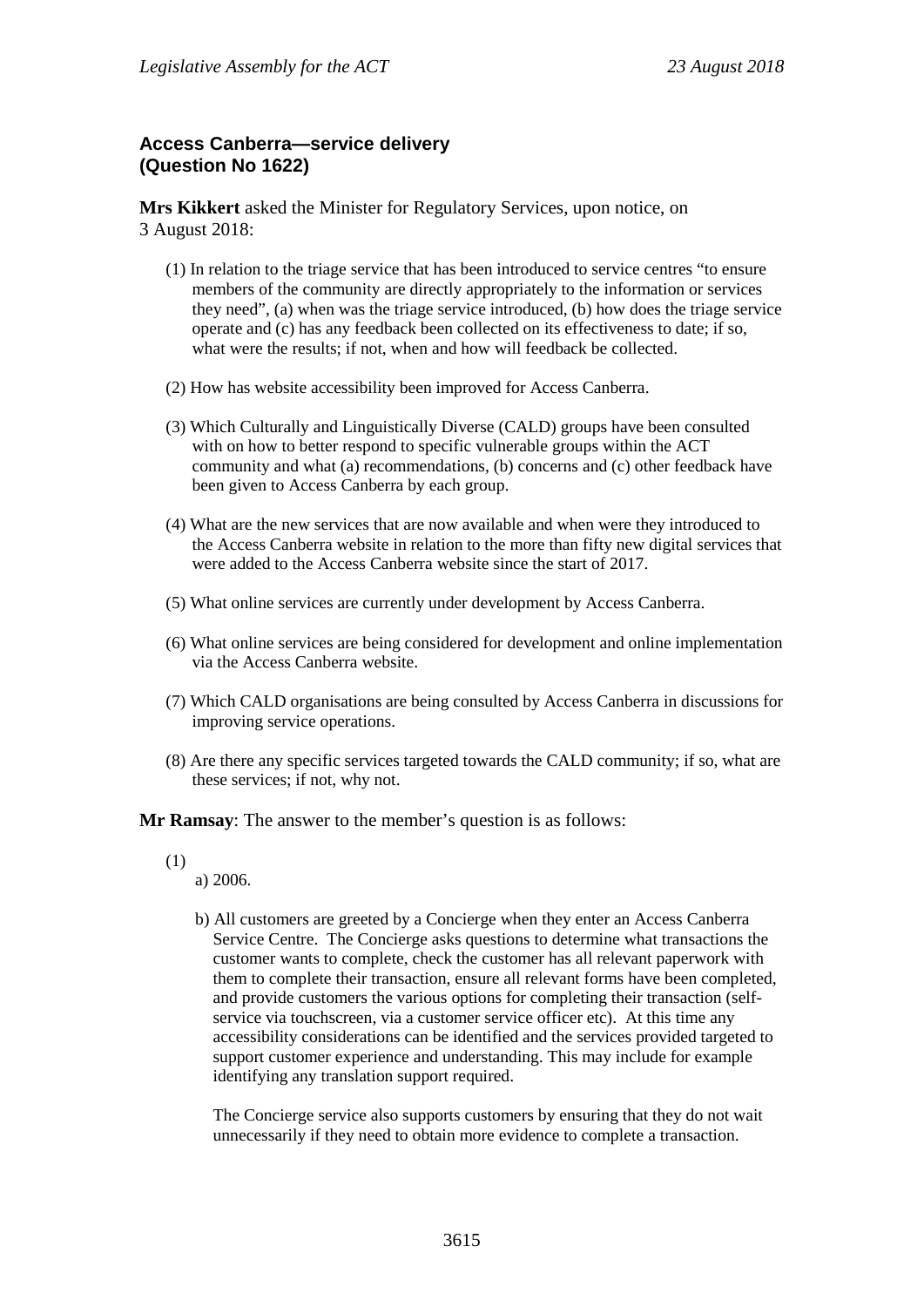It does not prioritise specific customers or transactions within a service centre.

c) A question on how customers score the satisfaction of the Concierge role in Service Centres has been included in the external market research survey since 2011. Results below. (Please note the question was not asked in 2015 as this was the first year of operation for Access Canberra and the survey was not undertaken).

| 2011 | 90%   |
|------|-------|
| 2012 | 91%   |
| 2013 | 89%   |
| 2014 | 93%   |
| 2015 | N/A   |
| 2016 | 88.5% |
| 2017 | 87.3% |
|      |       |

- (2) The Access Canberra website is being continuously developed to meet the ACT Government's web accessibility requirements, including meeting the World Wide Web Consortium's Web Content Accessibility Guidelines version 2.0 (WCAG 2.0) at level AA. Web content is published in a way that information is accessible to all users, including those with a disability. If a user finds anything on the website inaccessible or experiences any issues accessing web content, they can contact Access Canberra via phone, a web form or web chat.
- (3) During 2018 Access Canberra has met with the following community organisations to seek feedback on service delivery:
	- Deafness Resource Centre
	- Council on the Ageing
	- Dementia Australia
	- Multicultural Community Forum
	- Mental Health Consumer's Network
	- Carers ACT
	- Office of Aboriginal and Torres Strait Islander Affairs (ATSIA)

Feedback about the services provided by Access Canberra from each of these groups has been very positive, in particular the Concierge service.

Improvements to the ease of access to information on the website have been suggested. Simplification of information on the website is an ongoing activity by Access Canberra.

Noting feedback from the Multicultural Community Forum Access Canberra is now displaying key information on the internal TV message screens within the Service Centres in Arabic, Vietnamese, Mandarin and Hindi.

Access Canberra continues to explore additional ways to improve accessibility of services and information for the community.

#### (4) Refer to **Attachment A**.

(5) Refer to **Attachment B**.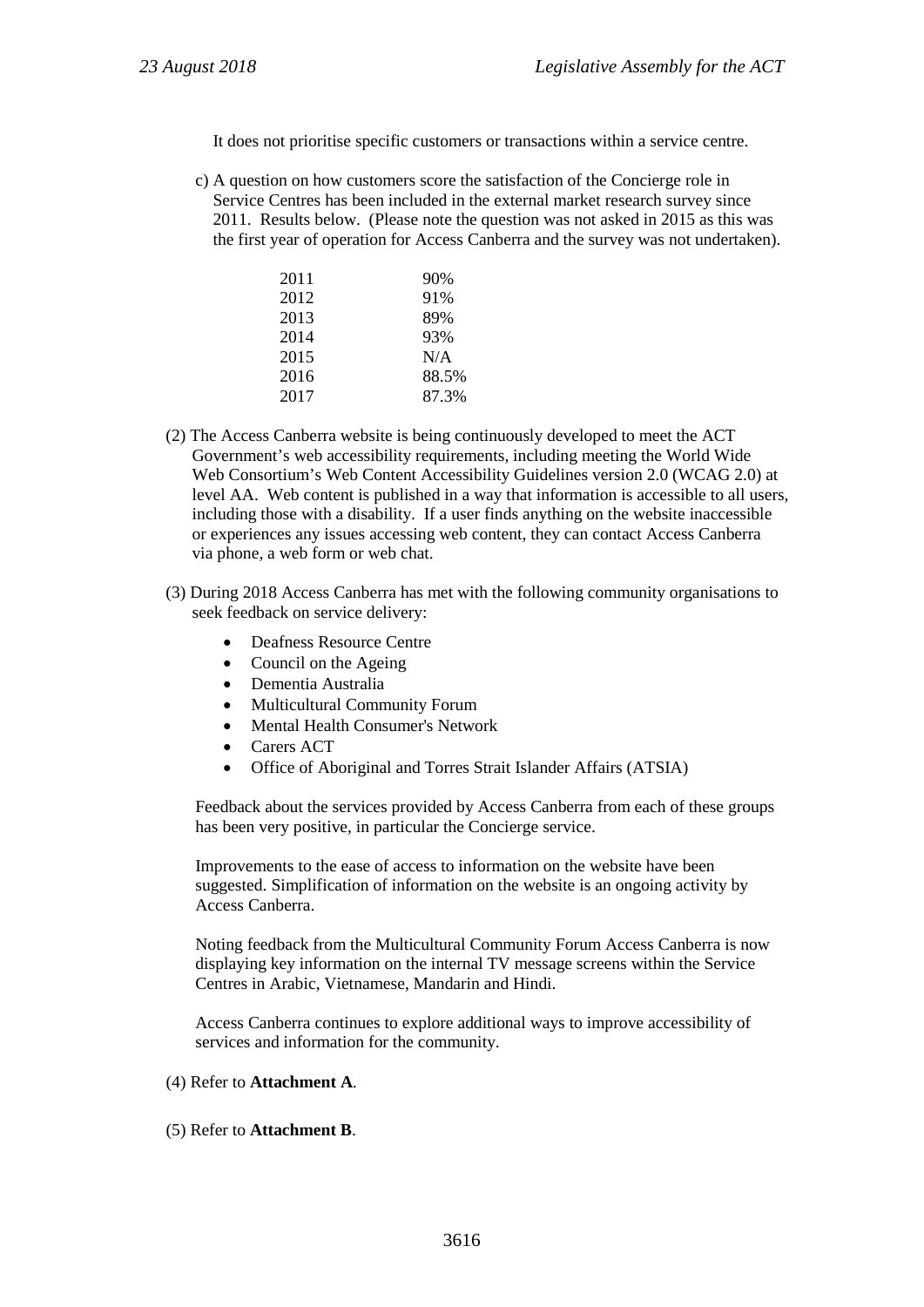(6) Access Canberra is committed to ensuring Canberrans can access services in a way which meets their needs when they are doing business with government. There is a growing preference for digital service delivery by our community, as it allows transactions to be undertaken quickly and easily at any time and from the comfort of home.

In 2017-18 more than 6.4 million transactions were undertaken digitally by our community. For members of the community who may want to transact digitally, but accessibility is a problem, touch screen terminals are available in service centres and shopfronts in Woden, Tuggeranong, Belconnen, Gungahlin and Civic.

Noting the growing preference for up to 60% of those transacting with Access Canberra to do so digitally, Access Canberra continues to work to identify new services for digital service delivery. There is a target of 80% of services to be digital by 2020.

As part of this work service transactions are also being reviewed to see if they can be made simpler and easier through the reduction of red tape or duplicate processes.

- (7) See response to question 3.
- (8) Access Canberra provides services for all Canberrans including people from diverse backgrounds.

Staff working in Access Canberra's Service Centres have fluency in languages such as: Arabic, Russian, Maltese, Greek, Croatian, Pidgin English & Krio, South African, Hebrew, Sri Lankan and French. Other staff also understand Spanish, German and Gaelic.

In addition, Service Centre staff are aware of staff in other areas of Access Canberra who are fluent in additional languages and call on them for assistance as required.

If a customer requires interpretation support there are translation services available to assist.

The design of Service Centres themselves also support cultural diversity, for example, placement of the licence camera in a place that allows for privacy for the individual.

Finally, information messaging on the TV screens within the Service Centres is now being displayed in Arabic, Vietnamese, Mandarin and Hindi.

#### **Attachment A**

- (4) What are the new services that are now available and when were they introduced to the Access Canberra website in relation to the more than fifty new digital services that were added to the Access Canberra website since the start of 2017.
	-
	- New FixMyStreet page (services by suburb)  $\bullet$  Infringement withdraw or dispute
	- Driver Licence renewal online  $\bullet$  Post display report
	- Representation for EIS/EIS Exemption or Territory Plan Variation Notification
- Fair trading portal  $\bullet$  Worksafe ACT portal
	-
	-
	- WWVP complaint form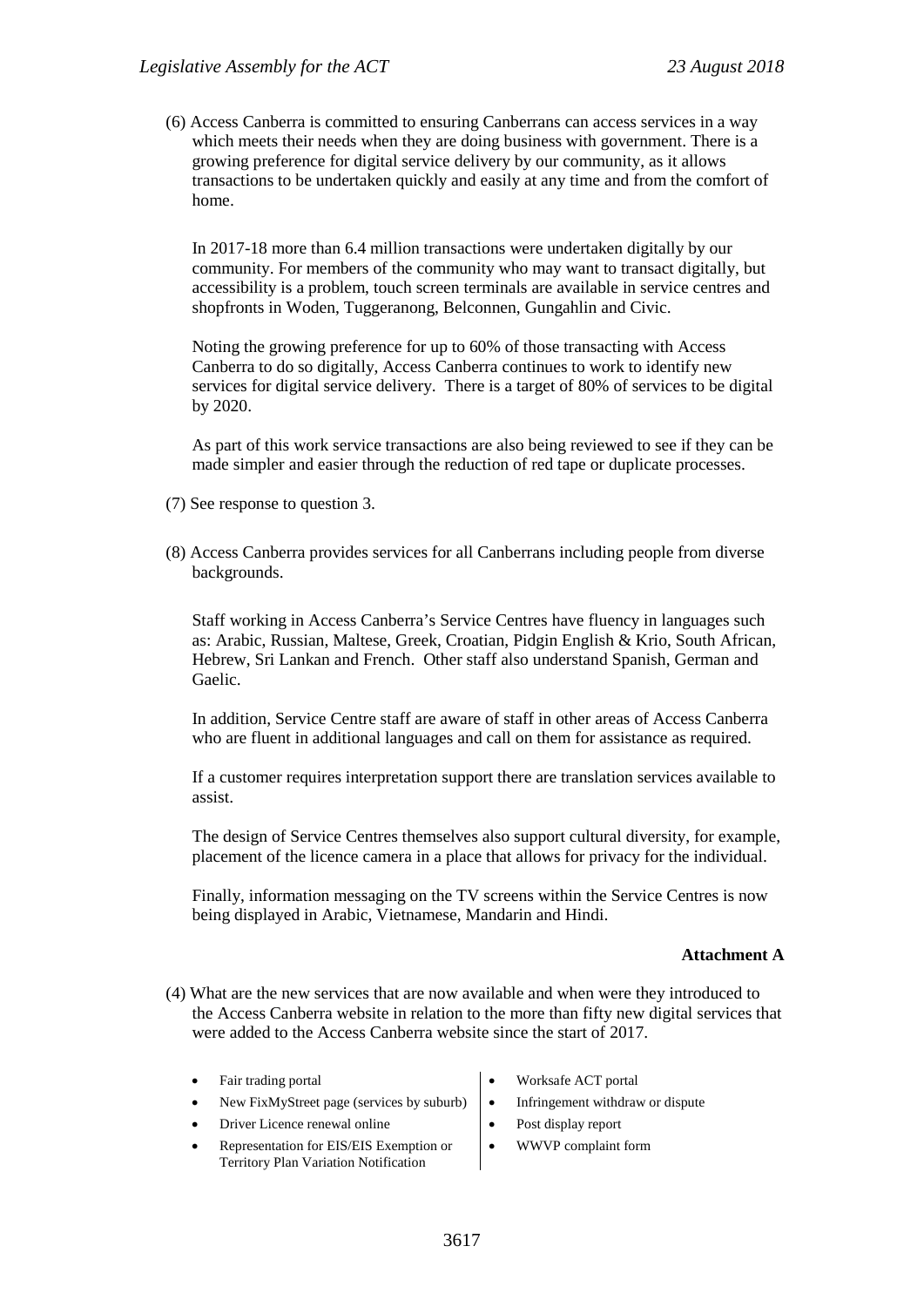- Application for Replacement of Licence, Authorisation Certificate or Authorisation Schedule
- Radiation Source Registration Annual Reapplication
- Proactive Workplace Visit Record of Engagement
- Notice of intention to erect a lift for use in the ACT
- 
- 
- 
- 
- Requests for exemptions, extensions or a reduction from conditional requirements of home buyer assistance schemes
- 
- 
- First Home Owner Grant eLodge Application
- 
- Eligible Impacted Properties Loose-fill Asbestos Insulation Eradication BuyBack Concession Scheme
- 
- Application for Approval for a Female to Compete in a Professional Combat Sport Contest
- 
- 
- 
- Transport Canberra and City Services Infringement Payments
- 
- 
- 
- Application to Promote or Arrange a Combat Sport Contest
- Veterinary Practitioner Registration Annual Renewal
- Application to carry on the business of transporting clinical waste
- 
- 
- Animal Keepers Application for a licence under Chapter 11 of the Nature Conservation Act 2014
- Catering provider multi use list request for application
- ACTION Travel for Victims of Domestic Violence
- ACTION Buses Infringement dispute/waive/extension
- ACT Revenue Discount Land Rent Application review
- Partnership interest **•** Cancellation of a contract giving effect to a sub sale
- Commercial lease with a premium  $\bullet$  Charitable Organisation Status and Beneficial Organisation Determination Application
- Corporate Reconstruction Application  $\bullet$  Landholder Transfer of unlisted Shares, Units and Interests
- Partitions Approvals only **•** Acquisition of Land Use Entitlements by Allotment of Shares or Issue of Units
	- Motor Vehicle Duty Request for Refund or Exemption
	- Application for Approved insurers Licence  $\cdot$  Agreement for the use of Actsmart Public Event program equipment
	- **Peclaration of Trust Child Development Child referral** 
		- Request for Additional Security Guarding Services
	- Liquor Incident register notification  $\parallel \bullet \quad \text{HBA Late Lodgement elodge Coversheet}$ 
		- Long service leave claim form
	- Interstate licence search **•** Liquor Authorisation for extended trading
		- Application for parking offence image
	- ACT Government Graduate program  $\bullet$  Return to Work Coordinator Registration
	- Record of Visit  **EPD Refund Application**
	- Smoke-free sign application **•** Actsmart Public Event Post Event Report
		- Notice from an Interstate Licensee of Intention to Work in the ACT
	- ACTION Lost Property Racing Greyhound Controller Licence Application
	- Bus Accident Payments Dangerous goods driver licence application form
	- Application for records search Application to Incorporate an Association
		- Incorporated Association Change of Committee, Public Officer or Registered Office Particulars
		- Fireworks Licensing Mutual Recognition Application
		- Application for a Licence to Import or Export Live Fish into or out of the ACT
	- Application for exemption self insurers  $\bullet$  Notification Technical Amendment Gaming Machine Replacement or Conversion
	- **Permit to conduct a circus** Waterway Work Licence
		- Library room booking application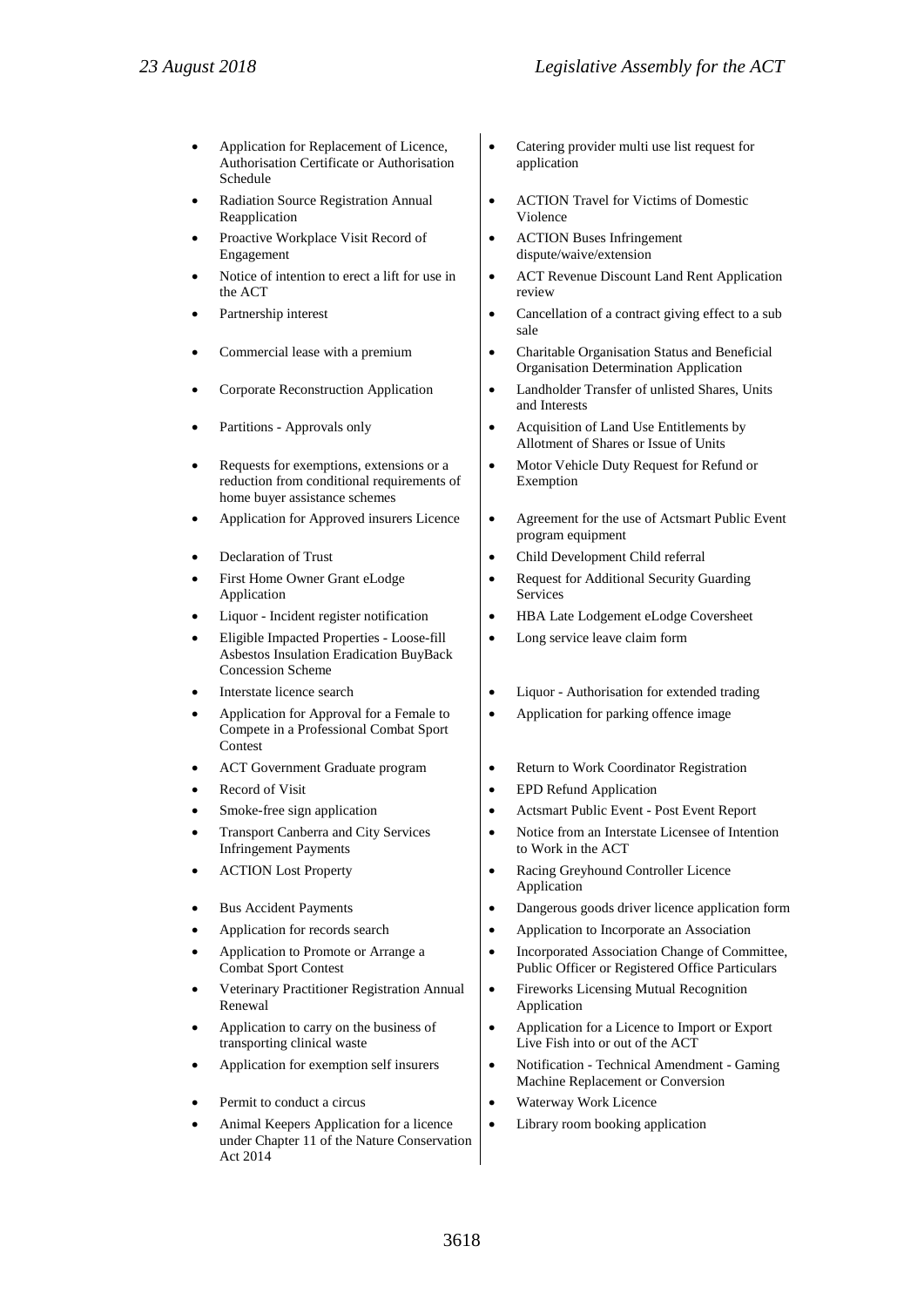- 
- 
- Access Canberra Request for Legal Advice or Assistance
- 
- Notice of application or approval for disposal to landfill
- 
- 
- 
- 
- 
- Operational licences online register:  $\vert \cdot \vert$  New digital public registers:
	-
	-
	-
	-
	-
	-
	- o Motor Vehicle Dealer
	- o Motor Vehicle Repairer
	- o Motor Vehicle Wholesaler
	- o Licensed Business Agents
	- o Licensed Employment Agent
	- o Licensed Real Estate Agents
	- o Licensed Stock and Station Agents
	- o Registered Salesperson Business
	- Registered Salesperson Real Estate
	- o Registered Salesperson Stock and Station
	- o Security Employee
	- o Security Master
	- Security Temporary
	- o Security Trainer
	- o Traders
	- o Tobacco Licence
	- Pawnbroker
	- $\circ$  Second-hand Dealer
	- $X18+$  Film
- Check speed camera and red light camera infringement images/video online
- WWVP Application  $\bullet$  Oracle suppliers
- **FICCS** Security Incident Report Apprentice & Young Workers Checklist
	- Gaming Machine Installation Certificate Conversions and Replacements
- Workplace Visit Report Combined Canberra Citizen of the Year Award Nomination
	- Waste transporter registration application
- Public Vehicle Licence Application Affordable Housing Registration
- Rideshare Vehicle Licence Application  $\cdot$  Vehicle inspection station audit form
- Notice of import of explosives Liquid Fuel Emergency Petrol Station Report
- Late lodgement of all eLodge transactions  $\bullet$  Security Licence Application or Renewal
- **Driver Licence Examination**  $\bullet$  Justice of the Peace (JP) online register.
	-
	- o Charitable Collections o Incorporated associations
	- o Liquor Club o Historic death Index
	- o Liquor General o Historic marriage Index
	- o Liquor Off o Building and pest inspectors
	- o Liquor On  $\qquad \qquad$  | o Building and pest inspections
	- o Liquor Special o Occupational disciplinary register

#### **Attachment B**

- (5) What online services are currently under development by Access Canberra.
	- Application to Search a Deed or Instrument
	- Parking permit renewal
	- WWVP Application for ACT Government employees
	- Notification Acquisition of Authorisations and Gaming Machines
	- Liquor Notification of DOSA
	- Application for Environmental Authorisations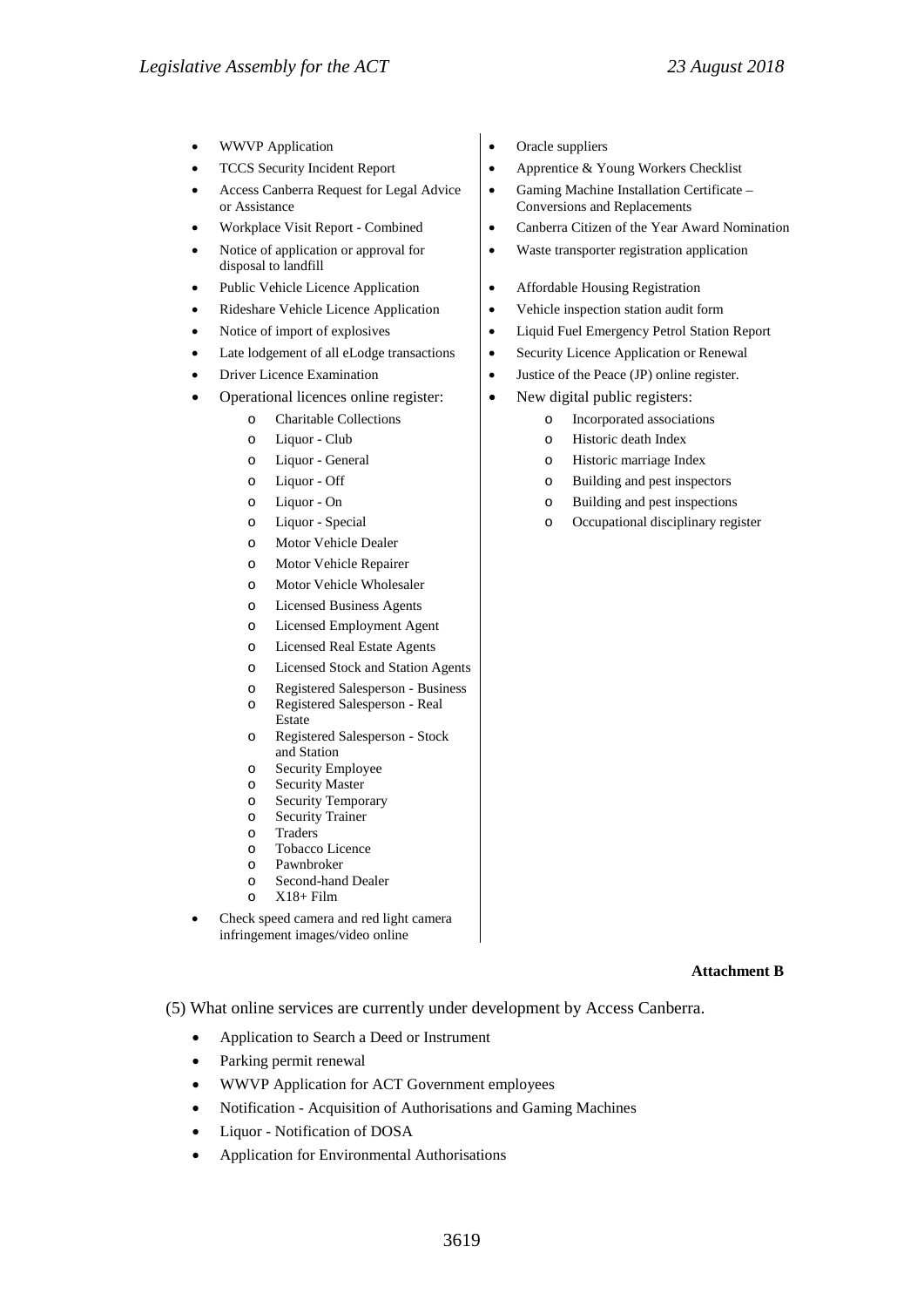- Single events form bundle
- Application for design registration (or variation of design) of an item of plant
- Workplace Visit (Educational)
- MTA Section 20 notice
- Commercial Licences for Pet Shops
- Children's' Education and Care Service Complaint
- Magistrates Court form (wills)
- Racing Greyhound Controller Licence Inspection
- MyWay Application for Balance Transfer Refund
- Application for authorisation of temporary traffic management plans
- Request to Temporarily Close a Public Road and Application to Use a Closed Public Road
- TCCS Security Card Application Form
- Street light payment form
- **Birth Registration Statement**
- Plumbing ties register.
- Enquiry to start new liquor business form
- Address validation using the Federal Government GNAF lookup.
- Fix My Street service enhancement (Stage One)
- Filming in the ACT request form
- Party Hosting form

# **Multicultural affairs—translators and interpreters (Question No 1623)**

**Mrs Kikkert** asked the Minister for Multicultural Affairs, upon notice, on 3 August 2018:

What courses other than the Advanced Diploma of Translating in Chinese, provided by the Australian Ideal College, and Diploma of Interpreting in Mandarin, provided by the Australian Ideal College, are endorsed by the National Accreditation Authority for Translators and Interpreters in the ACT.

**Ms Stephen-Smith**: The answer to the member's question is as follows:

(1) National Accreditation Authority for Translators and Interpreters' (NAATI) website provides a list of endorsed qualifications to become an accredited interpreter or translator, which can be found at: www.naati.com.au/other-information/endorsedqualification-institutions/current-naati-endorsed-quals/

# **Domestic and family violence—CALD community (Question No 1624)**

**Mrs Kikkert** asked the Minister for Justice, Consumer Affairs and Road Safety, upon notice, on 3 August 2018 *(redirected to the Attorney-General)*: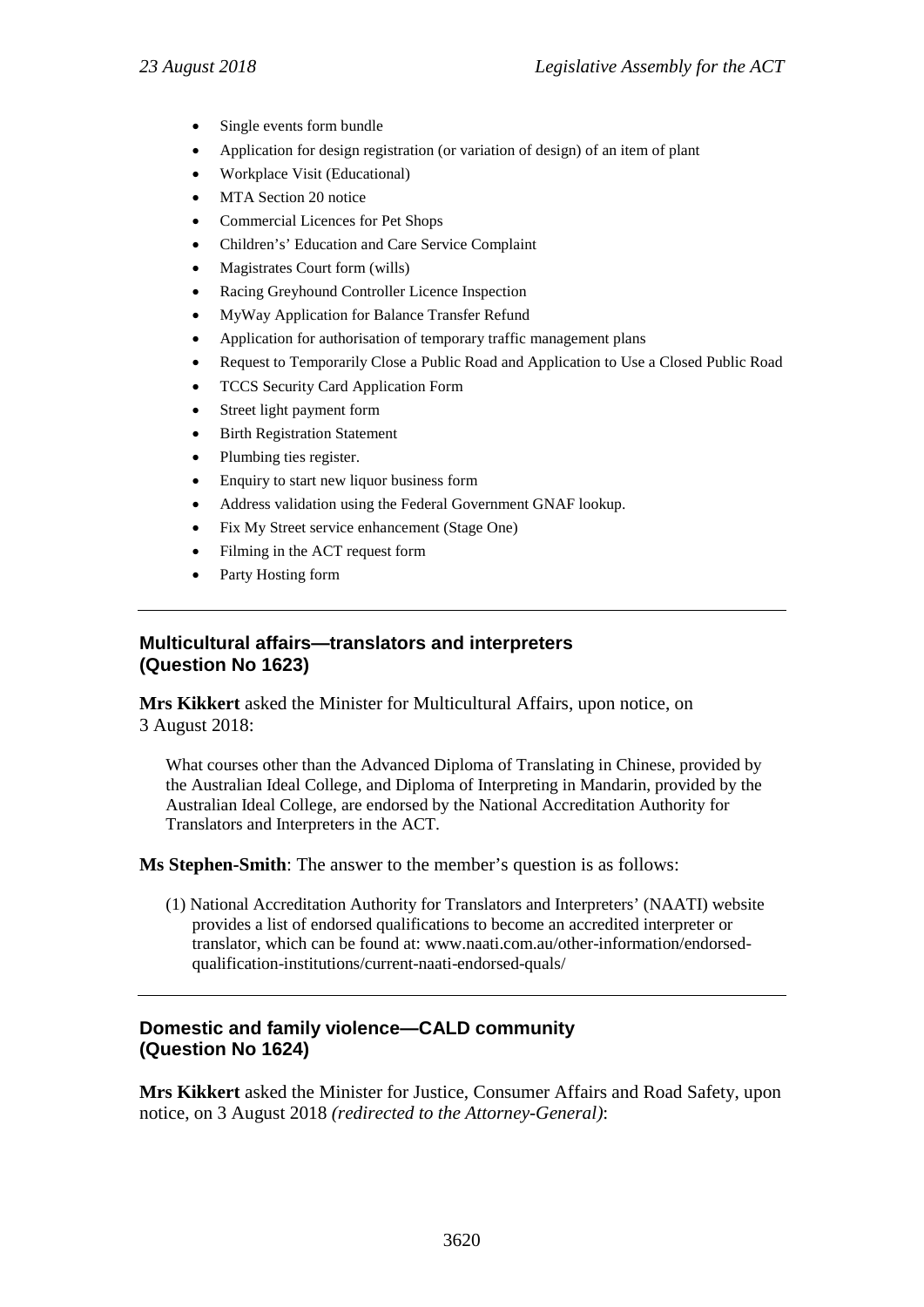- (1) Who were the attending key stakeholders at the workshop on 13 July 2018, that the ACT Courts and Tribunal sub-unit in JACS held to improve accessibility for family violence matters for the culturally and linguistically diverse community.
- (2) What were the (a) recommendations, (b) concerns and (c) other feedback, brought forward by stakeholders during the workshop to improving access to family violence matters for the ACT Culturally and Linguistically Diverse community.
- (3) What resulting action plans will be implemented by the ACT Government in response to stakeholder feedback.

**Mr Ramsay**: The answer to the member's question is as follows:

(1) The ACT Chief Magistrate hosted a half day workshop on Friday 13 July 2018 to engage and consult with the ACT culturally and linguistically diverse community (CALD) to identify practical measures to assist the CALD community when seeking protection from family violence.

Approximately 45 persons participated in the workshop representing key community oganisations, legal services, agencies, representatives of the ACT Multicultural Advisory Council and the wider CALD community.

- (2) The workshop facilitator is preparing a report for the Chief Magistrate that will summarise the key issues and recommendations.
- (3) I understand the Chief Magistrate will consider the report once it is available, to identify what measures might by implemented.

As this was a judicial event it is not appropriate for me to comment further on the event or the proposed response by the Chief Magistrate.

### **Community Services Directorate—multicultural affairs (Question No 1625)**

**Mrs Kikkert** asked the Minister for Community Services and Social Inclusion, upon notice, on 3 August 2018:

- (1) What dates each year for the past two years has the Community Services Directorate (CSD) met with the following members and representatives of the multicultural community for the purposes of undertaking consultation or gathering feedback, (a) Multicultural Advisory Council, (b) Youth Advisory Council, (c) National Multicultural Festival stakeholders, (d) Theo Notaras Multicultural Centre Tenants Forum, (e) Chinese community representatives; (f) Muslim community leaders, (g) Refugee, Asylum Seeker and Humanitarian Sub-Committee and (h) ACT Health Multicultural Reference Group.
- (2) What feedback was given to the CSD by the following groups to improve services and programs to the ACT Culturally and Linguistically Diverse community, (a) Refugee, Asylum Seeker and Humanitarian Sub-Committee and (b) ACT Health Multicultural Reference Group.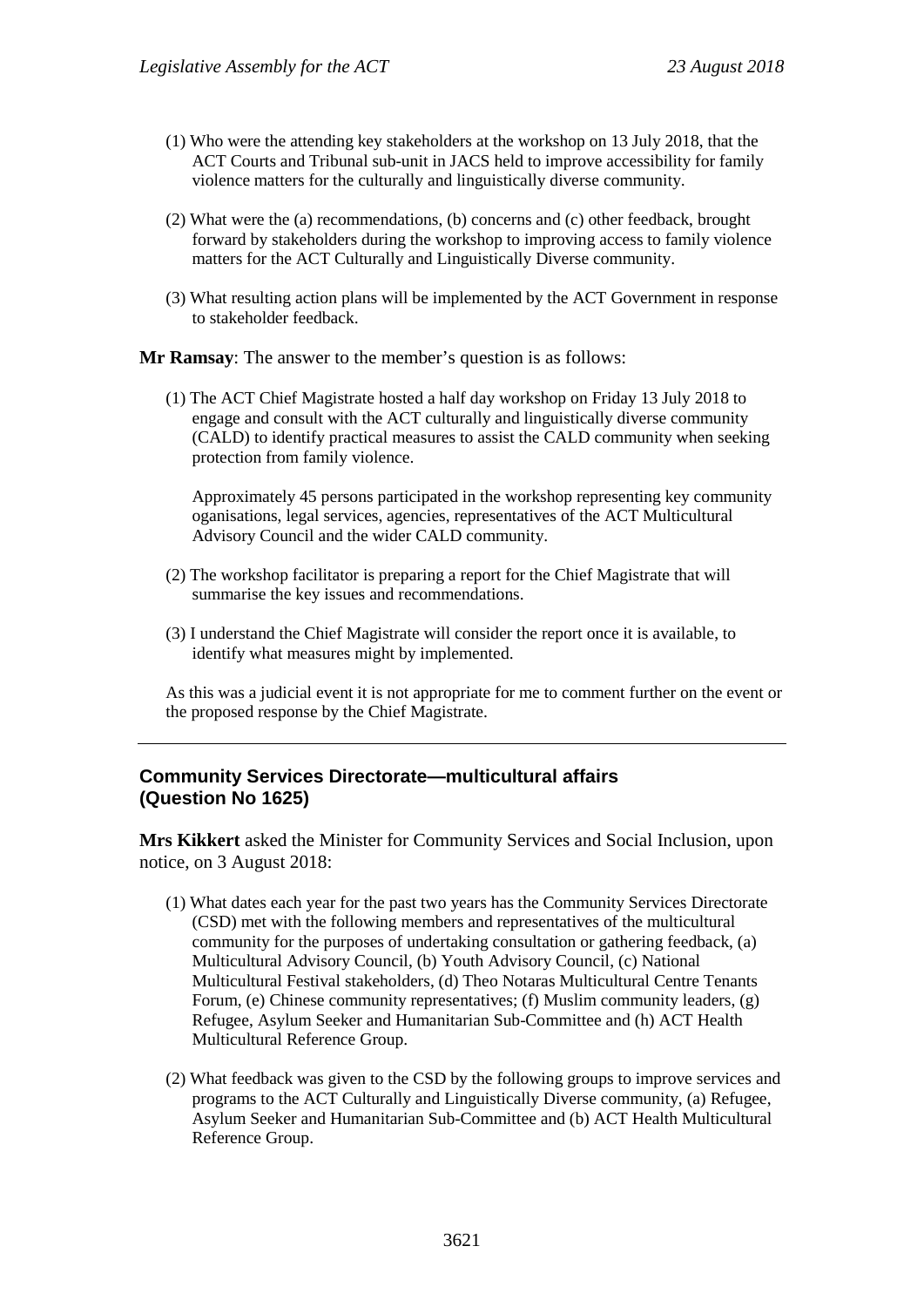#### **Ms Stephen-Smith**: The answer to the member's question is as follows:

(1) What dates each year for the past two years has the Community Services Directorate (CSD) met with the following members and representatives of the multicultural community for the purposes of undertaking consultation or gathering feedback:

#### a. **Multicultural Advisory Council (MAC);**

MAC held its first meeting on 7 December 2017.

MAC has met three times in 2018 (1 February 2018, 10 April 2018, 19 June 2018) and has three additional meetings scheduled for 2018 in August, October and December.

#### b. **Youth Advisory Council (YAC);**

YAC met nine times in 2017 on 7 February, 4 April, 2 May, 6 June, 18 July, 1 August, 5 September, 10 October and 21 November.

YAC has met six times in 2018 on 13 February, 3 April, 3 May, 3 July, 12 June, and 7 August and has three additional meetings scheduled for 2018 in September, October and November.

#### c. **National Multicultural Festival stakeholders;**

The Community Services Directorate met with stakeholders during these periods:

1 July 2016 to 30 June 2017 – total of 41 meetings

1 July 2017 to 30 June 2018 – total of 50 meetings

1 July 2018 to 8 August 2018 a total of two meetings

The stakeholders compromise:

- Contractors (provide services during the National Multicultural Festival);
- Key ACT Government Services;
- Community Organisations;
- Showcase Coordinators;
- City Centre residents and operators; and
- Diplomatic Missions.

#### d. **Theo Notaras Multicultural Centre Tenants Forum;**

Two Theo Notaras Multicultural Centre Tenants Forum meetings have been held in 2018 (30 April and 28 June).

#### e. **Chinese community representatives;**

One meeting was held in 2017 (13 December) and two meetings have been held in 2018 on 22 March and 5 July.

#### f. **Muslim community leaders;**

Meetings are held with the Muslim community leaders in the lead up to Ramadan celebrations.

#### g. **Refugee, Asylum Seeker and Humanitarian (RASH) Coordination Committee**

RASH met five times in 2017 (22 March, 17 May, 12 July, 13 September and 22 November).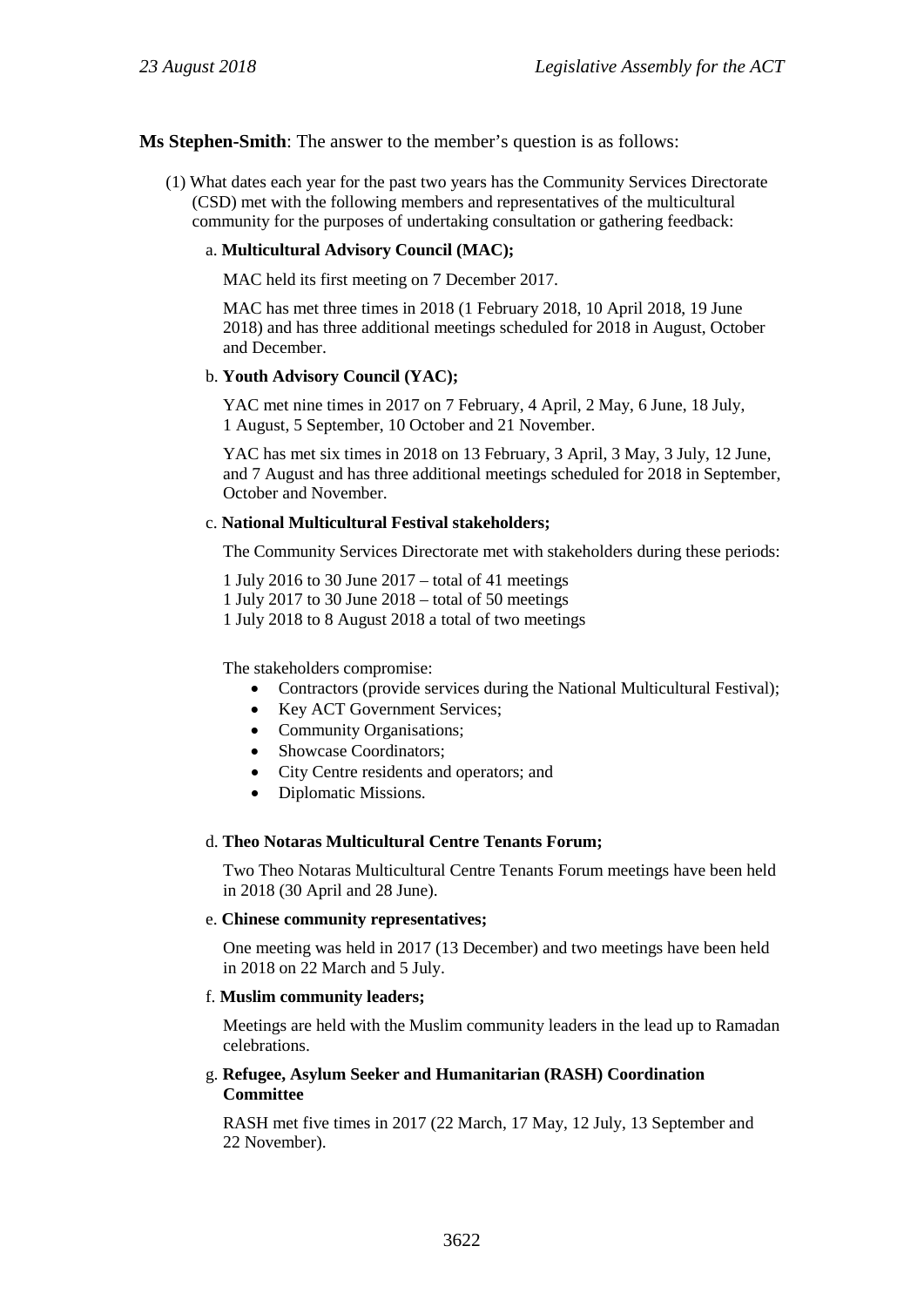RASH met three times this year, on 13 March, 15 May and 14 August and has one additional meeting scheduled for 2018 (November).

#### h. **ACT Health Multicultural Reference Group**.

These meetings are convened by ACT Health. CSD has attended two meetings in 2018, on 8 March and 2 August. Future meetings are scheduled for October and December 2018.

- (2) What feedback was given to the CSD by the following groups to improve services and programs to the ACT Culturally and Linguistically Diverse community:
	- a. The RASH Coordination Committee provides a conduit to share information and provide invaluable policy advice to government on concerns that asylum seekers and refugees may be experiencing.

RASH Members suggested the review of the ACT Services Access Card to ensure the card continues to meet the needs of refugee and asylum seekers living in our community.

The review will consider the governance and management of the card and concessions and services provided to card holders, including identifying additional services the card could include to meet emerging needs of card holders.

b. The ACT Health Multicultural Reference Group did not provide feedback to CSD to improve services and programs. Feedback and advice is provided to ACT Health aimed at improving ACT Health services and programs for the culturally and linguistically diverse community.

### **Sport—community participation (Question No 1627)**

**Mrs Kikkert** asked the Minister for Sport and Recreation, upon notice, on 3 August 2018:

- (1) On what date was the Inclusive Participation Funding Program (IPFP) established for Culturally and Linguistically Diverse (CALD) people.
- (2) For each year since the establishment of the IPFP (a) which recipients received funding for projects relating to CALD participation (b) what were the nature of the projects and (c) how much funding was granted to each of these recipients.
- (3) Were there any IPFP funding applications relating to CALD participation that were rejected; if so, how many were rejected and what were the reasons for the application rejection.

**Ms Berry**: The answer to the member's question is as follows:

- 1. The Inclusive Participation Funding Program was established in 2012 with its primary objective to increase participation opportunities in sport and recreation for identified target populations including Aboriginal and Torres Strait Islanders, Culturally and Linguistically Diverse (CALD) people, older adults and people with a disability. The first round of applications opened on 5 March 2012 and closed on 10 April 2012.
- 2. See **Attachment A** for further details.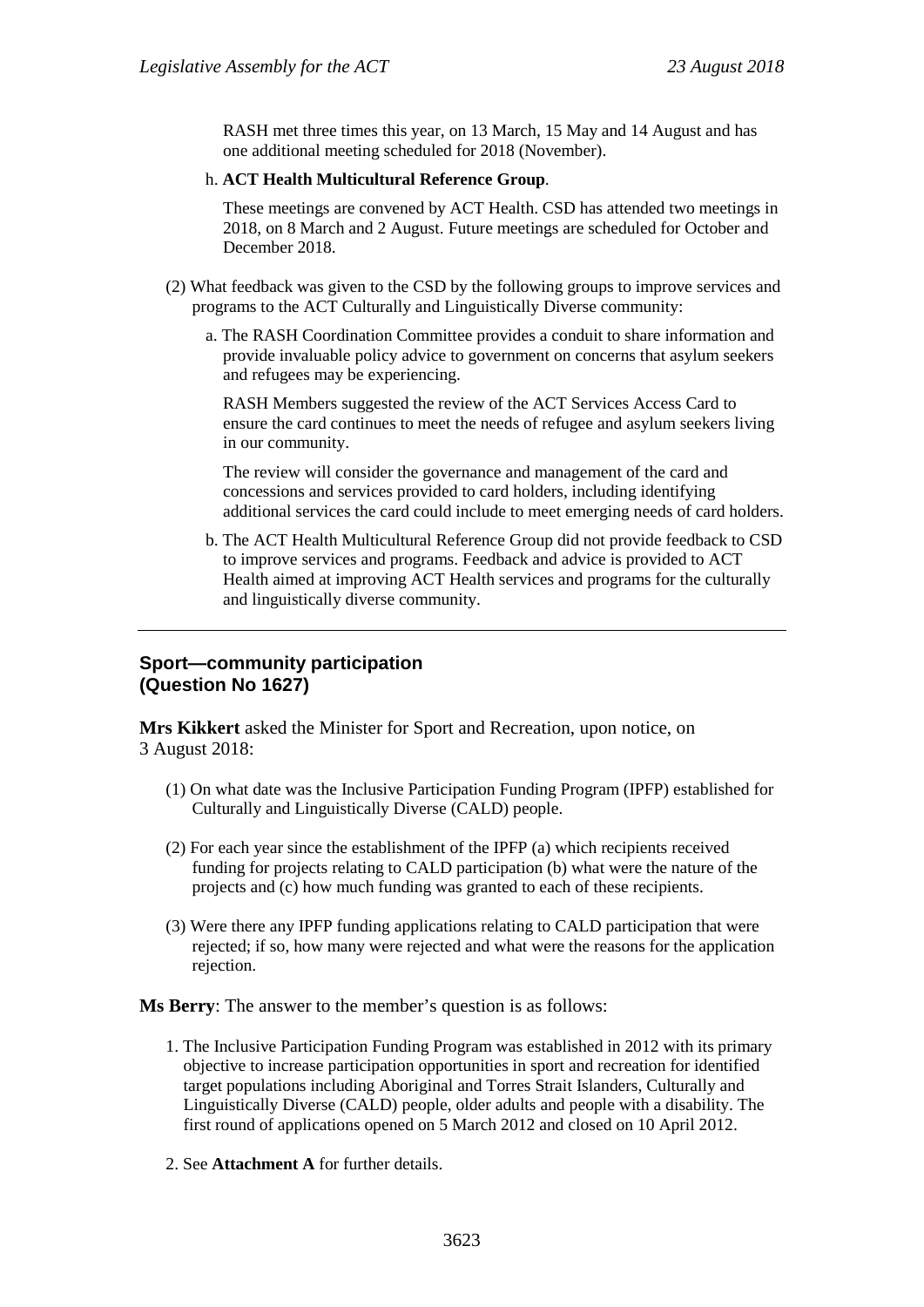3. There have been 39 applications rejected since the program started in 2012. Please See **Attachment B** for further details.

*(Copies of the attachments are available at the Chamber Support Office).*

# **Emergency services—communications (Question No 1628)**

**Mrs Kikkert** asked the Minister for Police and Emergency Services, upon notice, on 3 August 2018:

What is the name of the service that can be contacted immediately by Emergency Services Agency Communication Centre staff and frontline crews who have difficulty communicating due to a language barrier and by what means are the translating services delivered.

**Mr Gentleman**: The answer to the member's question is as follows:

The ACT Emergency Services Agency (ESA) Communication Centre staff and frontline crews have 24/7 access to the Translating and Interpreting Service (TIS) if they are having difficulty communicating with a caller or recipient of the service due to a language barrier.

ESA personnel can contact TIS, identify themselves, and advise TIS of the language they think is required for the purpose of the call. A conference call is then conducted between the caller, the ESA personnel, and an interpreter.

Further information on the TIS is publicly available at https://www.tisnational.gov.au/en/About-TIS-National.

# **Government—visa applications (Question No 1629)**

**Mrs Kikkert** asked the Chief Minister, upon notice, on 3 August 2018:

- (1) How many 190 Skilled—Nominated visas was the ACT allowed to support in (a) 2017-2018, (b) 2016-2017, (c) 2015-2016, (d) 2014-2015 and (e) 2013-2014.
- (2) How many applications for 190 Skilled—Nominated visas were submitted to the ACT Government in (a) 2017-2018, (b) 2016-2017, (c) 2015-2016, (d) 2014-2015 and (e) 2013-2014.
- (3) How many applications for 190 Skilled—Nominated visas were successful in attracting territory nomination from the ACT Government in (a) 2017-2018, (b) 2016- 2017, (c) 2015-2016, (d) 2014-2015 and (e) 2013-2014.
- (4) In the event that not all allotted 190 Skilled—Nominated visas were supported by the ACT Government in any given year, were any of these visas able to be rolled over to the following year or years; if so, how many were rolled over in each of the following years (a) 2017-2018, (b) 2016-2017, (c) 2015-2016, (d) 2014-2015 and (e) 2013-2014.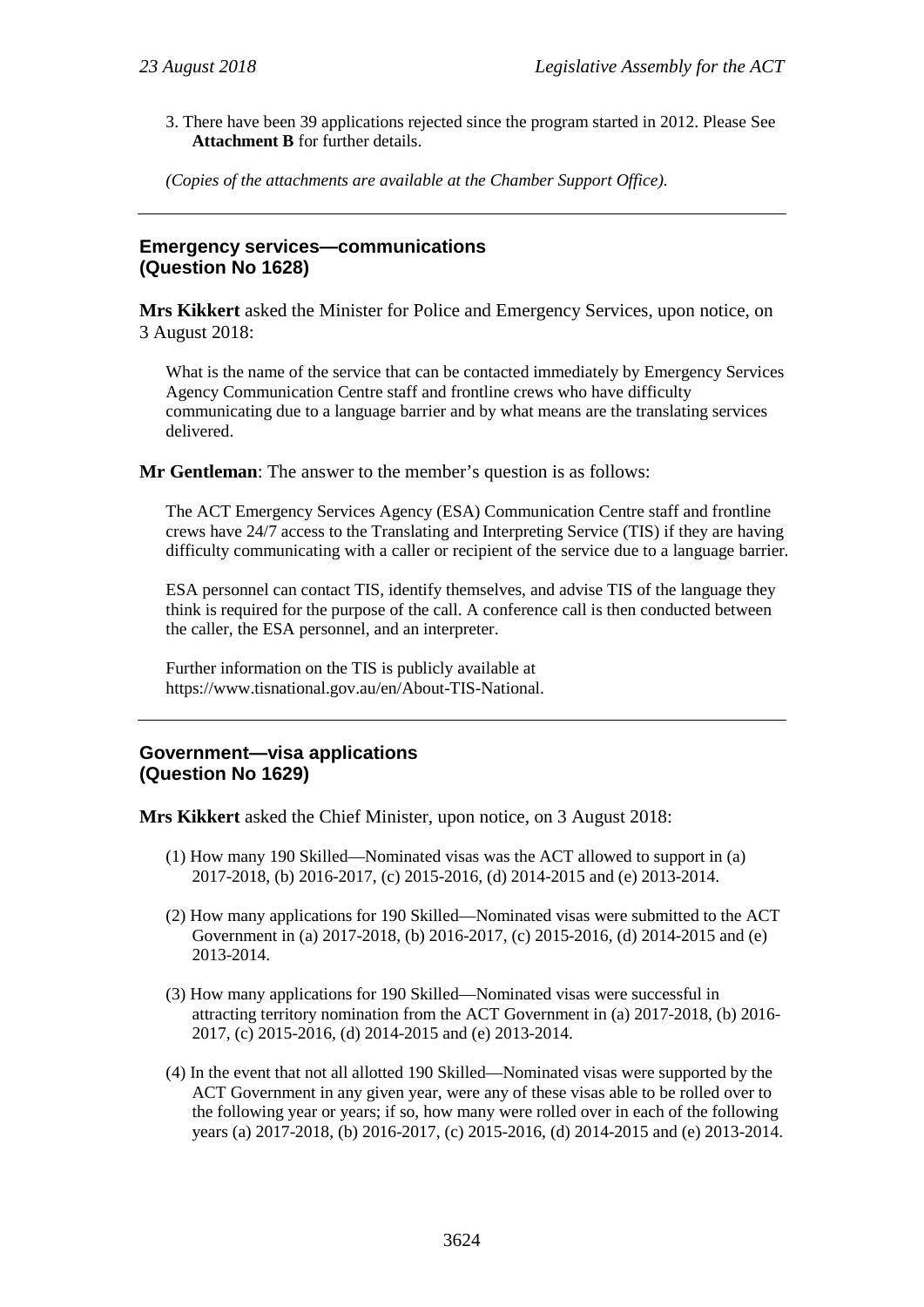(5) On which date in each of the following years were applications for 190 Skilled— Nominated visas closed by the ACT Government in (a) 2017-2018, (b) 2016-2017, (c) 2015-2016, (d) 2014-2015 and (e) 2013-2014.

**Mr Barr**: The answer to the member's question is as follows:

(1)

The ACT is allocated a set number of places by the Department of Home Affairs in each financial year.

| <b>Financial Year</b> | <b>Places allocated by Home Affairs</b> |
|-----------------------|-----------------------------------------|
| 2017/18               | $*900$                                  |
| 2016/17               | 750                                     |
| 2015/16               | 750                                     |
| 2014/15               | 550                                     |
| 2013/14               |                                         |

\*the financial year allocation from the Department of Home Affairs for 2017/18 was 750. The ACT was granted an increase of 50 places to the baseline allocation during the year. The ACT was also granted a temporary increase of 100 places. The final allocation of places in 2017-18 was 900.

#### (2)

The number of applications submitted to the ACT Government in each financial year is as follows:

| <b>Financial Year</b> | <b>Applications Received</b> |
|-----------------------|------------------------------|
| 2017/18               | 1331                         |
| 2016/17               | 929                          |
| 2015/16               | 639                          |
| 2014/15               | 644                          |
| 2013/14               | 1026                         |

(3)

The number of applications supported by the ACT and confirmed with the Department of Home Affairs in each financial year is as follows:

| <b>Financial Year</b> | Nominations Granted & confirmed<br>with Home Affairs |
|-----------------------|------------------------------------------------------|
| 2017/18               | ∗900                                                 |
| 2016/17               | 750                                                  |
| 2015/16               | 545                                                  |
| 2014/15               | 550                                                  |
| 2013/14               | 850                                                  |

\*the financial year allocation from the Department of Home Affairs for 2017/18 was 750. The ACT was granted an increase of 50 places to the baseline allocation during the year. The ACT was also granted a temporary increase of 100 places.

(4)

The ACT is allocated a set number of places by the Department of Home Affairs each financial year. Once that allocation is met, it cannot be exceeded. The allocation is reset at the start of the next financial year. Any unused portion of the previous year is not able to be rolled over.

 $(a) - (e)$  No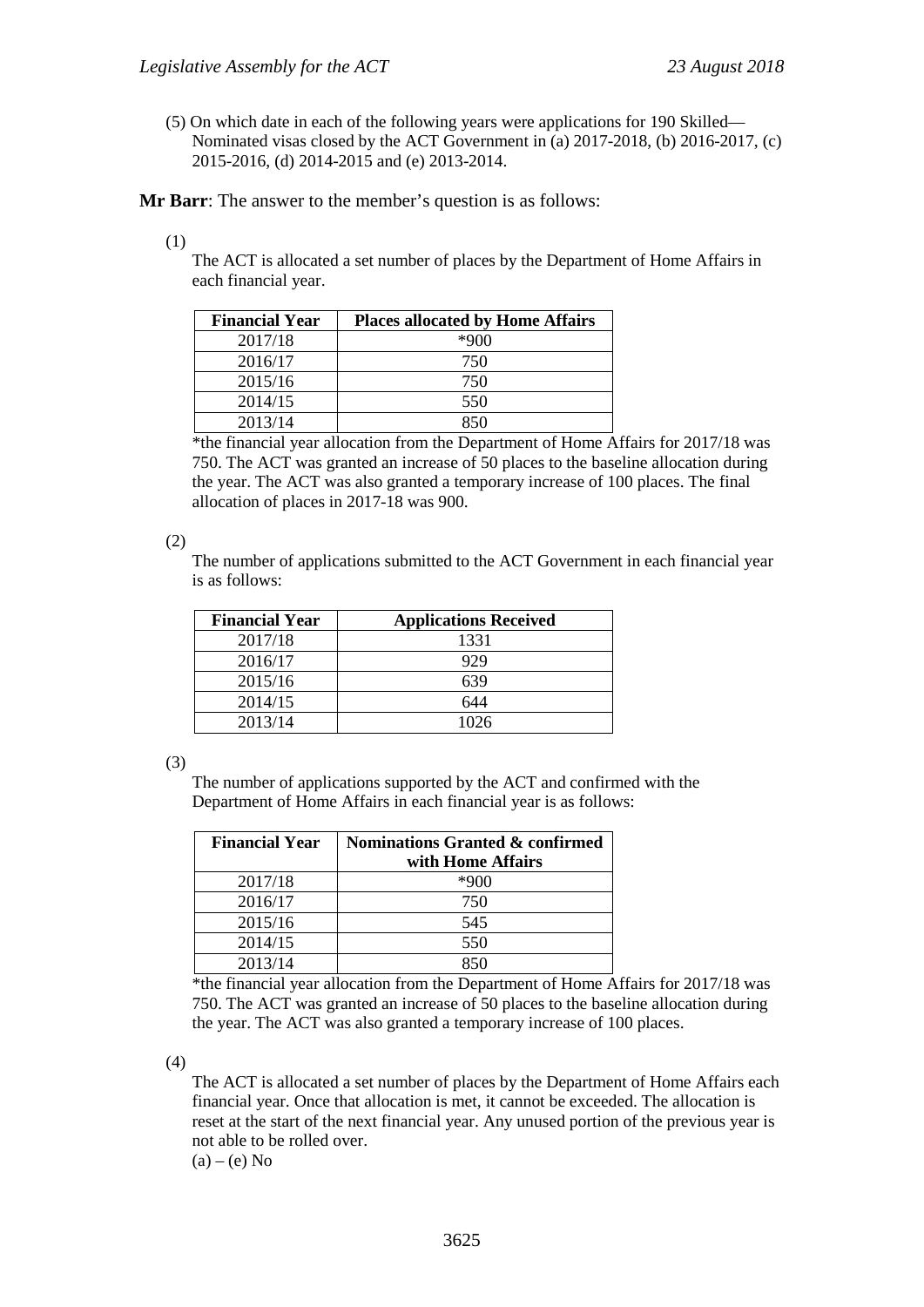(5)

- (a) 29/06/2018 closed to Canberra residents nominating occupations listed as 'closed' on the ACT occupation list and all overseas applicants. This restriction is still in effect as at the start of the 2018/19 financial year.
	- 23/08/2017 closed to overseas applicants without close demonstrated ties
- (b) 13/09/2016 –closed to overseas applicants
- (c) 18/03/2016 –closed to overseas applicants
- (d) 03/04/2015 –closed to overseas applicants
- (e) 26/05/2014 –closed to Canberra residents 25/03/2014 –closed to overseas applicants

# **Minister for Health and Wellbeing—meetings (Question No 1631)**

**Mrs Dunne** asked the Minister for Health and Wellbeing, upon notice, on 3 August 2018:

- (1) Does the Acting Minister for Health and Wellbeing's response to question on notice 1553, on the subject of note-taking in meetings in which the Minister participated represent the Minister's position; if not, what is the Minister's answer to any questions on which the Minister holds a different position.
- (2) Why were no records or notes kept during the Minister's meetings with the Minister for Mental Health to discuss the proposed restructure of ACT Health.
- (3) Why were no records or notes kept during the Minister's meeting/s with the Chief Minister between January and March 2018 to discuss the proposed restructure of ACT Health.
- (4) Why were no records or notes kept during the Minister's meeting/s with the Head of Service to discuss the proposed restructure of ACT Health.
- (5) Why were no records or notes kept during the Minister's meetings with the former Director-General of ACT Health to discuss the proposed restructure of ACT Health.
- (6) Is the Minister's office in full compliance with relevant legislation such as the Territories Record Act 2002 in relation to record keeping.
- (7) Has the Minister kept records of the "very regular formal meetings" the Minister has had with the Minister for Mental Health, and to which the Minister referred to in the Minister's evidence to the Select Committee on Estimates 2018-2019 (ref Hansard, 21 June 2018, p499-500).
- (8) How does a "formal meeting" differ from other meetings, such as informal meetings.

**Ms Fitzharris**: The answer to the member's question is as follows:

- (1) Yes.
- (2) There are no formal requirements for notes at meetings between Ministers.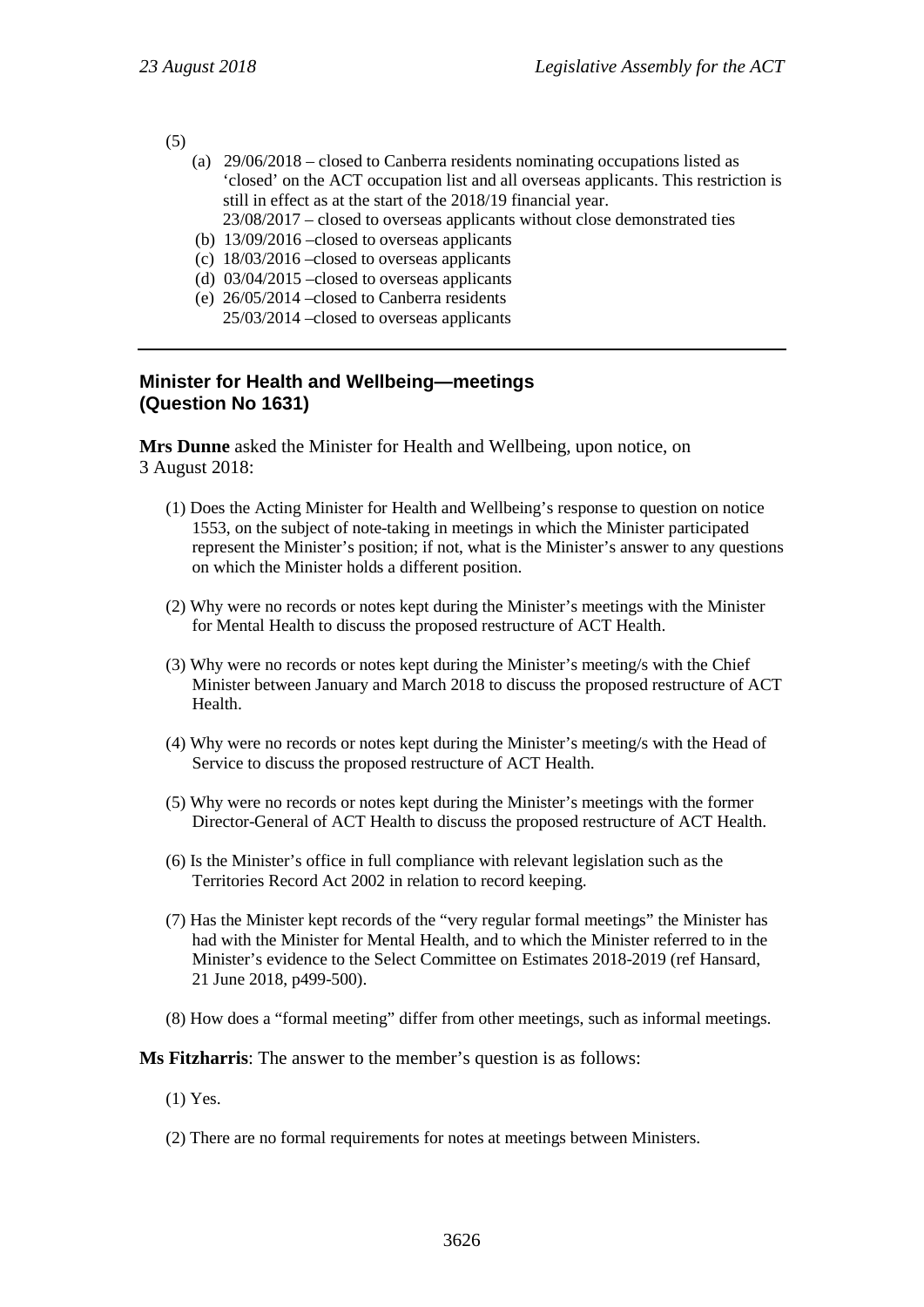- (3) There are no formal requirements for notes at meetings between Ministers.
- (4) Notes are not taken at every meeting.
- (5) Notes are not taken at every meeting.
- (6) Yes.
- (7) It depends on the meeting. Notes are not taken at every meeting.
- (8) Formal meetings are more formal than informal meetings.

#### **Municipal services—local shops maintenance (Question No 1633)**

**Ms Lee** asked the Minister for Transport and City Services, upon notice, on 3 August 2018:

- (1) How is regular maintenance for local shops determined/ planned/ scheduled for (a) Belconnen, (b) Gungahlin, (c) Inner North, (d) Inner South, (e) Molonglo Valley, (f) Weston Creek, (g) Woden Valley and (h) Tuggeranong.
- (2) How are maintenance requests for local shops lodged.
- (3) How are they prioritised for attention.
- (4) What is the budget for maintenance of local shopping centres for (a) 2016-2017, (b) 2017-2018 and (c) 2018-2019.
- (5) What works are covered in the annual maintenance program in respect of local shops.
- (6) What items are not included as part of Transport Canberra and City Services maintenance.
- (7) How many local shops have working public toilets and what are their opening hours; if not 24/7.
- (8) Is there an upgrade schedule for public toilets at shopping centres; if so, what toilets are due for upgrade this financial year.
- (9) How many local shops do not have public toilets.
- (10) What funding has been set aside for installation of public toilets at local shops in this financial year.

**Ms Fitzharris**: The answer to the member's question is as follows:

(1) Regular cleaning activities occur in public areas of all local shopping centres in Canberra with service levels dictated by usage levels. The city and other high usage areas such as group centres are attended daily while local suburban shops are attended at least twice a week, depending on size and usage. Public toilets at these locations are cleaned daily.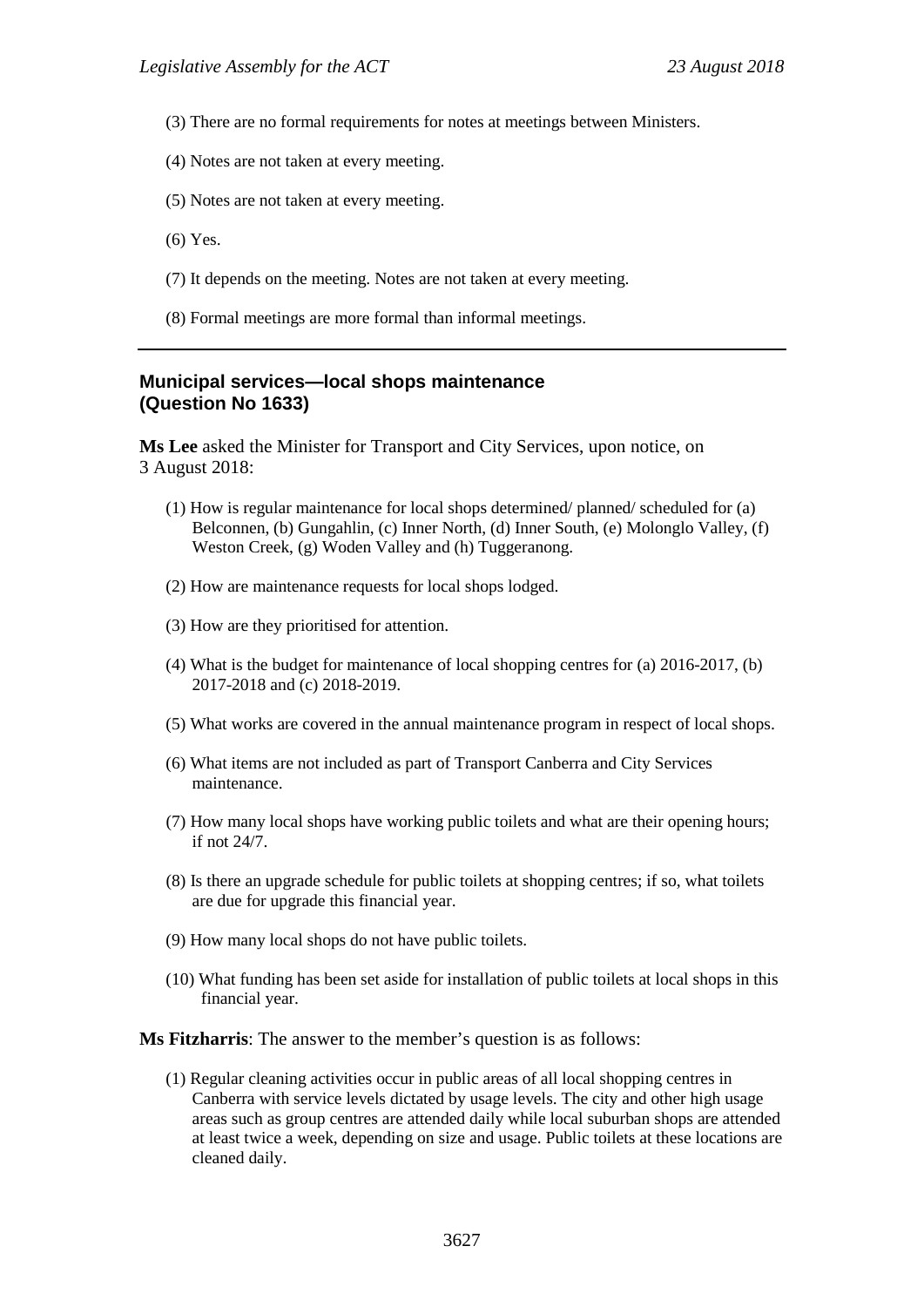- (2) Maintenance requests for local shops are lodged through Access Canberra or the Fix My Street portal.
- (3) Cleaning is generally carried out on a programmed cycle, however requests for service or maintenance are prioritised with public safety being the most important factor. Reports relating to the presence of offensive graffiti are also treated as a high priority and offensive graffiti is generally removed within 24 hours.
- (4) The actual spend for maintenance and cleaning of shopping centres was:
	- a. 2016-17 –\$2,765,849.
	- b. 2017-18 \$2,507,933.
	- c. The budget allocated for 2018-19 is \$2,878,740.
- (5) Works include litter picking, cleaning of surfaces, pruning of bushes, lifting of trees, servicing of bins, daily cleaning of toilets, pressure cleaning of paving as required, removal of graffiti from Government assets, repairs to damaged furniture including seating, minor horticultural maintenance of garden beds and removal of leaves during autumn.
- (6) TCCS does not remove graffiti from private property and private assets and does not carry out maintenance on private assets including outside areas that are the responsibility of private building owners or leaseholders.
- (7) Twelve shopping centres have public toilets within 20 metres. The opening hours are dependent on the toilet location but are generally opened between 6:30am and 8:30am and closed after 8.30 pm in winter and 10.30 pm in summer. Many shopping centres or businesses provide toilets to their customers within their premises.
- (8) There are no programs for upgrading public toilets this financial year, although the toilet at Kambah Village shopping centre will be relocated as part of an upgrade that will commence later this financial year.
- (9) There are 54 shopping centres that do not have ACT Government managed public toilets. Many of these shops may have their own, centre or business-managed toilets which are not serviced by the ACT Government.
- (10) No specific funding has been allocated in 2018-19 for installing public toilets at local shops.

# **Land—tax (Question No 1638)**

**Ms Le Couteur** asked the Treasurer, upon notice, on 17 August 2018:

What is the situation with respect to land tax if not all the property is occupied by the owner; in particular is land tax charged (a) on blocks with multiple dwellings such as granny flats; if so, how is the amount of land tax determined and (b) if a single dwelling on a block is occupied by a person or persons other than the owner(s); if so, (i) how is the amount of land tax determined, (ii) is the relationship of the owner to the occupier a relevant factor, (iii) is the amount of rent ,if any, paid relevant, and (iv) is the size of the space used by the non owner relevant; if not, (i) has there been a time in the past when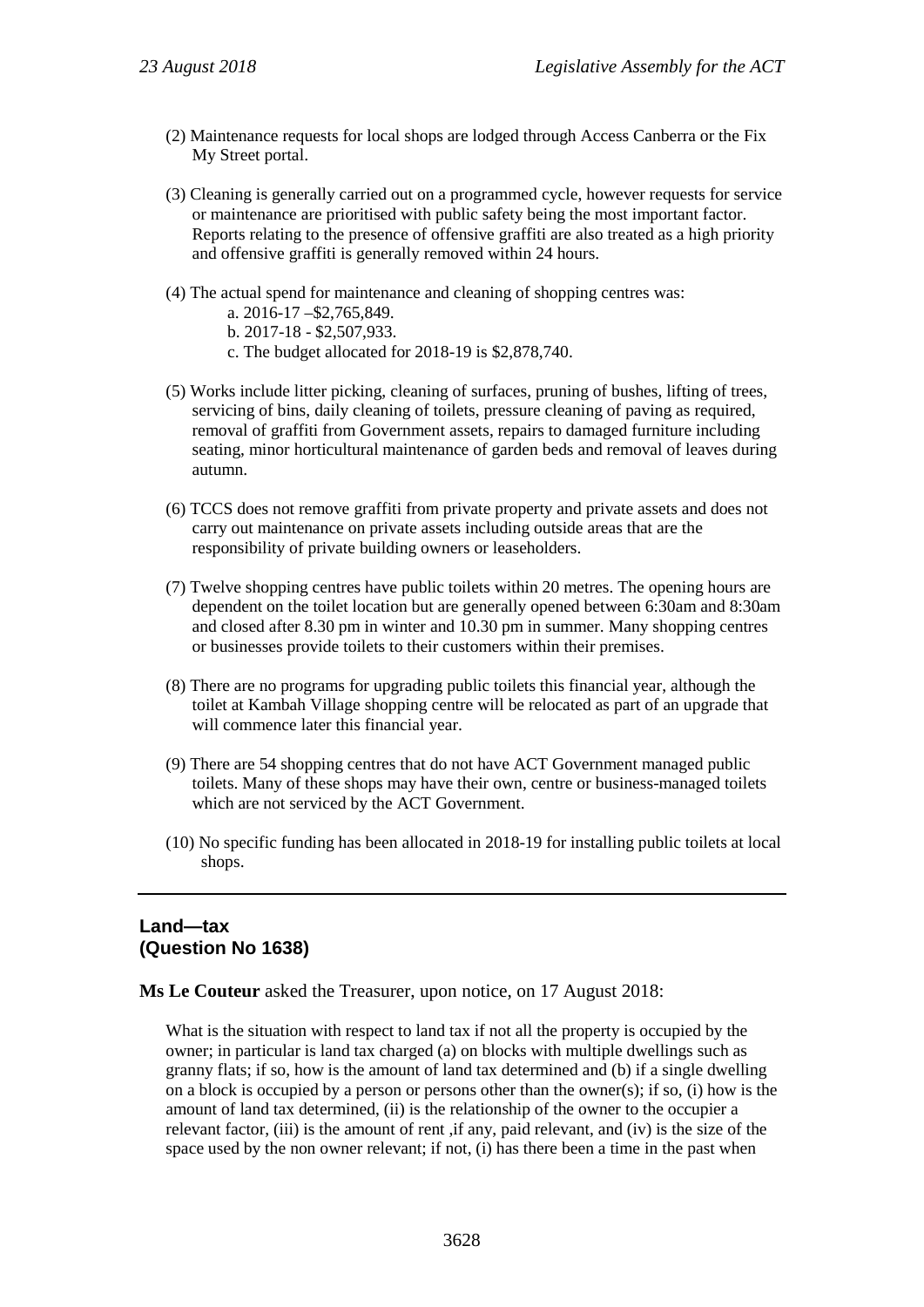land tax was charged on parts of a house that were rented out and (ii) when did this change and how was the amount of land tax payable determined.

**Mr Barr**: The answer to the member's question is as follows:

- (a) Land tax is chargeable in respect of a parcel of land if one of the dwellings on a block with multiple dwellings is rented. The amount of land tax payable is in proportion to the rented floor area, determined in accordance with formula described in the *Land Tax Act 2004*, section 15.
- (b) Land tax is chargeable in respect of a single dwelling on a block that is occupied by a person or persons other than the owners of the property.
	- (i) Land tax is determined using the standard formula of multiplying the Average Unimproved Value of the parcel by the relevant Percentage Rate, plus a Fixed Charge.
	- (ii) No.
	- (iii) The amount of rent may be relevant. A parcel of land is land tax exempt if it is occupied by a person who does not pay rent, or is liable only to pay the rates, repairs, maintenance and insurance in relation to the parcel.
	- (iv) No. Land tax is generally not charged if part of a house is rented to a boarder or lodger who shares common areas with the owner e.g. laundry, kitchen, bathroom. In this situation, the house will be treated as the owner's principal place of residence and will be exempt from land tax. However, if a part of a house is its own separate dwelling e.g. a granny flat or self-contained section with own kitchen and bathroom, land tax will be payable on that part of the house that is rented, as per the answer in (a).

Save for the exceptions in (iii) and (iv) there has not been a time in the past when land tax was not charged in the situations described in (a) and (b).

# **Questions without notice taken on notice**

#### **Crime—motorcycle gangs**

**Mr Gentleman** *(in reply to a question by Mr Hanson on Thursday, 2 August 2018)*:

I am advised that ACT Policing are investigating a physical altercation between six criminal gang members and/or associates on Anketell Street, Tuggeranong, on Friday 6 July 2018.

As investigations are ongoing it would be inappropriate to provide further commentary.

# **Canberra Hospital—radiology department**

**Ms Fitzharris** *(in reply to a question and supplementary questions by Mrs Dunne and Mr Milligan on Tuesday, 14 August 2018)*: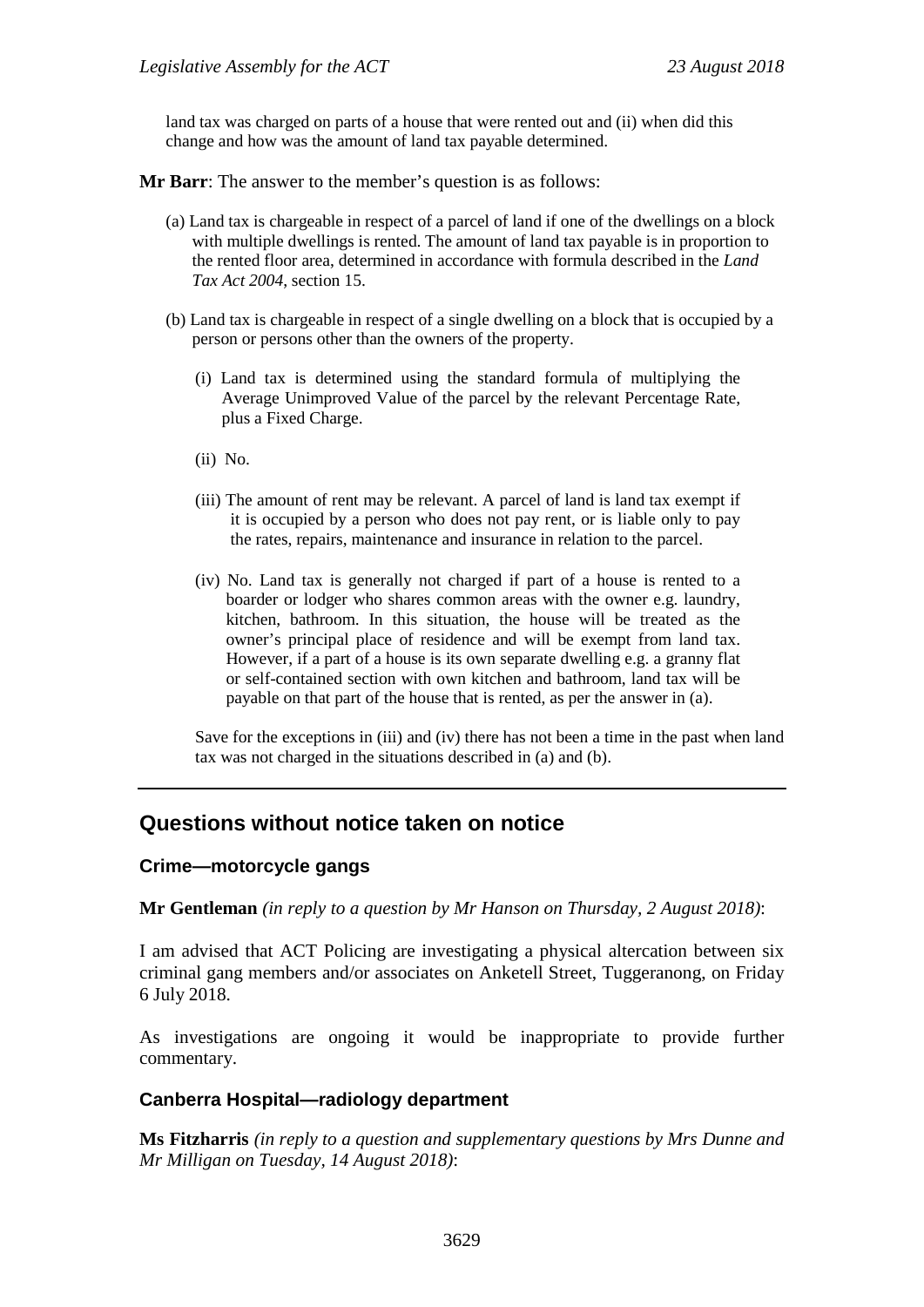It would be inappropriate for me to discuss the details of an individual clinical case in this public place, out of respect for the person and their family, and also due to the privacy provisions of the *Health Act 1993*.

The unexpected death of any patient is immediately referred to the Canberra Hospital's Clinical Review Committee (CRC). CRC reports are privileged under the *Health Act 1993*.

# **Environment—Lake Burley Griffin**

**Mr Ramsay** *(in reply to a question and a supplementary question by Ms Le Couteur on Thursday, 16 August 2018)*:

The responsibility for the management of Lake Burley Griffin primarily resides with the National Capital Authority, noting that elements of resource regulation and contamination are performed by the Environment Protection Authority (EPA).

The methods used to measure sediment depth do not lend themselves readily for use as:

- a method of sampling for pollution or contaminates;
- for improving the water quality of the lake; or
- for enhancing native fish habitat.

Agencies have access to a wide range of data sets for Lake Burley Griffin, dating back to 1970s, for assessing sediment chemical composition and the potential for contamination. Where feasible and appropriate the EPA continues to utilise opportunities to increase the ACT scientific knowledge base which enables accurate risk profiling of urban/industrial activities and their potential for environmental harm.

EPA water scientists have been involved with Universities and other ACT Directorates in a number of recent research activities involving urban waterways and characterising associated pollutant processes. For example:

- Assessment of particle sizes and contaminants in Gross Pollutant Traps;
- Experimental wetting and drying of sediments in Jarramalee Pond, Belconnen;
- Investigation of beneficial reuse of road sweepings and gross pollutant trap sediment;
- Assessment sediment pollutant composition at Emu Inlet, Lake Ginninderra;
- Installation of small scale structures in stormwater channels to improve water quality;
- Drawdown of Upper Stranger Pond, Isabella Pond and Tuggeranong Weir; and
- Sampling for Per-and polyfluoroalkyl substances (PFAS) across ACT waterways.

The construction activity in the West Basin of Lake Burley Griffin did not present an opportunity or have scientific characteristics like those listed above.